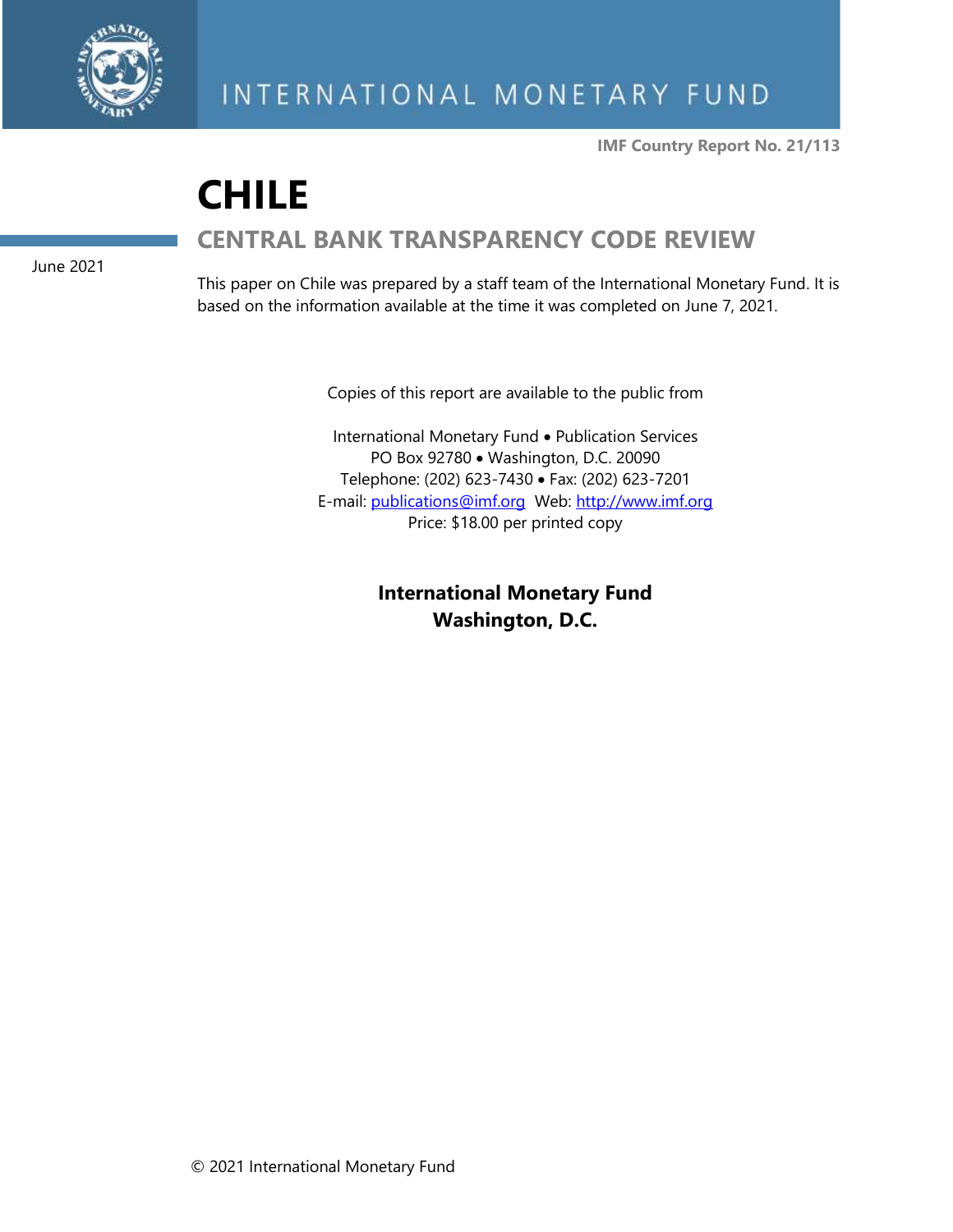

# **CHILE**

June 7, 2021

**CENTRAL BANK TRANSPARENCY CODE REVIEW** 

# **DETAILED REVIEW REPORT**

Prepared By **Monetary and Capital Markets Department** 

\_\_\_\_\_\_\_\_\_\_\_\_\_\_\_\_\_\_\_\_\_\_\_\_\_\_\_\_\_\_\_\_\_\_\_\_\_\_\_\_\_\_\_\_\_

This report was prepared by an IMF mission in Chile in March 2021, led by Ghiath Shabsigh and comprising Ashraf Khan (Deputy Mission Chief), Grace Jackson, Elias Kazarian, Arkadiusz Majewski, Marcela Matamoros, and Akihiro Yoshinaga;<sup>1</sup> and overseen by the Monetary and Capital Markets Department, IMF. Production assistance was provided by Javier Chang and Danica Owczar.

The team extends its warm thanks to the Governor, Board, senior management and staff of the Central Bank of Chile, who provided excellent cooperation, and to outside stakeholders and interested public for their valuable views and insights.

<sup>&</sup>lt;sup>1</sup> The mission was backstopped by the following IMF HQ staff: Asad Qureshi, Svetlana Popova, Mowele Mohlala, Elie Chamoun, Matevz Zbasnik, Chady El Khoury, and Emmanuel Mathias.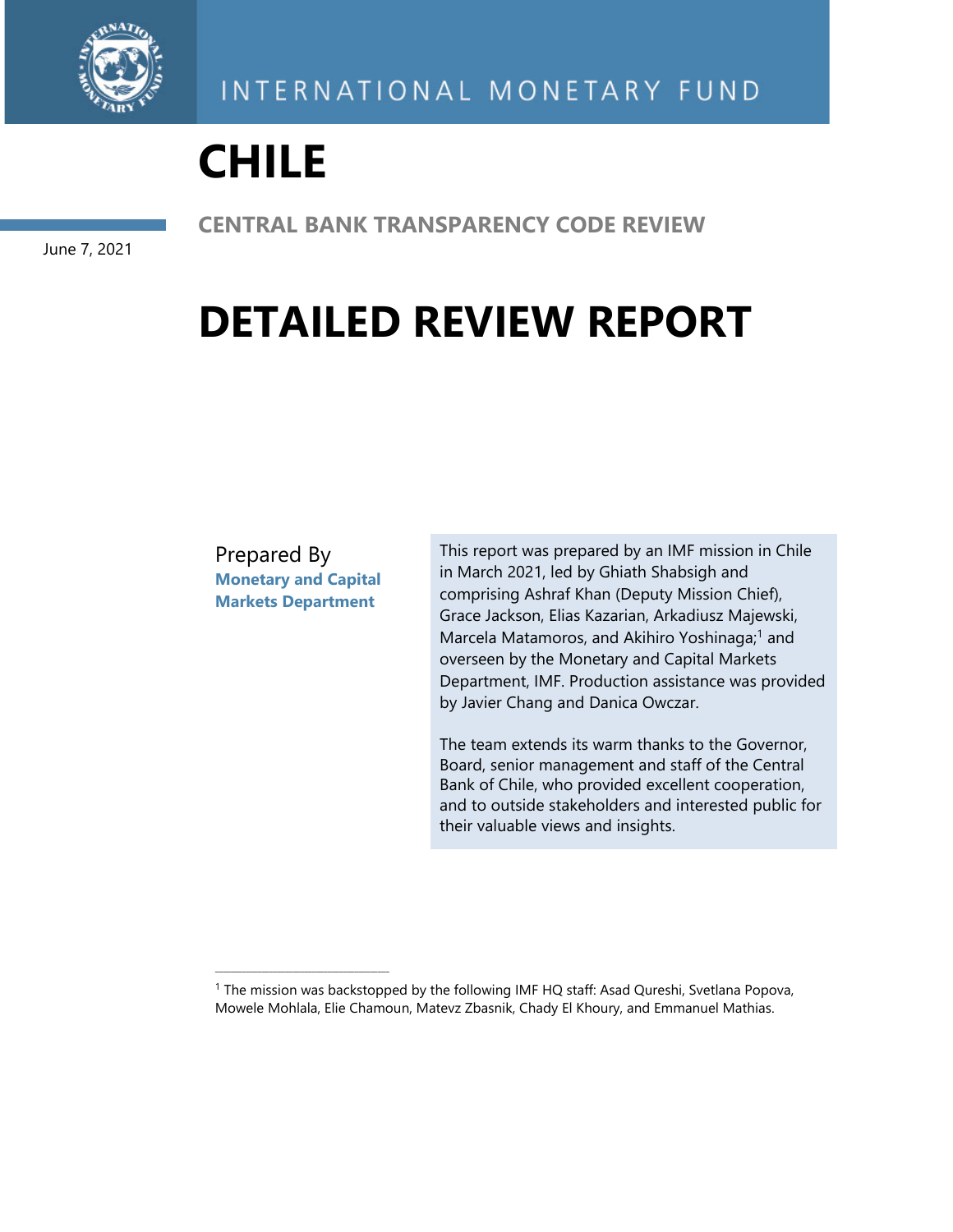# **CONTENTS**

| B. Pillars II, III, and IV. Transparency in Policies, Operations, and Outcome ______________________ 13 |  |
|---------------------------------------------------------------------------------------------------------|--|
|                                                                                                         |  |
|                                                                                                         |  |
|                                                                                                         |  |
|                                                                                                         |  |
|                                                                                                         |  |
|                                                                                                         |  |
|                                                                                                         |  |
| AUTHORITIES RESPONSE TO DETAILED REVIEW REPORT __________________________________ 100                   |  |
| <b>TABLE</b>                                                                                            |  |
|                                                                                                         |  |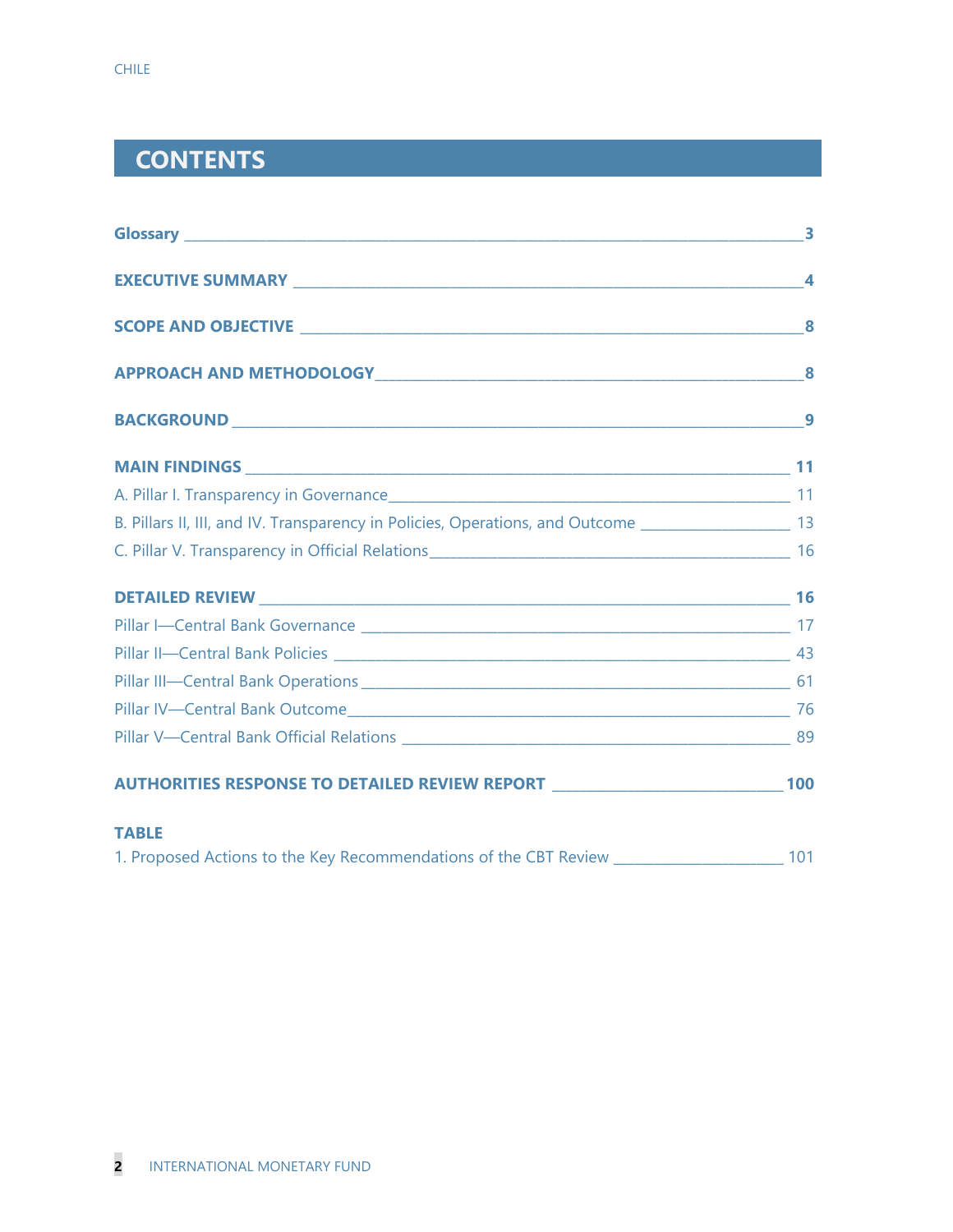# **Glossary**

| ACC          | Audit and Compliance Committee (Comite de Auditoria y Cumplimiento, CAC) |
|--------------|--------------------------------------------------------------------------|
| AIV          | <b>IMF Article IV</b>                                                    |
| AML/CFT      | Anti-Money Laundering/Countering the Financing of Terrorism              |
| <b>BCP</b>   | Peso-denominated bonds                                                   |
| <b>BIS</b>   | <b>Bank for International Settlements</b>                                |
| <b>CBC</b>   | Central Bank of Chile                                                    |
| <b>CBT</b>   | IMF Central Bank Transparency Code                                       |
| <b>CEF</b>   | <b>Financial Stability Board</b>                                         |
| <b>CFR</b>   | Compendium of Financial Regulations                                      |
| <b>CMFR</b>  | Compendium of Monetary and Financial Regulation (Compendio de Normas     |
|              | Monetarias y Financieras, CNMF)                                          |
| <b>CPI</b>   | <b>Consumer Price Index</b>                                              |
| <b>ELA</b>   | <b>Emergency Liquidity Assistance</b>                                    |
| <b>FCIC</b>  | Conditional Financing Facility to the Increase in Loans                  |
| <b>FCM</b>   | <b>Futures Commission Merchant</b>                                       |
| FEM          | Formal Exchange Market (Mercado Cambiario Formal, MCF)                   |
| <b>FMC</b>   | Financial Markets Commission (Comisión para el Mercado Financiero, CMF)  |
| <b>FPCBC</b> | Financial Policy of the Central Bank of Chile                            |
| <b>FSAP</b>  | <b>IMF Financial Sector Assessment Program</b>                           |
| <b>FSB</b>   | Financial Stability Board (Consejo de Estabilidad Financiera, CEF)       |
| <b>FSR</b>   | Financial Stability Report (Informe de Estabilidad Financiera, IEF)      |
| FX.          | Foreign Exchange                                                         |
| <b>GBL</b>   | <b>General Banking Law</b>                                               |
| <b>GRC</b>   | Governance, Risk, and Compliance                                         |
| <b>HCM</b>   | Human Capital Management                                                 |
| <b>IFRS</b>  | International Financial Reporting Standards                              |
| IT           | Inflation Targeting or Information Technology (depending on the context) |
| <b>LOLR</b>  | Lender of Last Resort                                                    |
| <b>MOF</b>   | Ministry of Finance (Ministro de Hacienda, MdH)                          |
| MoU          | Memorandum of Understandings                                             |
| <b>MPM</b>   | Monetary Policy Meeting                                                  |
| <b>MPR</b>   | <b>Monetary Policy Report</b>                                            |
| OMO          | Open Market Operations                                                   |
| Q&A          | <b>Questions and Answers</b>                                             |
| <b>RTGS</b>  | <b>Real-Time Gross Settlement</b>                                        |
| <b>SDDS</b>  | IMF Special Data Dissemination Standard                                  |
| SP           | Superintendence of Pensions                                              |
| <b>UAF</b>   | Financial Intelligence Unit (UAF)                                        |
| <b>USD</b>   | U.S. dollar                                                              |
| VaR          | Value-at-Risk                                                            |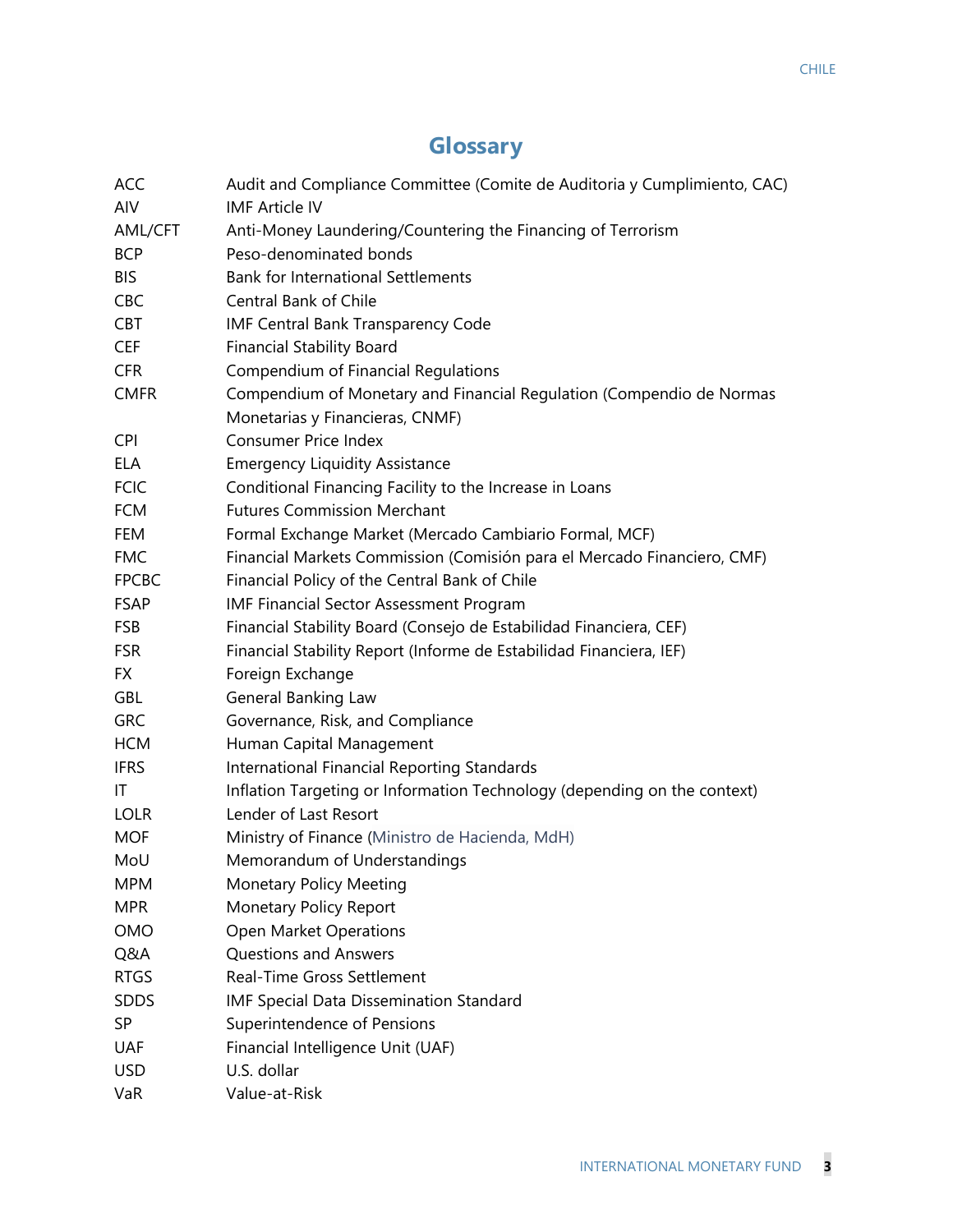# **EXECUTIVE SUMMARY**

#### **The Central Bank of Chile (CBC) has implemented broadly advanced transparency practices.**

This reflects the CBC's strong public commitment to transparency, which is anchored in the law and has been designated by the CBC as a strategic objective to fulfill its mandate. This policy has earned the CBC the broad trust of its stakeholders and has paid significant dividends for the CBC in terms of safeguarding its autonomy and ensuring its policy effectiveness.

**The CBC has put in place a comprehensive transparency framework for its core monetary policy mandate.** The adoption of inflation targeting and a free-floating exchange rate regime in the late 1990s have solidified the CBC's transparency progress. The CBC transparency framework for its monetary policy is well established covering its policy decisions, supporting analysis, operations, and reporting. Transparency quality is high in terms of timeliness, periodicity, and disclosure.

**The CBC is updating its transparency framework for financial stability in accordance with the macroprudential tools it acquired by law.** The CBC has a legal mandate for financial stability that is focused on normal functioning of internal and external payments and as provider of emergency liquidity. However, in recent years, the CBC has acquired new tools by law, assuming responsibilities on macroprudential policy, while enhancing the already close collaboration with other agencies with which it shares financial stability responsibilities. The CBC has made determined efforts to strengthen the transparency of its (shared) involvement on financial stability issues, although more transparency is still warranted on its mandate and on delineating its role in this policy area vis-à-vis other institutions involved.

## **The CBC has put in place a robust internal governance transparency framework; going forward, more emphasis could be placed on risk management.** The CBC provides, inter alia, detailed information on its organizational structure, the Board and senior management, decisionmaking process, and access to information policy. The CBC is in the process of enhancing transparency over its risk management framework and its operational risk management function, as well as disclosure of its oversight arrangements.

**Improving disclosure of the CBC's official relations would enhance its transparency framework.** The CBC seems restricted, in part by law, from disclosing cooperation arrangements, agreements, and other relations with government bodies, domestic public financial agencies and foreign entities, even when in some instances such information is released by the CBC counterparts. Improvement in this area will enhance the credibility of the CBC transparency framework.

**There appears to be broad appetite on the part of the general public for deeper engagement with the CBC.** This is important for the CBC to maintain the public trust and support for its mandate and institutional status, and to ensure effectiveness of its policies. Consideration could be given to providing simplified versions of the key disclosures made by the CBC on its website and other platforms, deepening the ongoing educational and outreach programs, and broadening the set of communication tools used by the CBC to disclose information, including social media.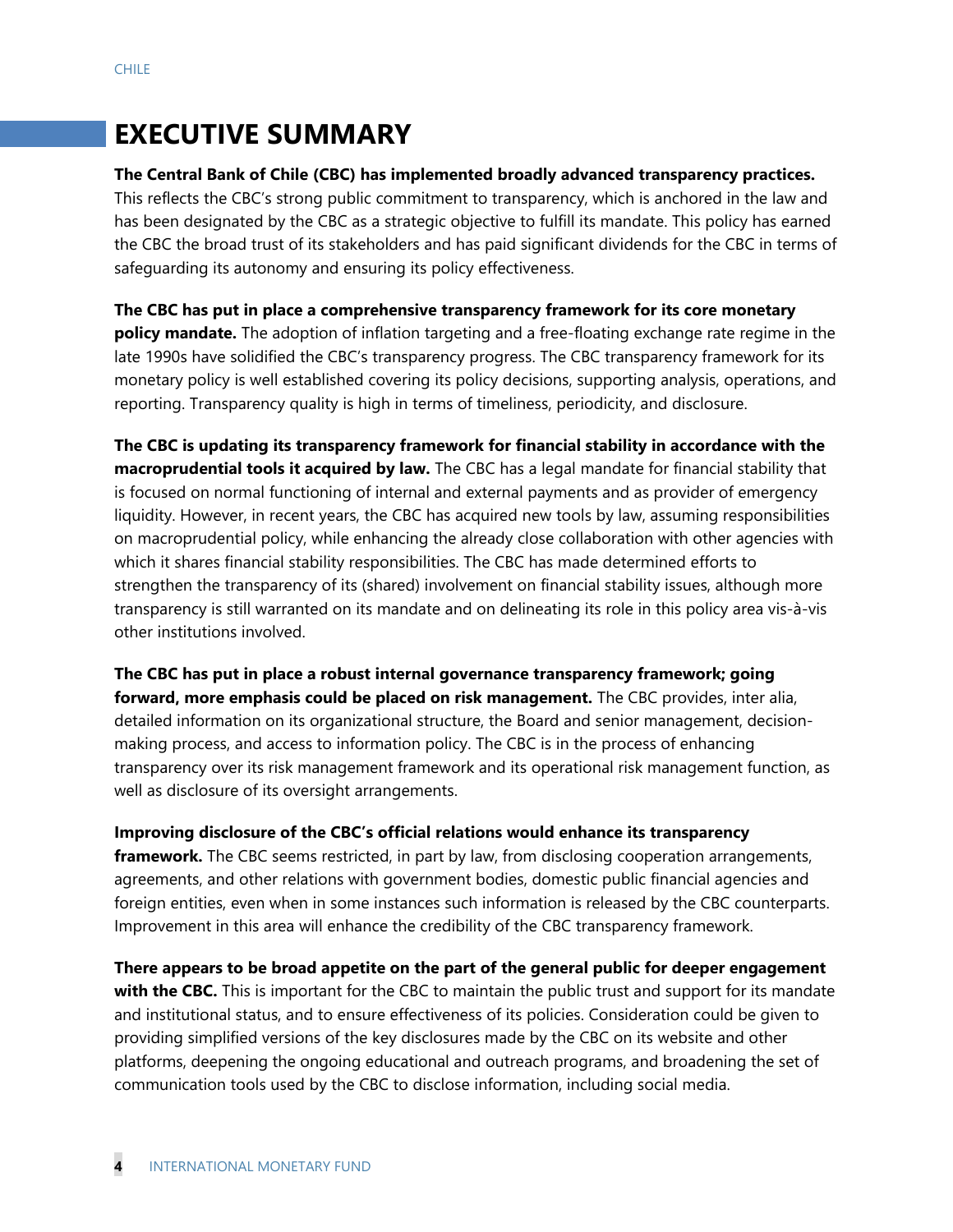| Pillar                 |       | Principle<br>Sub-principle                     |                             | <b>Practices</b>                                      |      |      |       |
|------------------------|-------|------------------------------------------------|-----------------------------|-------------------------------------------------------|------|------|-------|
|                        |       |                                                |                             |                                                       | Core | Exp. | Comp. |
| I. Governance          | 1.1.  | Legal Structure                                |                             |                                                       |      |      |       |
|                        | 1.2.  | Mandate                                        |                             |                                                       |      |      |       |
|                        | 1.3.  | Autonomy                                       | 1.3.1.                      | Institutional/Operational                             |      |      |       |
|                        |       |                                                | 1.3.2.                      | Functional                                            |      |      |       |
|                        |       |                                                | 1.3.3.                      | Personal                                              |      |      |       |
|                        |       |                                                | 1.3.4.                      | Financial                                             |      |      |       |
|                        | 1.4.  | Decision-Making                                |                             |                                                       |      |      |       |
|                        | 1.5.  | <b>Risk</b>                                    | 1.5.                        | Risk Management                                       |      |      |       |
|                        |       | Management                                     | 1.5.1.                      | Risk Exposure                                         |      |      |       |
|                        |       |                                                | 1.5.2.                      | Risk Framework                                        |      |      |       |
|                        | 1.6.  | Accountability                                 | 1.6.                        | <b>Accountability Framework</b>                       |      |      |       |
|                        |       | Framework                                      | 1.6.1.                      | Arrangements                                          |      |      |       |
|                        |       |                                                | 1.6.2.                      | Tools                                                 |      |      |       |
|                        |       |                                                | 1.6.3.                      | Anti-Corruption/COC                                   |      |      |       |
|                        |       |                                                | 1.6.4.                      | Human Capital Manag.                                  |      |      |       |
|                        | 1.7.  | Communication                                  | 1.7.1.                      | Arrangements                                          |      |      |       |
|                        |       |                                                | 1.7.2.                      | Strategy/Tools                                        |      |      |       |
|                        | 1.8.  | Confidentiality                                |                             |                                                       |      |      |       |
| <b>II. Policies</b>    | 2.1.  | <b>Monetary Policy</b>                         | 2.1.1.                      | Objectives/Framework                                  |      |      |       |
|                        |       |                                                | 2.1.2.                      | <b>Policy Decisions</b>                               |      |      |       |
|                        |       |                                                | 2.1.3.                      | <b>Supporting Analysis</b>                            |      |      |       |
|                        | 2.2.  | <b>FX</b>                                      | 2.2.1.                      | Objectives/Framework                                  |      |      |       |
|                        |       | Administration                                 | 2.2.2.                      | <b>Policy Decisions</b>                               |      |      |       |
|                        |       |                                                | 2.2.3.                      | <b>Supporting Analysis</b>                            |      |      |       |
|                        | 2.3.  | FX Management                                  | 2.3.1.                      | Objectives/Framework                                  |      |      |       |
|                        |       |                                                | 2.3.2.                      | <b>Policy Decisions</b>                               |      |      |       |
|                        |       |                                                | 2.3.3.                      | <b>Supporting Analysis</b>                            |      |      |       |
|                        | 2.4.  | FX Reserve                                     | 2.4.1.                      | Objectives/Framework                                  |      |      |       |
|                        |       | Management                                     | 2.4.2.                      | <b>Policy Decisions</b>                               |      |      |       |
|                        | 2.5.  |                                                | 2.4.3.                      | <b>Supporting Analysis</b>                            |      |      |       |
|                        |       | Macroprudential                                | 2.5.1.                      | Objectives/Framework                                  |      |      |       |
|                        |       |                                                | 2.5.2.<br>2.5.3.            | <b>Policy Decisions</b><br><b>Supporting Analysis</b> |      |      |       |
|                        | 2.6.  |                                                |                             |                                                       |      |      |       |
|                        | 2.7.  | <b>ELA</b>                                     | Microprudential Supervision |                                                       |      |      |       |
|                        | 2.8.  | Resolution                                     |                             |                                                       |      |      |       |
|                        | 2.9.  | FMI                                            |                             |                                                       |      |      |       |
|                        | 2.10. | Financial Integrity (Internal AML/CFT Control) |                             |                                                       |      |      |       |
|                        | 2.11. | <b>Consumer Protection</b>                     |                             |                                                       |      |      |       |
| <b>III. Operations</b> | 3.1.  | Monetary Policy                                | 3.1.1.                      | Instruments                                           |      |      |       |
|                        |       |                                                | 3.1.2.                      | Coverage                                              |      |      |       |
|                        |       |                                                | 3.1.3.                      | Access                                                |      |      |       |
|                        | 3.2.  | <b>FX</b>                                      | 3.2.1.                      | Instruments                                           |      |      |       |
|                        |       |                                                |                             |                                                       |      |      |       |
|                        |       | Administration                                 | 3.2.2.                      | Coverage                                              |      |      |       |

## **A. Central Bank of Chile—Central Bank Transparency Overview**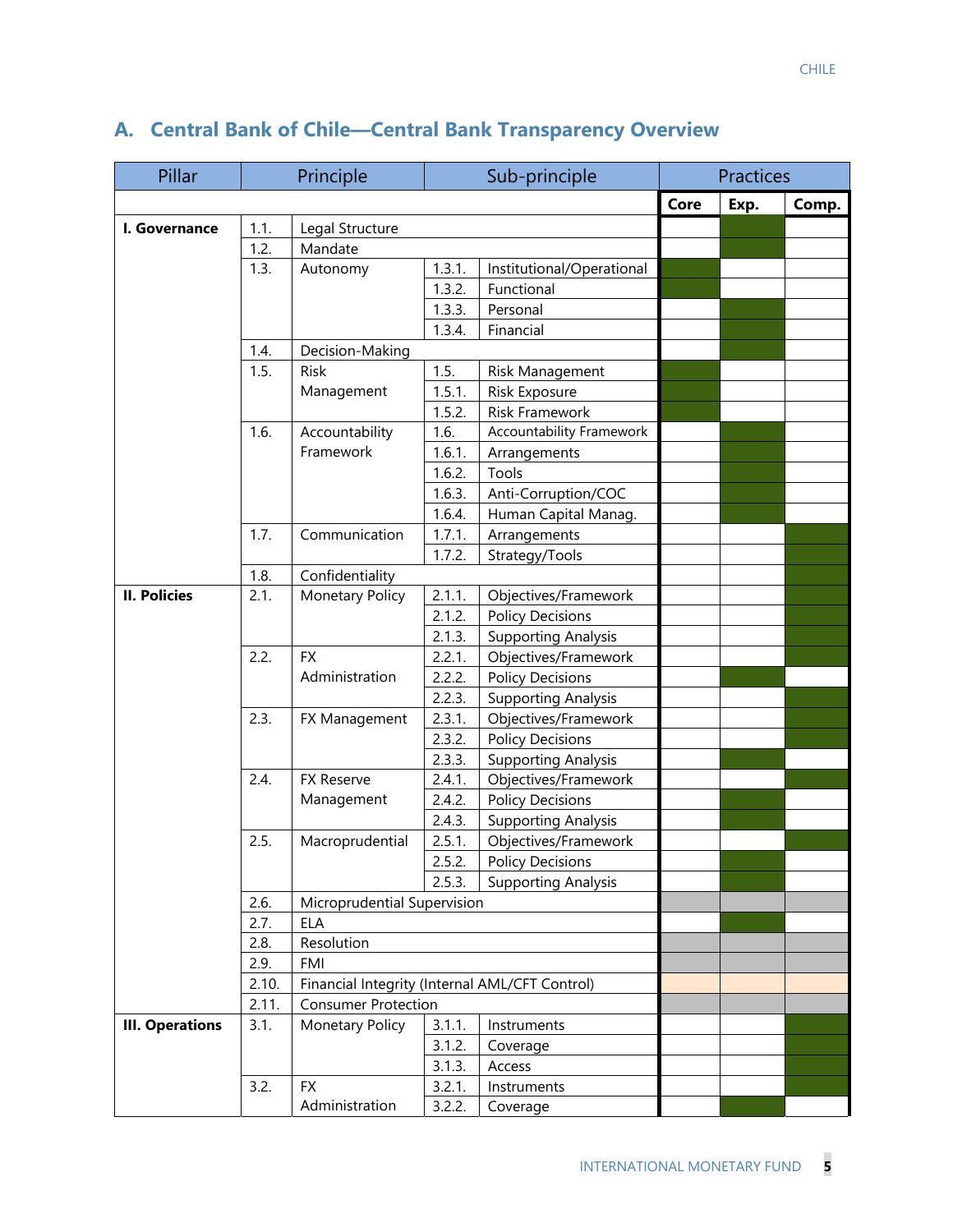|                    | 3.3.                     | FX Management               | 3.3.1. | Instruments                                    |  |  |
|--------------------|--------------------------|-----------------------------|--------|------------------------------------------------|--|--|
|                    |                          |                             | 3.3.2. | Coverage                                       |  |  |
|                    | 3.4.                     | <b>FX Reserve</b>           | 3.4.1. | Instruments                                    |  |  |
|                    |                          | Management                  | 3.4.2. | Coverage                                       |  |  |
|                    |                          |                             | 3.4.3. | Assessment                                     |  |  |
|                    | 3.5.                     | <b>Stress Testing</b>       | 3.5.1. | FS Assessments                                 |  |  |
|                    |                          |                             | 3.5.2. | ST Methods                                     |  |  |
|                    |                          |                             | 3.5.3. | ST Coverage                                    |  |  |
|                    |                          |                             | 3.5.4. | Use of ST Results                              |  |  |
|                    | 3.6.                     | Macroprudential             | 3.6.1. | Instruments                                    |  |  |
|                    |                          |                             | 3.6.2. | Enforcement                                    |  |  |
|                    | 3.7.                     | Microprudential Supervision |        |                                                |  |  |
|                    | 3.8.                     | <b>ELA</b>                  |        |                                                |  |  |
|                    | 3.9.                     | Resolution                  |        |                                                |  |  |
|                    | 3.10.                    | <b>FMI</b>                  |        |                                                |  |  |
|                    | 3.11.                    |                             |        | Financial Integrity (Internal AML/CFT Control) |  |  |
|                    | 3.12                     | <b>Consumer Protection</b>  |        |                                                |  |  |
| <b>IV. Outcome</b> | 4.1.                     | Monetary Policy             | 4.1.1. | <b>Governance Actions</b>                      |  |  |
|                    |                          |                             | 4.1.2. | Policies                                       |  |  |
|                    |                          |                             | 4.1.3. | Operations                                     |  |  |
|                    | 4.2.                     | <b>FX</b>                   | 4.2.1. | <b>Governance Actions</b>                      |  |  |
|                    |                          | Administration              | 4.2.2. | Policies                                       |  |  |
|                    |                          |                             | 4.2.3. | Implementation                                 |  |  |
|                    | 4.3.                     | FX Management               | 4.3.1. | <b>Governance Actions</b>                      |  |  |
|                    |                          |                             | 4.3.2. | Policies                                       |  |  |
|                    |                          |                             | 4.3.3. | Operations                                     |  |  |
|                    | 4.4.                     | FX Reserve                  | 4.4.1. | Governance Actions                             |  |  |
|                    |                          | Management                  | 4.4.2. | Reporting on Imp.                              |  |  |
|                    |                          |                             | 4.4.3. | <b>Financial Results</b>                       |  |  |
|                    | 4.5.                     | Macroprudential             | 4.5.1. | <b>Governance Actions</b>                      |  |  |
|                    |                          |                             | 4.5.2. | Policies                                       |  |  |
|                    | 4.6.                     | Microprudential Supervision |        |                                                |  |  |
|                    | 4.7.                     | <b>ELA</b>                  |        |                                                |  |  |
|                    | 4.8.                     | Resolution                  |        |                                                |  |  |
|                    | 4.9.                     | FMI                         |        |                                                |  |  |
|                    | 4.10.                    |                             |        | Financial Integrity (Internal AML/CFT Control) |  |  |
|                    | 4.11.                    | <b>Consumer Protection</b>  |        |                                                |  |  |
| V. Official        | 5.1.                     | Government                  | 5.1.1. | Institutional                                  |  |  |
| <b>Relations</b>   |                          |                             | 5.1.2. | Financial                                      |  |  |
|                    |                          |                             | 5.1.3. | Instruments                                    |  |  |
|                    |                          |                             | 5.1.4. | Outcome                                        |  |  |
|                    | 5.2.                     | Domestic                    | 5.2.1. | Institutional                                  |  |  |
|                    |                          | Agencies                    | 5.2.2. | Instruments                                    |  |  |
|                    |                          |                             | 5.2.3. | Macroprudential                                |  |  |
|                    |                          |                             | 5.2.4. | <b>Financial Stability</b>                     |  |  |
|                    | 5.3                      | Foreign Agencies            | 5.3    |                                                |  |  |
|                    | 5.4                      | <b>Other Relations</b>      | 5.4.1. |                                                |  |  |
|                    |                          |                             |        |                                                |  |  |
|                    | Denotes "Not Applicable" |                             |        | Denotes "Not Implemented"                      |  |  |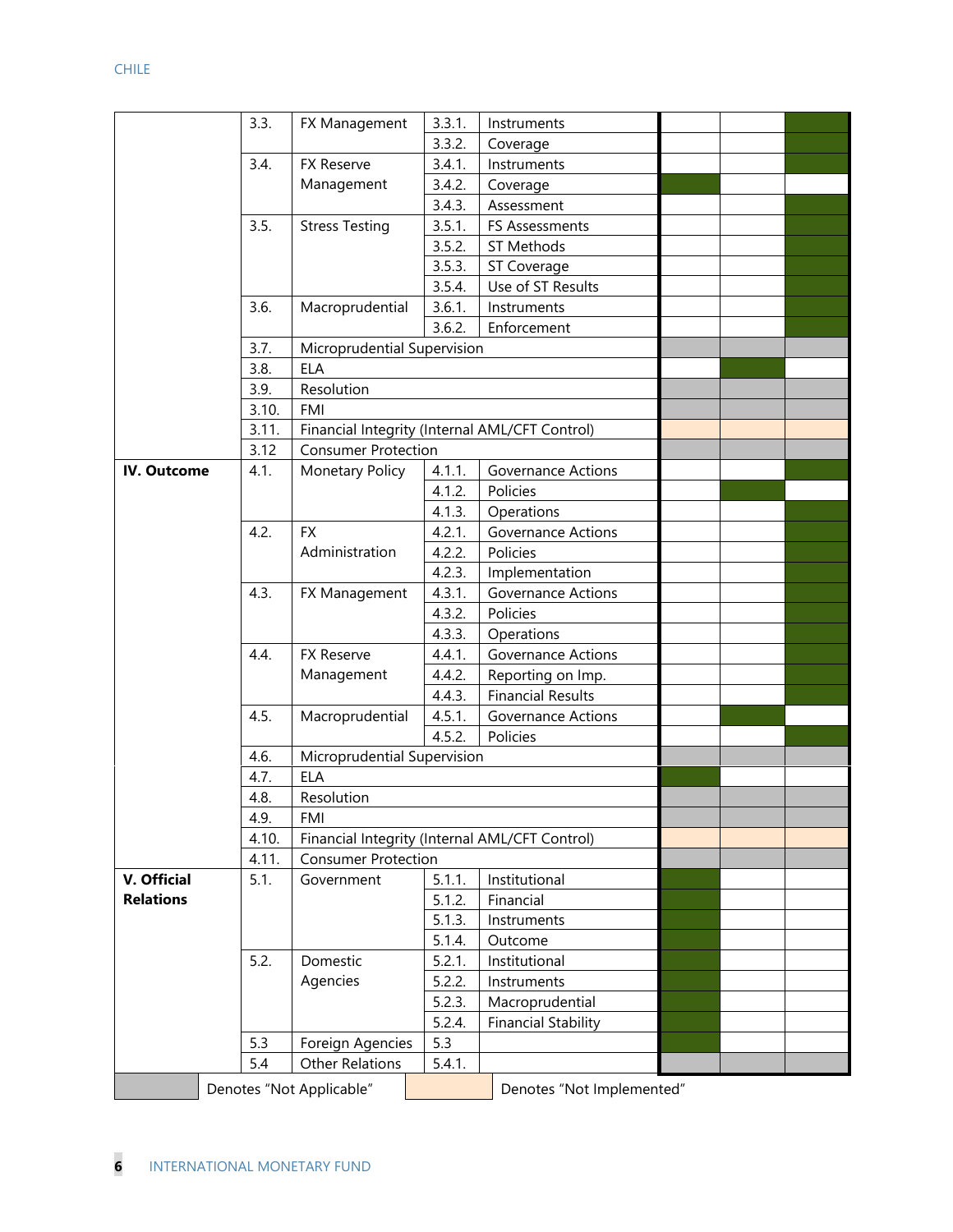## **B. Key Recommendations**

**1. Enhance the disclosure of information regarding the legal structure** by assembling relevant information in the webpage and by explaining the rationale behind the legal framework, including, in particular, the role of the Minister of Finance on the CBC Board, the legal foundation of its financial stability mandate and macroprudential policy, and the rules on monetary financing.

**2. Disclose more comprehensive information relating to the applicability of domestic anti-corruption legislation** along with clarifying that these measures are applicable to all members of the CBC, including decision-makers, staff, and agents of the CBC.

**3. Disclose a description of the CBC internal control framework** relating to the activities or services that may give rise to Anti-Money Laundering/Countering the Financing of Terrorism risk.

**4. Strengthen the transparency of the risk management function** by publishing a risk statement that define what constitutes acceptable risk taking, providing high-level overview of key risks clearly mapped to its mandate and disclosing the process of continuous identification, evaluation, and mitigation of risks.

**5. Publish the charters/by-laws of the Audit and Compliance Committee, the Risk Committee, and the Ethics Committee** to transparently inform the public stakeholders about the committees' roles, responsibilities, reporting lines, and composition.

**6. Disclose the methods, techniques, and data underlying dedicated monetary policy evaluations**.

**7. Enhance the disclosure of macroprudential supporting analysis** by publishing ex post evaluations of policy actions that examine whether tools had the intended effects.

**8. Consider disclosing whether the CBC has provided bilateral liquidity support to specific financial entities.** This could be done at the aggregate level without disclosing the names of the receiving entities and without violating confidentiality requirements.

**9. Examine how to (ex-ante) disclose its intended objective(s) of FX interventions more clearly**, and ex post disclose evaluations of its FX management policy.

**10.Significantly strengthen the transparency framework with respect to the CBC's official relations** with the Ministry of Finance and other government bodies, domestic financial agencies, and foreign agencies.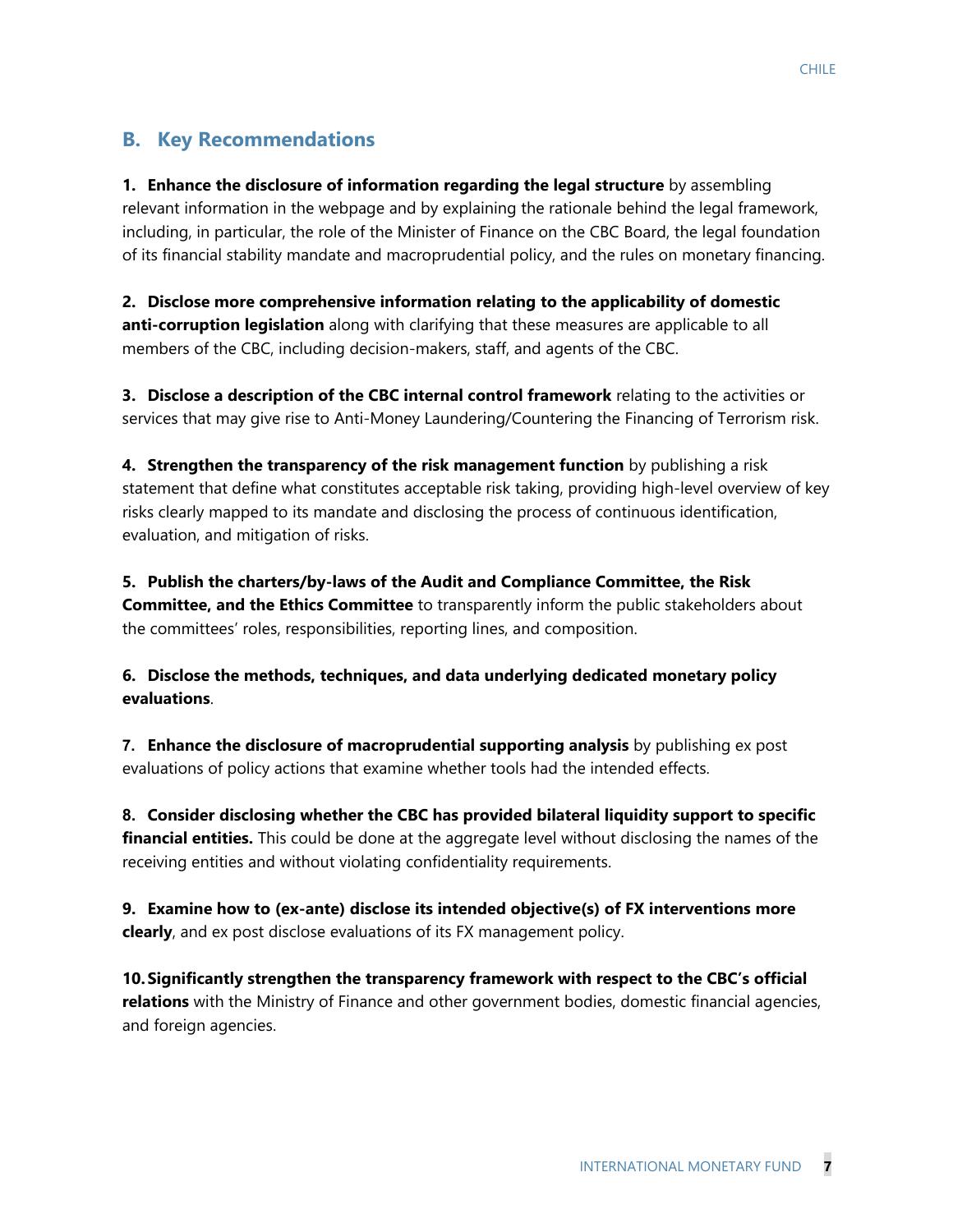# **SCOPE AND OBJECTIVE**

## **1. At its request, the mission conducted a Central Bank Transparency Code (CBT) review**

**for the Central Bank of Chile (CBC).** This review is the first to be conducted under the CBT pilot program. The scope of the review covers the CBT's five-pillar framework, excluding those principles related to functions that are not performed by the CBC. In addition, the review excludes transparency-related issues pertaining to areas for which separate international standards exist (e.g., financial sector supervision and regulation, oversight of financial market infrastructures, bank resolution). These principles will be denoted as "Not-Applicable" in the review.

**2. The review is intended to allow the CBC to evaluate its transparency practices, by highlighting strengths and areas for improvement.** The review does not assess or pass judgement on the quality or adequacy of CBC's governance and actions. Instead, it focuses on the CBC's transparency practices regarding its governance and actions. The review maps the CBC's transparency choices compared to a range of best practices as detailed in the CBT, covering transparency in (i) governance; (ii) policies; (iii) operations; (iv) outcomes; and (v) official relations. The CBT's range of practices are not intended to be a tool for transparency ranking of central banks, as noted in the CBT IMF Board paper Central Bank Transparency Code. The review should also strengthen the CBC's dialogue with stakeholders on transparency choices and contribute to improved accountability and policy effectiveness.

# **APPROACH AND METHODOLOGY**

**3. The mission's review approach consisted of a team desk review, CBC self-review, and in-depth discussions with the CBC staff and the CBC's key stakeholders.** The desk review was based on information disclosed by the CBC on its website and other media, in English or in Spanish.<sup>2</sup> Additionally, the CBC provided the mission with a comprehensive self-review. Both reviews formed the basis for discussions with the CBC (members of the Board, management, and staff), as well as arranged meetings with key CBC stakeholders to collect their views on the CBCs transparency practices. The meetings with stakeholders were planned in coordination with the CBC, though CBC staff were not present during most of those meetings.

**4. The review was conducted principle-by-principle taking into consideration the relevant dimensions of transparency.** In addition to reviewing the CBC's transparency practices according to the CBT principles, the review also considered important dimensions of transparency, including (a) timeliness, (b) periodicity, and (c) quality of disclosure. The latter is considered in terms of accessibility and ease of understanding, especially by the general public. The review also took into account views expressed by the CBC stakeholders.

 $2$  In case of Spanish documents or webpages, the mission had these translated. It should be noted that the mission did not make a distinction between disclosure of information in English or in Spanish for the purposes of reviewing the CBC's transparency practices.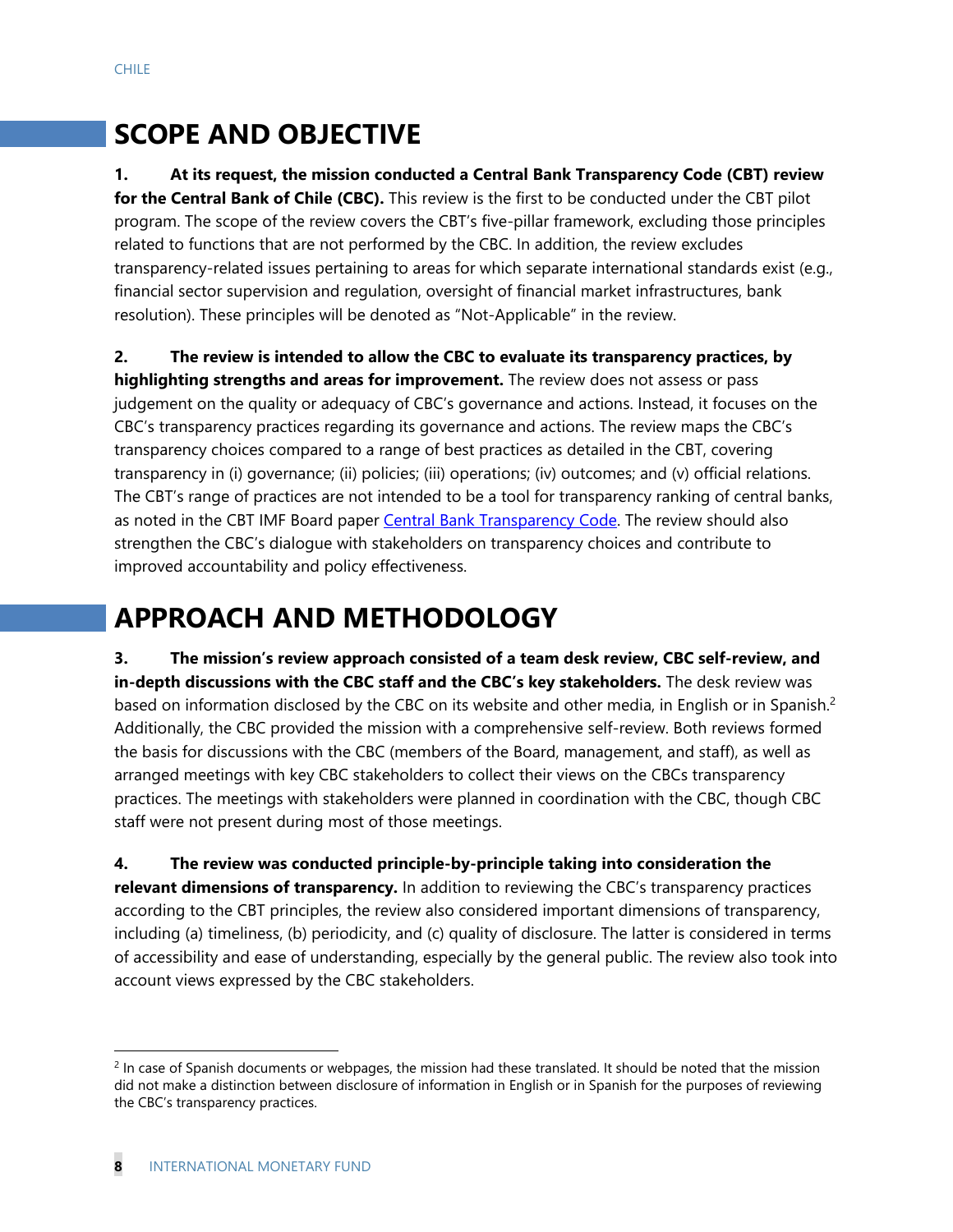**5. The review recognizes the role of the legal framework in shaping the transparency choices of the CBC and its impact on this review.** In particular, the Transparency Law (Law no. 20285, Transparency of the Public Service and Access to Information on State Administration On Access to Public Information, 2008) and the restrictions or exemptions provided within it or in other laws will underpin the CBC confidentiality policy. This policy should clearly disclose the relevant laws and regulations and where it may have significant impact on the CBC transparency practices.

# **BACKGROUND**

**6. The Chilean economy has recovered from a prolonged slowdown following the decline of copper prices in 2011 but took a hit during the COVID-19 pandemic crisis.** The robust growth in recent years has been largely due to a rebound in both mining and non-mining, as well as robust confidence in the Chilean economy. The economy declined sharply by mid-2020 like most economies in the world, but economic activity started to recover since then in the wake of ample policy stimulus (Box 1), although indicators for some sectors and the labor market remain considerably worse than pre-pandemic levels.

#### **Box 1. Central Bank of Chile and Transparency over COVID-19 Measures**

 **In response to the global COVID-19 pandemic, the CBC has put into place extraordinary policy measures** similar to those seen in other countries, including advanced economies. These measures include a program for purchasing commercial bank and central bank bonds, as well as credit and liquidity lines designed to strengthen bank lending. Additionally, the CBC introduced special measures to support market stability, including a facility that temporarily took a significant amount of bank bonds onto the CBC's balance sheet, during the large pension fund withdrawals that were allowed in 2020. These measures were coordinated with the financial supervisor and the Ministry of Finance (MOF).

 **In terms of central bank transparency, the CBC acted proactively and timely** by engaging with the general public, the government, and intergovernmental counterparts by creating a platform to articulate exceptional financial measures. The CBC's rapid response, and its effective communication strategy (which included reaching out to the various regions in Chile, through presentations of the Governor and other Board members, as well as using general communication tools such as press releases and social media messaging, strengthened public trust in the CBC in times of crisis.

 **Concrete examples of the CBC's transparency actions related to COVID-19 include:** (i) a special website section with recent market operations conducted in the context of COVID-19; and (ii) a study that was carried out in March 2021, reviewing the monetary and financial policy response to COVID-19, detailing specific policy measures implemented in Chile. It also shows the pandemic's impact on the balance sheet of the CBC, as well as other macroprudential metrics.

**7. Chile's financial sector is one of the deepest in the region and is highly integrated in the global financial system.** The banking sector is highly concentrated, with the top six banks making up almost 88 percent of the market and prior to the pandemic the banking sector was viewed as healthy overall although capital buffers were low. Since the 2011 Financial Sector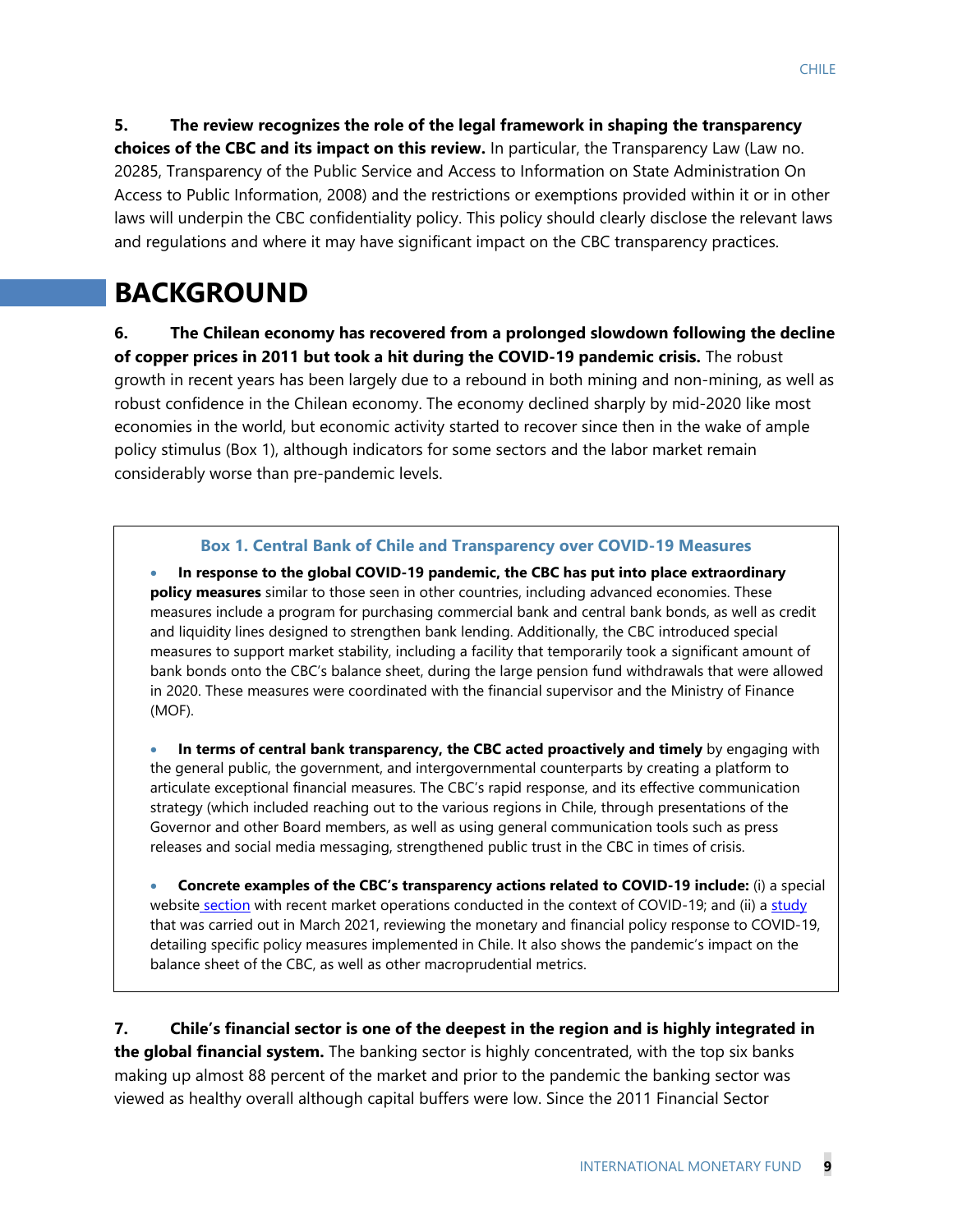Assessment Program (FSAP), commercial bank funding has become increasingly reliant on bond issuance that is intermediated by the mutual fund and pension sectors. $3$  The banking system appears resilient during the COVID-19 crisis, despite lower profitability resulting, in part from increased provisioning.

**8. The CBC has a long history as an autonomous public institution.** Its mandate focuses on ensuring price and financial stability. The CBC's functions and powers include currency issuance, regulation of the stock of money in circulation and credit, fiscal agent, international reserve management, foreign exchange transactions, and other functions. The CBC adopted an inflationtargeting regime in 1999. In the area of financial stability, the CBC's powers include safeguarding the stability of the payments system, providing Emergency Liquidity Assistance (ELA), risk identification and monitoring, design and implementation of prudential and exchange regulations.

**9. The CBC has strong public commitment to transparency, which is included in its strategic plan, and its transparency practices are anchored in the law.** The CBC maintains a continued commitment to strengthen its transparency practices and has set up a comprehensive institutional system of communications that includes publications, reporting mechanisms, and a central bank website with disclosure of information on its functions (see Box 2 on the evolution of the CBC's transparency over the past decades). Moreover, the CBC has designated transparency as one of its strategic pillars to fulfill its institutional objectives. The Political Constitution of Chile establishes the principle of transparency in the exercise of public administration, and the Organic Constitutional Law of the Central Bank of Chile (Law No.18840; hereinafter: the central bank law or CBC law) determines the specific transparency framework that governs the CBC.

#### **10. The CBC's main public stakeholders are combined in the Financial Stability Board**

**(FSB).** The FSB was created in 2011 "to ensure the integrity and soundness of the financial system, providing the necessary coordination and information exchange mechanisms to carry out a preventive management of systemic risks and for the resolution of critical functions that involve the exercise of the functions and powers of the Superintendencies of the Economic Area."4 The FSB consists of the Minister of Finance (president), the President of the Financial Markets Commission **(**FMC), and the Superintendent of Pensions. Though the CBC is not a formal member, it provides permanent advice to the FSB "in all matters related to its functions." As such, the CBC Governor (or any designated replacement) attends the FSB sessions. Minutes of FSB meetings are published on the Ministry of Finance's website.

<sup>&</sup>lt;sup>3</sup> A new FSAP mission has started its review at the time of the preparation of this report.

<sup>4</sup> https://translate.google.com/translate?sl=auto&tl=en&u=https://www.hacienda.cl/areas-de-trabajo/mercado-decapitales/consejo-de-estabilidad-financiera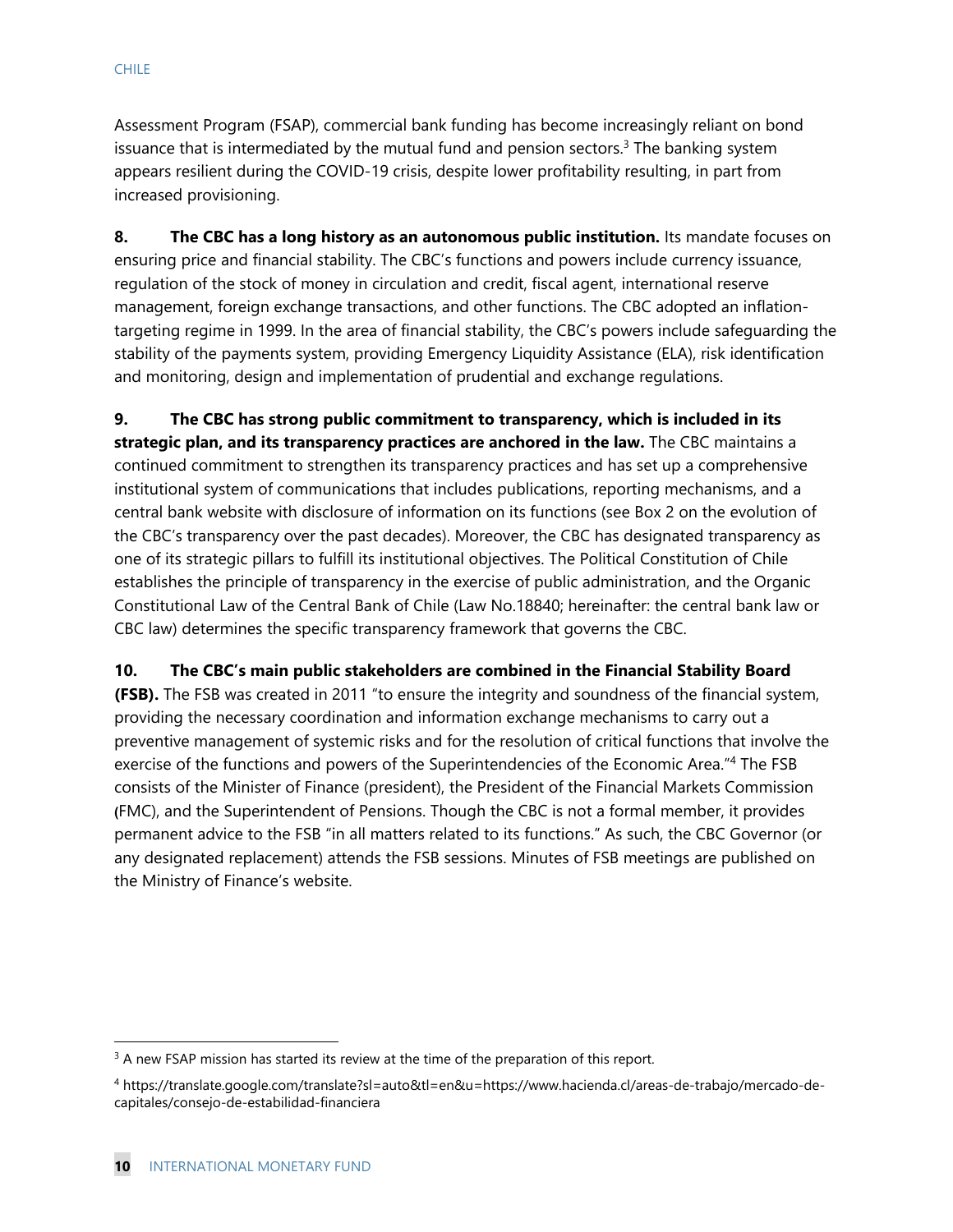#### **Box 2. The Evolution of the Central Bank of Chile Transparency Practices**

 **The CBC, over time, has developed a robust system of institutional transparency.** The foundations of a new system were laid down in the CBC's Constitutional Organic Law of 1989, which also granted the CBC an autonomous institution status.

 **The adoption, in the late 1990s, of an inflation targeting monetary framework with a free float exchange rate system, was an important step that required enhanced transparency for its successful implementation.** This included strengthening the disclosure of statistics, monetary policy decision-making, and governance arrangements. By the end of 1999, the CBC Board had established a preliminary system of monetary policy transparency with press releases, a disclosed schedule of meetings, and prior disclosure of economic analysis needed for decision-making. Minutes of (monetary policy) meetings were disclosed after a period of 11 days including publication of the debate, along with the voting record of Board members.

 **The move towards enhanced transparency was not without risks.** In the mid-2000s, a leak of confidential monetary policy information led to developing a policy for the handling of sensitive information and the CBC risk management, balancing confidentiality and transparency. In 2007, the Audit and Compliance Committee (ACC) was created to enhance governance, accountability, and transparency within the CBC.

 **A general Transparency Law,1/ which regulates procedures for access to information and exceptions, was enacted covering for all state organs.** However, the Transparency Law created a partial "non-binding status" for the CBC due to its institutional nature and sensitive tasks. Nonetheless, the CBC created its own transparency system in accordance with the principles of the Transparency Law. The CBC Law was modified by explicitly establishing a framework for access to public information and the creation of the active transparency policy of the CBC. This was balanced by a similarly explicit provision on confidential information. The CBC has now positioned transparency as a key principle in its "Strategic Planning for 2018–2022," that permeates and shapes its core institutional values.

1/ Law no. 20285, Transparency of the Public Service and Access to Information on State Administration on Access to Public Information, 2008.

# **MAIN FINDINGS**

## **A. Pillar I. Transparency in Governance**

**11. The legal structure of the CBC, including its legal nature, mandate and autonomy, is well disclosed.** The Constitution and the CBC Law clarify the legal structure of the CBC, and these laws are accessible from the CBC website. Key elements of the legal structure are also disclosed on the website and in the CBC's Annual Report. Disclosure of information regarding the legal structure can be enhanced by assembling relevant information together for easier access, and by explaining the rationale behind the legal framework, including, in particular, issues related to (i) the role of the Minister of Finance at Board meetings; (ii) the legal foundation of financial stability mandate and macroprudential policy; and (iii) the rules on monetary financing.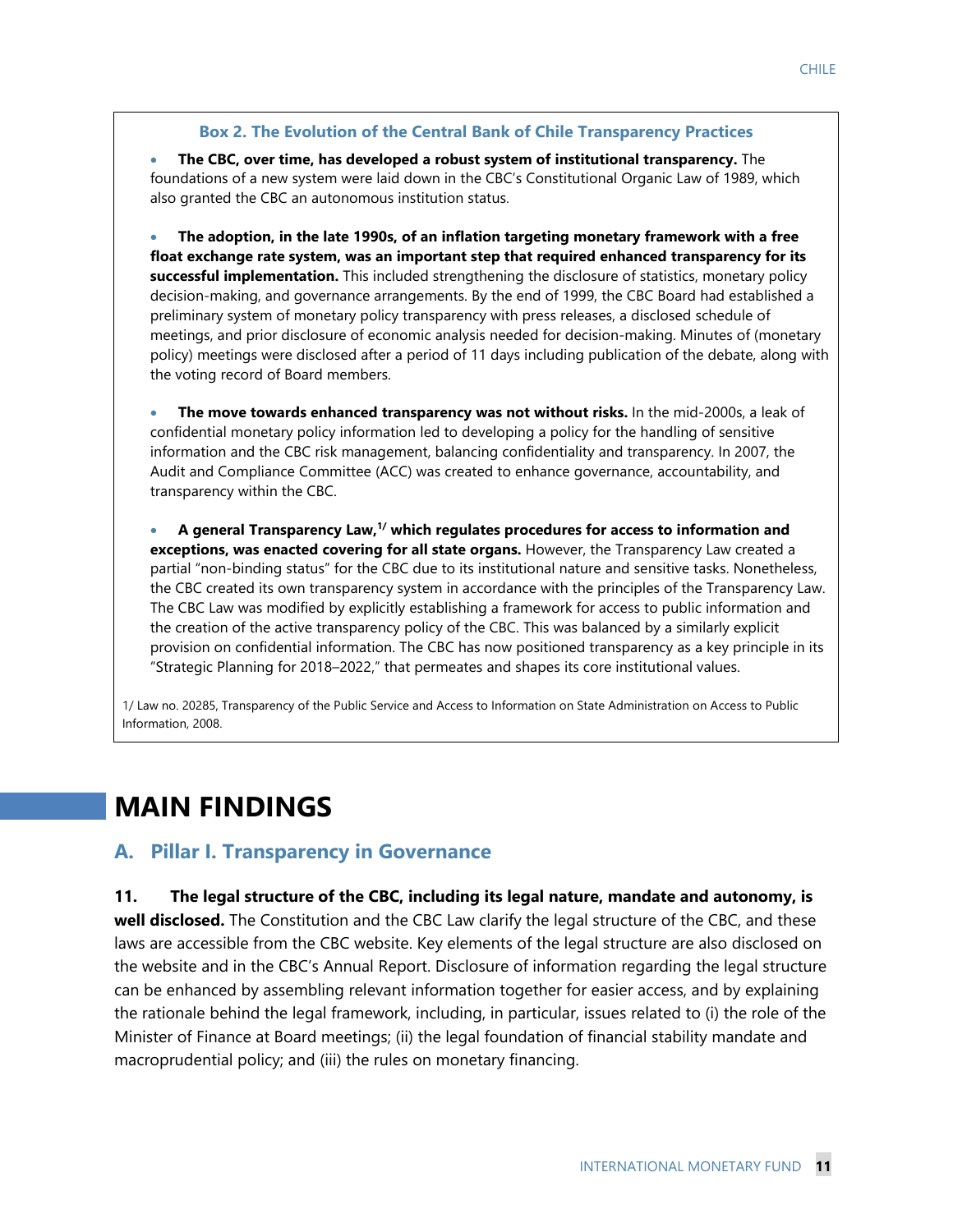**12. The CBC discloses a broad overview of the organizational structure and functioning of its Board.** Detailed information is provided on aspects relating to the composition and functioning of the Board, and the allocation of responsibilities across different decision-making bodies. The CBC discloses biographies of Board members and senior and middle management. The CBC's website provides information about the roles and responsibilities of each department, though this information could be updated at least annually.

**13. The risk management disclosures could be enhanced.** The CBC is in the process of strengthening its risk management framework and further developing its operational risk management function. It would be important to transparently disclose these developments, as well as the principal risks that the CBC needs to take to meet its objectives. This includes an explicit risk statement, a high-level overview of key risks clearly mapped to its mandate, the process of continuous identification, evaluation, and mitigation of risks, as well as information on the operational risk strategy. CBC policies on publication of sensitive materials may preclude publication of certain information in this area.

**14. The disclosure of the CBC's oversight arrangements could be improved.** The legal framework does not refer to an independent oversight body, and entrusts some typical oversight tasks (e.g., approval of the accounting framework and financial statements) to the Board, which meets weekly. The ACC was established to oversee the audit, financial reporting, and internal control environment, but the detailed responsibilities of the ACC are not disclosed. Consideration could be given to publishing the ACC charter and disclosing its roles, responsibilities, reporting lines, and composition, and activities.

**15. The CBC has an opportunity to differentiate itself by better articulating its Human Capital Management (HCM) strategy and oversight practices.** Transparency around how the CBC manages its human capital is of particular interest to stakeholders, as they expect more disclosures and engagement on HCM. In response, the CBC aims to be an employer of excellence and included HCM as one of its five strategic priorities for 2018–2022. The CBC discloses information on staff development, leadership, as well as diversity and inclusion. While the CBC has programs in place that focus on elements of attracting, promoting, and retaining talent; the disclosures in these areas could be improved. Furthermore, the CBC could provide more information on oversight practices of HCM matters, and proactively communicate quantitative measures that link to its HCM strategy.

**16. The CBC discloses certain information relating to anti-corruption measures that are in place.** The disclosure of more explicit information relating to whether domestic anti-corruption legislation and related measures apply to all the decision-makers, staff, and agents of the CBC would enhance transparency in this area. The CBC also discloses details relating to whistle-blowing mechanisms, and rules for accessing confidential information held by the CBC.

**17. The CBC discloses detailed information on its Code of Conduct practices.** This includes the rules that apply to staff in relation to conflicts of interest, professional conduct, purchasing processes, objectivity in recruitment, guidance on external activities, financial and personal investments, outside income, corruption, and the acceptance of gifts. These disclosures could be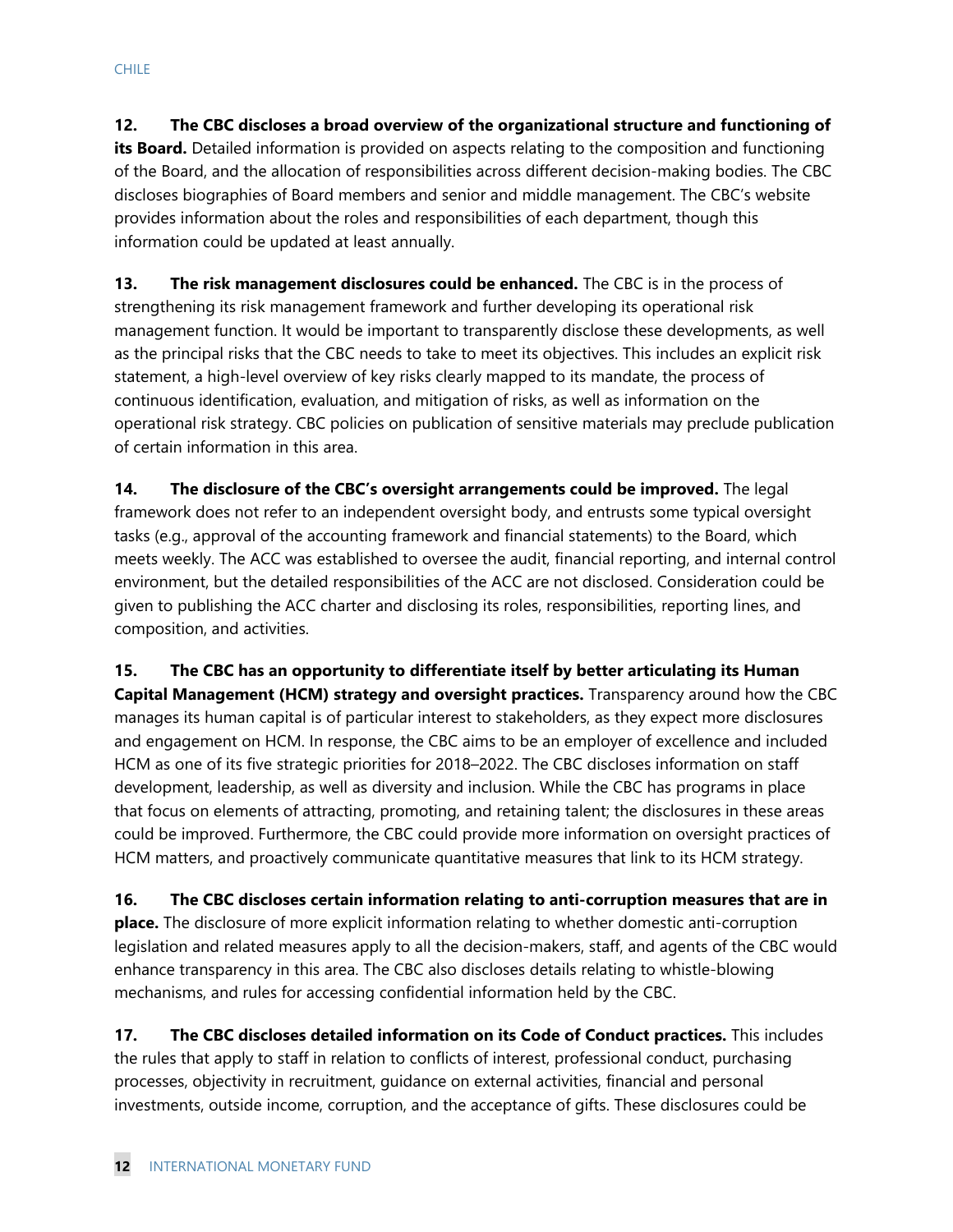enhanced by clarifying whether restrictions are imposed on CBC staff post-public employment ("cooling off" periods), and by the inclusion of additional information regarding the implementation of the Code of Conduct. For example, aggregated information on the number of conflicts of interest that were raised, along with more specific details on the number internal cases of grievances, dismissal, or sanctions for violations of the code of conduct and/or anti-corruption laws. Furthermore, the CBC discloses details of the members and responsibilities of its Ethics Committee. This could be enhanced through the inclusion of more detailed information regarding its activities and functioning.

## **B. Pillars II, III, and IV. Transparency in Policies, Operations, and Outcome**

#### **Monetary Policy**

**18. The CBC provides a high level of transparency of its monetary policy framework.** It discloses its monetary policy function and strategy for achieving its objectives using several tools, including publicly available reports on monetary policy, the quarterly published Monetary Policy Report, press releases on monetary policy decisions, meeting records of the monetary policy committee, and dedicated speeches by senior management. Furthermore, it has an articulated strategy for the practical implementation of its policy framework that is regularly communicated to the public. The CBC provides regular venues (e.g., press conferences) for the media and general public to discuss its monetary policy decisions and the rationale for the decisions. The central bank discloses technical details covering scenarios analysis, relevant models and assumptions underlying its monetary policy decision.

**19. The CBC discloses its monetary operational framework with a well-defined operational target, objectives, and tools.** This framework is outlined in several documents, such as the Compendium of Monetary and Financial Regulation (CMFR), which is available on its website. Furthermore, the features and the use of various monetary policy instruments are described in the document "Chile's Monetary Policy: Within an Inflation-Targeting Framework." The categories of monetary policy counterparties and respective access criteria are clearly defined and disclosed. The CBC may consider updating its documentation on monetary policy operational framework by including recently issued unconventional monetary policy instruments. The CBC could further enhance its disclosure of ex post evaluations of its monetary policy actions that examine whether they had the intended objectives.

#### **Foreign Exchange and Reserve Management**

**20. The CBC clearly discloses issues relating to cross-border financial flows and foreign exchange (FX) administration, with minor suggestions for improved disclosures**. This includes information objectives, framework, and decisions. The CBC website has a separate section with information on foreign exchange regulations, including the relevant procedures and information forms. Reporting on implementation is listed on the CBC's website as well. Nonetheless, the CBC could consider disclosing whether there is a timeframe for decisions to be made and communicated to persons affected by a rejection of a request for a license/approval. Additionally, the CBC could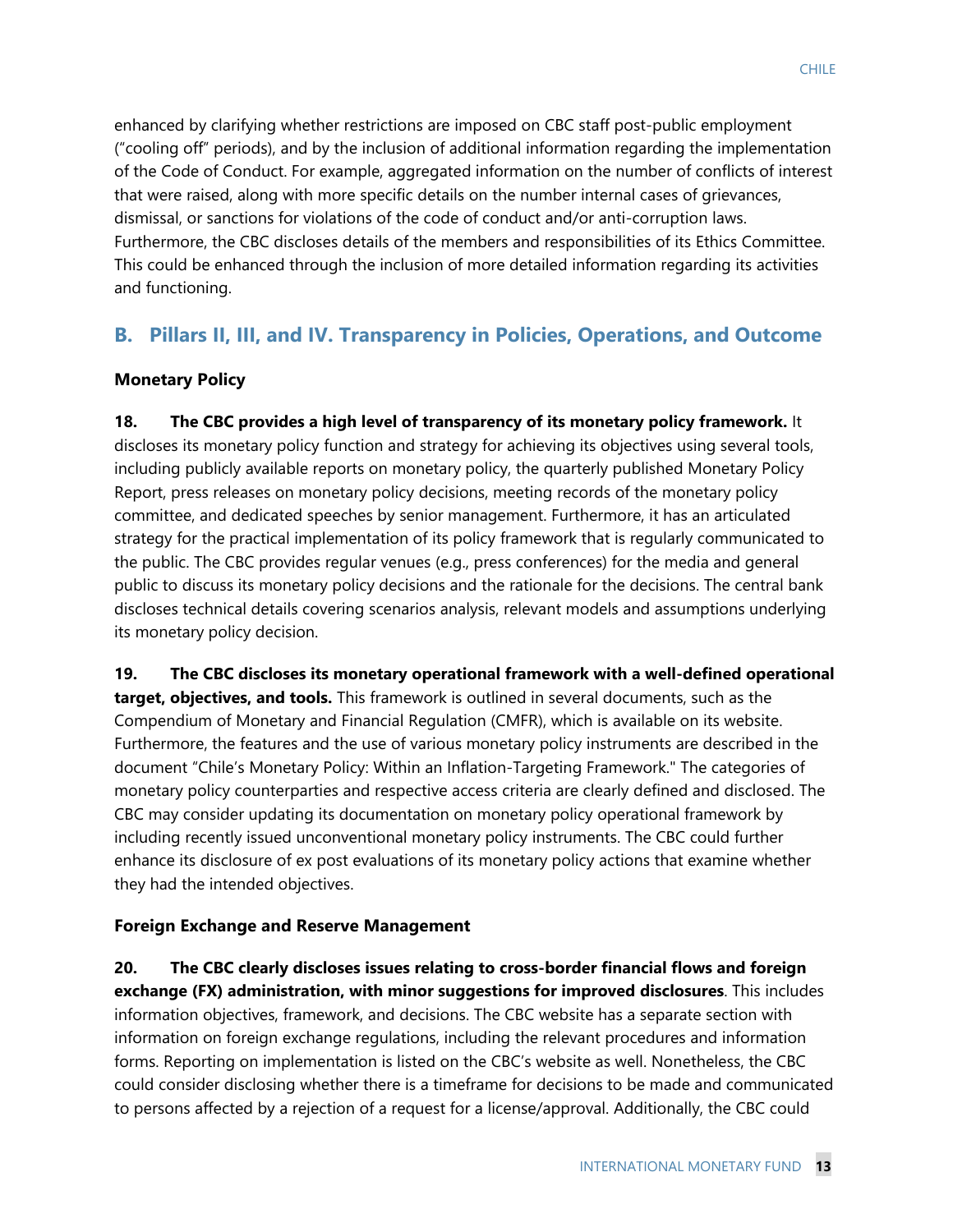consider disclosing the individual feedback comments (as opposed to its own summary of the comments or aggregated questions) it receives in the consultation process of draft policy decisions.

**21. The CBC seldom conducts FX interventions; however, this places a stronger need on transparency when FX interventions do take place.** The free float of the Chilean peso does not create a de facto need for frequent FX interventions,<sup>5</sup> as is also clearly outlined in various documents on the CBC website. However, when the CBC felt the need to announce an FX intervention program after social unrest events in October 2019, the key objectives, which were stated publicly, did not seem fully clear to market participants. The CBC could consider ex ante disclosing its intended objectives of FX interventions more clearly, and ex post disclose evaluations of its FX management policy.

**22. The CBC's transparency practices for FX reserve management are reasonably well defined but could benefit from further improvement.** The CBC provides clear and easily accessible information on managing FX reserves. This includes helpful charts, a breakdown of the portfolio, and descriptions of the objectives and the framework. Areas for improvement include publishing the CBC's investment committee's discussions (with a certain lag), and disclosing rules and procedures related to markets, counterparties, custodians, and service providers, and exposure (in an aggregated and properly timed manner). Lastly, disclosing evaluations of investments impacts and risk assessments could similarly add to the CBC's transparency.

#### **Financial Stability and Macroprudential Policies**

**23. The CBC discloses its macroprudential policy framework, including its objectives, instruments, and strategy**. It discloses the conceptual framework underpinning its macroprudential policy function and publishes a semiannual Financial Stability Report (FSR). The FSR discusses the underlying analysis and assessment, which help to formulate the CBC's macroprudential policy strategy, linking its macroprudential policy tools to its macroprudential policy objectives. Furthermore, the CBC discloses the tools, such as early warning indicators and stress test results, it uses to arrive to macroprudential decision, and explains how they are expected to mitigate specific risk.

**24. The CBC periodically and timely discloses its comprehensive assessment of risk to financial stability.** It publishes on a regular basis information on its comprehensive assessments of financial vulnerabilities and is transparent on the methods and the underlying data underpinning such assessments. It also discloses the design and scope of application of macroprudential tools, including the types of financial institutions and financial instruments subject to macroprudential constraints. The CBC consults with relevant authorities and the general public before enacting major changes to the design of macroprudential tools.

**25. The CBC transparency of macroprudential policy could be enhanced.** In particular, the CBC could consider providing more information on the ongoing cooperation and coordination of

 $<sup>5</sup>$  According to the CBC's website, in the past 20 years only 5 interventions have taken place.</sup>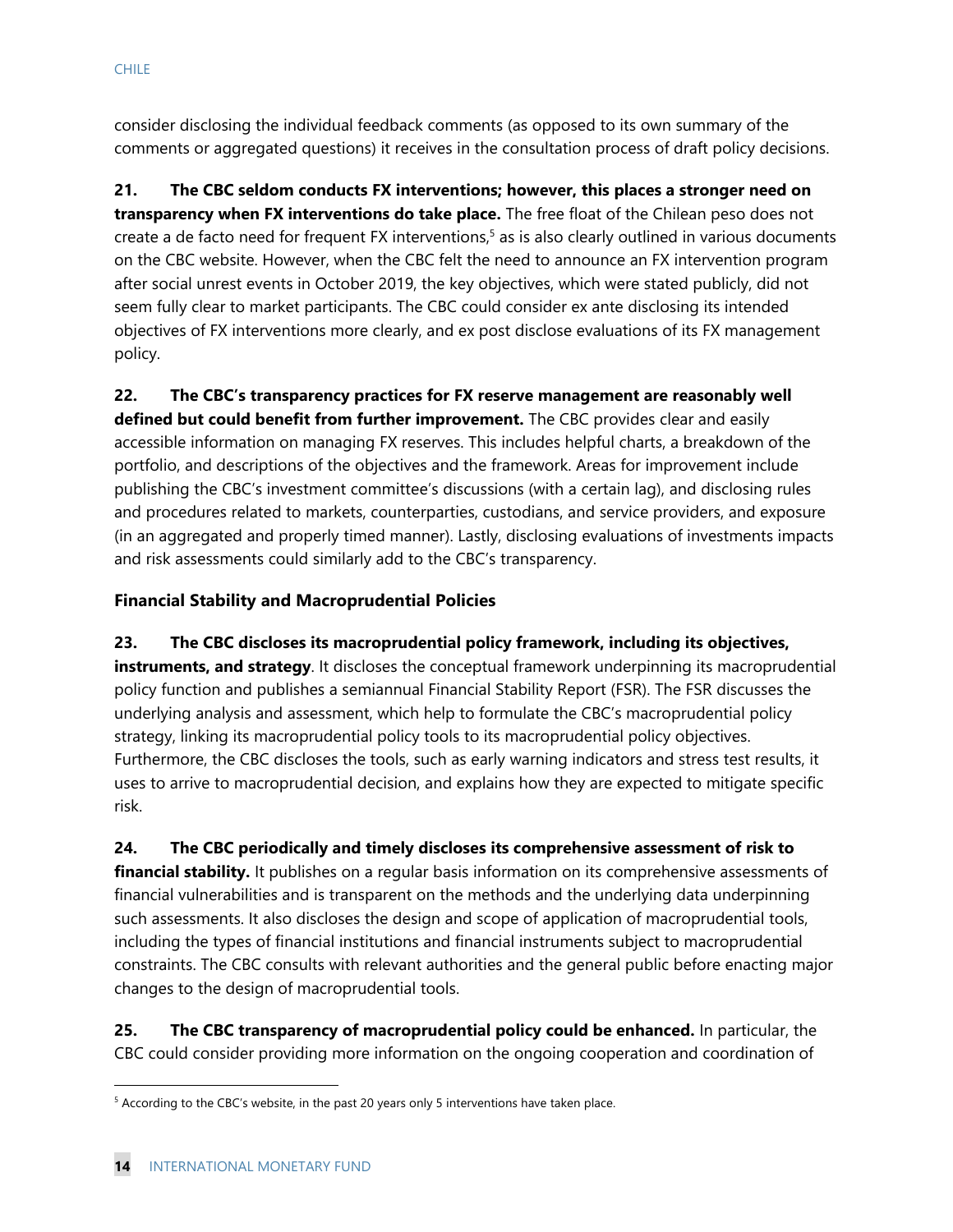macroprudential policy issues with other governmental agencies, including the CMF and the FSB. Moreover, the CBC could further enhance its disclosure of macroprudential supporting analysis by publishing ex post evaluations of policy actions that examine whether tools had the intended effects.

## **Emergency Liquidity Assistance**

**26. The CBC discloses its emergency liquidity assistance (ELA) framework, while some enhancement is warranted**. It discloses the scope, objectives, the rules, and procedures of marketwide liquidity support and provides timely information in support of the financial stability objective and the efficiency and effectiveness of the liquidity support. In particular, the CBC explains how this liquidity support deviates from standard monetary operations, including information on amounts, maturity, and financial parameters. It also explains the intention of the liquidity support to contribute to maintaining financial stability or market functioning. While there is a trade-off between transparency and risks to the financial stability and the need to carefully evaluate this trade-off, the CBC may disclose, at the aggregate level, information on ELA provided bilaterally to financial institutions that are facing temporary liquidity problems, without violating confidentiality requirements and causing any additional financial risk. Furthermore, the CBC may disclose the general principal, and terms and conditions, procedures, collateral framework, and risk control measures to provide liquidity support to individual financial institutions.

## **Financial Integrity**

**27. The CBC is not engaged in AML/CFT supervision.** However, the CBC does not disclose details related to the *internal* AML/CFT controls that are implemented in order to address any ML/TF risks that may arise in the operation of the CBC's own activities. The disclosure of information regarding any such ML/TF risks and the corresponding AML/CFT internal controls would enhance CBC transparency in this area.

## **Communications and Confidentiality**

**28. The CBC implements a comprehensive structured policy on communications but conveying the CBC message to the general public may still presents some challenges.** The CBC has a strategic program to enhance its engagement with targeted stakeholders and the general public. Among various official tools, the CBC website (in Spanish and English) is the more commonly used and accessible to the public. The quality and quantity of information available is very satisfactory, though the search methods could be enhanced to locate information by specific topics. The CBC should continue expanding its educational outreach programs for Chilean citizens and make efforts to simplify the technical language used to make the CBC's information more accessible and understandable for the general public. The CBC could actively promote its messages more broadly through mass and social media, and other tools to engage deeper with the general public.

## **29. The CBC Act provides the CBC with a solid confidentiality mechanism.** The

confidentiality policy is established by the CBC Act. It specifies the CBC functions that are considered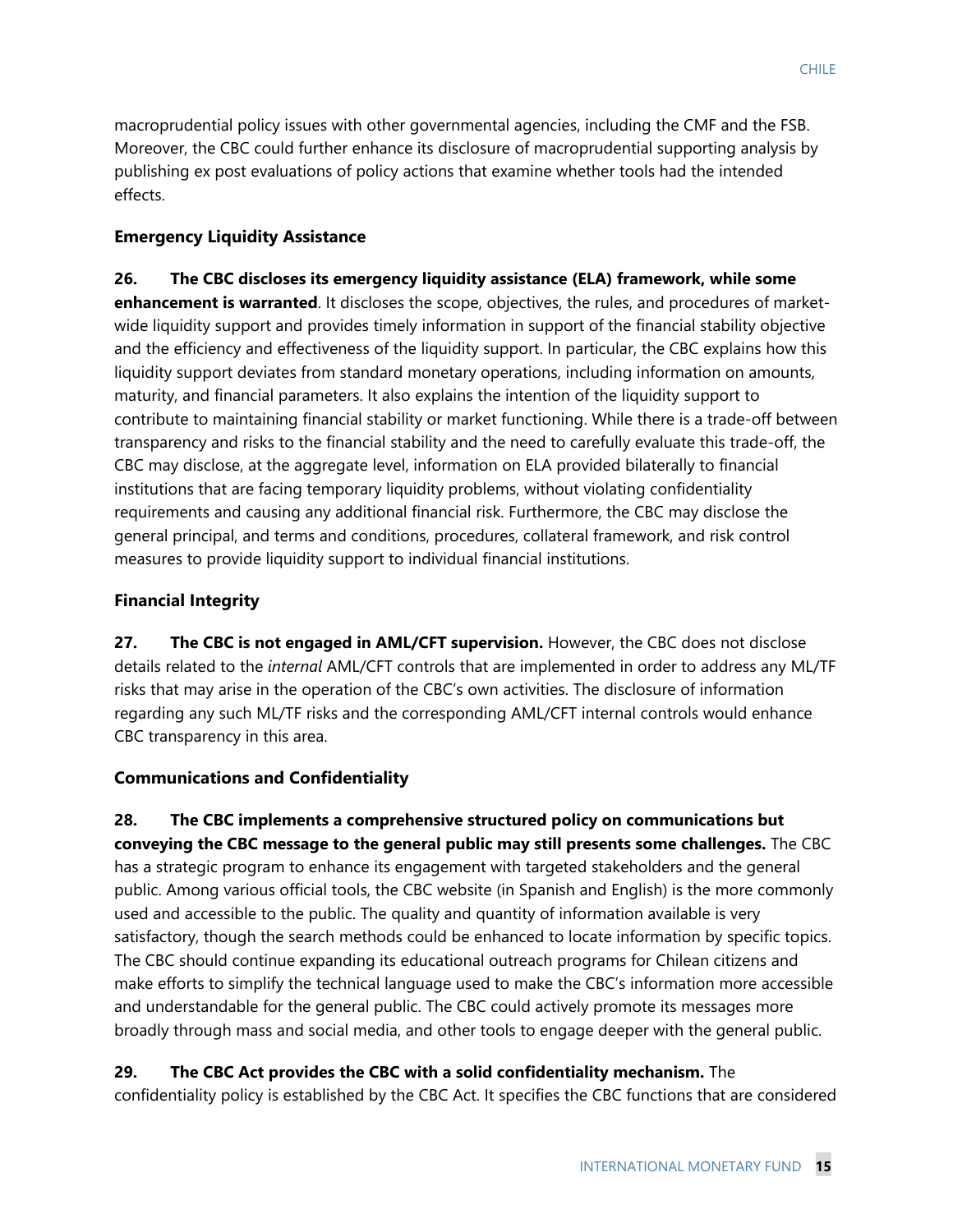as "reserved." It also establishes the circumstances under which the CBC is allowed by law to share such information and enlist the official counterparts to whom the CBC is compelled to disclose reserved information. This system gives legal certainty and solidifies the transparency policy of the CBC. Nevertheless, there is a case for waiving the confidentiality in reference to information that is already in the public domain, for example, decrees, press releases and any other information compiled by CBC counterparts that has been made public or where there is an interest to make it public.

## **C. Pillar V. Transparency in Official Relations**

**30. There is significant room for improvement in the CBC's disclosure practices of its official relations with the government and domestic public financial agencies.** Important information regarding the CBC's interaction with the MOF (including services provided to the MOF) and other domestic agencies, and the role and actions of the CBC in shared responsibilities, are classified as "reserve" and not disclosed by the CBC, even when parts or all of this information may have been released by the CBC counterparts.

#### **31. Similarly, the CBC does not disclose the texts of cooperation agreements,**

**Memorandums of Understanding (MoUs), or other arrangements between the CBC and foreign agencies as they all fall under legal "reserve."** A general policy of disclosure of the interaction with international organizations, other central banks, or any other international agent that allows it or even wants to publish its interaction with the CBC, as well as a list of organizations that the CBC is a member of, could be considered. The disclosure of such information would explain to the public the importance and benefits of these relations.

# **DETAILED REVIEW**

**32. This review is based on the current state of CBC's transparency practices.** The mission took place during March 3–18, 2021, and initiatives implemented after the review date have not been considered.

**33. In accordance with the CBT, this review does not assign ratings to the CBC's adherence to the CBT principles.** The review maps the CBC's transparency practices across a range of best practices. Furthermore, the CBC transparency practices were reviewed in the context of the CBC's legal mandate and policy context, the sophistication and complexity of the financial system of Chile, and prevailing general legal framework (including, but not limited to, the existence of rules on freedom of information, confidentiality, and active transparency).

**34. The review team examined the CBC's transparency practices and tools, relevant laws and policies, and held extensive meetings with the CBC Board, management and staff, and key stakeholders.** The meetings with stakeholders were intended to ascertain the adequacy of and identify gaps in CBC transparency practices from their perspective. The team met with members of Congress, staff from the MoF, CMF, and local and foreign financial institutions, as well as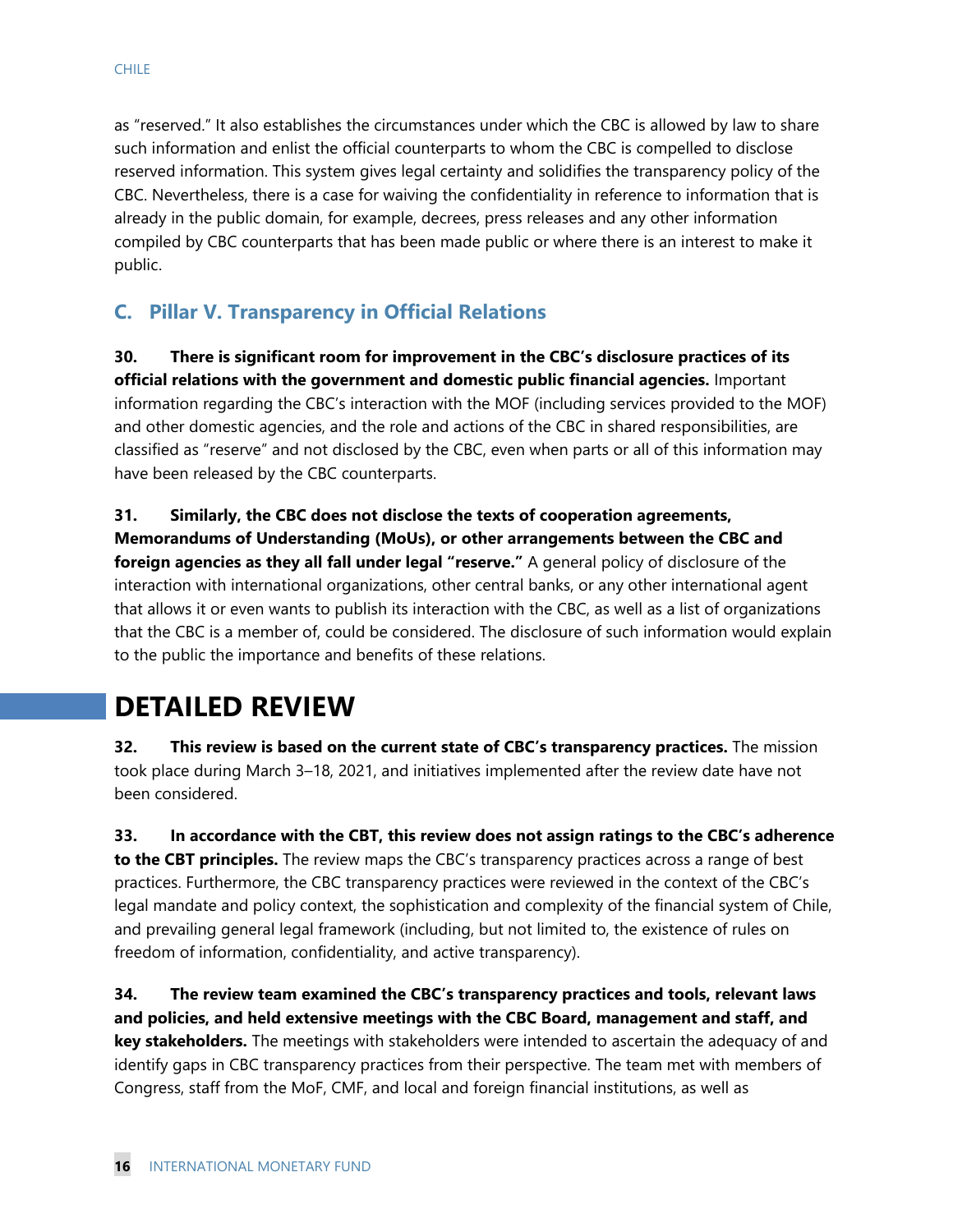representatives from the banking association, and various other stakeholders (such as academics, and consumer organizations). The CBC provided a comprehensive self-review of the CBT, detailed responses to additional questionnaires, and access to relevant public documents.

## **35. Reaching conclusions based on the CBT review of the CBC, required judgments by the**

**review team.** Central banks, the environment in which they operate, and domestic circumstances differ from one country to another. Nevertheless, by adhering to a common, agreed methodology, this review, which is voluntary, should provide the CBC with a benchmark for its transparency practices, whilst taking domestic considerations into account.

**36. The team appreciated the very high quality of cooperation received from the CBC.** The team extends its warm thanks to the staff of the CBC, who provided excellent cooperation, including provision of self-review, documentation, technical support, as well as facilitating the mission meetings schedule.

|                | <b>Central Bank Transparency Code-Detailed Review</b><br><b>Central Bank of Chile</b>                                                                                                                                                                                                                                                                                                                                                                                                                                                                                                                                                                                                                                                                                                                                                                                                                                                                                                                                                                                                                                                                                                                                                                                                   |
|----------------|-----------------------------------------------------------------------------------------------------------------------------------------------------------------------------------------------------------------------------------------------------------------------------------------------------------------------------------------------------------------------------------------------------------------------------------------------------------------------------------------------------------------------------------------------------------------------------------------------------------------------------------------------------------------------------------------------------------------------------------------------------------------------------------------------------------------------------------------------------------------------------------------------------------------------------------------------------------------------------------------------------------------------------------------------------------------------------------------------------------------------------------------------------------------------------------------------------------------------------------------------------------------------------------------|
|                | <b>Pillar I-Central Bank Governance</b>                                                                                                                                                                                                                                                                                                                                                                                                                                                                                                                                                                                                                                                                                                                                                                                                                                                                                                                                                                                                                                                                                                                                                                                                                                                 |
| Principle 1.1. | Legal Structure: The central bank discloses its legal framework to the public in a<br>manner that is clear and easily accessible.                                                                                                                                                                                                                                                                                                                                                                                                                                                                                                                                                                                                                                                                                                                                                                                                                                                                                                                                                                                                                                                                                                                                                       |
| Description    | <b>Legal Framework:</b><br>The CBC discloses that it is governed by the Constitution and the Constitutional<br>Organic Law (the CBC Law). The CBC Law provides objective, functions, and<br>powers of the CBC. Furthermore, the Constitution and the CBC Law clarifies that<br>the CBC Law prevails over other laws if the provisions of the CBC Law conflicts<br>with those of other laws. The CBC Law clarifies transitional arrangements which<br>are limited in time. The CBC has been actively communicating with the public on<br>its legal frameworks through the recent Constitutional reform discussion.<br>The "Requlation" section of the CBC webpage has links to the regulations which<br>the CBC adopts with respect to the financial institutions. Regarding regulatory<br>amendment, the CBC has published the procedures for receiving comments from<br>the public before their implementation. However, the information might not be<br>easy to find for people who are interested in this issue.<br>Legal nature:<br>The CBC Law establishes its legal nature, its ownership, its general legal capacity<br>to act and instruments. The CBC discloses the rules of its decision-making bodies<br>on its webpage (Corporate Governance section), in the Annual Report |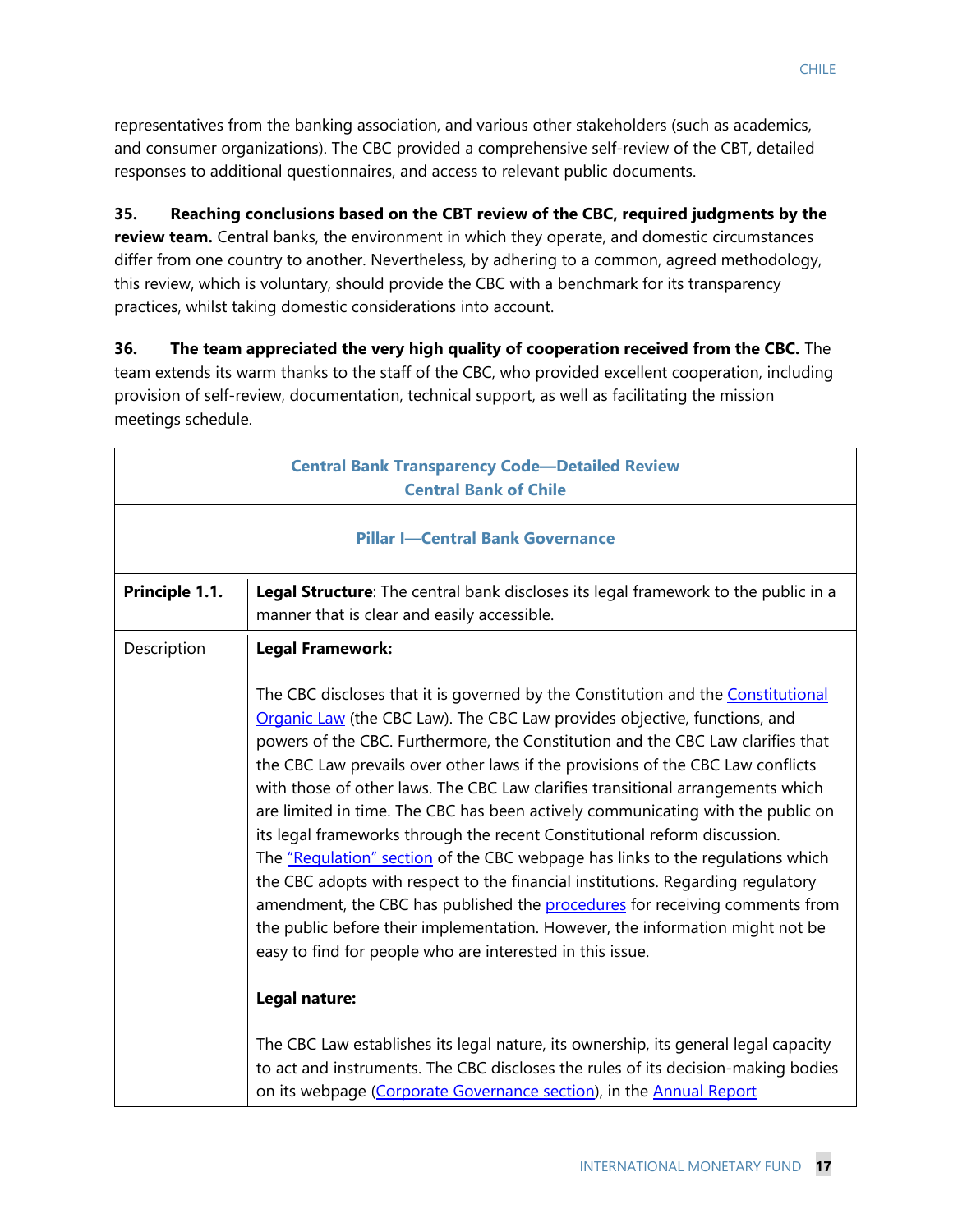|                | (Functioning of the Board section), in the CBC Law and in the Regulation<br>(Regulations for the Functioning of the Board).                                                                                                                                                                                                                                                     |
|----------------|---------------------------------------------------------------------------------------------------------------------------------------------------------------------------------------------------------------------------------------------------------------------------------------------------------------------------------------------------------------------------------|
|                | The CBC discloses specific information on its legal nature, its ownership, its<br>general capacity to act and its legal instruments through the CBC Act, the<br>Regulations, the Annual Report and the website.                                                                                                                                                                 |
|                | <b>Legal protection:</b>                                                                                                                                                                                                                                                                                                                                                        |
|                | The CBC Law clarifies the extent of judicial review over the CBC's activities. The<br>CBC Law clarifies whether the CBC is protected from pre-judgment attachments.<br>Information regarding the legal protection is not disclosed explicitly other than in<br>the CBC Law, although the information is not difficult to access for people who<br>are interested in this topic. |
| Review         | Expanded                                                                                                                                                                                                                                                                                                                                                                        |
|                | Legal framework:                                                                                                                                                                                                                                                                                                                                                                |
|                | The legal framework governing the central bank (including its review process) is<br>well disclosed. Technical issues regarding the legal framework are not explained<br>in the webpage, but it is reasonably accessible.<br>Legal nature:                                                                                                                                       |
|                | The legal nature of the CBC is clarified in the CBC law and also disclosed in the<br>Annual Report and in the website. However, the information is placed in different<br>materials that may not be accessed easily.<br><b>Legal protection:</b>                                                                                                                                |
|                | The legal protection is mainly clarified in the CBC Law, and related provisions are.<br>relatively easy to access for people who are interested in the issue. However, the<br>information is not explained clearly on the CBC website, nor in other publications.                                                                                                               |
| Comments       | Disclosure could be enhanced if the information of the legal framework, legal<br>nature and legal protection were assembled under one section of the webpage<br>and clearly communicated by explaining the rationale behind the legal<br>framework. This will be especially beneficial to the general public.                                                                   |
| Principle 1.2. | Mandate: The central bank discloses its mandate—including its objectives,<br>functions, and legally defined powers-in a manner that is clear and easily<br>accessible to the public.                                                                                                                                                                                            |
| Description    | <b>Objectives</b>                                                                                                                                                                                                                                                                                                                                                               |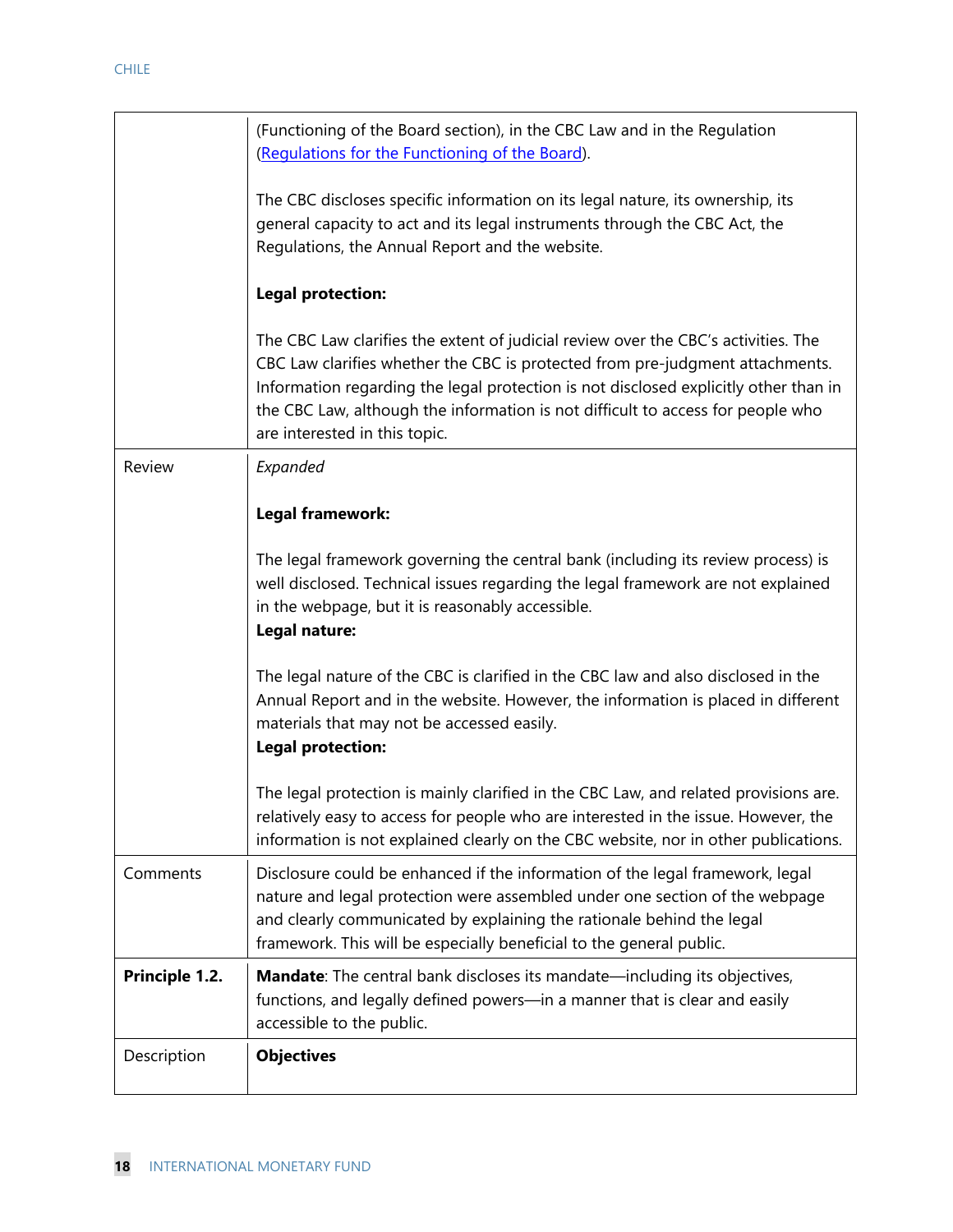|        | The objectives of the CBC are clarified in the CBC Law and also disclosed in the<br>website and Annual Report. The legal foundation of price stability objective is<br>clear from the CBC Law and well communicated. However, the legal foundation of<br>financial stability objective may not be clear from the CBC Law itself as it is based<br>on the term "the normal functioning of external and internal payment systems".<br>This legal foundation is not clearly emphasized in the webpage. According to the<br>CBC, objectives of the CBC does not conflict each other, therefore, the mechanism<br>to determine prevailing objective is not disclosed.<br>According to the CBC, degree of autonomy does not vary with respect to its<br>different objectives. Therefore, it is not disclosed. The CBC clearly define<br>quantified price stability objective with inflation target. |
|--------|-----------------------------------------------------------------------------------------------------------------------------------------------------------------------------------------------------------------------------------------------------------------------------------------------------------------------------------------------------------------------------------------------------------------------------------------------------------------------------------------------------------------------------------------------------------------------------------------------------------------------------------------------------------------------------------------------------------------------------------------------------------------------------------------------------------------------------------------------------------------------------------------------|
|        | <b>Functions</b>                                                                                                                                                                                                                                                                                                                                                                                                                                                                                                                                                                                                                                                                                                                                                                                                                                                                              |
|        | The CBC webpage and the Annual Report disclose a list of CBC's activities and<br>explains how these are consistent with its objectives. The legal foundation of<br>CBC's functions is clearly depicted in the CBC Law, and the CBC website and the<br>Annual Report disclose comprehensive information on its functions. The CBC<br>issues a press release when it adopts a new regulation or policy measures<br>regarding its functions.                                                                                                                                                                                                                                                                                                                                                                                                                                                     |
|        | <b>Powers</b>                                                                                                                                                                                                                                                                                                                                                                                                                                                                                                                                                                                                                                                                                                                                                                                                                                                                                 |
|        | The list of CBC's public and private law powers to achieve its objectives are<br>clarified in the CBC law. For the powers related to monetary policy, the CBC<br>webpage discloses clear and detailed information. For the powers related to<br>financial policy, disclosure on information related to macro-prudential tools and<br>coordination with the government was not sufficiently emphasized in the website<br>and in the Annual Report.                                                                                                                                                                                                                                                                                                                                                                                                                                             |
|        | The CBC Law provides prohibited activities of the CBC. Important information on<br>prohibited activities stated in the Constitution, such as prohibition of providing<br>credit to the government and its rationale were not sufficiently emphasized in the<br>website.                                                                                                                                                                                                                                                                                                                                                                                                                                                                                                                                                                                                                       |
| Review | Expanded                                                                                                                                                                                                                                                                                                                                                                                                                                                                                                                                                                                                                                                                                                                                                                                                                                                                                      |
|        | <b>Objectives:</b>                                                                                                                                                                                                                                                                                                                                                                                                                                                                                                                                                                                                                                                                                                                                                                                                                                                                            |
|        | The legal foundation of price stability objective is clear. However, the legal<br>foundation of financial stability objective could be emphasized more in the<br>webpage and other publications.                                                                                                                                                                                                                                                                                                                                                                                                                                                                                                                                                                                                                                                                                              |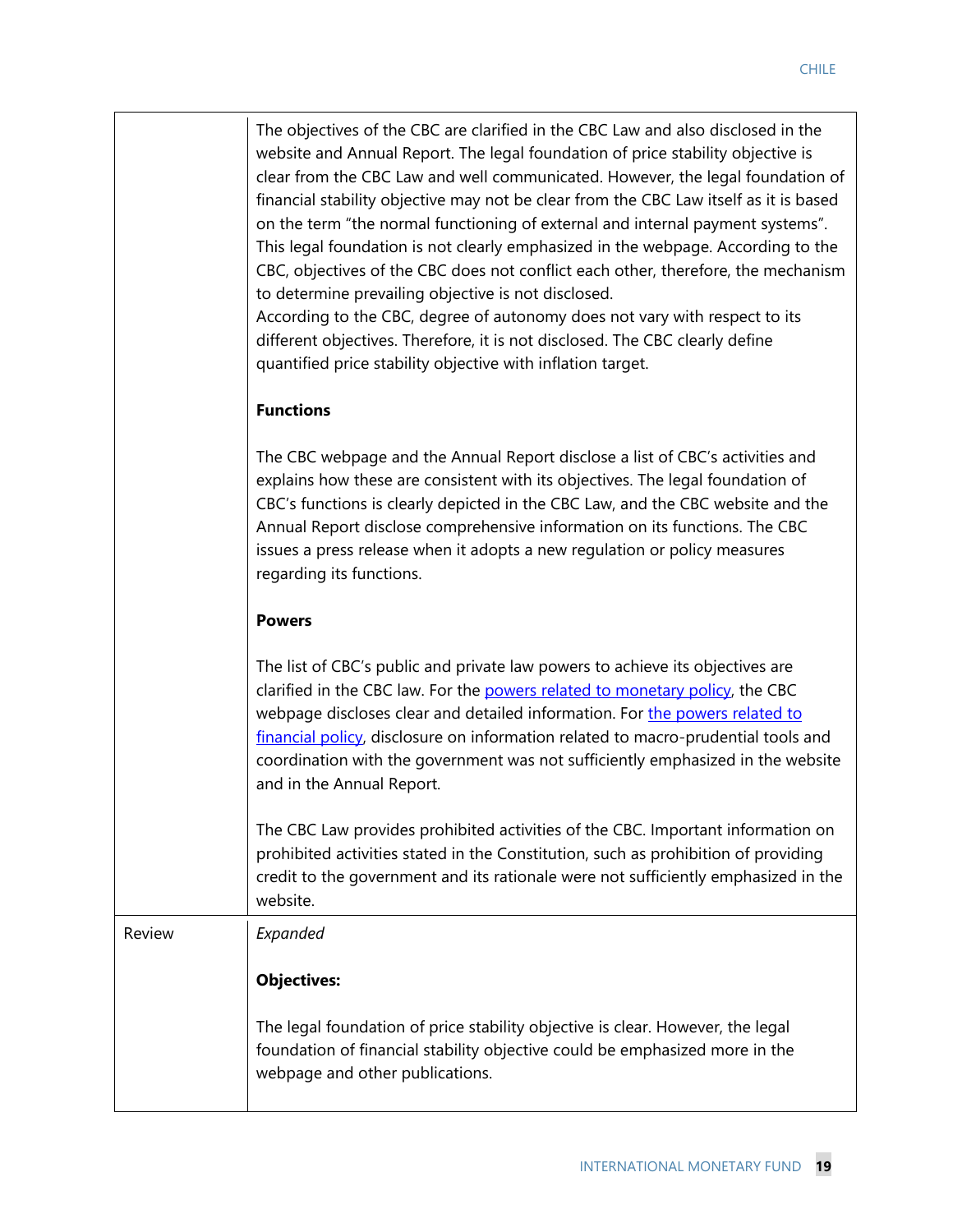|                  | <b>Functions:</b>                                                                                                                                                                                                                                                                                                                                                                                                                                   |
|------------------|-----------------------------------------------------------------------------------------------------------------------------------------------------------------------------------------------------------------------------------------------------------------------------------------------------------------------------------------------------------------------------------------------------------------------------------------------------|
|                  | A list of functions is clarified in the CBC Law and disclosed in the webpage and in<br>the Annual Report.<br><b>Powers:</b>                                                                                                                                                                                                                                                                                                                         |
|                  | The list of powers and prohibited activities are clarified in the CBC Law. Disclosure<br>on powers regarding financial policy and prohibition on credit to the government<br>are not sufficiently emphasized.                                                                                                                                                                                                                                       |
| Comments         | Disclosure can be enhanced by clarifying the CBC's mandate in financial stability,<br>especially its powers regarding macro-prudential policy. Information on<br>prohibition of providing credit to the government and its rationale can be<br>emphasized in the webpage. The information can be assembled under one<br>section of the webpage along with other information on the legal structure.                                                 |
| Principle 1.3.   | Autonomy: The central bank discloses its autonomy-as defined in relevant<br>legislation or regulations, allowing it to reveal the extent to which it is<br>autonomous or not, in what forms, and under which conditions-in a manner that<br>is clear and easily accessible for the public.                                                                                                                                                          |
| Principle 1.3.1. | Institutional/Operational Autonomy: There is clarity on whether the central<br>bank is prohibited from seeking or taking instructions from any private or public<br>body. The extent to which the central bank's autonomy varies for the various<br>elements of its mandate is clearly disclosed. Where appropriate, the central bank's<br>governing law clarifies whether it has goal or instrument autonomy concerning its<br>various objectives. |
| Description      | Institutional autonomy of the CBC is clarified in the Constitution and in the CBC<br>Law. The Annual Report discloses the role of the Minister of Finance at Board<br>Meetings. However, in the webpage, the role of the Minister is not clearly<br>disclosed in the context of Corporate Governance or Monetary Policy.<br>There are multiple publications, papers, and presentation on autonomy of the                                            |
| Review           | CBC. However, they are placed in different sections of the webpage.<br>Core                                                                                                                                                                                                                                                                                                                                                                         |
|                  | The Constitution and the CBC Law clarify institutional autonomy of the CBC.<br>However, the role of the Minister of Finance is not clearly disclosed on the CBC<br>website.                                                                                                                                                                                                                                                                         |
| Comments         | Disclosure can be enhanced if information on the legal framework, including the<br>institutional autonomy of the CBC (which covers issues related to the role of<br>Minister of Finance) would be assembled in one section of the website, and                                                                                                                                                                                                      |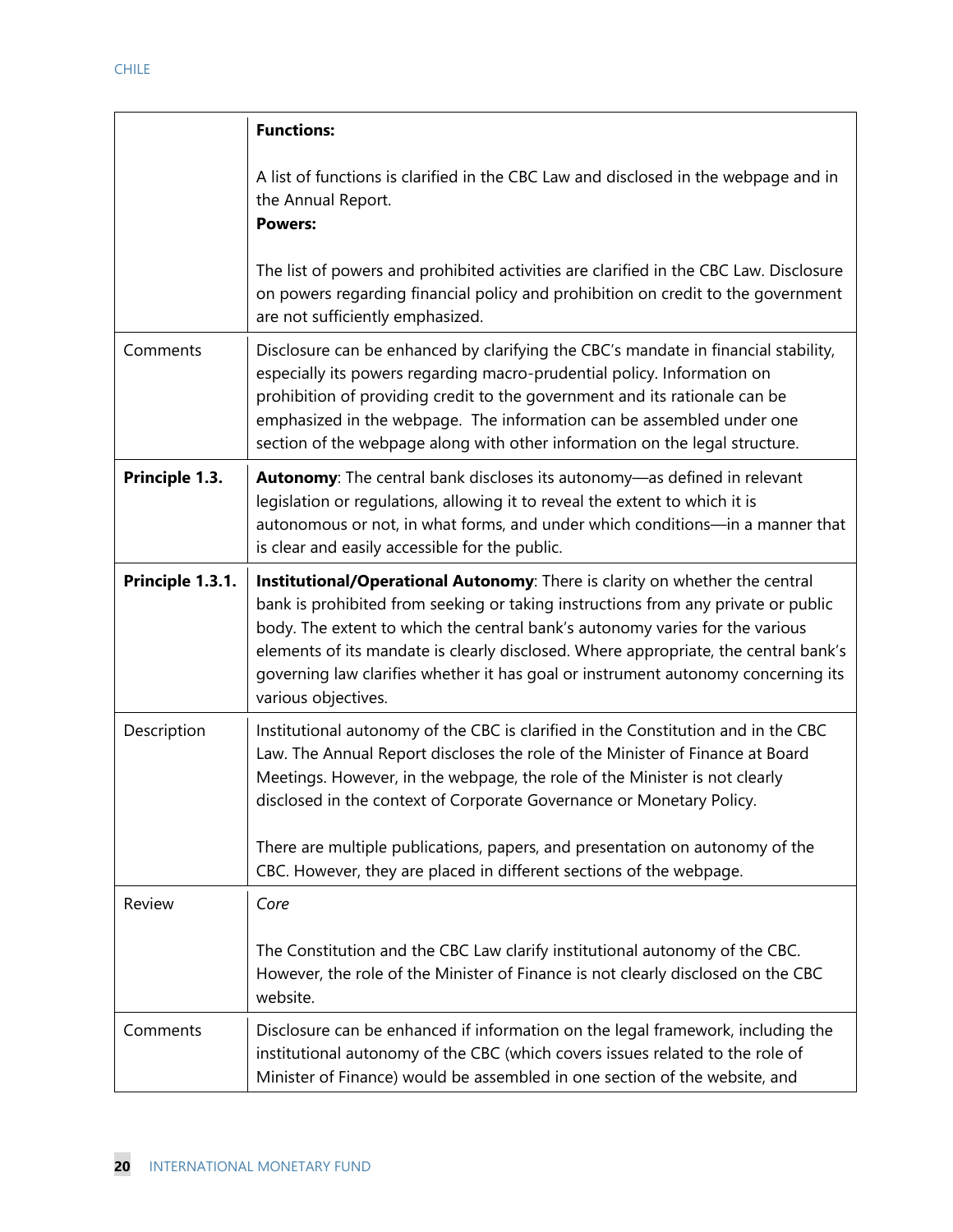|                  | clearly communicated by explaining the rationale behind the legal framework.<br>This will be especially beneficial to the general public.                                                                                                                                                                                                                                                                                                                                                                                                                                                                                           |
|------------------|-------------------------------------------------------------------------------------------------------------------------------------------------------------------------------------------------------------------------------------------------------------------------------------------------------------------------------------------------------------------------------------------------------------------------------------------------------------------------------------------------------------------------------------------------------------------------------------------------------------------------------------|
| Principle 1.3.2. | Functional Autonomy: There is clarity on whether the central bank can perform<br>its duties without prior approval from the government.                                                                                                                                                                                                                                                                                                                                                                                                                                                                                             |
| Description      | The Annual Report discloses the role of Finance Minister at the Board Meetings.<br>However, in the webpage, role of the Minister is not clearly disclosed in the<br>context of corporate governance or monetary policy.<br>The CBC discloses how its monetary policy goal is determined and whether it is<br>autonomous in exercising such goal. However, the institutional arrangement with<br>the government in the area of financial policy is not sufficiently disclosed.<br>There are multiple publications, papers and presentation on autonomy of the<br>CBC. However, they are placed in different sections of the webpage. |
| Review           | Core<br>The information on the role of the Minister of Finance and the institutional<br>arrangement with the government in the area of financial policy are not<br>sufficiently disclosed.                                                                                                                                                                                                                                                                                                                                                                                                                                          |
| Comments         | Disclosure can be enhanced if information on the legal framework, including the<br>functional autonomy of the CBC (which covers the issue of the role of the Minister<br>of Finance and the institutional arrangement with the government in the area of<br>financial policy) would be assembled in one section of the website and clearly<br>communicated by explaining the rationale behind the legal framework. This will<br>be especially beneficial to the general public.                                                                                                                                                     |
| Principle 1.3.3. | Personal Autonomy: Whether there is security of tenure for the members of the<br>central bank's decision-making bodies is clear, as is the nature of such security. In<br>this respect, security of tenure encompasses the eligibility and disqualification<br>criteria for the appointment of the members of a central bank's decision-making<br>bodies, the appointment procedure, the dismissal criteria and procedure, their<br>remuneration, and the duration of their tenure.                                                                                                                                                 |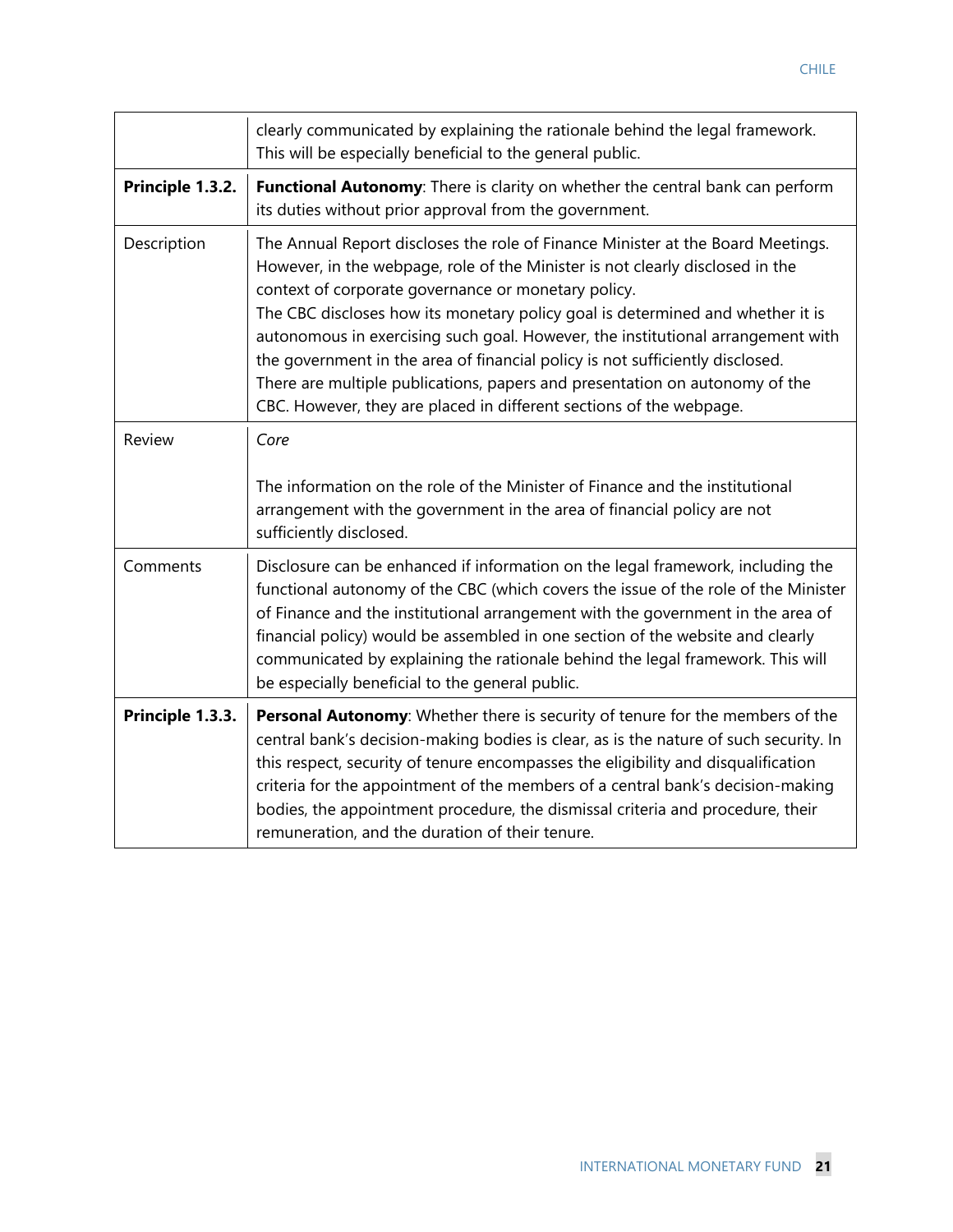| Description      | The CBC Law clarifies the Board members' term of office, appointment procedures<br>and dismissal procedures. Key elements are also disclosed in the Corporate<br>Governance section of the website.<br>The CBC Law clarifies which authorities are involved in the appointment and<br>dismissal of Board members, eligibility and incompatibility requirements, and<br>grounds for dismissal. Key elements are also disclosed in the Corporate<br>Governance section of the website.<br>The CBC Law clarifies the rules governing the renumeration of Board members, as<br>well as detailed arrangements for its determination. It also clarifies the extent to<br>which Board members are liable for damages caused by their acts or omissions.<br>The information is reasonably easy to access. Specific information related to<br>personal autonomy can be implied from the CBC Law, however, its rationale is not<br>disclosed explicitly. |
|------------------|------------------------------------------------------------------------------------------------------------------------------------------------------------------------------------------------------------------------------------------------------------------------------------------------------------------------------------------------------------------------------------------------------------------------------------------------------------------------------------------------------------------------------------------------------------------------------------------------------------------------------------------------------------------------------------------------------------------------------------------------------------------------------------------------------------------------------------------------------------------------------------------------------------------------------------------------|
| <b>Review</b>    | Expanded                                                                                                                                                                                                                                                                                                                                                                                                                                                                                                                                                                                                                                                                                                                                                                                                                                                                                                                                       |
|                  | Personal autonomy of Board members is clarified in the CBC Law. Key elements<br>are disclosed on the website. However, its rationale is not communicated<br>explicitly.                                                                                                                                                                                                                                                                                                                                                                                                                                                                                                                                                                                                                                                                                                                                                                        |
| Comments         | Disclosure can be enhanced if information on legal framework, including on<br>personal autonomy of the CBC, would be assembled in one section of the<br>website, and clearly communicated by explaining the rationale behind the legal<br>framework. This will be especially beneficial to the general public.                                                                                                                                                                                                                                                                                                                                                                                                                                                                                                                                                                                                                                 |
| Principle 1.3.4. | Financial Autonomy: The central bank's financial resources available to fulfill its<br>mandate, and the nature of those resources, are clearly disclosed. In this respect,<br>there is clarity regarding the central bank's capital, the rules governing any<br>recapitalization of the central bank, its budget, reserves, provisions, profit<br>distribution mechanism, monetary financing, and applicable accounting<br>standards.                                                                                                                                                                                                                                                                                                                                                                                                                                                                                                          |
| Description      | The CBC law and the Annual Report clarify the general arrangements regarding<br>the CBC's capital, budget, reserves, provisions, profit distribution mechanisms,<br>monetary financing, and applicable accounting standards. These include<br>clarification of regulations and decision-making procedures. Specific information<br>related to financial autonomy can be implied from the CBC Law, however, it is not<br>disclosed explicitly. Rules on monetary financing are not clearly communicated in<br>the monetary policy section of the website.                                                                                                                                                                                                                                                                                                                                                                                       |
| Review           | Expanded<br>Financial autonomy of the CBC is generally disclosed in the CBC Law and in the<br>Annual Report. However, its rationale is not communicated explicitly. Rules on                                                                                                                                                                                                                                                                                                                                                                                                                                                                                                                                                                                                                                                                                                                                                                   |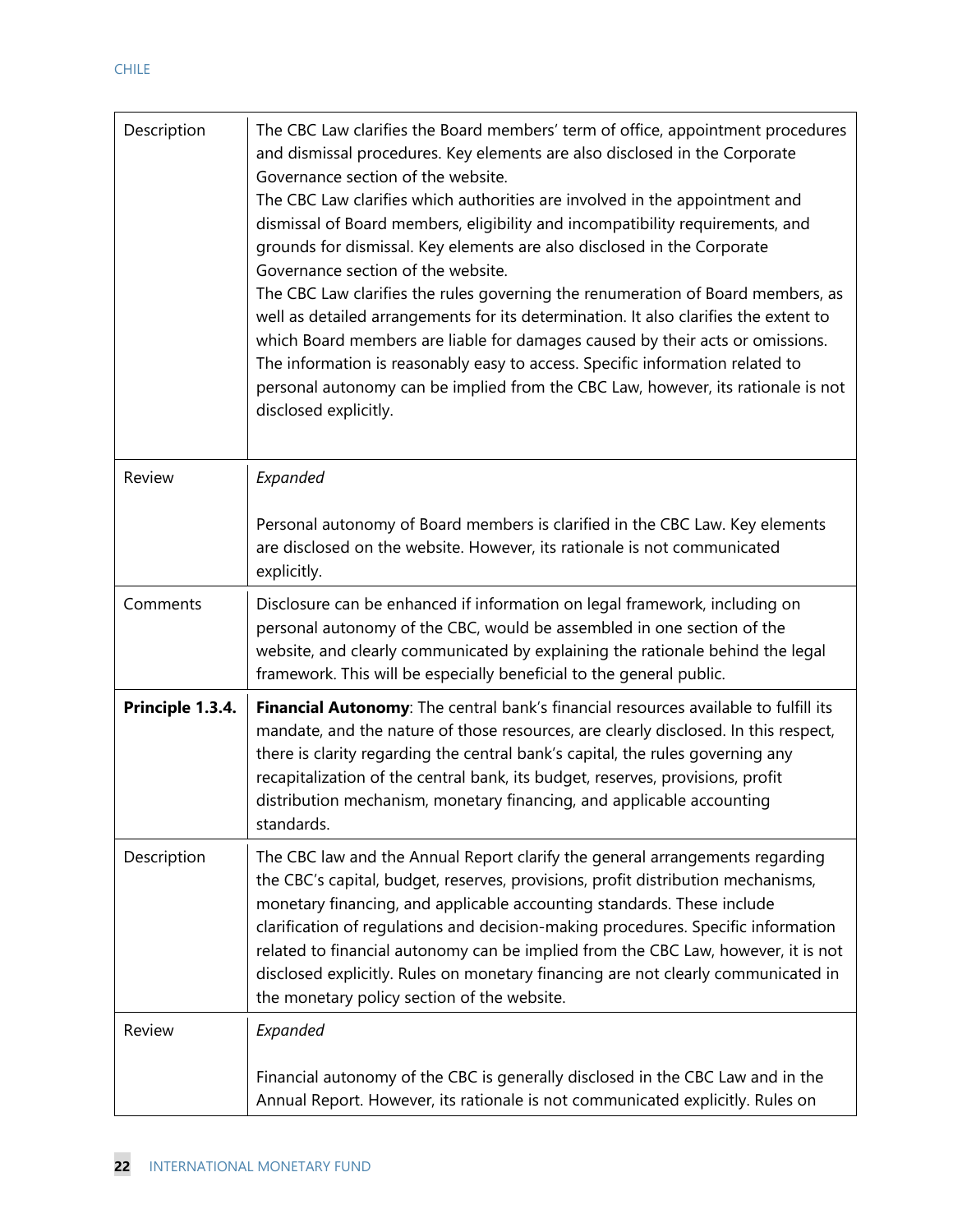|                | monetary financing are not clearly communicated in the monetary policy section<br>of the website.                                                                                                                                                                                                                                                                                                                               |
|----------------|---------------------------------------------------------------------------------------------------------------------------------------------------------------------------------------------------------------------------------------------------------------------------------------------------------------------------------------------------------------------------------------------------------------------------------|
| Comments       | Disclosure can be enhanced if information on legal framework, including on<br>financial autonomy of the CBC (which covers rules on monetary financing) would<br>be assembled in one section of the website, and clearly communicated by<br>explaining the rationale behind the legal framework. This will be especially<br>beneficial to the general public.                                                                    |
| Principle 1.4. | <b>Decision-Making Arrangement:</b> The central bank discloses a clear overview of<br>the organizational structure or allocation of responsibilities to its decision-making<br>bodies: policy making, day-to-day management, and internal oversight of the<br>central bank.                                                                                                                                                     |
| Description    | <b>Organizational structure</b>                                                                                                                                                                                                                                                                                                                                                                                                 |
|                | The 2019 Annual Report (subchapters 3.1 "Our Board" and 6.4 "Organizational<br>Chart) describes the rules governing the functioning of the Board and the CBC's<br>organizational structure, respectively. Furthermore, the CBC's Regulation website<br>provides information about the roles and responsibilities of each department<br>(see-Norma de Organización y Funciones).                                                 |
|                | <b>Decision-making bodies</b>                                                                                                                                                                                                                                                                                                                                                                                                   |
|                | The CBC Law establishes two decision-making bodies of the CBC:<br>The Governor is responsible for conducting the relations of the Bank with<br>public authorities and with domestic, foreign, or international, banking and<br>financial institutions (Section 22)<br>The <b>Board</b> —composed of the Governor, the Deputy-Governor and three<br>directors (Sections 7, 8, and 9). The CBC website "The Bank and its internal |
|                | governance" describes the role of the Board and include links to relevant<br>documents on the Board's functioning:                                                                                                                                                                                                                                                                                                              |
|                | - Board's Operating Regulations (covers the procedures for the functioning of<br>the Board with regard to its ordinary, extraordinary and special meetings, as<br>well as its monetary policy meetings)<br>- Board's salary<br>- Constitutional Organic Law; Charter I and II                                                                                                                                                   |
|                | <b>Senior Management:</b>                                                                                                                                                                                                                                                                                                                                                                                                       |
|                | General Manager, General Counsel, and General Auditor-Section 22 of the<br>CBC Law grants the Board the authority to appoint the General Manager, General<br>Counsel, and General Auditor and to specify their associated responsibilities and<br>duties highlighted in Sections 24-26.                                                                                                                                         |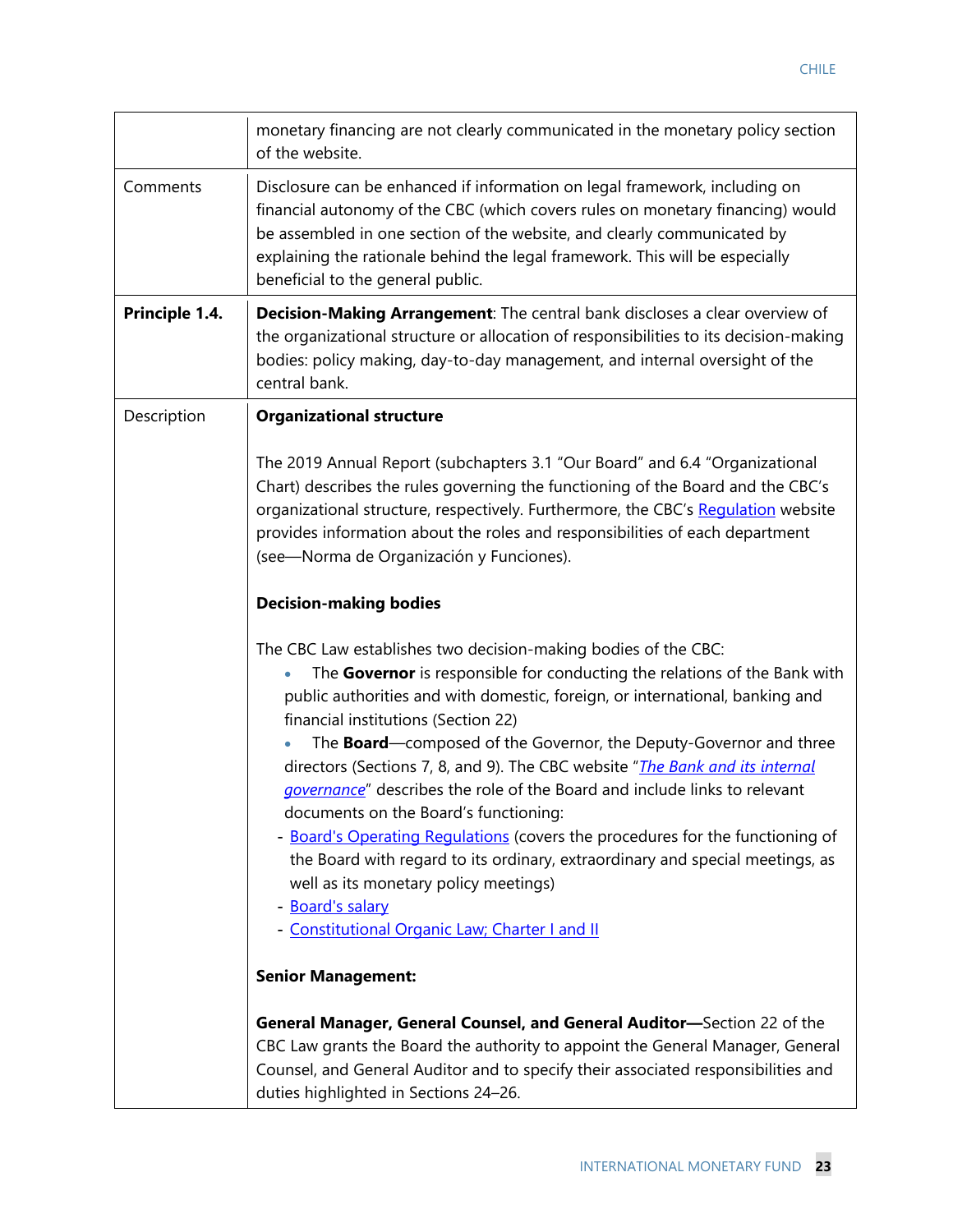The CBC website "*The Bank and its internal governance*" states that the Bank also has *a Senior Management,* composed of the General Manager, the General Counsel and the General Auditor, in addition to seven division directors, who oversee 22 area managers. The website provides a short description of roles and responsibilities of the General Counsel and the General Auditor (as part of the internal control structure).

The 2019 Annual Report (Subchapter 3.1.1—Senior Management) states that:

 The General Manager is in charge of the immediate oversight and management of the Bank, in accordance with the authority and instructions given by the Board.

 The General Counsel is fundamentally responsible for overseeing the legality of all agreements, resolutions, and contracts, thereby controlling legal risk in the Bank's actions.

 The General Auditor is responsible for the internal audit and inspection of the Bank's accounts, operations, and management standards.

#### **Advisory Committees:**

The CBC website "*The Bank and its internal governance*" refers to the Audit and Compliance Committee (ACC), as well as the Information Technology Committee and includes high-level information on the roles of these bodies and their membership.

That said, the 2019 Annual Report (3.1—Our Board) refers to the following four committees that meet weekly:

 The Economic, Financial, and Statistics Committee (the Committee's objective is to optimize the distribution of work between the Board and the monetary policy, financial policy, and statistics areas of the Bank)

 The Audit and Compliance Committee (the Committee's objective is to report on the effectiveness of the Bank's internal control systems and procedures; analyze their equity and reputational effects; evaluate the reliability, integrity, and timely delivery of information on the financial statements; review the Annual Audit Plan and its execution; and make proposals on independent auditors)

 The Risk Committee (the Risk Committee's objective is to coordinate risk monitoring and communication activities, giving feedback to the divisions in charge of the Bank's risk management with regard to their performance, when deemed necessary.

 The Information Technology Committee (the Committee's objective is to advise the Central Bank Board and the General Manager on issues related to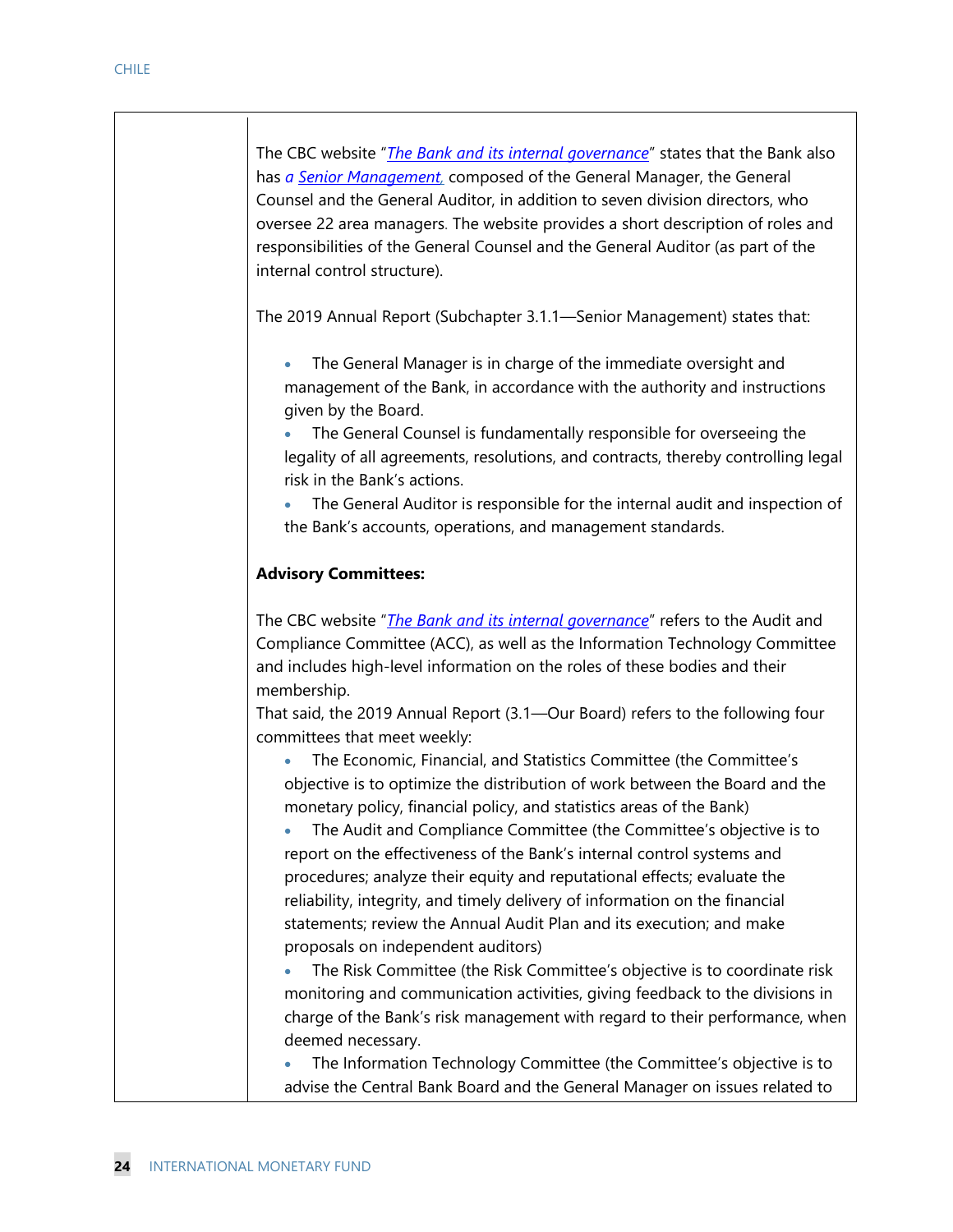| the corporate governance of information technology (IT), such as the<br>definition of guidelines for IT strategic planning, monitoring of strategic<br>initiatives, identification of risk mitigators, and cost-benefit analysis of IT-<br>related issues.                                                                                                                                                                                                                                                                                                                                                                                                                                                                                                                                                                                                                                                                                                                                                                                                |
|-----------------------------------------------------------------------------------------------------------------------------------------------------------------------------------------------------------------------------------------------------------------------------------------------------------------------------------------------------------------------------------------------------------------------------------------------------------------------------------------------------------------------------------------------------------------------------------------------------------------------------------------------------------------------------------------------------------------------------------------------------------------------------------------------------------------------------------------------------------------------------------------------------------------------------------------------------------------------------------------------------------------------------------------------------------|
| The CBC discloses on its website (Our People) detailed biographies of Board<br>members, senior management, division directors, and area managers.                                                                                                                                                                                                                                                                                                                                                                                                                                                                                                                                                                                                                                                                                                                                                                                                                                                                                                         |
| Functioning of the Board                                                                                                                                                                                                                                                                                                                                                                                                                                                                                                                                                                                                                                                                                                                                                                                                                                                                                                                                                                                                                                  |
| (Extract from the 2019 Annual Report-3.1 "Our Board")<br>Our Board holds ordinary meetings at least once a week and extraordinary<br>meetings when summoned by the Governor, either of his own volition or in<br>response to a written request by two or more Board Members.<br>Board resolutions must be adopted by a quorum of three Members and must<br>have the favorable vote of the majority of those present, except in cases in which<br>the law requires a special quorum for specific resolutions, by reason of their<br>importance or relevance. The presiding Board Member casts the deciding vote in<br>the event of a tie.<br>The Board generally holds its meetings at its offices at the Central Bank in<br>Santiago, but it is empowered to meet and vote on legal resolutions, regulations,<br>or other rulings anywhere within the territory of Chile. There are also internal<br>operating mechanisms to ensure compliance with quorum requirements, in the<br>event that a Board Member cannot be physically present at the meeting. |
| Financial statements disclosures:                                                                                                                                                                                                                                                                                                                                                                                                                                                                                                                                                                                                                                                                                                                                                                                                                                                                                                                                                                                                                         |
| The CBC 2019 Financial statements in Note 5, include the following information<br>on the role of the Audit and Compliance Committee, the risk management<br>function, and the General Auditor:                                                                                                                                                                                                                                                                                                                                                                                                                                                                                                                                                                                                                                                                                                                                                                                                                                                            |
| The ACC, which acts as an external advisor to the Board, reports on the<br>efficacy of the internal control systems and procedures that are used in the<br>financial asset and liability portfolio management process and evaluates the<br>reliability, integrity, and timeliness of the information in the financial<br>statements.                                                                                                                                                                                                                                                                                                                                                                                                                                                                                                                                                                                                                                                                                                                      |
| The Corporate Risk Area, which reports to the General Manager, is<br>responsible for monitoring the medium—and long—term risks of the<br>investment portfolio and verifying compliance with the limits established in<br>the investment policy, which are reported to the Financial Markets Division<br>and the General Manager.                                                                                                                                                                                                                                                                                                                                                                                                                                                                                                                                                                                                                                                                                                                          |
| The Office of the General Auditor, which reports directly to the Board, assesses<br>the efficacy and efficiency of the internal control, risk management, and                                                                                                                                                                                                                                                                                                                                                                                                                                                                                                                                                                                                                                                                                                                                                                                                                                                                                             |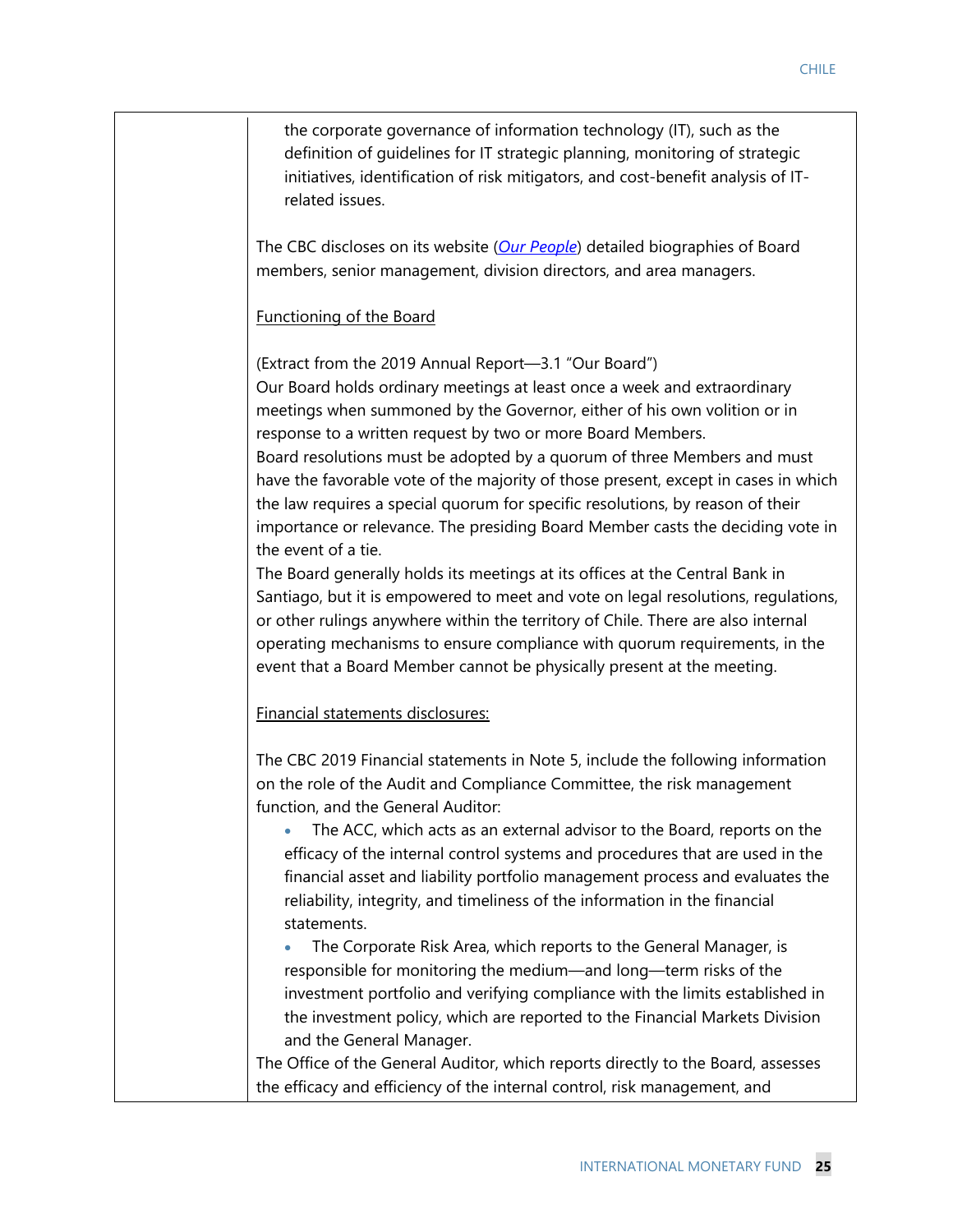|                | governance of the financial asset and liability portfolio management process. It<br>also reviews regulatory compliance, the existence of an appropriate internal<br>control environment, and the security of the information technology applications<br>and infrastructure, as well as several issues related to governance, risks<br>management, information, and communication.                                                                                                                                                                                                                                                                                                                                                                                                                                                                                                                                                                                                                                                                                                                                                                                                                                                                                                                                                                                                                                                                                                                                                              |
|----------------|------------------------------------------------------------------------------------------------------------------------------------------------------------------------------------------------------------------------------------------------------------------------------------------------------------------------------------------------------------------------------------------------------------------------------------------------------------------------------------------------------------------------------------------------------------------------------------------------------------------------------------------------------------------------------------------------------------------------------------------------------------------------------------------------------------------------------------------------------------------------------------------------------------------------------------------------------------------------------------------------------------------------------------------------------------------------------------------------------------------------------------------------------------------------------------------------------------------------------------------------------------------------------------------------------------------------------------------------------------------------------------------------------------------------------------------------------------------------------------------------------------------------------------------------|
| Review         | Expanded                                                                                                                                                                                                                                                                                                                                                                                                                                                                                                                                                                                                                                                                                                                                                                                                                                                                                                                                                                                                                                                                                                                                                                                                                                                                                                                                                                                                                                                                                                                                       |
|                | The CBC clearly discloses its organizational structure and the rules governing the<br>Board. The CBC also discloses aspects relating to the composition of its decision-<br>making bodies, and the allocation of responsibilities across different decision-<br>making bodies.<br>While the CBC's Regulation website provides information about the roles and<br>responsibilities of each department (see-Norma de Organización y Funciones),<br>the information was prepared in 2017 and requires updating.<br>Information on how the Board operates (e.g., voting arrangements, frequency of<br>meetings, including monetary policy meetings) is clearly disclosed.<br>That said, there is a need to disclose the CBC oversight arrangements more<br>clearly. The legal framework entrusts some typical oversight tasks, e.g., approval<br>of the accounting framework and financial statements, to the Board.<br>It appears that the ACC (which is not mentioned in the CBC legal framework) was<br>established to oversee the audit, financial reporting, and internal control<br>environment. While the Bank discloses high-level information about the<br>responsibilities of the ACC, no link is provided to a relevant charter/by-law.<br>Moreover, the disclosure in the 2019 Annual Report lists eight ACC members. This<br>is not correct, as the committee is composed of four members.<br>The CBC discloses biographies of Board members, senior and middle<br>management. However, biographies of ACC members are not disclosed. |
| Comments       | Description of the roles and responsibilities of each department (see - Norma de<br>Organización y Funciones) should be updated annually.                                                                                                                                                                                                                                                                                                                                                                                                                                                                                                                                                                                                                                                                                                                                                                                                                                                                                                                                                                                                                                                                                                                                                                                                                                                                                                                                                                                                      |
|                | The transparency of the CBC oversight arrangements should be enhanced by<br>publishing the ACC charter/by-law.<br>While the CBC discloses biographies of Board members, senior and middle<br>management, it should also disclose such information about outside members of<br>the ACC. Such information would usefully inform the general public of the<br>committee's collective expertise in audit and accounting, as well as the level of<br>independence of its external members.                                                                                                                                                                                                                                                                                                                                                                                                                                                                                                                                                                                                                                                                                                                                                                                                                                                                                                                                                                                                                                                          |
| Principle 1.5. | Risk Management: The central bank discloses the principal risks that it needs to<br>take to meet its objectives (such as financial, operational, and legal risks), and the<br>framework to manage these risks. This includes information on the risk<br>governance structure and risk strategy.                                                                                                                                                                                                                                                                                                                                                                                                                                                                                                                                                                                                                                                                                                                                                                                                                                                                                                                                                                                                                                                                                                                                                                                                                                                |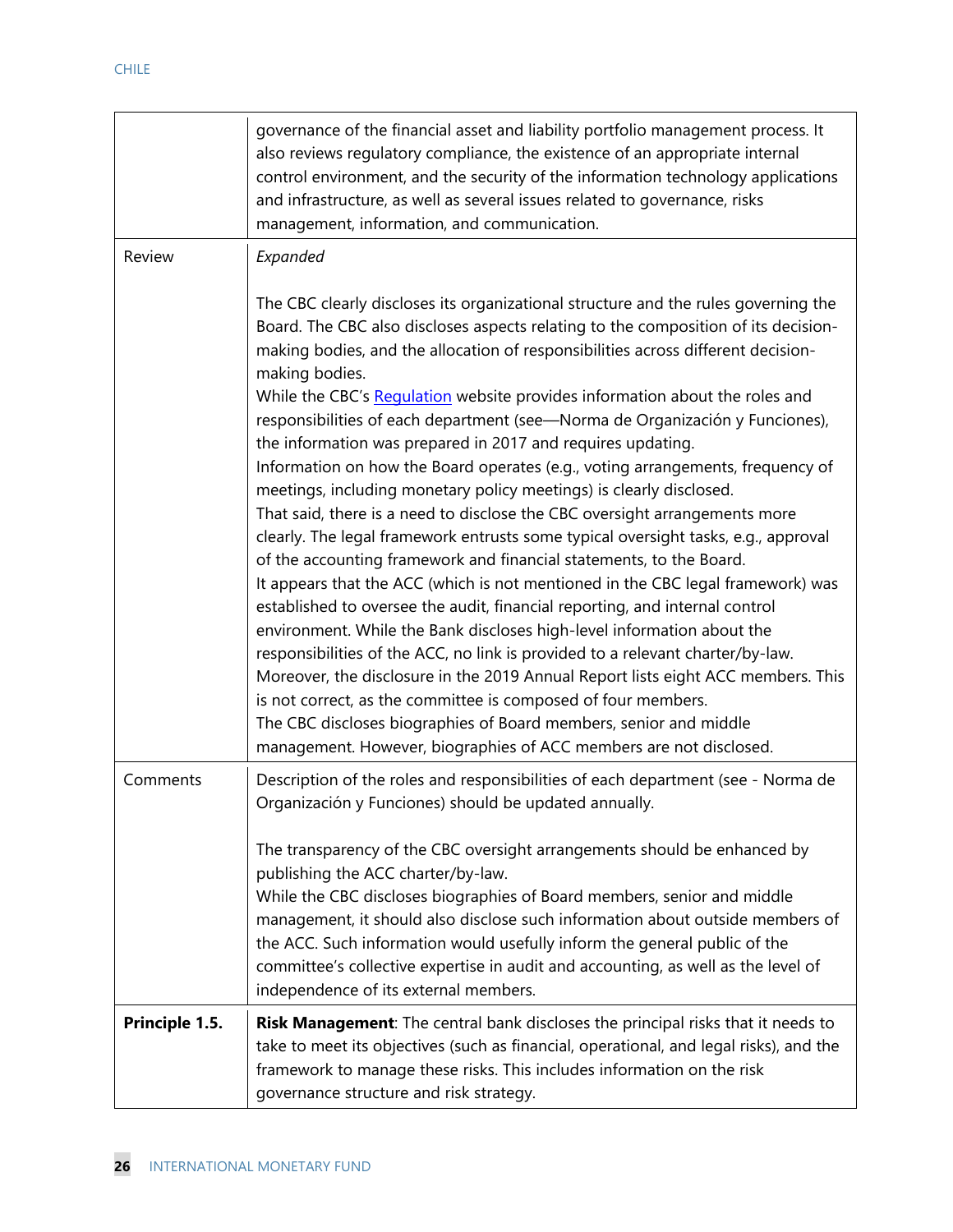| Description      | See 1.5.1 and 1.5.2.                                                                                                                                                                                                                                                                                                                                                                                                                                                                                                                                                                                                                                                                                                                                                                                                                                                                                              |
|------------------|-------------------------------------------------------------------------------------------------------------------------------------------------------------------------------------------------------------------------------------------------------------------------------------------------------------------------------------------------------------------------------------------------------------------------------------------------------------------------------------------------------------------------------------------------------------------------------------------------------------------------------------------------------------------------------------------------------------------------------------------------------------------------------------------------------------------------------------------------------------------------------------------------------------------|
| Review           | Core<br>See 1.5.1 and 1.5.2.                                                                                                                                                                                                                                                                                                                                                                                                                                                                                                                                                                                                                                                                                                                                                                                                                                                                                      |
| Comments         |                                                                                                                                                                                                                                                                                                                                                                                                                                                                                                                                                                                                                                                                                                                                                                                                                                                                                                                   |
| Principle 1.5.1. | Risk Exposure: The central bank discloses the principal risks that it needs to take<br>to meet its objectives.                                                                                                                                                                                                                                                                                                                                                                                                                                                                                                                                                                                                                                                                                                                                                                                                    |
| Description      | The CBC 2019 Annual Report (subchapter 3.2-Risk Management) provides<br>information on key institutional risks, listing them in three categories, i.e., (i)<br>economic; (ii) social; and (iii) environmental. Further, it states that implementation<br>was completed on the governance, risk, and compliance (GRC) tool, which<br>integrates and improves administration of the risk management, business<br>continuity, and incident management processes. A survey was conducted,<br>including an assessment of the most important strategic risks that could affect the<br>Bank in the event of materialization, which are subject to continuous analysis and<br>monitoring.                                                                                                                                                                                                                                 |
|                  | The 2019 Annual Report (subchapter 4.3-International Reserves and Sovereign<br>Wealth Funds) discloses the objectives of the investment policy. In particular: (i)<br>To hold the reserves in highly liquid instruments, which can be called in the<br>briefest period possible without incurring significant transaction costs; (ii) To<br>invest in instruments that present limited financial risks, in order to limit the risk<br>of incurring capital losses; (iii) To minimize the volatility of the value of the Bank's<br>equity as a result of changes in the exchange rates of the investment currencies<br>vis-à-vis the peso, so as to reduce the negative effects on the Bank's balance<br>sheet; and (iv) To reduce the cost of holding the reserves at the margin, which is<br>achieved through the inclusion of a portfolio oriented toward obtaining higher<br>absolute returns in the long run. |
|                  | Also, the 2019 Annual Report (6.1 Appendix 1: International Reserves) includes<br>information on benchmark structure of the cash and investment portfolios,<br>portfolio performance, composition of international reserves, eligible banks and<br>permissible limits, securities lending program.                                                                                                                                                                                                                                                                                                                                                                                                                                                                                                                                                                                                                |
|                  | The bank discloses developments in financial risks—mostly in relation to<br>international reserves-in both the 2019 Annual Report and the 2019 financial<br>statements (Note 5-Financial instrument risks and risk management). The<br>financial statements also include disclosures on operational risk associated with<br>managing financial instruments.                                                                                                                                                                                                                                                                                                                                                                                                                                                                                                                                                       |
| Review           | Core                                                                                                                                                                                                                                                                                                                                                                                                                                                                                                                                                                                                                                                                                                                                                                                                                                                                                                              |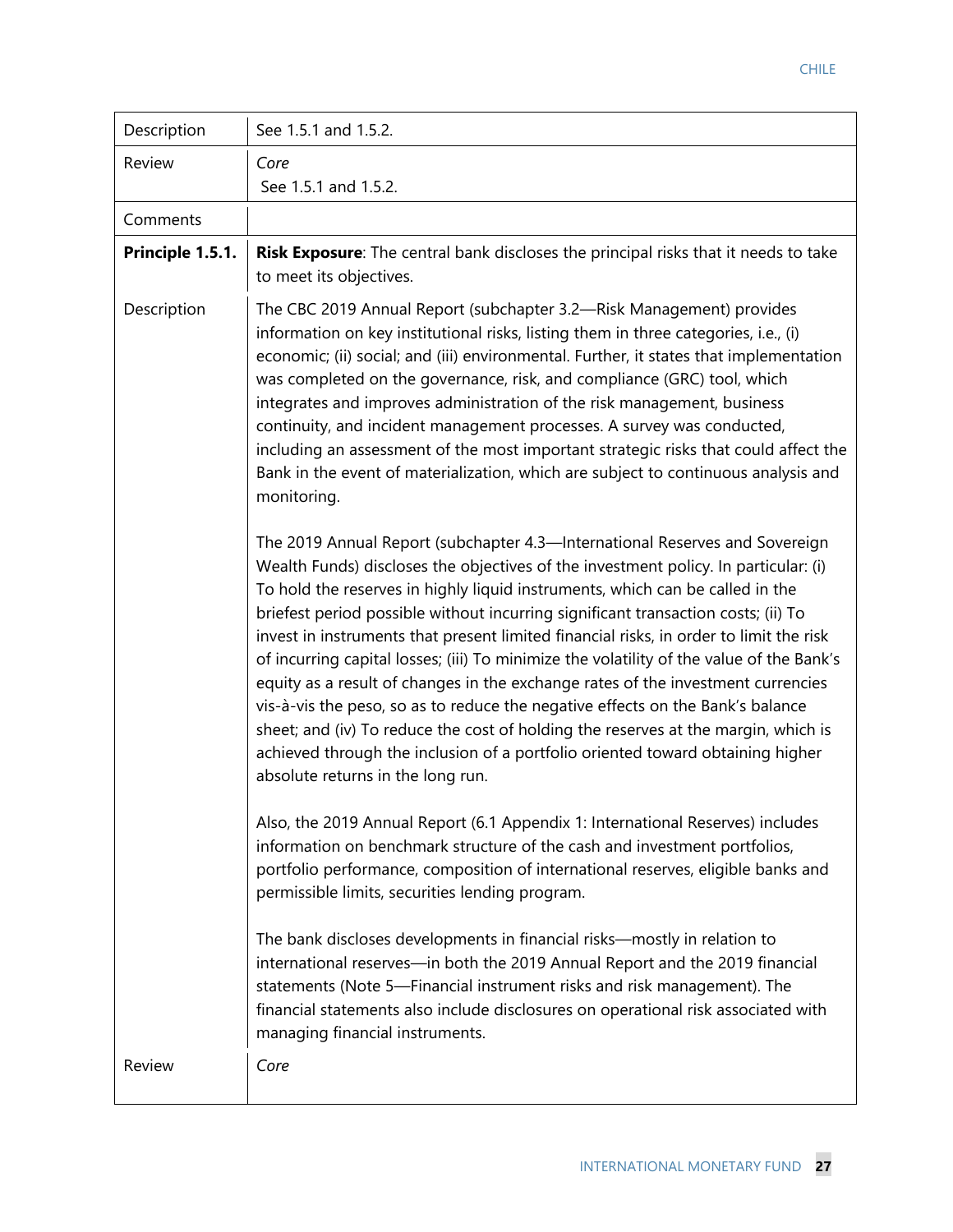|                  | While the 2019 Annual Report provides an overview of key institutional risks in<br>economic, social, and environmental areas, these risks are barely discussed in<br>other parts of the report. These risks are not mapped to the CBC's mandate.<br>The Bank clearly discloses the level of, and developments in the CBC's financial<br>risk exposure to international reserves and open market operations. However,<br>information about the level of risk exposure to other risks is absent.<br>The objectives of the CBC Investment Policy are transparently disclosed.<br>The 2019 Annual Report does not contain a risk statement outlining its stance on<br>operational and other risks from its policy operations and other activities. Such a<br>risk statement should specify a constraint or a desired outcome.<br>Further, quantified demands on the CBC's financial resources/buffers (associated<br>with risk exposure) are not disclosed. |
|------------------|---------------------------------------------------------------------------------------------------------------------------------------------------------------------------------------------------------------------------------------------------------------------------------------------------------------------------------------------------------------------------------------------------------------------------------------------------------------------------------------------------------------------------------------------------------------------------------------------------------------------------------------------------------------------------------------------------------------------------------------------------------------------------------------------------------------------------------------------------------------------------------------------------------------------------------------------------------|
| Comments         | Given that the CBC is taking efforts to further develop its risk management<br>function, the disclosures underpinning the risk management function should be<br>strengthened. In particular:<br>The CBC should include a high-level overview of key risks clearly mapped to<br>its mandate, and the role of risk management in pursuit of its objectives.<br>The CBC should disclose a risk statement to outline its stance on operational<br>$\qquad \qquad \blacksquare$<br>and other risks. The CBC could consider disclosing quantified demands on its<br>financial resources/buffers (associated with risk exposure), including a brief<br>description of the methodology used for quantification.                                                                                                                                                                                                                                                 |
| Principle 1.5.2. | Risk Framework: The central bank discloses the process for identifying financial<br>and nonfinancial risks, the overall risk strategy, and the accompanying risk<br>governance structure designed to monitor and evaluate risks effectively.                                                                                                                                                                                                                                                                                                                                                                                                                                                                                                                                                                                                                                                                                                            |
| Description      | Section 18 of the CBC Law states that the Board is responsible to establish the<br>general policies of the Bank, issuing the regulations of general applicability to<br>which it shall conform its transactions, and exercising the supervision and control<br>of the same. The 2019 Annual Report states that the CBC established the Bank's<br>Comprehensive Risk Management Policy and Comprehensive Risk Management<br>Methodology.                                                                                                                                                                                                                                                                                                                                                                                                                                                                                                                 |
|                  | Further, the 2019 Annual Report (subchapter 3.1) includes a description of the<br>objective and composition of the Risk Committee, and states that the committee<br>was established in 2019 to coordinate risk monitoring and communication<br>activities, giving feedback to the divisions in charge of the Bank's risk<br>management.                                                                                                                                                                                                                                                                                                                                                                                                                                                                                                                                                                                                                 |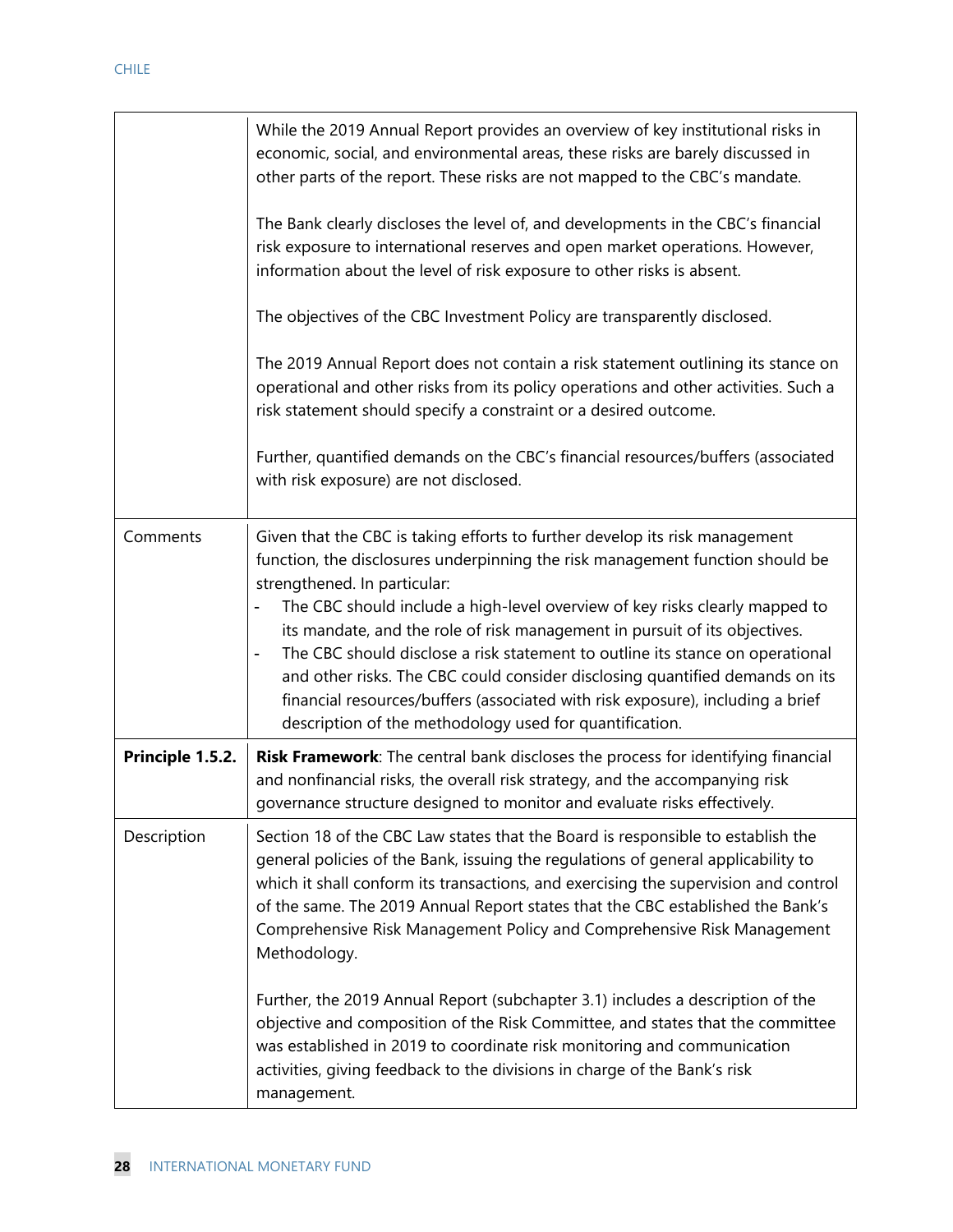|        | The 2019 Annual Report (subchapter 3.2 Risk Management) provides an overview<br>of the risk management function, including: (i) corporate governance structure<br>(the Board, Senior Management, the Audit and Compliance Committee, and the<br>Risk Committee); (ii) a list of risk management-related certifications; progress in<br>establishing a risk appetite statement; and (iii) the risk event related to the social<br>disruption in October 2019. |
|--------|--------------------------------------------------------------------------------------------------------------------------------------------------------------------------------------------------------------------------------------------------------------------------------------------------------------------------------------------------------------------------------------------------------------------------------------------------------------|
|        | The 2019 financial statements (Note 5) include comprehensive disclosures on<br>financial risks, including market, credit, liquidity risks. Market risk is monitored by<br>measuring portfolio duration and currency allocation daily and tracking the<br>Value-at-Risk (VaR) and the risk relative to the benchmark (tracking error).                                                                                                                        |
|        | Risk strategies for financial risks, such as collateralization of lending operations<br>and limits in investment operations, are described in the 2019 Annual Report (6.1<br>Appendix 1: International Reserves).                                                                                                                                                                                                                                            |
|        | The responsibilities of departments involved in risk management are disclosed on<br>the CBC website under Regulation -see link for the "Norm of organization and<br>functions" for all departments/units operating in the CBC.                                                                                                                                                                                                                               |
| Review | Core                                                                                                                                                                                                                                                                                                                                                                                                                                                         |
|        | The 2019 Annual Report provides an overview of risk governance arrangements<br>(e.g., committees, dedicated departments) and of the risk management process.                                                                                                                                                                                                                                                                                                 |
|        | The CBC's legal framework indirectly allocates responsibility for risk oversight and<br>risk management among the central bank's decision-making bodies. In 2019, the<br>internal Risk Committee was established with the objective of coordinating risk<br>monitoring and communication activities, giving feedback to the divisions in<br>charge of the Bank's risk management.                                                                            |
|        | The 2019 Annual Report describes financial risk strategies, including<br>collateralization of lending activities and limits in investment operations.                                                                                                                                                                                                                                                                                                        |
|        | Limited disclosures are provided in the 2019 Annual Report: (i) describing the<br>process of continuous identification, evaluation, and mitigation of risks; and (ii)<br>highlighting any developments in CBC's risk framework.                                                                                                                                                                                                                              |
|        | The CBC's Comprehensive Risk Management Policy and Methodology is not<br>published. Also, the currently published internal regulations do not disclose<br>responsibilities and roles of the Risk Committee.                                                                                                                                                                                                                                                  |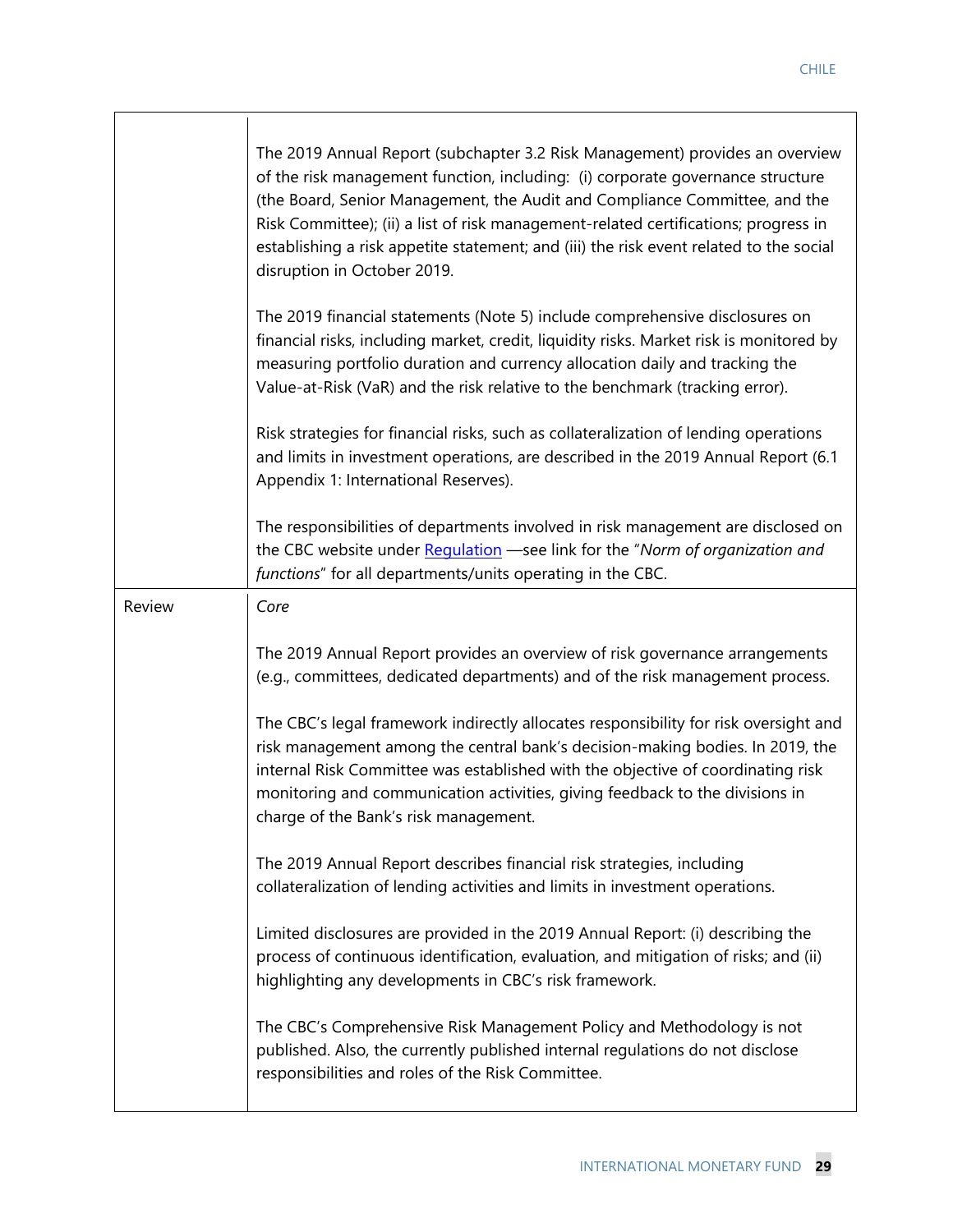|                  | The Bank does not disclose a high-level overview of the central bank's policies<br>and arrangements for times of crisis.                                                                                                                                                                                                                                                                                                                                                                                                                                                                                                                                                                                                                                                                                                                                                                                                                                                                                                                                                                                            |
|------------------|---------------------------------------------------------------------------------------------------------------------------------------------------------------------------------------------------------------------------------------------------------------------------------------------------------------------------------------------------------------------------------------------------------------------------------------------------------------------------------------------------------------------------------------------------------------------------------------------------------------------------------------------------------------------------------------------------------------------------------------------------------------------------------------------------------------------------------------------------------------------------------------------------------------------------------------------------------------------------------------------------------------------------------------------------------------------------------------------------------------------|
| Comments         | Considering that the CBC is in the process of enhancing its risk management<br>framework with a focus on operational risk, to the CBC could inform the<br>stakeholders about these developments. In particular:<br>The CBC should publish the Risk Committee charter/by-law that defines the<br>role and responsibilities of this committee.<br>Further, the CBC should disclose the CBC's Comprehensive Risk Management<br>Policy and Methodology (or the part of this document, given that some<br>information may be classified as confidential). In particular, the CBC could<br>provide more information on high-level objectives and scope of risk<br>management, as well as description of methodologies for quantifying<br>financial and non-financial risks.<br>There is a need to provide more comprehensive disclosures describing the<br>process of continuous identification, evaluation, and mitigation of risks, as<br>well as highlighting any developments in CBC's risk framework.<br>The Bank could also disclose a high-level overview of its policies and<br>arrangements for times of crisis. |
| Principle 1.6.   | Accountability Framework: The central bank discloses its accountability<br>framework that provides transparency and reporting mechanisms to internal<br>decision-making bodies, political institutions, and the general public.                                                                                                                                                                                                                                                                                                                                                                                                                                                                                                                                                                                                                                                                                                                                                                                                                                                                                     |
| Description      | See below 1.6.1., 1.6.2., 1.6.3., & 1.6.4.                                                                                                                                                                                                                                                                                                                                                                                                                                                                                                                                                                                                                                                                                                                                                                                                                                                                                                                                                                                                                                                                          |
| Review           | Expanded<br>See below 1.6.1., 1.6.2., 1.6.3., & 1.6.4.                                                                                                                                                                                                                                                                                                                                                                                                                                                                                                                                                                                                                                                                                                                                                                                                                                                                                                                                                                                                                                                              |
| Comments         |                                                                                                                                                                                                                                                                                                                                                                                                                                                                                                                                                                                                                                                                                                                                                                                                                                                                                                                                                                                                                                                                                                                     |
| Principle 1.6.1. | Arrangements: Accountability arrangements are clearly identified, including: (i)<br>internal and external audit arrangements and compliance; (ii) reporting to an<br>audit committee or Board having an oversight responsibility; and (iii) the external<br>publication of audited financial statements and annual reports.                                                                                                                                                                                                                                                                                                                                                                                                                                                                                                                                                                                                                                                                                                                                                                                         |
| Description      | <b>Independently Audited Financial Statements</b><br>The 2019 financial statements disclose in Note 2 that the CBC prepares its<br>financial statements following policies approved by the Board, as stipulated in<br>Section 75 of the CBC Law. Per the financial statements these policies are in line<br>with International Financial Reporting Standards (IFRS), issued by the International<br>Accounting Standards Board (IASB).<br>Section 75 of the CBC Law states that the financial statements, together with the<br>notes and the opinion, shall be published in the Official Gazette and in a<br>newspaper of nationwide circulation before April 30 of each year. The Bank shall<br>also publish a monthly financial statement.                                                                                                                                                                                                                                                                                                                                                                        |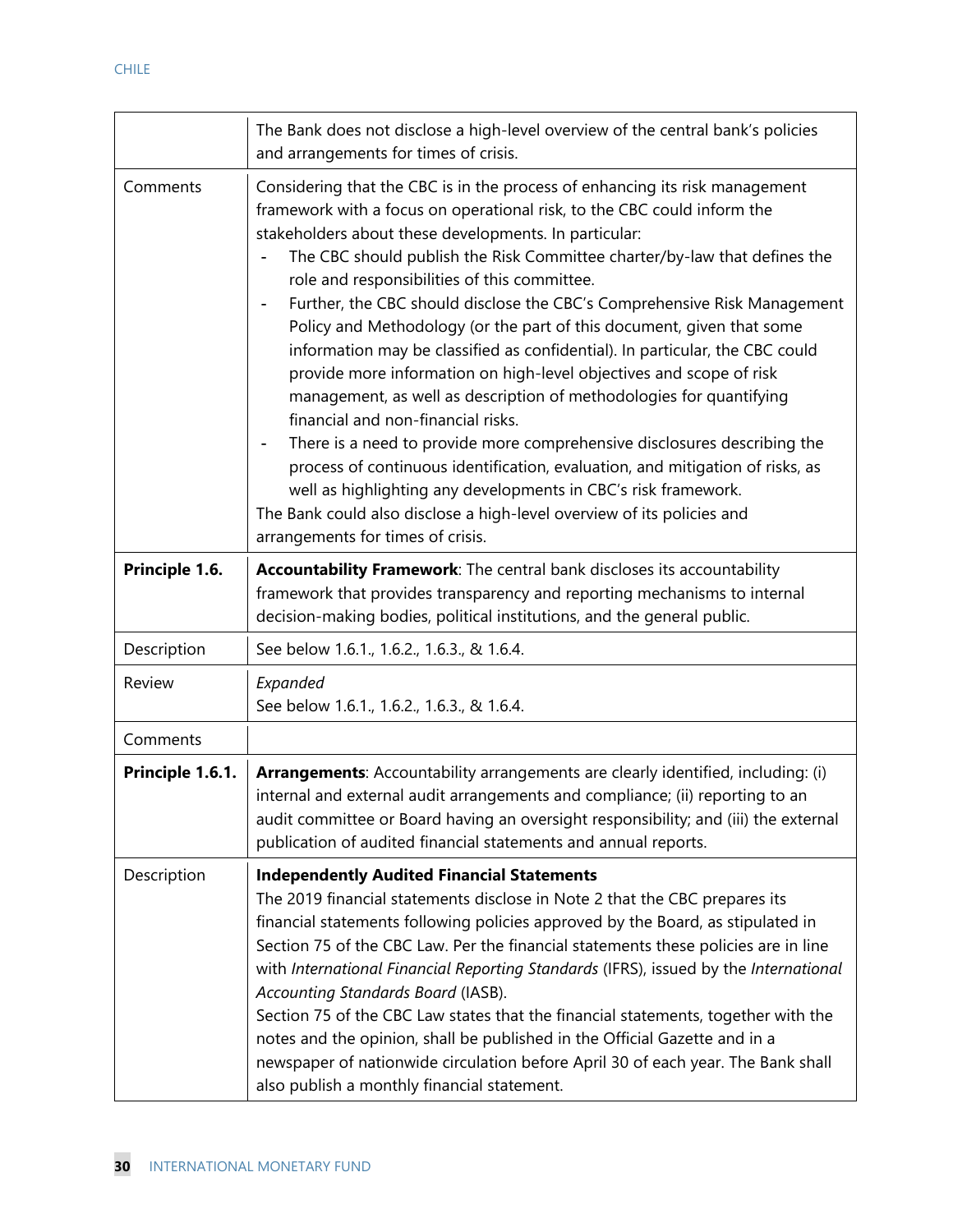Section 76 of the "CBC Law states that prior to January 31 of each year, the General Manager shall submit to the Board, for its decision, the financial statements for the last fiscal year, audited by external auditors appointed by the Board from among those auditors registered with the FMC.

Sections 78 of the CBC Law refers to the financial statements and to the Annual Report. They are published separately, and the former is included in the latter.

Section 79 of the CBC Law states that the Annual Report shall be available to the public at the offices of the Bank and shall also be submitted to the Minister of Finance and to the Senate, prior to April 30 of each year.

#### **Internal Audit**

Section 18(4) of the CBC Law states that the Board is responsible to appoint, accept resignations and terminate the working contracts of the General Auditor of the Bank, with the majority vote of all Board Members.

Section 26 of the CBC Law describes roles and duties of the General Auditor. Specifically, the control and internal supervision of the Bank's accounts, operations and administrative regulations shall be the responsibility of the General Auditor. The General Auditor shall report in writing to the Governor, with a copy to the Board, the comments and objections he may deem appropriate regarding the accounts and operations of the Bank.

Section 81 of the CBC Law states that the incompatibilities set forth in Section 14 of this Law shall also be applicable to those persons acting in the capacities of General Auditor.

Further, the CBC's Regulation website provide information about the roles and responsibilities of the internal audit department in the document "*Norm of organization and functions*"(Chapter 2).

#### **Audit Committee**

Section 18(2) of the CBC Law states that the Board is responsible to establish the general policies of the Bank, issuing the regulations of general applicability to which it shall conform its transactions, and exercising the supervision and control of the same.

The 2019 Annual Report discloses that:

The ACC acts as an external advisor to the Board.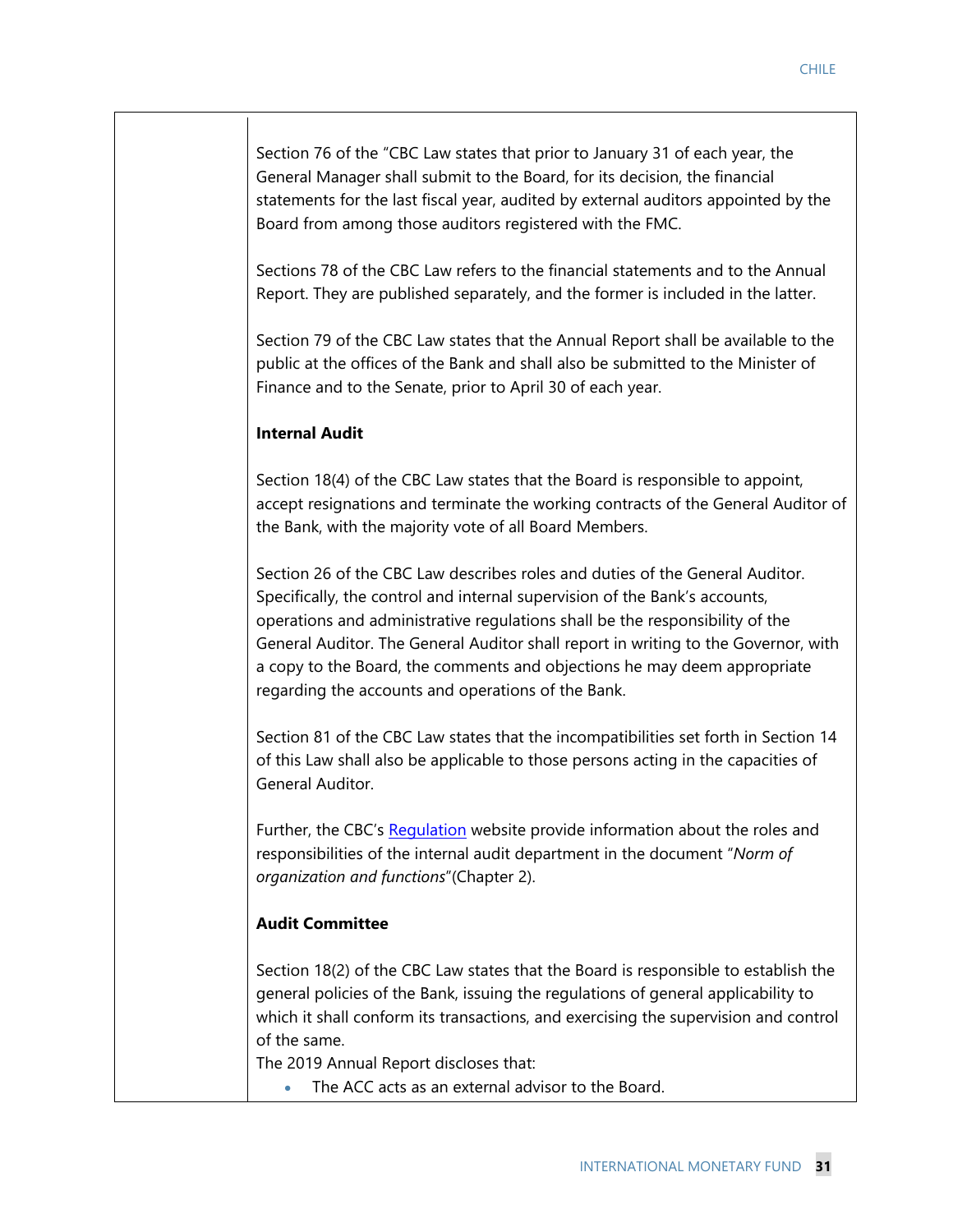|        | The ACC's objective is to report on the effectiveness of the Bank's internal<br>$\bullet$<br>control systems and procedures; analyze their equity and reputational effects;<br>evaluate the reliability, integrity, and timely delivery of information on the<br>financial statements; review the Annual Audit Plan and its execution; and<br>make proposals on independent auditors.<br>The results of internal audits are reported to the CBC Governor, Members<br>of the Board, and the ACC.                                                                                                                                                                                                                                                                                                                       |
|--------|-----------------------------------------------------------------------------------------------------------------------------------------------------------------------------------------------------------------------------------------------------------------------------------------------------------------------------------------------------------------------------------------------------------------------------------------------------------------------------------------------------------------------------------------------------------------------------------------------------------------------------------------------------------------------------------------------------------------------------------------------------------------------------------------------------------------------|
| Review | Expanded                                                                                                                                                                                                                                                                                                                                                                                                                                                                                                                                                                                                                                                                                                                                                                                                              |
|        | <b>Independently Audited Financial Statements</b>                                                                                                                                                                                                                                                                                                                                                                                                                                                                                                                                                                                                                                                                                                                                                                     |
|        | The CBC legal framework contains provisions for an external audit of the annual<br>financial statements. It states that the CBC external auditors should be registered<br>with the FMC. It also contains provisions on the publication of the audited annual<br>financial statements, monthly financial statements, and annual report, including<br>deadline and that the annual financial statements are published separately.                                                                                                                                                                                                                                                                                                                                                                                       |
|        | The CBC legal framework lacks provision for an external audit by an independent<br>audit firm in accordance with international standards, multi-year appointments,<br>audit firm rotation period, and oversight by an audit committee. Most of these<br>aspects are covered by the CBC's external auditor rotation policy. However, the<br>policy is yet to be published.<br>It also does not refer to the applicable accounting standards to be applied by the<br>bank. That said, the 2019 audited financial statements (published as part of the<br>Annual Report) provide information that the CBC prepares its financial statements<br>following policies approved by the Board, as stipulated in Section 75 of the CBC<br>Law. These policies refer to IFRS, as the accounting framework applied by the<br>CBC. |
|        | <b>Internal Audit</b>                                                                                                                                                                                                                                                                                                                                                                                                                                                                                                                                                                                                                                                                                                                                                                                                 |
|        | The CBC clearly establishes the roles and duties of an internal audit function. Also,<br>reporting lines to the Governor and the ACC are established.<br>While Section 18(4) of the CBC Law is explicit on the appointment and dismissal<br>of the head of the internal audit function, i.e., General Auditor, there is no<br>information provided on term of appointment and eligibility criteria. That said, the<br>appointment of CBC staff and officials is subject to the Labor Law and internal<br>staff regulations.                                                                                                                                                                                                                                                                                           |
|        | <b>Audit Committee</b>                                                                                                                                                                                                                                                                                                                                                                                                                                                                                                                                                                                                                                                                                                                                                                                                |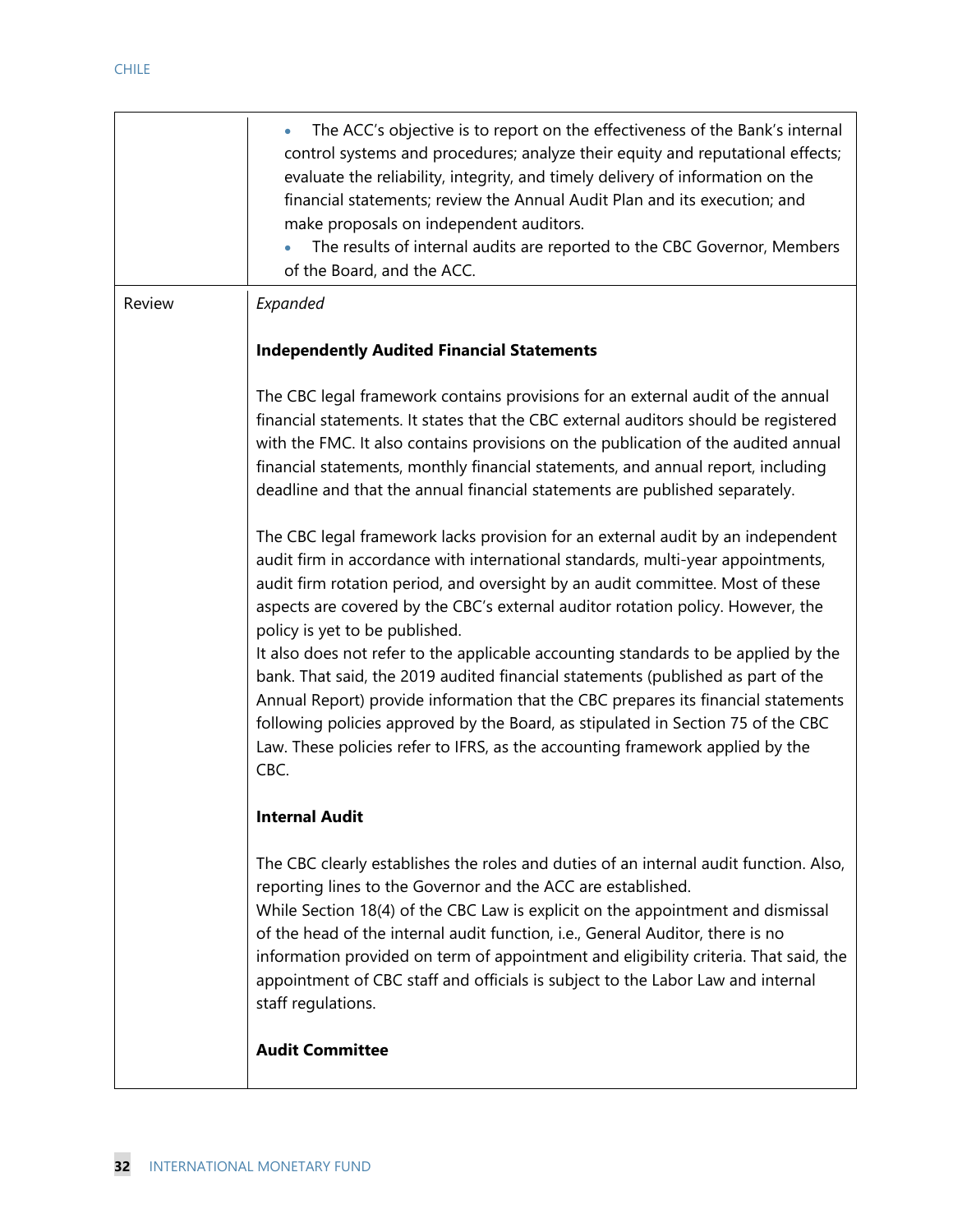|                  | The CBC's legal framework contains the provision, which assigns responsibility to<br>the Board to oversee matters on internal and external audit and compliance.<br>The Bank discloses in the Annual Report that the ACC acts as an external advisor<br>to the Board, and oversees matters on final reporting, as well as internal and<br>external audit. |
|------------------|-----------------------------------------------------------------------------------------------------------------------------------------------------------------------------------------------------------------------------------------------------------------------------------------------------------------------------------------------------------|
|                  | However, the rules governing the annual reporting by the ACC, including<br>publication in the Annual Report are not disclosed.                                                                                                                                                                                                                            |
| Comments         | <b>Independently Audited Financial Statements</b>                                                                                                                                                                                                                                                                                                         |
|                  | The CBC could disclose its external audit rotation policy that includes information<br>on the multi-year appointments of external auditors, and audit firm rotation<br>period.                                                                                                                                                                            |
|                  | <b>Audit Committee</b>                                                                                                                                                                                                                                                                                                                                    |
|                  | The CBC should publish the ACC Charter to transparently disclose the<br>committee's roles, responsibilities, reporting lines, and composition. Furthermore,<br>it is advisable to publish the ACC report on its activities.                                                                                                                               |
| Principle 1.6.2. | Tools:                                                                                                                                                                                                                                                                                                                                                    |
|                  | Independently Audited Financial Statements: The central bank discloses its<br>auditing and accounting standards and compliance frameworks and gives the<br>public sufficient information to assess and understand the central bank's financial<br>performance, use of resources, and transactions with the government and other<br>stakeholders.          |
|                  | <b>Internal Audit:</b> The central bank provides the public with information regarding<br>its internal audit function, discloses its framework and compliance with the<br>framework, and the scope of its responsibilities.                                                                                                                               |
|                  | Audit Committee: It is clear whether an internal oversight body that reports to<br>the Board exists, and which of the activities are published.                                                                                                                                                                                                           |
| Description      | <b>Independently Audited Financial Statements</b>                                                                                                                                                                                                                                                                                                         |
|                  | The 2019 Annual Report includes a complete set of independently audited<br>financial statements.<br>The CBC annual financial statements are prepared in accordance with IFRS. An<br>external audit opinion accompanies the published financial statements.<br>Publication of the annual financial statements is within the statutory deadline.            |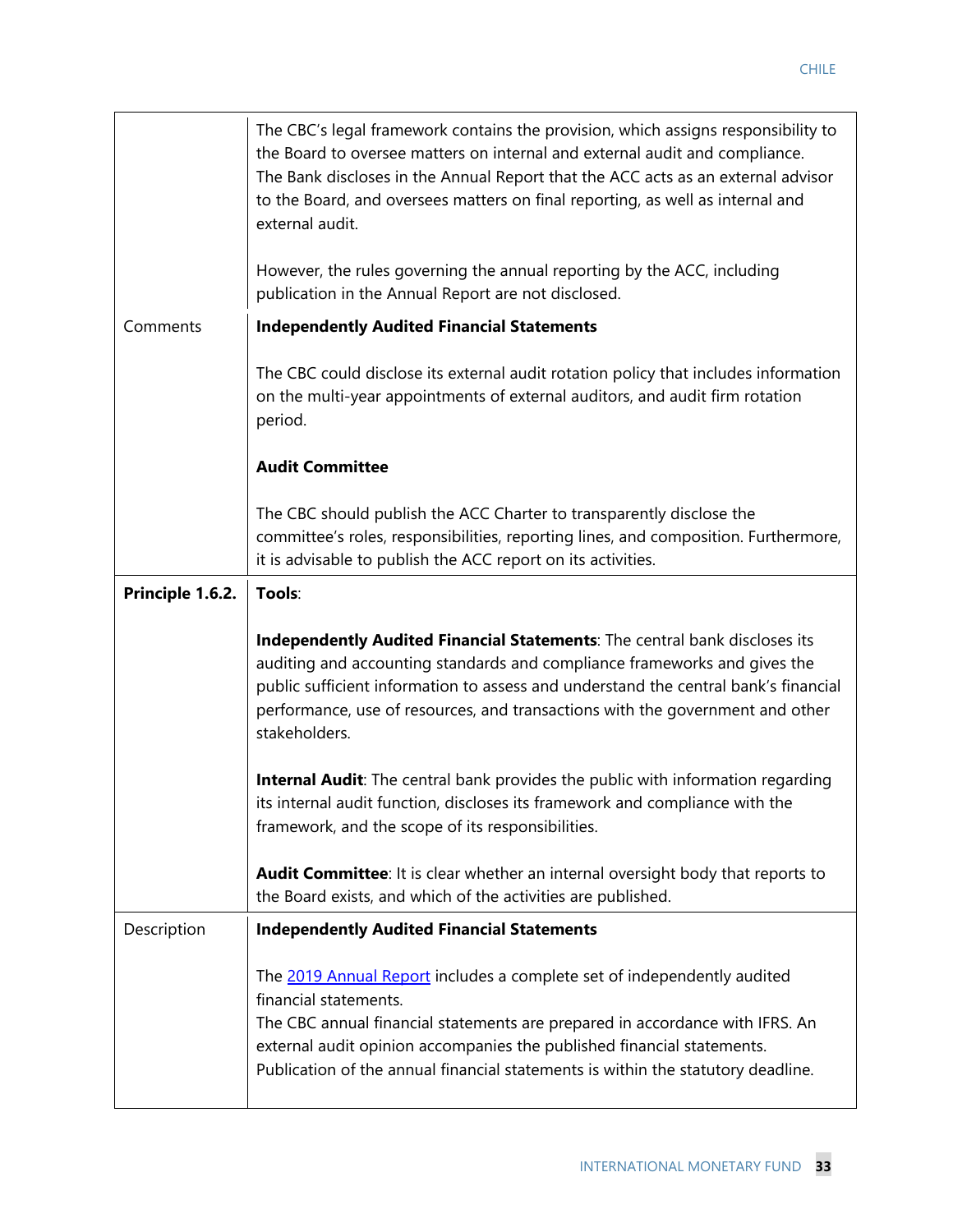|        | <b>Internal Audit</b>                                                                                                                                                                                                                                                                                                                                                                                                                                                                                                                                                                                                              |
|--------|------------------------------------------------------------------------------------------------------------------------------------------------------------------------------------------------------------------------------------------------------------------------------------------------------------------------------------------------------------------------------------------------------------------------------------------------------------------------------------------------------------------------------------------------------------------------------------------------------------------------------------|
|        | The 2019 Annual Report (subchapter 3.4) describes the rules governing the<br>internal audit function.                                                                                                                                                                                                                                                                                                                                                                                                                                                                                                                              |
|        | <b>Audit Committee</b>                                                                                                                                                                                                                                                                                                                                                                                                                                                                                                                                                                                                             |
|        | The ACC's composition is disclosed in the 2019 Annual Report on page 35, and on<br>the Bank's website Corporate Governance.<br>The CBC provides high-level description of the committee's responsibilities-see<br>page 35 of the 2019 Annual Report, and information in subchapters 3.2 (Risk<br>Management) and 3.4 (Office of the General Auditor).                                                                                                                                                                                                                                                                              |
| Review | Expanded                                                                                                                                                                                                                                                                                                                                                                                                                                                                                                                                                                                                                           |
|        | <b>Independently Audited Financial Statements</b>                                                                                                                                                                                                                                                                                                                                                                                                                                                                                                                                                                                  |
|        | The annual report includes a complete set of audited financial statements and a<br>comprehensive discussion on the CBC's activities. This includes information on<br>significant transactions and highlights for the period. This information is clear and<br>enables a user to assess performance, understand key transactions and<br>operations, and identify emerging risks.                                                                                                                                                                                                                                                    |
|        | <b>Internal Audit</b>                                                                                                                                                                                                                                                                                                                                                                                                                                                                                                                                                                                                              |
|        | The 2019 Annual Report (subchapter 3.4-Office of the General Auditor) describes<br>the rules governing the internal audit function and reporting structure and<br>includes statements of conformance with international standards and basis for the<br>function's audit methodology, which is risk-based. A high-level description of the<br>function's activities during the period is also provided. The overall opinion of<br>periodic external quality assessments is disclosed confirming that the bank's<br>auditing activities "comply with international standards for the professional<br>practice of internal auditing". |
|        | <b>Audit Committee</b>                                                                                                                                                                                                                                                                                                                                                                                                                                                                                                                                                                                                             |
|        | The 2019 Annual Report (page 34) discloses that the Bank's committees, including<br>the ACC meet weekly to undertake an exhaustive analysis of the issues to be<br>covered in the Board Meetings and any resolutions scheduled to be submitted for<br>approval. This information is not correct, as the ACC meets 6-8 times a year.<br>The ACC's key activities vis-à-vis the financial statements and internal/ external<br>audits are described. A report of the ACC is not published.                                                                                                                                           |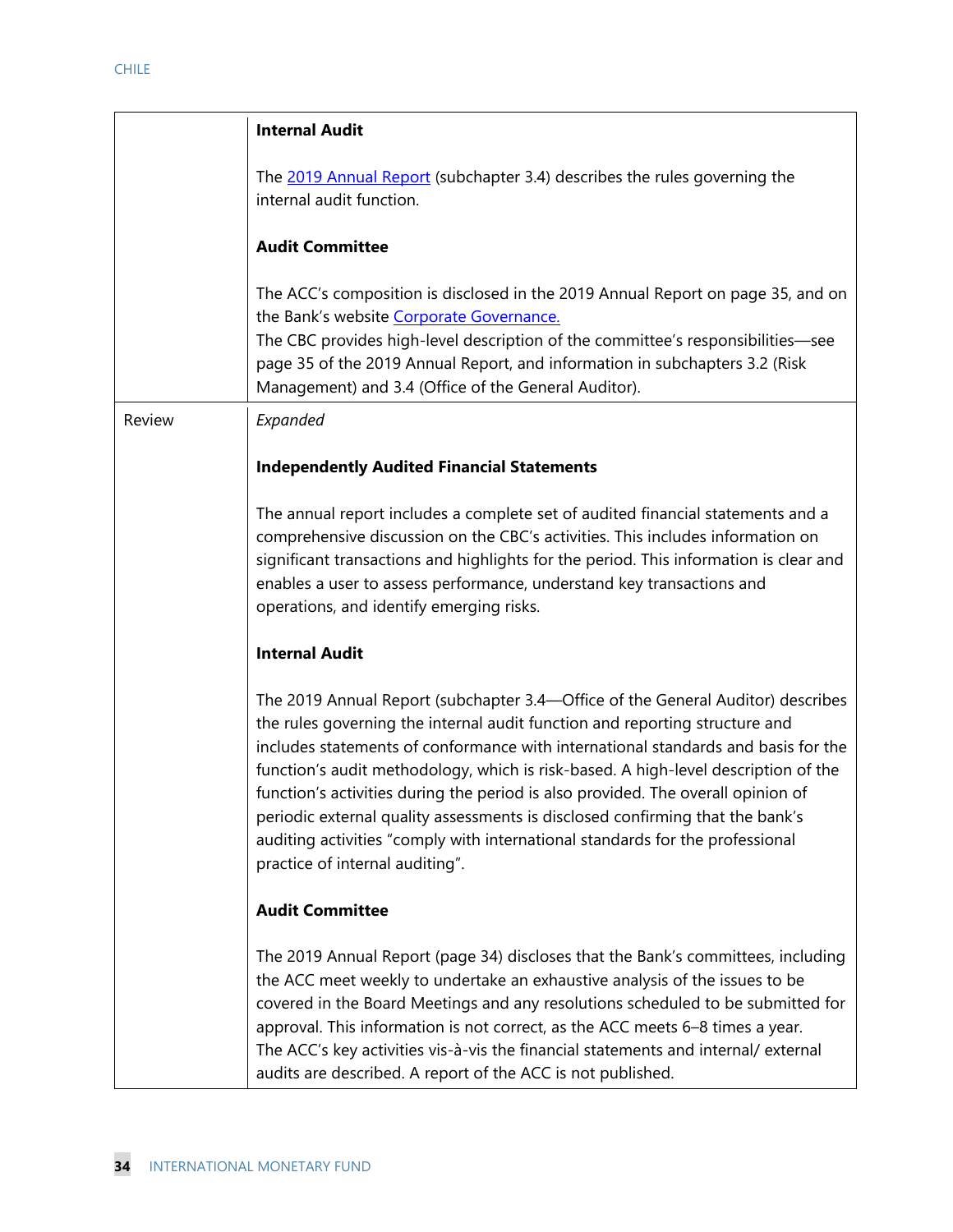|                  | There is a discrepancy in the description of the ACC's composition. Per the 2019<br>Annual Report (page 35) the committee is composed of eight members, but the<br>ACC's description available on the website Corporate Governance refers only to<br>three external members. Furthermore, no information is provided on existing<br>vacancy of one external member of the committee.<br>Names of the members of the ACC are disclosed. |
|------------------|----------------------------------------------------------------------------------------------------------------------------------------------------------------------------------------------------------------------------------------------------------------------------------------------------------------------------------------------------------------------------------------------------------------------------------------|
| Comments         | <b>Independently Audited Financial Statements</b>                                                                                                                                                                                                                                                                                                                                                                                      |
|                  | The external audit opinion accompanies the CBC published financial statements<br>should include signature of the external auditor. The CBC could consider<br>providing more detail information on its administrative expenses.                                                                                                                                                                                                         |
|                  | <b>Internal Audit</b>                                                                                                                                                                                                                                                                                                                                                                                                                  |
|                  | The CBC should consider publishing its Internal Audit policy to clarify the rules<br>governing the internal audit function and reporting structure. The Bank should<br>also be explicit in stating that its internal audit function "generally complies with<br>international standards for the professional practice of internal auditing" based on<br>the recent external quality review.                                            |
|                  | <b>Audit Committee</b>                                                                                                                                                                                                                                                                                                                                                                                                                 |
|                  | The CBC could also disclose short biographies of independent/outside members<br>of the ACC. Currently only their names are disclosed on the Bank's website.                                                                                                                                                                                                                                                                            |
|                  |                                                                                                                                                                                                                                                                                                                                                                                                                                        |
| Principle 1.6.3. | Anti-corruption Measures and Internal Code of Conduct: It is clear whether<br>domestic anti-corruption legislation and measures apply to the decision-makers,<br>staff, and agents of the central bank. The central bank discloses its internal Code<br>of Conduct with additional requirements specific to central bank management<br>and staff.                                                                                      |
| Description      | Section 14 of the CBC Law describes incompatibilities of Board members in terms<br>of positions or service rendered in the private sector. Section 15 contains<br>procedures and sanctions when Board members infringe dispositions in Section<br>13 related to proprietary interest of Board members or their relatives up to the<br>third degree of consanguinity or second degree of affinity.                                      |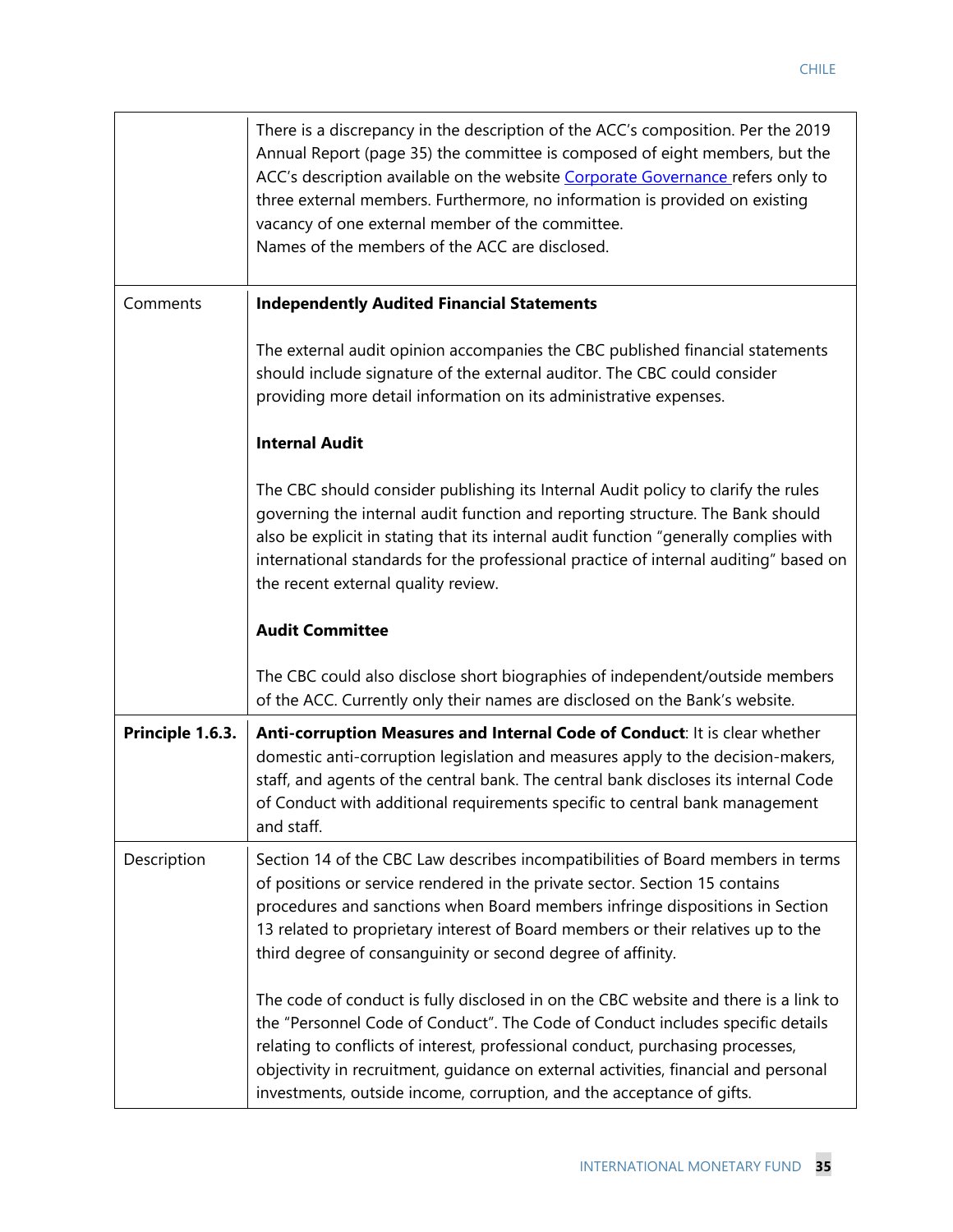|        | Subchapter 3.5.4 (Ethics: Questions, Concerns, and Committee) of the 2019<br>Annual Report contains a description of the members and responsibilities of the<br>Ethics Committee. Per the information in the Annual Report, the Ethics Committee<br>is made up of the General Manager, the General Counsel, the General Auditor,<br>and the Human Resources Manager. The Annual Report also refers to a channel<br>through which employees can report any concerns they may have (in a<br>confidential manner), which is available through the CBC "intranet". The Annual<br>Report also includes brief details on the responsibilities of the Ethics Committee. |
|--------|------------------------------------------------------------------------------------------------------------------------------------------------------------------------------------------------------------------------------------------------------------------------------------------------------------------------------------------------------------------------------------------------------------------------------------------------------------------------------------------------------------------------------------------------------------------------------------------------------------------------------------------------------------------|
|        | The CBC website has a section regarding "access to information," which includes<br>links to forms that must be filled to access confidential information, and also to<br>documents that contain the associated procedures. There are also disclosures<br>relating to internal whistle-blowing mechanisms.                                                                                                                                                                                                                                                                                                                                                        |
|        | Section 26 of the CBC Law states that "The control and internal supervision of the<br>Bank's accounts, operations and administrative regulations shall be the<br>responsibility of the General Auditor. The General Auditor shall report in writing<br>to the Governor, with a copy to the Board, the comments and objections he may<br>deem appropriate regarding the accounts and operations of the Bank." In<br>addition, the CBC also has a channel through which employees can report<br>confidentially and with no repercussions any concerns they may have regarding<br>situations related to personnel, which is available through the intranet.         |
| Review | Expanded                                                                                                                                                                                                                                                                                                                                                                                                                                                                                                                                                                                                                                                         |
|        | While the CBC discloses certain anti-corruption measures that Board members are<br>subject to and includes a brief reference to "corruption" in "the Standard of<br>Conduct, Probity and Values", there is a lack of transparency regarding the<br>applicability of domestic anti-corruption legislation and whether these measures<br>to all members of the CBC.                                                                                                                                                                                                                                                                                                |
|        | The CBC discloses full details regarding the Code of Conduct. The Code of<br>Conduct includes comprehensive provisions including details relating to conflicts<br>of interest, professional conduct, purchasing processes, objectivity in recruitment,<br>guidance on external activities, financial and personal investments, outside<br>income, corruption, and the acceptance of gifts.                                                                                                                                                                                                                                                                       |
|        | There is a lack of clarity regarding the details of the restrictions that are imposed<br>on CBC staff post-public employment ("cooling off" periods). For example, based<br>on the disclosures on the CBC website, it is not clear whether there are restrictions<br>on the activities that the members of the Board can engage in, following their<br>departure from the Board.                                                                                                                                                                                                                                                                                 |

┑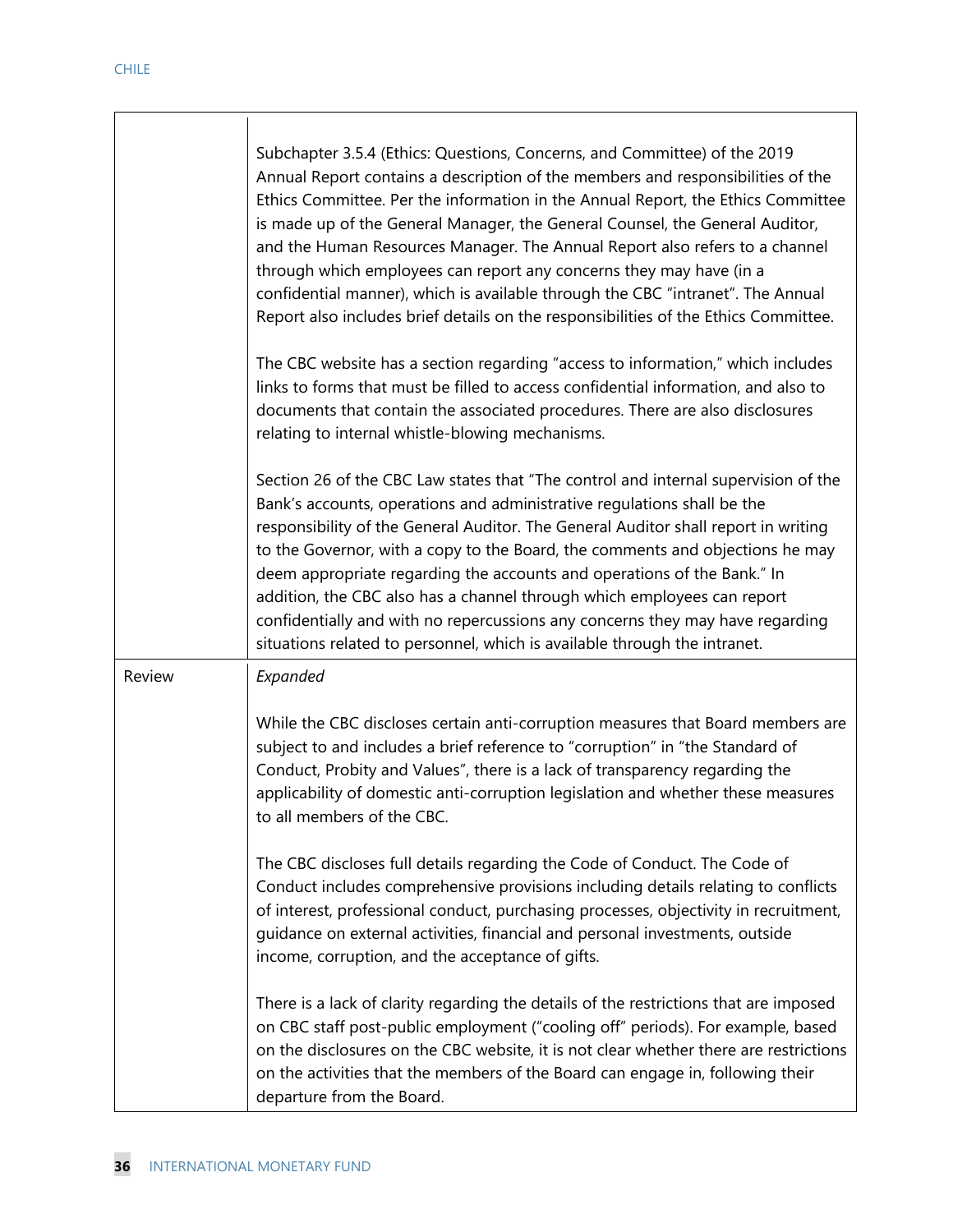|                  | There is a lack of disclosure on whether internal controls (such as measures to<br>safeguard the Independence, ensure accountability and enhance the capacity of<br>Ethics Officer(s) or Advisors) are established to ensure the proper implementation<br>of the Code of Conduct. In addition, while there is information relating to the<br>Ethics Committee membership in the 2019 Annual Report, there is a lack of<br>transparency regarding the varying "levels of membership" of the Ethics<br>Committee, for example, in practice, the Human Resources Manager is an<br>"invitee" opposed to a "standing member" of the Ethics Committee.                                                                                                                                                                                                                                                                                                                                                                                                                                                            |
|------------------|-------------------------------------------------------------------------------------------------------------------------------------------------------------------------------------------------------------------------------------------------------------------------------------------------------------------------------------------------------------------------------------------------------------------------------------------------------------------------------------------------------------------------------------------------------------------------------------------------------------------------------------------------------------------------------------------------------------------------------------------------------------------------------------------------------------------------------------------------------------------------------------------------------------------------------------------------------------------------------------------------------------------------------------------------------------------------------------------------------------|
| Comments         | The CBC should consider disclosing more detailed information relating to the<br>applicability of domestic anti-corruption legislation along with clarifying that<br>these measures are applicable to all members of the CBC, including decision-<br>makers, staff, and agents of the CBC.                                                                                                                                                                                                                                                                                                                                                                                                                                                                                                                                                                                                                                                                                                                                                                                                                   |
|                  | As per the details included in the "description" section, the CBC Law is a helpful<br>source of information for details relating to anti-corruption measures and the<br>code of conduct. However, the accessibility of information could be improved<br>through greater use of other channels. For example, the Annual Report is a<br>document that is easily accessible to the public and is a source of information that<br>the CBC has the control to amend on a regular basis. As such, there is an<br>opportunity to provide further narrative detail on the functioning and<br>implementation of anti-corruption measures and the code of conduct, for<br>example, aggregated information on the number of conflicts of interest that were<br>raised, along with anonymized details of the sanctions (if any) imposed.<br>The CBC should consider enhancing the disclosure of information relating to the<br>Code of Conduct by publishing details relating to the implementation of Code of<br>Conduct and the internal controls that are utilized to monitor compliance and/ or<br>detect breaches. |
|                  | The CBC should consider disclosing further information regarding the functioning<br>and activities of the Ethics Committee, along with details to clarify the status of<br>the members (i.e., invitee versus standing member).                                                                                                                                                                                                                                                                                                                                                                                                                                                                                                                                                                                                                                                                                                                                                                                                                                                                              |
| Principle 1.6.4. | Human Capital Management: The central bank discloses its policies and<br>practices concerning the governance and management of human capital.                                                                                                                                                                                                                                                                                                                                                                                                                                                                                                                                                                                                                                                                                                                                                                                                                                                                                                                                                               |
| Description      | Section 2 of the CBC Law states that the authorities granted to the CBC by law<br>shall not be exercised in a manner which, directly or indirectly, may result in the<br>establishment of regulations or requirements that are different or discriminatory<br>to any person, institution or entity conducting business of similar nature.                                                                                                                                                                                                                                                                                                                                                                                                                                                                                                                                                                                                                                                                                                                                                                   |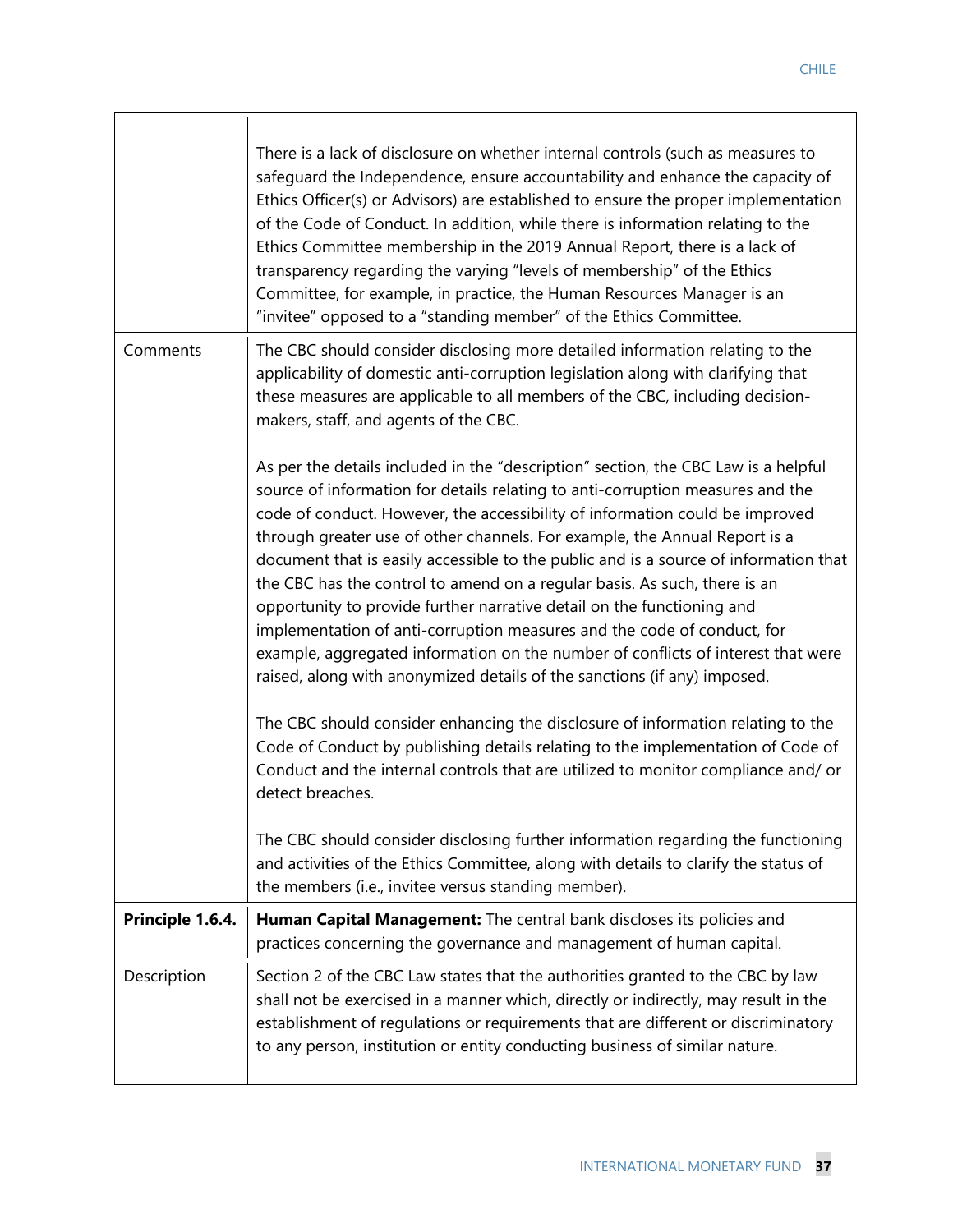The Bank's website ("Strategic Planning for 2018–2022") discusses five strategic priorities, including one relating to HCM: *"To be an employer of excellence, offering a value proposition that inspires people and teams to discover and develop their full potential, in a work environment that promotes collaboration, continuous learning, and professional and personal challenges; and thus to attract and retain talent, in line with the Bank's strategic objectives and corporate values."* 

Letter from of the General Manager that is included in the 2019 Annual Report provides that*: "We want to continue to be an employer of excellence. To this end, we have developed leadership and mentoring programs, with a focus on detecting and developing internal leadership skills. We are proud to have a highly committed and professional team. One of our priorities is to maintain a positive work climate, and we are pleased to report that the results of our last climate survey were very good—even better than in previous years."* 

Under Chapter 4.6 (*Our people*) of the 2019 Annual Report, the following statements are included:

 The Central Bank of Chile is committed not only to serving our society, but also to empowering those who are the driving force behind the Bank's work: namely, our employees. As an institution, we are committed to offering an employee value proposition that inspires our people and teams to grow and develop their full potential, in a collaborative environment of continuous learning and professional and personal challenges, so as to attract and retain the best talent, aligned with the Bank's strategic objectives and organizational values.

 To support the achievement of our mission, in 2019 we continued to implement actions aimed at meeting the strategic objective of attracting and hiring people of excellence and keeping them motivated and committed to achieving our institutional objectives, in a balanced work climate. In addition:

 Subchapter 4.6.1 (Gender equality and diversity) discloses the number of Bank employees by position and gender; further, it states that the CBC promotes a culture of diversity and respect, with a focus on the participation of women, considering that the share of women is relatively low in some areas, roles, and leadership positions;

 Subchapter 4.6.2 (Leadership and culture management) discloses that the CBC moved forward on the leadership and culture management project that aims to create and install the culture and leadership style that the bank needs in order to achieve its strategic objectives.

 Subchapter 4.6.4 (Training to be better) provides information on training hours and scholarships granted.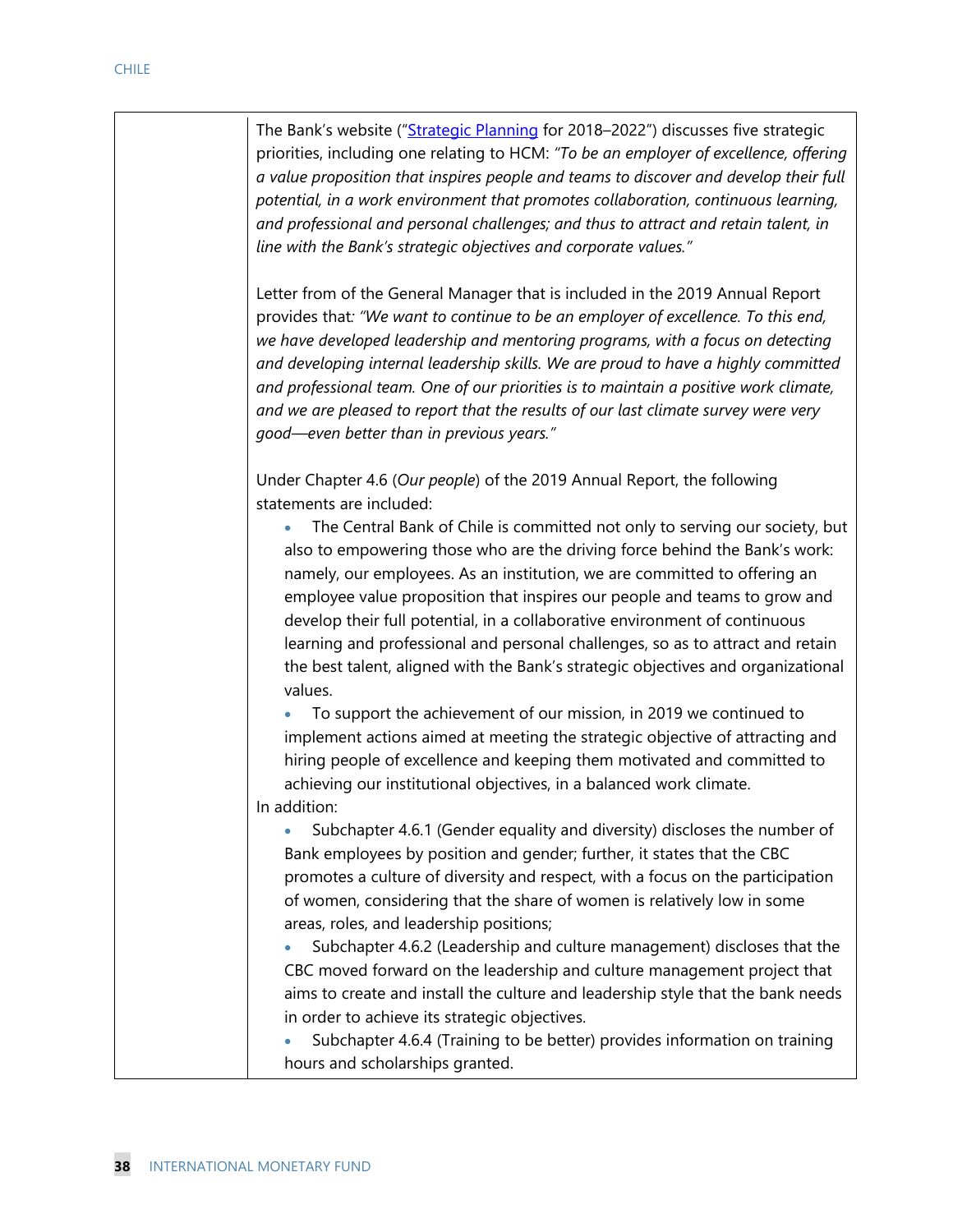|                | Subchapter 4.6.6 (Work-life balance) states that the CBC has strengthened<br>its work-life balance policies, facilitating options for telecommuting and<br>flexible schedules.<br>Subchapter 4.6.7 (Labor relations) describes the CBC Labor Union<br>responsibilities, which include legal advice, well-being, collective bargaining,<br>and scholarships for employees' children.<br>Additionally, subchapter 3.5.4 (Ethics: Questions, concerns, and committee)<br>discloses that the Ethics Committee (composed of the General Manager, the<br>General Counsel, the General Auditor, and the Human Resources Manager) is<br>responsible for addressing situations related to Bank personnel.<br>The Bank's website ("Active transparency") includes a section that contains the<br>detail of all employees, their names, functions and the date they were hired by the |
|----------------|----------------------------------------------------------------------------------------------------------------------------------------------------------------------------------------------------------------------------------------------------------------------------------------------------------------------------------------------------------------------------------------------------------------------------------------------------------------------------------------------------------------------------------------------------------------------------------------------------------------------------------------------------------------------------------------------------------------------------------------------------------------------------------------------------------------------------------------------------------------------------|
|                | CBC.                                                                                                                                                                                                                                                                                                                                                                                                                                                                                                                                                                                                                                                                                                                                                                                                                                                                       |
| Review         | Expanded                                                                                                                                                                                                                                                                                                                                                                                                                                                                                                                                                                                                                                                                                                                                                                                                                                                                   |
|                | The CBC discloses information on staff development, leadership, and diversity and<br>inclusion. However, no information on staff succession and turnover is provided.<br>Furthermore, the CBC provides only very general statements on how it attracts,<br>promotes, and retains staff.                                                                                                                                                                                                                                                                                                                                                                                                                                                                                                                                                                                    |
|                | The CBC discloses information on the responsibilities of the Labor Union, and the<br>Ethic Committee in relation to HCM However, no information is provided on<br>reporting and review of the staffing related matters between middle/senior<br>management. and the body charged with oversight of these measures.                                                                                                                                                                                                                                                                                                                                                                                                                                                                                                                                                         |
|                | The CBC does not disclose explicitly whether its staff are recruited and promoted<br>on non-political grounds (e.g., by including references to relevant national laws<br>that prohibit patronage and discrimination).                                                                                                                                                                                                                                                                                                                                                                                                                                                                                                                                                                                                                                                     |
| Comments       | The CBC could publish the Ethics Committee Charter to transparently inform the<br>stakeholders about the committee's roles and responsibilities and its composition<br>(e.g., it is not clear if the Human Resources Manager is required to attend all<br>meetings and has the same rights like other members).                                                                                                                                                                                                                                                                                                                                                                                                                                                                                                                                                            |
|                | While the CBC discloses in its Strategic Planning for 2018-2022 how the human<br>resources function is expected to support the Bank's mandate, the CBC could<br>more transparently communicate quantitative measures that tie back to the<br>Bank's HCM strategy.                                                                                                                                                                                                                                                                                                                                                                                                                                                                                                                                                                                                          |
| Principle 1.7. | <b>Communication:</b> The central bank discloses means and methods of<br>communication and the forms of disclosure of information to its stakeholders.                                                                                                                                                                                                                                                                                                                                                                                                                                                                                                                                                                                                                                                                                                                     |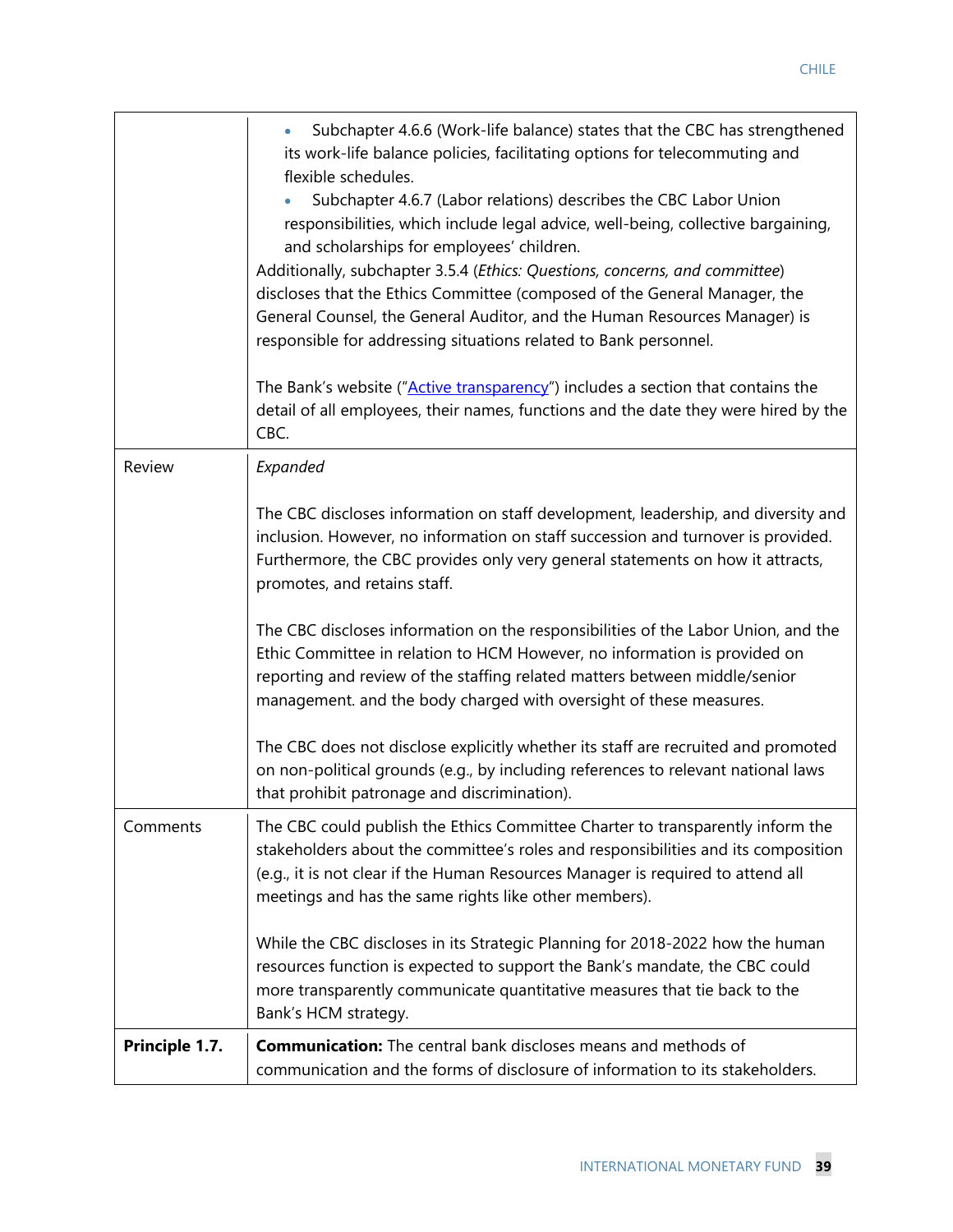| Principle 1.7.1. | Arrangement: The central bank discloses the organizational structure,<br>responsibilities, and processes relevant for communication.                                                                                                                                                                                                                                                                                                                                                                                                                                                                                                                                                                                                                                                                                                                                                                                                                                                                                                                                |
|------------------|---------------------------------------------------------------------------------------------------------------------------------------------------------------------------------------------------------------------------------------------------------------------------------------------------------------------------------------------------------------------------------------------------------------------------------------------------------------------------------------------------------------------------------------------------------------------------------------------------------------------------------------------------------------------------------------------------------------------------------------------------------------------------------------------------------------------------------------------------------------------------------------------------------------------------------------------------------------------------------------------------------------------------------------------------------------------|
| Description      | <b>CBC responsibility to disclose information</b>                                                                                                                                                                                                                                                                                                                                                                                                                                                                                                                                                                                                                                                                                                                                                                                                                                                                                                                                                                                                                   |
|                  | The CBC's general obligation to communicate is anchored in primary legislation;<br>Article 8 of the Political Constitution, Articles, 53, 65 bis (1) and 67 of the CBC Law;<br>and Law No. 20.285 "Access to public information" that establishes the "Active<br>Transparency" system for public institutions.                                                                                                                                                                                                                                                                                                                                                                                                                                                                                                                                                                                                                                                                                                                                                      |
|                  | <b>Organizational Structure</b>                                                                                                                                                                                                                                                                                                                                                                                                                                                                                                                                                                                                                                                                                                                                                                                                                                                                                                                                                                                                                                     |
|                  | The CBC's Institutional Affairs Division was created in 2018, with the objective to<br>design the Bank's communication and relationship strategy. The CBC's<br>"Organizational Chart" describes the Institutional Affairs Division and its area<br>departments.                                                                                                                                                                                                                                                                                                                                                                                                                                                                                                                                                                                                                                                                                                                                                                                                     |
|                  | Communication policies and strategies are jointly determined by the Bank's Board<br>and senior management, along with the role of the Institutional Affairs Division<br>(design, implementation, and evaluation of the respective deployments).<br>Therefore, the Institutional Affairs Division is in charge of leading the deployment<br>of the CBC communications strategy, in coordination with the Bank's Board and<br>Senior Management (General Manager, Divisional Managers, HR Manager,<br>Comptroller's Office and Prosecutor's Office).                                                                                                                                                                                                                                                                                                                                                                                                                                                                                                                  |
|                  | There is also an <i>internal communication policy</i> , published and known throughout<br>the organization.<br><b>Processes Relevant for Communication</b>                                                                                                                                                                                                                                                                                                                                                                                                                                                                                                                                                                                                                                                                                                                                                                                                                                                                                                          |
|                  | The CBC has a Transparency Strategy published on its website; it is divided in<br>passive transparency and active transparency. Active transparency is the mandate<br>or responsibility of the CBC to maintain current information from the central bank<br>to the public. Passive transparency is the obligation of the CBC to respond to<br>information request under the legal framework of access to information in Chile.<br>In reference how records and data are accessible to the public as a mean for<br>communication and transparency, the CBC website has been defined as the main<br>communication platform of the CBC. It provides easy access to all the information<br>generated by the entity (daily indicators, publications, reports, statistical<br>databases, etc.)<br>On the CBC website, a Transparency and Probity section is available, where all the<br>information and documents related to the legal requirements that apply to the<br>Central Bank are published, such as the Transparency Law, the Lobby Law, and the<br>Probity Law. |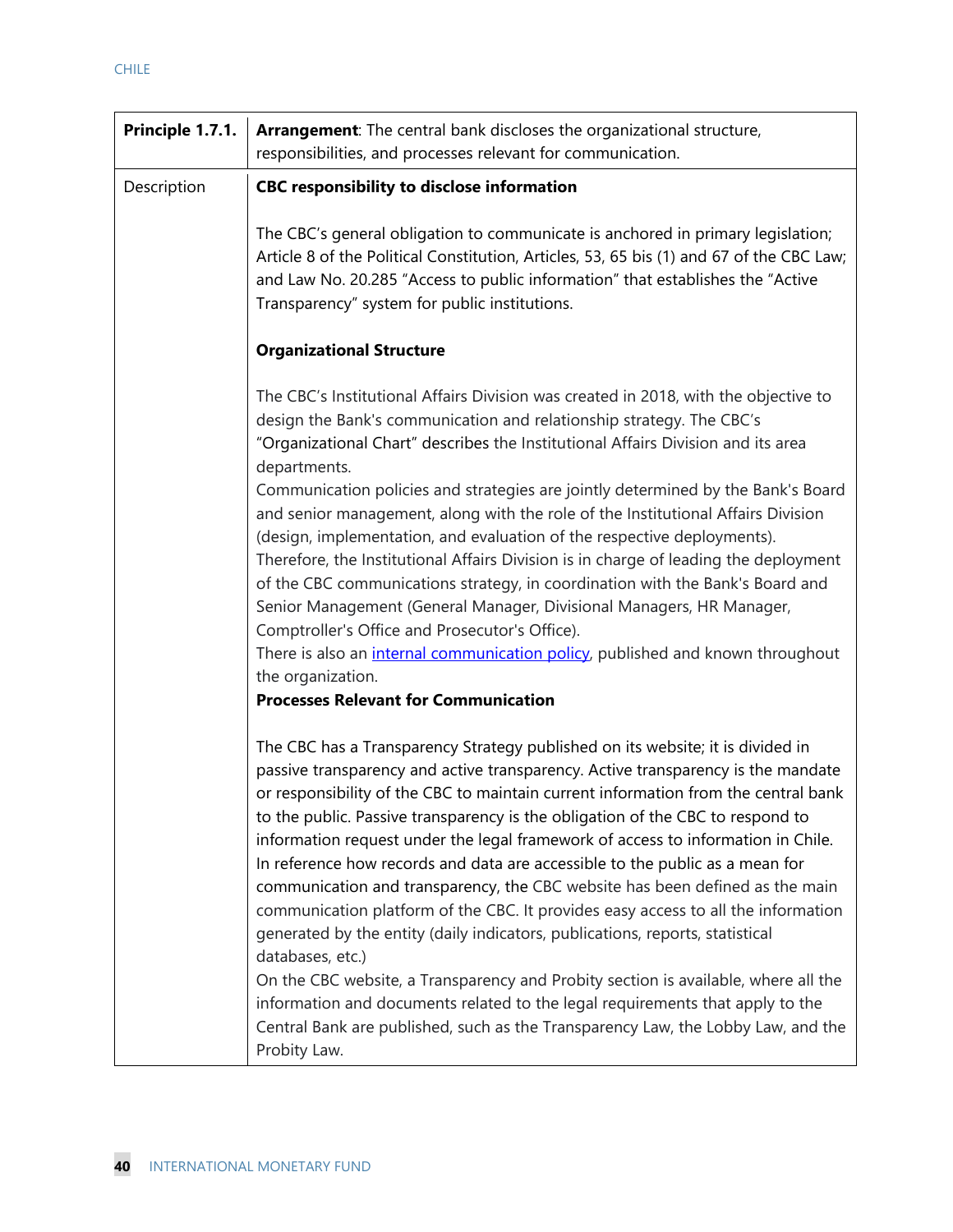|                  | The CBC has a <b>public digital repository</b> through which the general public can<br>access historical documents and other publications of an economic and financial<br>nature.                                                                                                                                                                                                                                                                                                                                                                                                                                                      |
|------------------|----------------------------------------------------------------------------------------------------------------------------------------------------------------------------------------------------------------------------------------------------------------------------------------------------------------------------------------------------------------------------------------------------------------------------------------------------------------------------------------------------------------------------------------------------------------------------------------------------------------------------------------|
| Review           | Comprehensive<br>The CBC has specific means and methods to communicate to the general public.<br>It implements a structured policy on communications. It also has a strategic<br>program to enhance its engagement with targeted stakeholders.<br>The CBC has a structured institutional arrangement to handle communications.<br>The decision-making process for communication policies is also disclosed.<br>The most important tool that CBC uses to disclose information, is its website.<br>Information can be found on the website in Spanish and English.<br>The information is presented periodically and in a timely fashion. |
| Comments         |                                                                                                                                                                                                                                                                                                                                                                                                                                                                                                                                                                                                                                        |
| Principle 1.7.2. | <b>Strategy/Tools:</b> The central bank discloses the objectives, target audiences,<br>channels, and tools of communication policy.                                                                                                                                                                                                                                                                                                                                                                                                                                                                                                    |
| Description      | In its Strategic Plan for 2018-2022, the CBC states that communication is a priority<br>of the central bank. It also discloses the vision and objectives on communication.                                                                                                                                                                                                                                                                                                                                                                                                                                                             |
|                  | <b>Target Audiences</b>                                                                                                                                                                                                                                                                                                                                                                                                                                                                                                                                                                                                                |
|                  | To improve communication with target audiences, and to reach out to the public,<br>the CBC has developed a series of initiatives in financial education from 2004<br>onwards.                                                                                                                                                                                                                                                                                                                                                                                                                                                          |
|                  | The general public can request access to Bank documents through the citizen<br>consultation platform, or through the mechanism defined by the Transparency<br>Law (2008). Another strategy to reach the general public is the website "Central en<br>tu vida".                                                                                                                                                                                                                                                                                                                                                                         |
|                  | The central bank communicates its policy decisions and main associated<br>messages through a series of dissemination platforms and tools, among others:<br>• Publications on the CBC website, through press releases, presentations in<br>partnership with union counterparts, universities, higher education institutions<br>and local development corporations, interviews of Board members/Division<br>Managers in the media, opinion columns, participation of Board members in<br>seminars, conferences and round tables.                                                                                                         |
|                  | In this context, the Bank organizes its publications based on a predefined<br>calendar, which basically considers:<br>4 Monetary Policy Reports: March, June, September (in this case the<br>annual account is added to the full Senate) and December.<br>2 Financial Stability Reports: May and November.<br>8 monetary policy meetings: January, March, May, June, July, September,<br>October, and December.                                                                                                                                                                                                                        |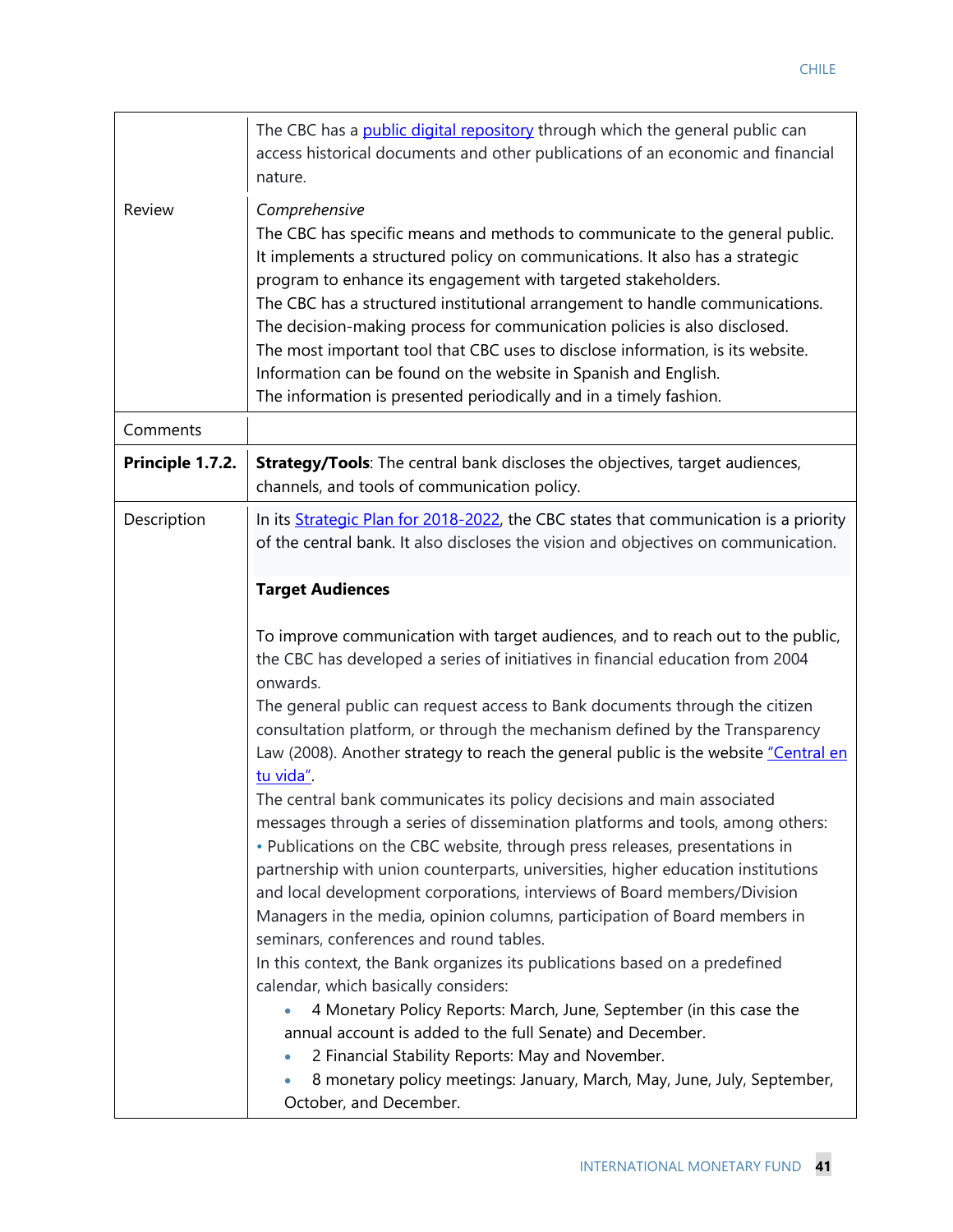|                | - Decisions are communicated through a statement that is published at the end of<br>the day on the website.<br>- 11 days later, the respective minute is published on the website.<br>- The minutes are published with a lag of 10 years according to a previously<br>established calendar.<br>In reference to CBC's rulemaking obligation, the CBC has a platform to interact<br>with the public in order to establish a "public consultation procedure" for<br>normative acts of the CBC on the <b>central bank website</b> . (Article 35 of the CBC<br>Law).<br>There is also a platform to interact with the public and order to implement the<br>procedure to handle information requests from citizens in accordance with the<br>Law on Access to Public Information". (Procedimiento aprobado por el Banco<br>Central para la gestion de solicitudes de acceso a la informacion publica).<br>Requests for access to information are submitted through an electronic form.<br>Although the Bank has 20 business days to respond, in practice it does not exceed<br>10 business days.<br>The CBC evaluates its communication strategy and objectives. In this respect, the<br>CBC has a follow-up and monitoring tool for publications in traditional media and<br>social networks. Likewise, with an indicator of institutional reputation, prepared<br>from the monitoring of coverage in traditional media (about 300 platforms in the |
|----------------|------------------------------------------------------------------------------------------------------------------------------------------------------------------------------------------------------------------------------------------------------------------------------------------------------------------------------------------------------------------------------------------------------------------------------------------------------------------------------------------------------------------------------------------------------------------------------------------------------------------------------------------------------------------------------------------------------------------------------------------------------------------------------------------------------------------------------------------------------------------------------------------------------------------------------------------------------------------------------------------------------------------------------------------------------------------------------------------------------------------------------------------------------------------------------------------------------------------------------------------------------------------------------------------------------------------------------------------------------------------------------------------------------------------------------------------------|
|                | country).                                                                                                                                                                                                                                                                                                                                                                                                                                                                                                                                                                                                                                                                                                                                                                                                                                                                                                                                                                                                                                                                                                                                                                                                                                                                                                                                                                                                                                      |
| Review         | Comprehensive<br>The CBC strategy on communications is clearly disclosed, the objectives are<br>explained and its disseminated using different communication tools. Targeted<br>audiences are also mentioned in its strategy.<br>The CBC has a broad menu of tools on how to communicate.<br>The platform and the institutional unit to respond to access to information<br>requests are well structured, the process to respond is clear and disclosure of<br>information is done in a timely manner. All information requests are responded.                                                                                                                                                                                                                                                                                                                                                                                                                                                                                                                                                                                                                                                                                                                                                                                                                                                                                                 |
| Comments       |                                                                                                                                                                                                                                                                                                                                                                                                                                                                                                                                                                                                                                                                                                                                                                                                                                                                                                                                                                                                                                                                                                                                                                                                                                                                                                                                                                                                                                                |
| Principle 1.8. | <b>Confidentiality:</b> The central bank discloses its policy on confidentiality or secrecy<br>of central bank information, including the reasons underlying the choices it has<br>made on disclosure or non-disclosure of sensitive information.                                                                                                                                                                                                                                                                                                                                                                                                                                                                                                                                                                                                                                                                                                                                                                                                                                                                                                                                                                                                                                                                                                                                                                                              |
| Description    | The CBC is governed by the principle of transparency in the public function<br>enshrined in section 8 of the Political Constitution of the Republic.<br>The confidentiality policy of the CBC is enshrined in section 66 of the CBC Law,<br>establishing specific areas that are considered as "reserved" information, such as;<br>money credit transactions with the banking sector (section 34 of the CBC Law),<br>measures taken to preserve financial stability (section 36 of the CBC Law), the<br>function as "state representative, fiscal agent role (section 37 CBC Law),<br>international transactions of the CBC (section 38 of the CBC Law), the authority of                                                                                                                                                                                                                                                                                                                                                                                                                                                                                                                                                                                                                                                                                                                                                                      |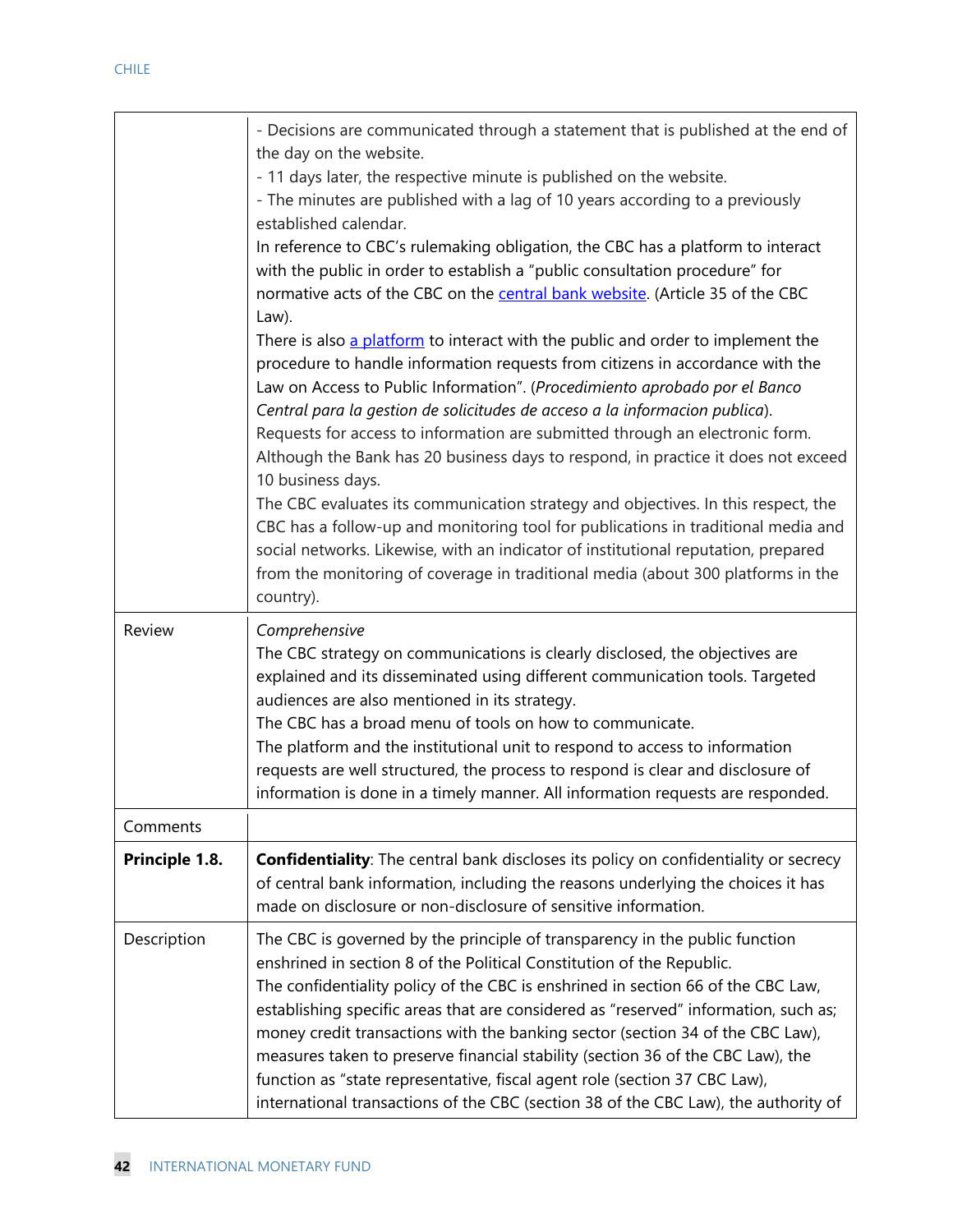|                | the CBC in foreign exchange transactions and information related to this function<br>(sections 40, 42, and 49 of the CBC Law), and banking services to financial<br>institutions (sections 54, 55, and 56 of the CBC Law).<br>In accordance with the legal framework, and the established procedure, the Bank<br>is obliged to provide the information requested, except in the case of matters or<br>operations subject to legal reserve by virtue of section 66 of the CBC Law, or by<br>any of the reasons for secrecy or reservation contemplated in the Transparency<br>Law itself.<br>In a complementary manner, the CBC Board approved the rules and instructions<br>to comply with the Transparency Law in relation to its policy of "Active<br>Transparency" and the right of access to information, which are published on the<br>website. In this context, the Bank has established specific mechanisms to manage<br>the requests it receives from any citizen. When the public requests access to<br>confidential information or documents, the reasons and legal causes that prevent<br>the Bank from delivering said information are based on the respective response.<br>All the responses that the Bank denies are reviewed by the Public Prosecutor's<br>Office to ensure that they are well-founded. The response denial rate is<br>approximately 2 percent per year.<br>It should be noted that, in terms of good practices of voluntary transparency, the<br>Bank makes all the responses submitted within the framework of the<br>Transparency Law available to the public on the CBC website, including those that<br>have been denied. |
|----------------|---------------------------------------------------------------------------------------------------------------------------------------------------------------------------------------------------------------------------------------------------------------------------------------------------------------------------------------------------------------------------------------------------------------------------------------------------------------------------------------------------------------------------------------------------------------------------------------------------------------------------------------------------------------------------------------------------------------------------------------------------------------------------------------------------------------------------------------------------------------------------------------------------------------------------------------------------------------------------------------------------------------------------------------------------------------------------------------------------------------------------------------------------------------------------------------------------------------------------------------------------------------------------------------------------------------------------------------------------------------------------------------------------------------------------------------------------------------------------------------------------------------------------------------------------------------------------------------------------------------------------------------------------------------|
| Review         | Comprehensive                                                                                                                                                                                                                                                                                                                                                                                                                                                                                                                                                                                                                                                                                                                                                                                                                                                                                                                                                                                                                                                                                                                                                                                                                                                                                                                                                                                                                                                                                                                                                                                                                                                 |
|                | The confidentiality policy is established by the CBC Law. This policy is detailed and<br>specifies the CBC functions that are considered as reserved. It also establishes the<br>circumstances under which is allowed by law to share "reserved" information and<br>name the official counterparts to whom is compelled to disclose confidential<br>information.                                                                                                                                                                                                                                                                                                                                                                                                                                                                                                                                                                                                                                                                                                                                                                                                                                                                                                                                                                                                                                                                                                                                                                                                                                                                                              |
|                | In terms of the disclosure to the public through the "access to information<br>mechanism," when the CBC is asked for information that is classified as "reserved,"<br>the CBC properly responds and clarifies that the information requested is reserved<br>as previously determined by law. There is also the possibility of judicial review of<br>the administrative decision to not disclose the information.                                                                                                                                                                                                                                                                                                                                                                                                                                                                                                                                                                                                                                                                                                                                                                                                                                                                                                                                                                                                                                                                                                                                                                                                                                              |
| Comments       |                                                                                                                                                                                                                                                                                                                                                                                                                                                                                                                                                                                                                                                                                                                                                                                                                                                                                                                                                                                                                                                                                                                                                                                                                                                                                                                                                                                                                                                                                                                                                                                                                                                               |
|                | <b>Pillar II-Central Bank Policies</b>                                                                                                                                                                                                                                                                                                                                                                                                                                                                                                                                                                                                                                                                                                                                                                                                                                                                                                                                                                                                                                                                                                                                                                                                                                                                                                                                                                                                                                                                                                                                                                                                                        |
| Principle 2.1. | Monetary Policy: The central bank publicly and clearly discloses the objectives,<br>policy framework, and instruments of monetary policy.                                                                                                                                                                                                                                                                                                                                                                                                                                                                                                                                                                                                                                                                                                                                                                                                                                                                                                                                                                                                                                                                                                                                                                                                                                                                                                                                                                                                                                                                                                                     |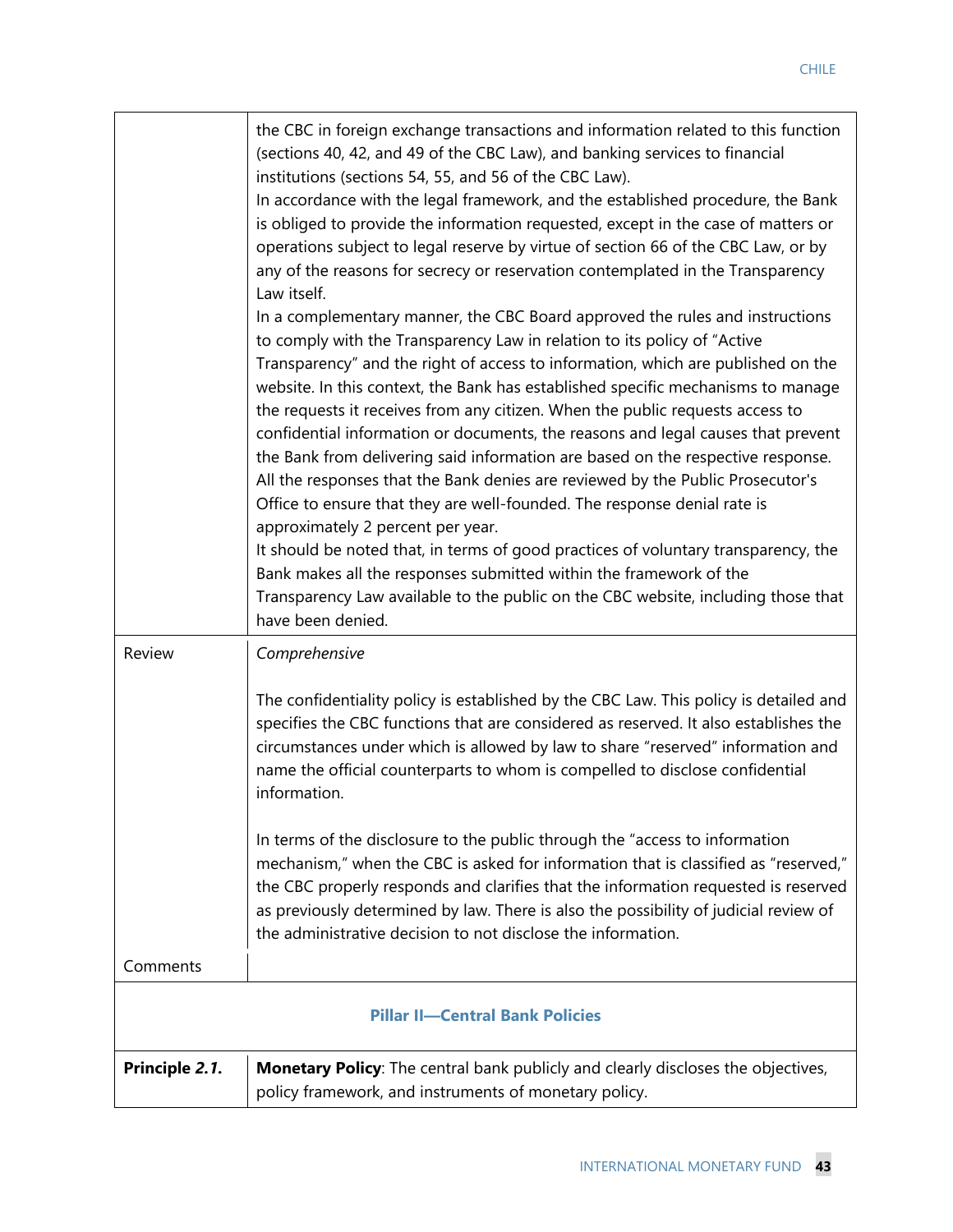| Principle 2.1.1. | Objectives and Framework: The central bank discloses its monetary policy<br>framework and strategy for achieving its objectives.                                                                                                                                                                                                                                                                                                                                                                                                                                                                                                                                                                                                                                                                                                                                                                                                                                                                                                                                                                                                                                                                                                                                                                                                                                                                                                                                                                            |
|------------------|-------------------------------------------------------------------------------------------------------------------------------------------------------------------------------------------------------------------------------------------------------------------------------------------------------------------------------------------------------------------------------------------------------------------------------------------------------------------------------------------------------------------------------------------------------------------------------------------------------------------------------------------------------------------------------------------------------------------------------------------------------------------------------------------------------------------------------------------------------------------------------------------------------------------------------------------------------------------------------------------------------------------------------------------------------------------------------------------------------------------------------------------------------------------------------------------------------------------------------------------------------------------------------------------------------------------------------------------------------------------------------------------------------------------------------------------------------------------------------------------------------------|
| Description      | The functions and objectives of the CBC are set forth in CBC Law, which<br>establishes the CBC mandate of safeguarding the stability of the currency and the<br>normal functioning of internal and external payments. The objective of<br>safeguarding the stability of the currency implies maintaining low and stable price<br>inflation. To meet this objective, the CBC carries out its statutory duties using<br>actions and strategies that are part of its monetary policy framework.                                                                                                                                                                                                                                                                                                                                                                                                                                                                                                                                                                                                                                                                                                                                                                                                                                                                                                                                                                                                                |
|                  | After the adoption of inflation targeting in 2007, the CBC adopted new monetary<br>policy objectives and a new framework described in; "Central Bank of Chile:<br>Monetary Policy in an Inflation Targeting Framework", which superseded the 2000.<br>This report is available on the CBC website.                                                                                                                                                                                                                                                                                                                                                                                                                                                                                                                                                                                                                                                                                                                                                                                                                                                                                                                                                                                                                                                                                                                                                                                                          |
|                  | This document discusses the CBC's understandings of how monetary policy works<br>and should be conducted. It presents the relevant institutional and the legal<br>setting. The law empowers the CBC to use monetary and foreign exchange policy<br>instruments and with some aspects of financial and capital market regulations to<br>meet its objectives. With full autonomy in its management and policy decisions,<br>the CBC reports to the President of Chile and the Senate. Furthermore, the report,<br>describes in detail the monetary policy conduct, explaining the rationale behind<br>changes in the monetary policy interest rate. In particular, the CBC's monetary<br>policy is based on inflation targeting and a floating exchange rate regime. It is<br>committed to using the necessary instruments to keep annual Consumer Price<br>Index (CPI) inflation around 3 percent most of the time, within a tolerance range<br>of plus or minus one percentage point. The CBC carries out its monetary policy by<br>influencing the daily interbank interest rate. The CBC conducts its monetary policy<br>by controlling the supply of liquidity or monetary base, so that the resulting<br>interest rate is close to the Monetary Policy Report (MPR). Thus, the MPR reflects<br>the target interbank rate sought by the central bank. This monitory policy<br>framework has been disseminated through various articles and statements and<br>press release published on the CBC website. |
|                  | Furthermore, the CBC quarterly publishes the MPR. It analyzes the main factors<br>influencing inflation, which include the international environment, financial<br>conditions, output, and aggregate demand, and recent price and cost<br>developments. The last chapter presents the considerations underlying the<br>monetary policy strategy for the coming quarters and describes how the<br>monetary policy reaction could change in the face of particular changes in the<br>baseline scenario. The MPRs are available on the CBC website.                                                                                                                                                                                                                                                                                                                                                                                                                                                                                                                                                                                                                                                                                                                                                                                                                                                                                                                                                            |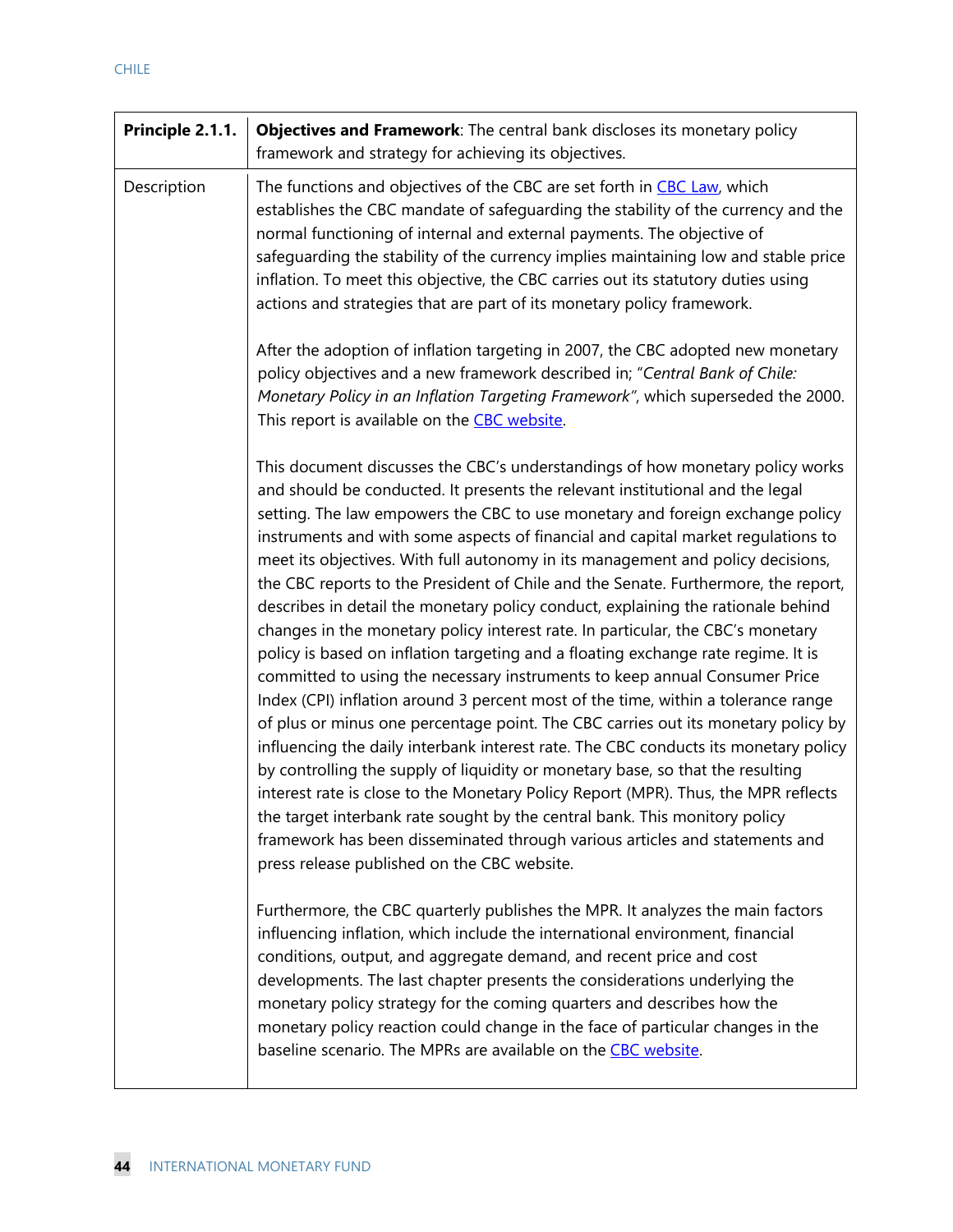|                  | The CBC published, in September 2019, an evaluation by an Independent<br>Evaluation Panel of the conduct of monetary and financial policy during the last<br>decade. The Panel made 40 recommendations, of which eight refer to the<br>communication of monetary policy The CBC initiated the implementation of<br>Recommendations 18-22 and 24; and expected to be completed during 2021.                                                                                                                                           |
|------------------|--------------------------------------------------------------------------------------------------------------------------------------------------------------------------------------------------------------------------------------------------------------------------------------------------------------------------------------------------------------------------------------------------------------------------------------------------------------------------------------------------------------------------------------|
| <b>Review</b>    | Comprehensive                                                                                                                                                                                                                                                                                                                                                                                                                                                                                                                        |
|                  | The CBC discloses its monetary policy framework and strategy for achieving its<br>objectives using several tools, including publicly available reports on monetary<br>policy, press release on monetary policy decision, meeting records of the<br>monetary policy committee, and dedicated speeches by senior management.<br>Furthermore, it has an articulated strategy for the practical implementation of its<br>policy framework that is regularly communicated to the public, including in the<br>context of policy decisions. |
| Comments         | The CBC is planning to communicate its monetary policy framework to the<br>general public by having a short description in plain language and animation to<br>be posted on its website soon. It is important to ensure consistency when<br>communicating inflation targeting of monetary policy.                                                                                                                                                                                                                                     |
| Principle 2.1.2. | Policy Decisions: The central bank discloses its monetary policy decisions in a<br>timely manner and indicates how the decisions foster the achievement of its<br>monetary policy objective(s). The central bank discloses the process by which<br>policy decisions are taken, including with respect to the meeting calendar of its<br>monetary policy decision-making bodies and their voting procedures.                                                                                                                          |
| Description      | The CBC's policy decisions are disclosed to the public immediately after the<br>respective Monetary Policy Meeting (MPM), in an official news release. The<br>Board's rationale for its policy decisions is published in the MPR, the minutes of<br>the MPM, and through a wide dissemination of CBC research, and of analytical<br>and projection models. These communication mechanisms are complemented by<br>regular presentations made by the Governor and other Board Members, and<br>senior managers.                         |
|                  | In each MPM, the communiqué with the main background that justified the<br>decision is published on the website at 6:00 PM. the same day, together with the<br>vote of each member of the Board. In addition, in September of each year, the<br>MPR contains projections of the CBC's balance sheet, and a report on the<br>management of international reserves. Furthermore, in September of each year,<br>the CBC announces the schedule of MPM for the entire following year.                                                    |
|                  | On the same day a monetary policy decision is made, the CBC issues a press<br>release on its <b>website</b> on the MPM decision, the "MPM Communiqué". The<br>communiqué announces the monetary policy interest rate and other adapted                                                                                                                                                                                                                                                                                               |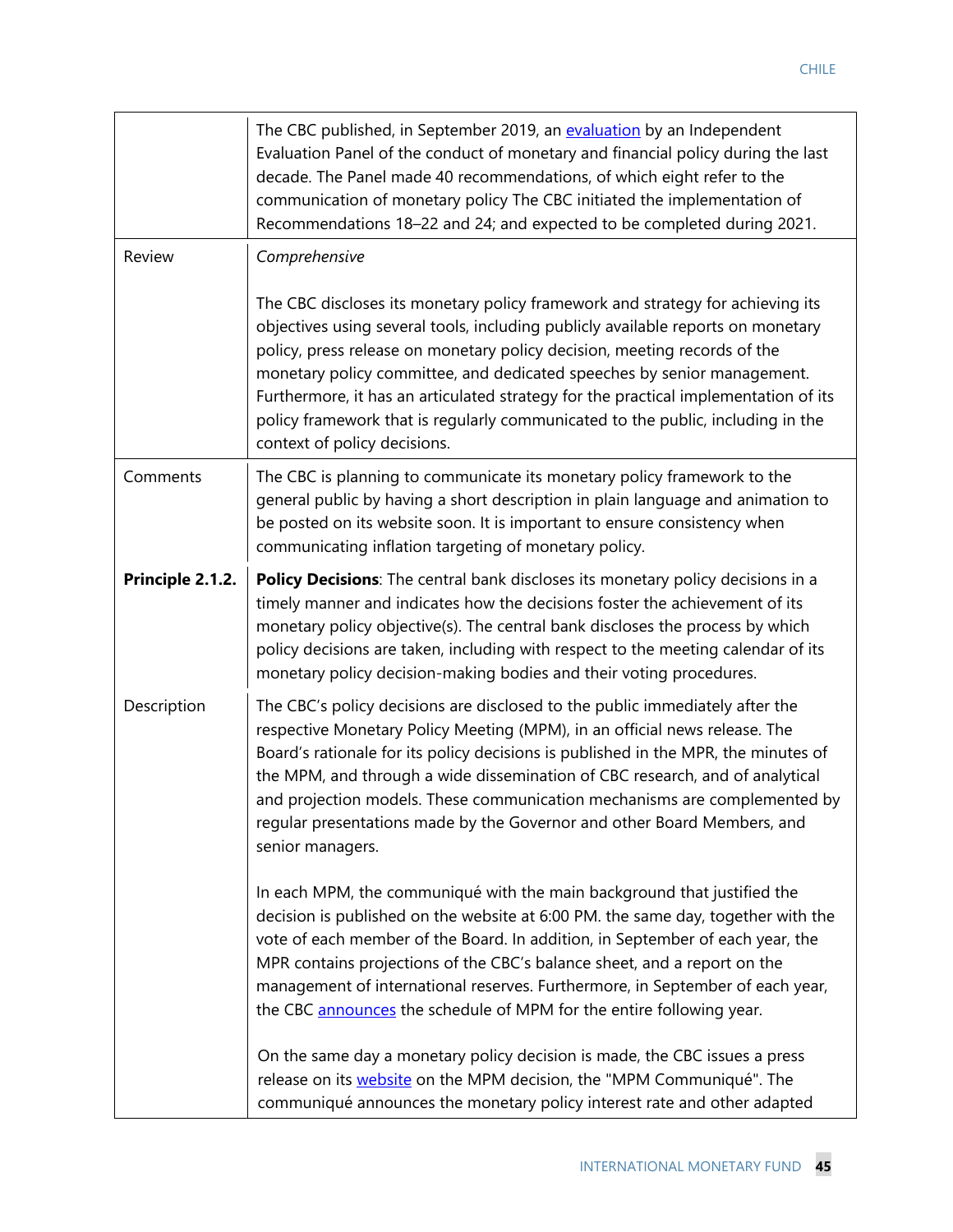|                  | measure such as the Conditional Financing Facility to the Increase in Loans (FCIC).<br>In brief, the CBC maintained the policy rate at its minimum of 0.5 percent for<br>policy horizon of two years, offered credit line with short term maturity and<br>expanded the eligible collaterals including commercial papers with state<br>quarantee.                                                                                        |
|------------------|-----------------------------------------------------------------------------------------------------------------------------------------------------------------------------------------------------------------------------------------------------------------------------------------------------------------------------------------------------------------------------------------------------------------------------------------|
|                  | The MPM Communiqué also discusses the economic background that was<br>considered, and how it fits into the monetary policy strategy described in the<br>latest MPR. The Communiqué also discloses how the decisions were taken by the<br>unanimity or majority of its members.                                                                                                                                                          |
|                  | Furthermore, the CBC publishes the minutes of its MPM with 10 business days lag.                                                                                                                                                                                                                                                                                                                                                        |
|                  | The CBC explains the rationale behind the Board's votes (not individualized,<br>although the result of the vote does reveal the names). The MPM that coincides<br>with the publication of the MPR, involves the presentation of the Report in the<br>Senate the day after the MPM in the morning, and during the afternoon an open<br>press conference is always contemplated, and streamed and posted on the CBC's<br>YouTube channel. |
|                  | The material used by the Governor is also uploaded to the website.                                                                                                                                                                                                                                                                                                                                                                      |
|                  | In MPMs that do not coincide with the MPR, the CBC opens a special<br>communication channel to the press for questions and clarifications of the<br>monetary policy decision. All these procedures are detailed in the minute<br>"Adjustments to the Monetary Policy Decision-Making Process and Communication:<br>Some Questions and Answers".                                                                                         |
| Review           | Comprehensive                                                                                                                                                                                                                                                                                                                                                                                                                           |
|                  | The CBC discloses its monetary policy decisions in detail in the context of its<br>monetary policy objective and framework and a comprehensive account of policy<br>deliberations and voting behavior of decision-makers within a reasonable amount<br>of time. The CBC provides regular venues (e.g., press conferences) for the media<br>to ask questions and further clarify the rationale for the decisions.                        |
| Comments         |                                                                                                                                                                                                                                                                                                                                                                                                                                         |
| Principle 2.1.3. | Supporting Analysis: The central bank discloses relevant economic information<br>and supporting analysis that informs its monetary policy decisions.                                                                                                                                                                                                                                                                                    |
| Description      | The CBC publishes a reqular report analyzing recent economic trends and events<br>in Chile as well as the global economy. Furthermore, these analyses aim at<br>guiding the readers to understand the performance of the economy and the<br>underlying factors that have bearing on the monetary policy decisions. The report                                                                                                           |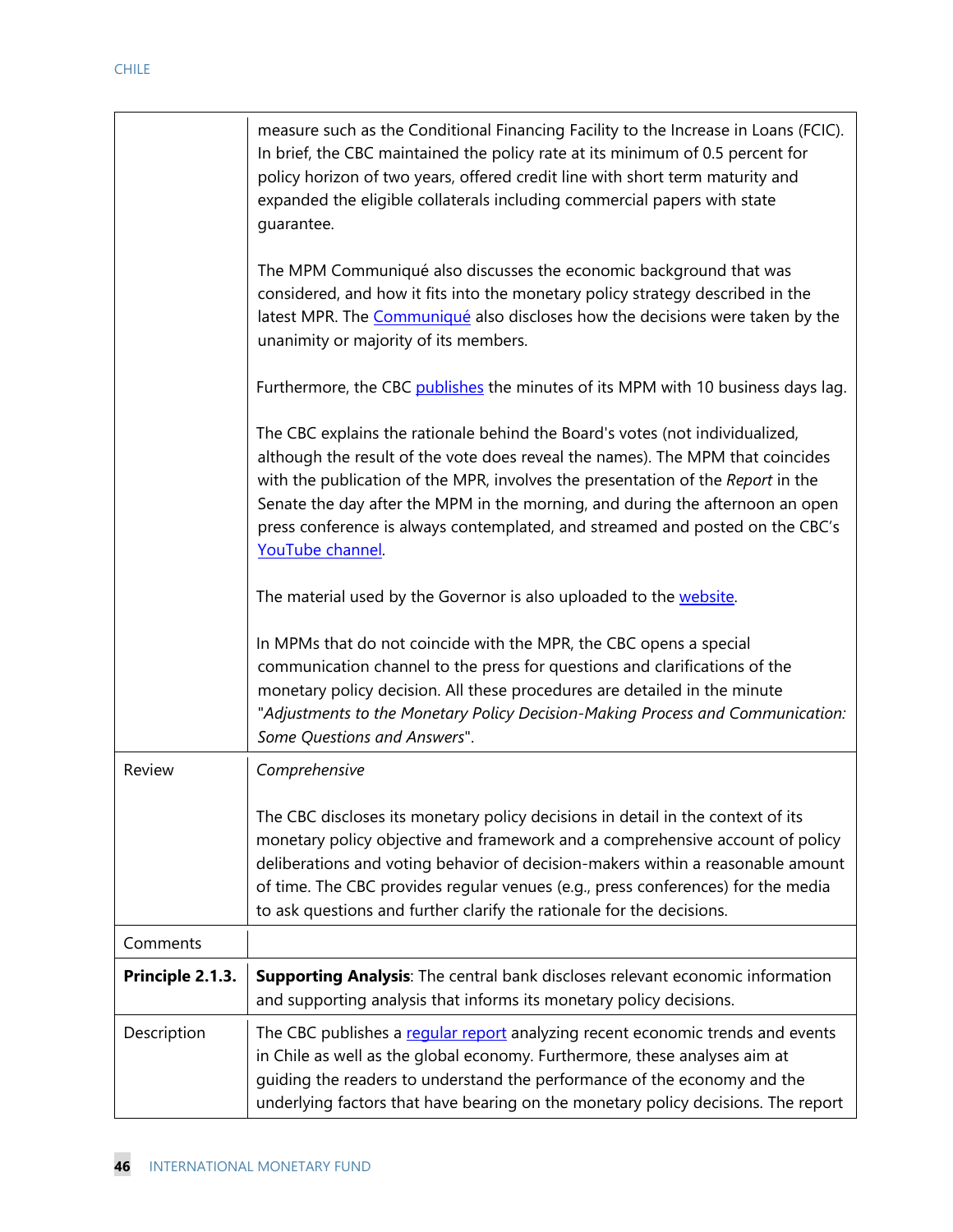|          | also covers specific topics that are relevant to monetary policy. The report is<br>published on the CBC website. In particular, the MPR provides a comprehensive<br>projection scenario for headline inflation, core inflation, and GDP on the demand<br>and activity side, Current Account, and Monetary Policy Rate for horizons one and<br>two years ahead, plus the current year. It also provides a risk analysis for the GDP<br>and inflation projections, which are communicated in the Board's presentations<br>on the Report. |
|----------|----------------------------------------------------------------------------------------------------------------------------------------------------------------------------------------------------------------------------------------------------------------------------------------------------------------------------------------------------------------------------------------------------------------------------------------------------------------------------------------------------------------------------------------|
|          | The MPM Communiqué, together with the decision and vote on the monetary<br>policy adopted, explains the main reasons that led the Board to make such a<br>decision. The communiqué is explicit about the economic background that was<br>considered, and how it fits into the monetary policy strategy described in the<br>current MPR and the policy framework.                                                                                                                                                                       |
|          | In addition, the CBC published in March 2020 the book "Use of Macroeconomic<br>Models in the Central Bank of Chile 2020" that details the economic models used<br>in the forecasting of the main macroeconomic variables (GDP, inflation, demand,<br>activity) as well as satellite models for other variables of interest. The CBC also<br>makes available the codes of the main models used, which reflects higher<br>transparency level.                                                                                            |
|          | The CBC also publishes analysis on specific topics, such as the effects of the<br>coronavirus on the income flow of firms, the flow of credit to households, etc.<br>These analyses are published as a "Monetary Policy Report Box" on the same day<br>as "Minutes Cited in the MPR."                                                                                                                                                                                                                                                  |
|          | https://www.bcentral.cl/documents/33528/2688278/rec I1 vacunas.pdf                                                                                                                                                                                                                                                                                                                                                                                                                                                                     |
|          | CBC staff prepare several analytical work and analyses on various aspects of<br>monetary policy in Chile. These working papers are published on the CBC website.<br>The analytical works are mainly disseminated through CBC Working Papers.                                                                                                                                                                                                                                                                                           |
| Review   | Comprehensive                                                                                                                                                                                                                                                                                                                                                                                                                                                                                                                          |
|          | The CBC discloses scenario analysis to help explain how its policy decisions foster<br>attainment of its policy objectives as well as highlight risks to the outlook. The<br>CBC also discloses the relevant models used for forecasts and scenario analysis<br>that inform its policy decisions.                                                                                                                                                                                                                                      |
| Comments | The CBC may further enhance its transparency by providing a short description in<br>simplified language posted on its website of the relevant economic information<br>and supporting analysis of its monetary policy decisions.                                                                                                                                                                                                                                                                                                        |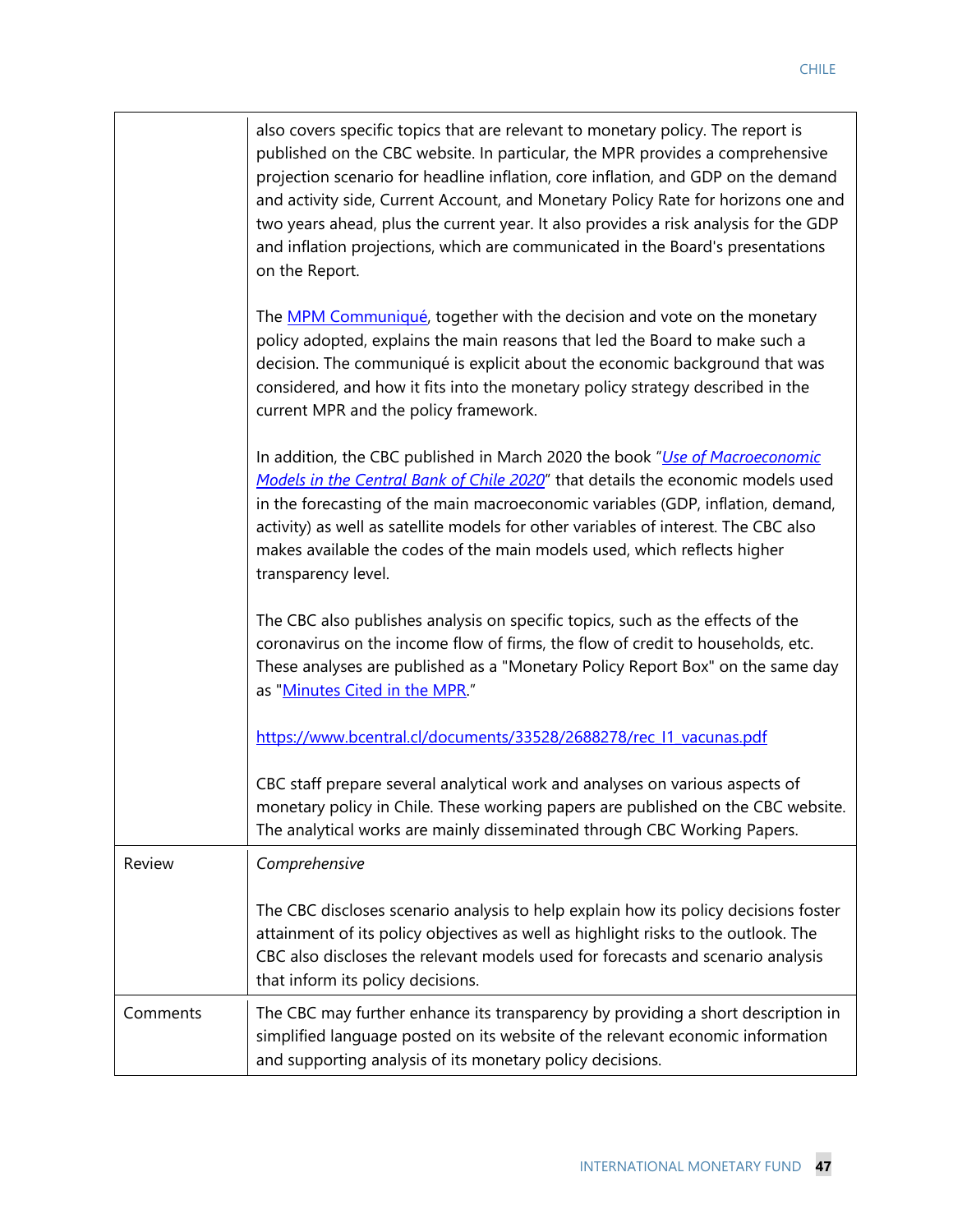| <b>Principle 2.2.</b>        | Cross-Border Financial Flows and Foreign Exchange Administration: The<br>central bank is clear about its role in determining and implementing the policy on<br>cross-border financial flows and foreign exchange administration. It discloses the<br>objective(s), the legal and institutional frameworks it is acting under, its policy<br>decisions, as well as the process by which policy decisions are taken.                                                                                                                                                                                                                                                                                                                                                                                                             |
|------------------------------|--------------------------------------------------------------------------------------------------------------------------------------------------------------------------------------------------------------------------------------------------------------------------------------------------------------------------------------------------------------------------------------------------------------------------------------------------------------------------------------------------------------------------------------------------------------------------------------------------------------------------------------------------------------------------------------------------------------------------------------------------------------------------------------------------------------------------------|
| Principle 2.2.1.             | Objectives and Framework: The central bank discloses the policy's objective(s),<br>legal and institutional frameworks, and the strategy to achieve the policy<br>objectives. There is clarity whether the central bank can delegate some of its<br>functions to implement policy decisions to other entities and on the modalities of<br>such delegation.                                                                                                                                                                                                                                                                                                                                                                                                                                                                      |
| Description                  | The CBC website contains links to the CBC law, which outlines the central bank's<br>responsibilities regarding FX administration (Subtitle 8, sections 39 to 52).                                                                                                                                                                                                                                                                                                                                                                                                                                                                                                                                                                                                                                                              |
| <b>Review</b>                | Comprehensive<br>The CBC law, which is listed on the CBC website, provides information on<br>objectives, elements, attributions, responsibilities, and powers of the central bank,<br>which are clearly distinguished. The website also includes the Manual of<br>Procedures and Information Forms.                                                                                                                                                                                                                                                                                                                                                                                                                                                                                                                            |
| Comments<br>Principle 2.2.2. | Policy Decisions: Policy decisions, whether on new actions or changes to<br>standing policy or other changes in the regulatory framework, are publicly<br>announced, explained, and disclosed in a timely manner. The central bank is clear                                                                                                                                                                                                                                                                                                                                                                                                                                                                                                                                                                                    |
|                              | about the process by which policy decisions are taken.                                                                                                                                                                                                                                                                                                                                                                                                                                                                                                                                                                                                                                                                                                                                                                         |
| Description                  | The CBC website contains links to the CBC law, and provides an updated<br>compendium of FX regulations. Latest publications are explicitly highlighted on<br>the website. A public consultation on the modernization of the CBC's FX<br>regulations is listed on the website and in a press release. Similarly, a summary of<br>comments received in a public consultation regarding a proposal to allow<br>settlement in USD in the Real-Time Gross Settlement System (RTGS) System, was<br>also published on the CBC website. The CBC discloses information on the<br>decision-making process, and on the roles and responsibilities of the decision-<br>making bodies involved. This includes information on the shared responsibility in<br>financial market regulation, in which the FMC and the MoF participate as well. |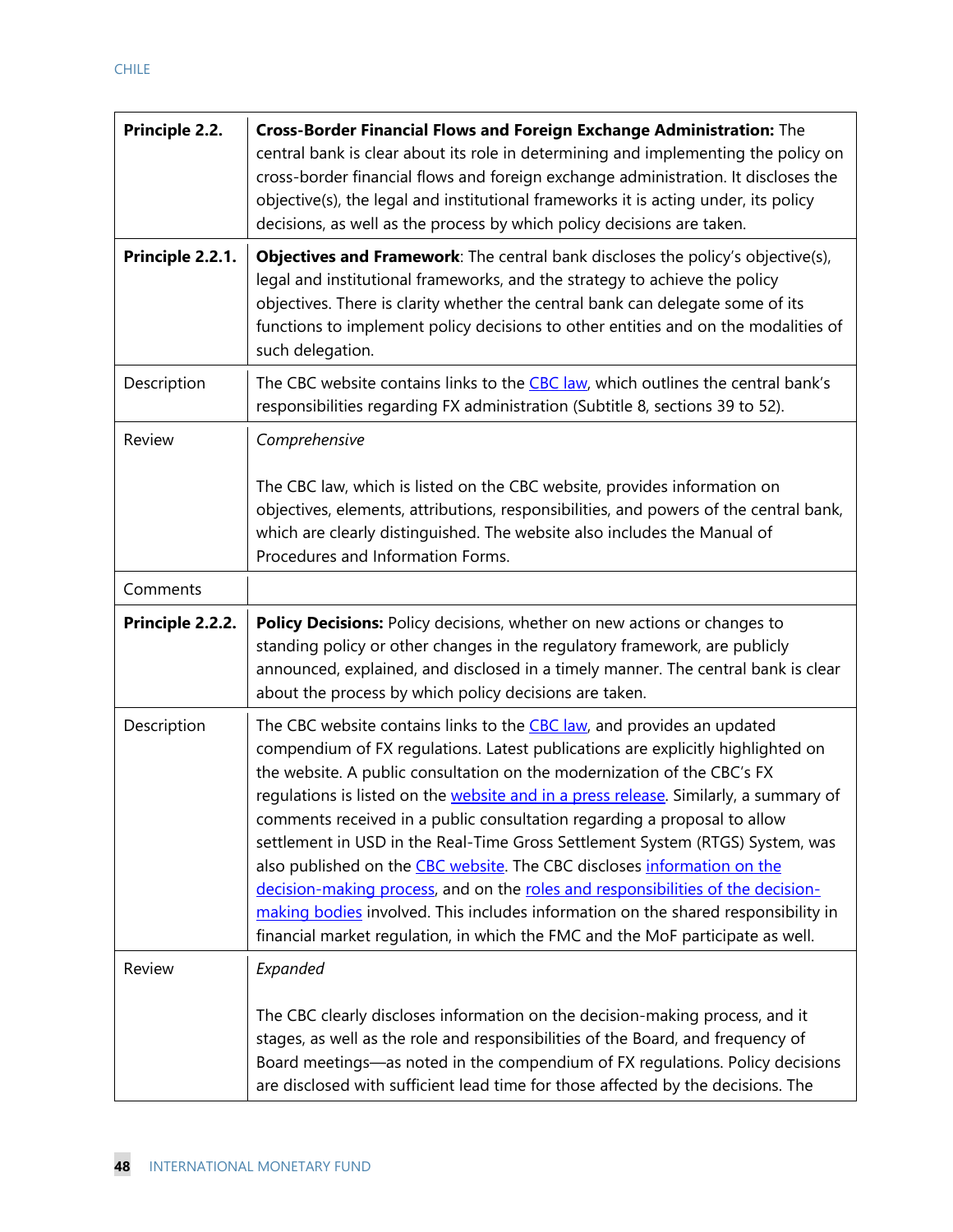|                  | press releases and Questions and Answers (Q&As) are clear, released in a timely<br>manner, and easily accessible. Public consultations regarding draft proposals<br>allow the CBC to take note of comments, which are summarized on the CBC<br>website. The CBC, however, does not publish the individually received comments.                                                                                                                                                                                                                                                                  |
|------------------|-------------------------------------------------------------------------------------------------------------------------------------------------------------------------------------------------------------------------------------------------------------------------------------------------------------------------------------------------------------------------------------------------------------------------------------------------------------------------------------------------------------------------------------------------------------------------------------------------|
|                  | The CBC clearly discloses information on the decision-making process, and it<br>stages, as well as the role and responsibilities of the Board, and frequency of<br>Board meetings—as noted in the compendium of FX regulations. Policy decisions<br>are disclosed with sufficient lead time for those affected by the decisions. The<br>press releases and Questions and Answers (Q&As) are clear, released in a timely<br>manner, and easily accessible. Public consultations regarding draft proposals<br>allow the CBC to take note of comments, which are summarized on the CBC<br>website. |
| Comments         | Though the summary of comments received in a public consultation are<br>published, the CBC could also consider publishing the full comments.                                                                                                                                                                                                                                                                                                                                                                                                                                                    |
| Principle 2.2.3. | <b>Supporting Analysis:</b> The central bank discloses in a timely manner the<br>supporting analysis, including the intended outcome that informs its policy<br>decisions.                                                                                                                                                                                                                                                                                                                                                                                                                      |
| Description      | Each decision of the CBC on FX policy is communicated to the public in a timely<br>manner and with all the technical details in the understanding that it is sensitive<br>information for the markets: objective, procedure, duration (expiration date or<br>condition), and exit strategy (example).                                                                                                                                                                                                                                                                                           |
|                  | Alternative policy decisions are not published due to their strategic content, in<br>which markets can react in such a way as to reduce the scope of the final policy<br>decision. However, when disclosed, the economic rationale of each decision and<br>how it fits to the monetary policy framework is always disclosed.                                                                                                                                                                                                                                                                    |
| Review           | Comprehensive                                                                                                                                                                                                                                                                                                                                                                                                                                                                                                                                                                                   |
|                  | The CBC discloses in a timely manner the general considerations for a policy<br>decision, including the expected outcomes, and the underlying detailed<br>considerations. Alternative policy options, underlying considerations, and the<br>rationale for the choice of the option are not disclosed by the CBC, as the central<br>bank does not have this practice-the absence of which is clear from the<br>information disclosed by the CBC.                                                                                                                                                 |
| Comments         |                                                                                                                                                                                                                                                                                                                                                                                                                                                                                                                                                                                                 |
| Principle 2.3.   | Foreign Exchange Management: The central bank clearly and publicly discloses<br>its foreign exchange policy objectives, including the hierarchy of objectives and<br>the operational framework and instruments of foreign exchange interventions.                                                                                                                                                                                                                                                                                                                                               |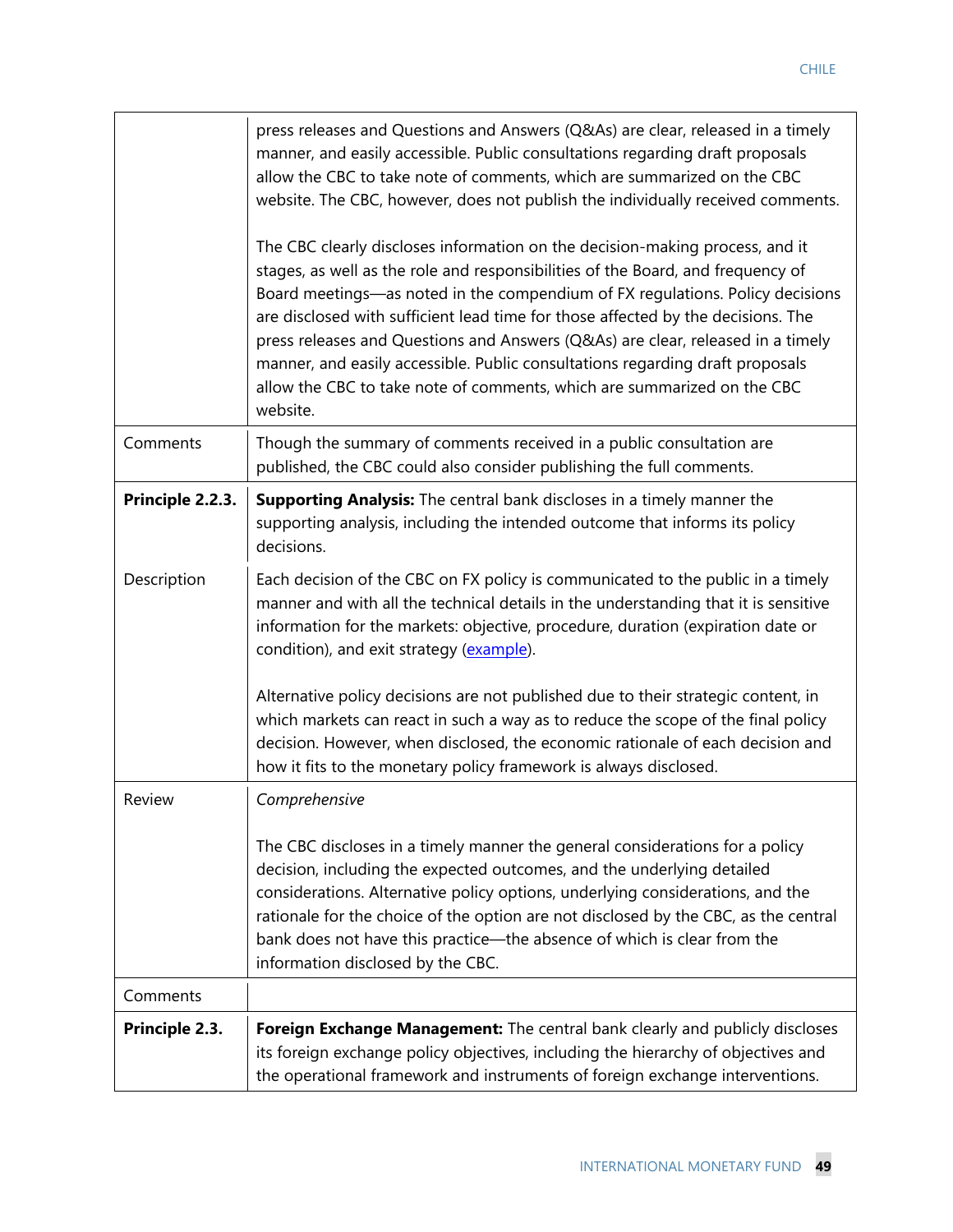| Principle 2.3.1  | Objectives and Framework: The central bank discloses its policy objectives and<br>legal, operational, and institutional frameworks, consistent with the chosen<br>foreign exchange regime.                                                                                                                                                                                                                      |
|------------------|-----------------------------------------------------------------------------------------------------------------------------------------------------------------------------------------------------------------------------------------------------------------------------------------------------------------------------------------------------------------------------------------------------------------|
| Description      | The CBC website discloses information on the exchange rate regime (floating<br>exchange rate), the relevant policy objectives, and the advantages. It also notes in<br>a CBC monetary policy <b>brochure</b> on its website, that it "reserves the right to<br>intervene in the exchange rate market in exceptional circumstances, via forex<br>operations and/or supplying derivative instruments."            |
|                  | Within the inflation targeting scheme, the CBC sees FX interventions as a policy<br>tool, mainly as a corrective action for inflationary expectations and uncertainty<br>and, to a lesser extent and in specific cases, as a tool for capital control and<br>financial stability—given this variety of possible options, ex ante transparency on<br>objective(s) of specific FX interventions would be helpful. |
|                  | The CBC's FX strategy is described in the document "Chile's Monetary Policy<br>within an Inflation-Targeting Framework", Chapter 3 "Monetary Policy Framework".                                                                                                                                                                                                                                                 |
|                  | Regarding the November 2019 announced FX intervention program, there was a<br>lack of clarity among market participants on whether the CBC was aiming for a<br>targeted level of the Chilean peso, and, therefore, what the key objective of the<br>intervention program was—even though the press release clarified the objective<br>of the program.                                                           |
| Review           | Comprehensive                                                                                                                                                                                                                                                                                                                                                                                                   |
|                  | The CBC discloses the broad objective of foreign exchange intervention policy,<br>and its interaction with monetary policy through its Monetary Policy document<br>listed on the CBC website, with references to the CBC legal and institutional<br>framework.                                                                                                                                                  |
|                  | The CBC discloses the general rules of foreign exchange management policy<br>instruments, and is clear on the intended objectives, key assumptions, and<br>framework of reaching a decision to intervene. It should be noted, however, that<br>this was not clearly understandable for all market participants.                                                                                                 |
| Comments         | The CBC could examine how to disclose its intended objectives of FX<br>interventions more clearly.                                                                                                                                                                                                                                                                                                              |
| Principle 2.3.2. | <b>Policy Decisions:</b> The central bank discloses its decision-making process,<br>including the rationale for foreign exchange management instruments, and the<br>means and methods of reaching a decision. The potential impact of its policy<br>decisions is explained in a timely manner.                                                                                                                  |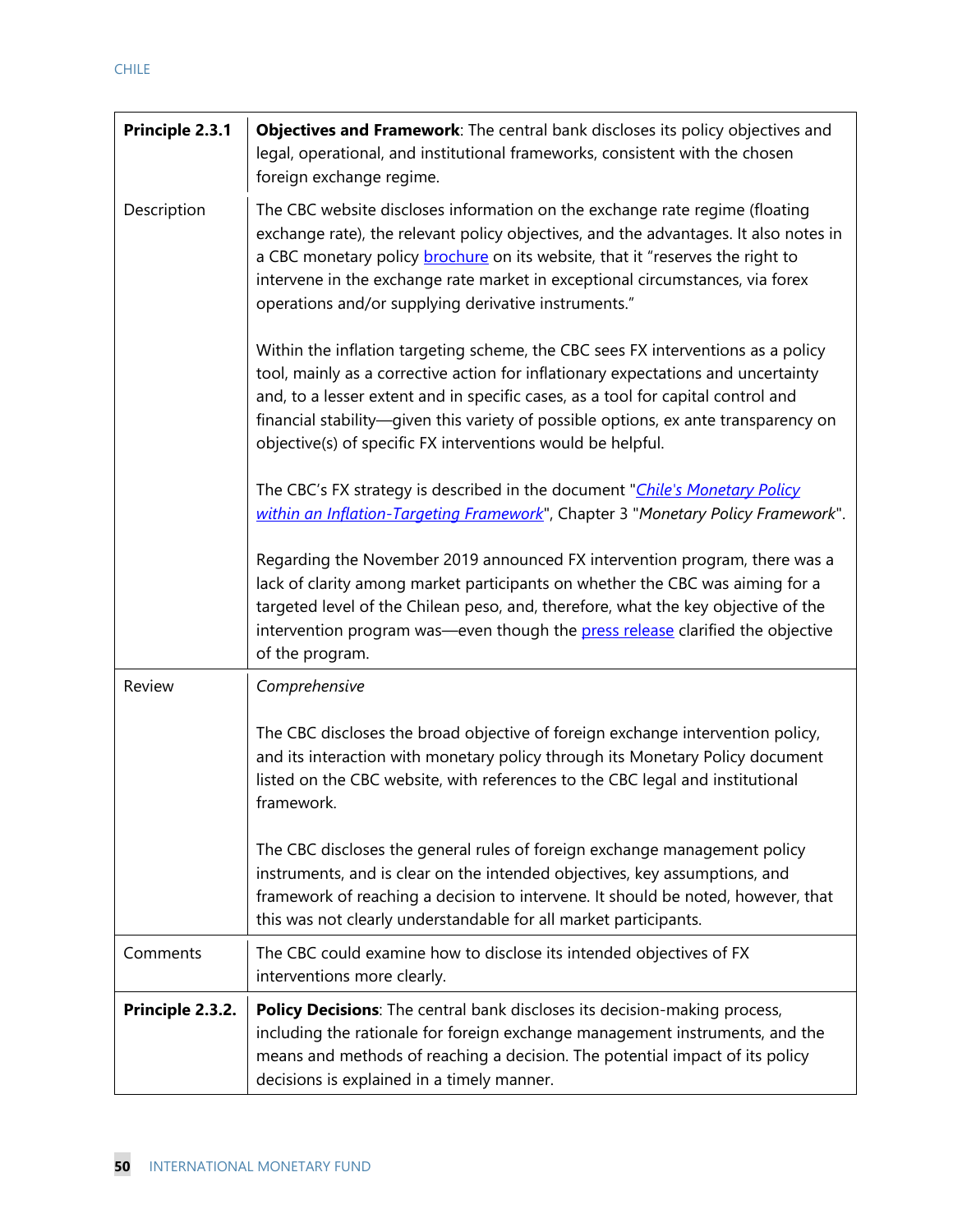| Description      | The CBC decision-making process is communicated together with the objectives,<br>scope, operation and exit strategies of each policy decision. The shape and timing<br>of each press release is tailored to each specific case, depending on the type of<br>institutions affected, and the intensity of the coordination required with other<br>regulators. For example, in the case of an intervention that requires modifying the<br>banking regulation on foreign exchange exposure, coordination with the FMC<br>would take place, and this is noted in the press release.                                                                       |
|------------------|------------------------------------------------------------------------------------------------------------------------------------------------------------------------------------------------------------------------------------------------------------------------------------------------------------------------------------------------------------------------------------------------------------------------------------------------------------------------------------------------------------------------------------------------------------------------------------------------------------------------------------------------------|
|                  | The policy framework is explained in the document on the CBC website titled<br>"Chile's Monetary Policy within an Inflation-Targeting Framework", Chapter 3<br>"Monetary Policy Framework."                                                                                                                                                                                                                                                                                                                                                                                                                                                          |
|                  | In as far as an FX intervention would interact with the CBC's monetary policy<br>stance, these are discussed at the CBC's monetary policy meetings. Published<br>minutes of the meetings (two weeks after the meeting itself) disclose thinking of<br>the CBC Board on the announced or ongoing intervention. See an example.                                                                                                                                                                                                                                                                                                                        |
| Review           | Comprehensive                                                                                                                                                                                                                                                                                                                                                                                                                                                                                                                                                                                                                                        |
|                  | The CBC discloses its decision-making structure, process, and authority in a clear<br>and easily accessible manner on its website, in particular in its Monetary Policy<br>Framework document. The Framework also outlines the (general) objectives,<br>policy framework, rationale for policy decisions, and how these interact with<br>monetary policy objectives. The rationale and operational rules of FX<br>management, the instruments, and the interaction of these with monetary policy<br>are clearly disclosed, and easily accessible. The same holds for monetary policy<br>minutes of the CBC Board, with a defined lag (of two weeks). |
| Comments         | The CBC could examine how to disclose its intended objectives of FX policy<br>decisions more clearly.                                                                                                                                                                                                                                                                                                                                                                                                                                                                                                                                                |
| Principle 2.3.3. | Supporting Analysis: The central bank discloses its assumptions, transmission<br>channels, and analysis backing the intervention policy decisions, as well as ex-post<br>evaluation of economic impact.                                                                                                                                                                                                                                                                                                                                                                                                                                              |
| Description      | Each decision of the CBC on its FX management policy is communicated to the<br>public in a timely manner and with all the technical details, taking market<br>sensitivity into account: objectives, procedure, duration (expiration date or<br>condition), and exit strategy (example). All decisions are made by the CBC Board.                                                                                                                                                                                                                                                                                                                     |
|                  | Regarding the November 2019 announced FX intervention program, the results of<br>its evaluation were communicated in presentations by CBC Board members and<br>managers (example). The CBC also disclosed the rationale and further details of<br>interventions in "Informative Minutes," which are published on the CBC website.<br>See an example here.                                                                                                                                                                                                                                                                                            |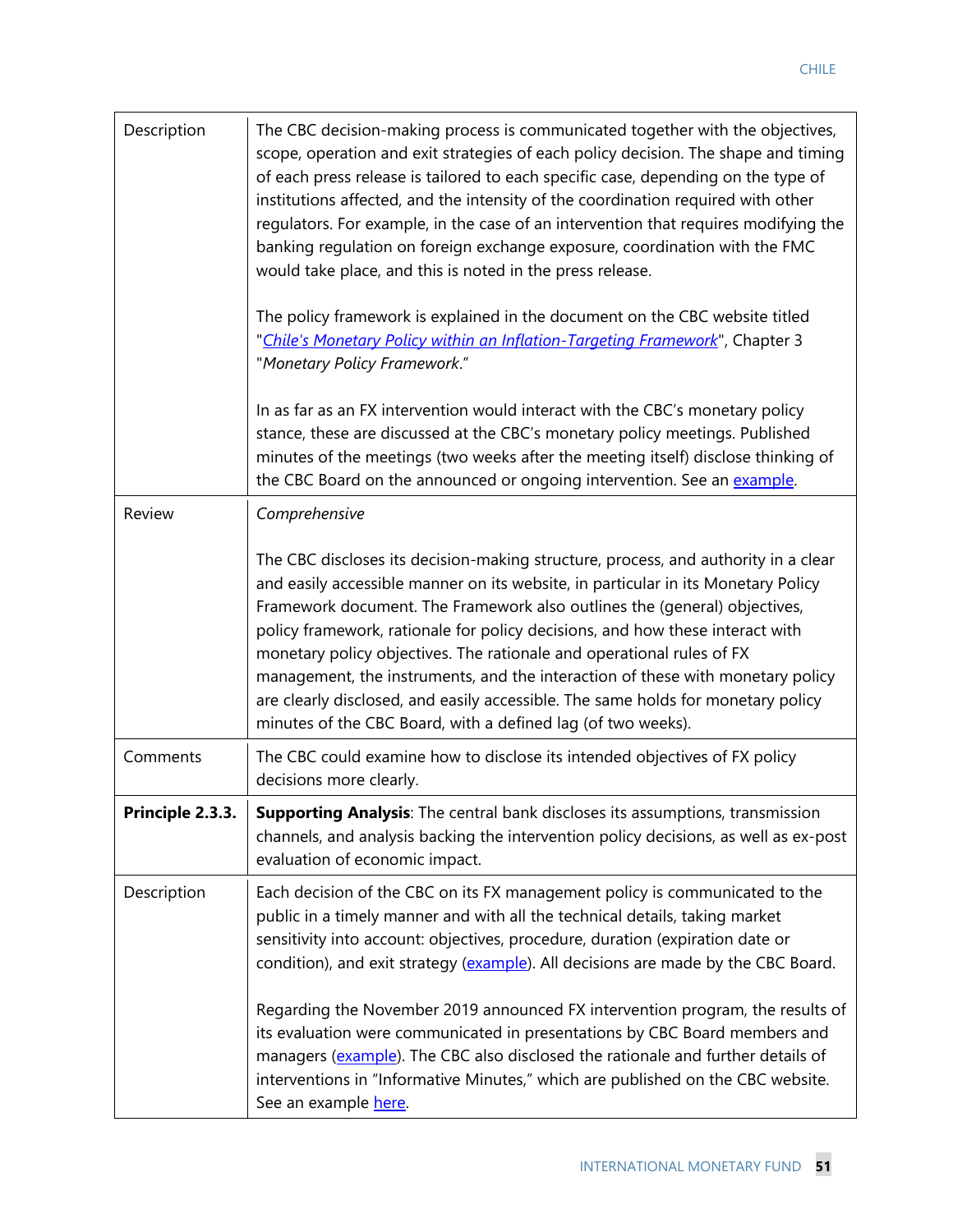| Review           | Lastly, the CBC website (Statistics / Foreign Exchange Statistics) contains a link to<br>the CBC Statistics Database. The database (Exchange Rate) provides detailed data<br>on observed dollar, foreign exchange parties, nominal exchange rate, real<br>exchange rate Chile, multilateral exchange rate Chile, and historical information.<br>Expanded<br>The CBC's Board minutes include the rationale and economic analysis backing its<br>decisions. These are published in a timely, easily accessible, and understandable<br>manner. The CBC also provides insights into relevant data and statistics.<br>Disclosure of changes to operational mechanisms and transmission of FX<br>intervention policy are not applicable at this point. An ex post evaluation of the<br>impact of the policy is not disclosed. |
|------------------|-------------------------------------------------------------------------------------------------------------------------------------------------------------------------------------------------------------------------------------------------------------------------------------------------------------------------------------------------------------------------------------------------------------------------------------------------------------------------------------------------------------------------------------------------------------------------------------------------------------------------------------------------------------------------------------------------------------------------------------------------------------------------------------------------------------------------|
| Comments         | The CBC could disclose any ex post evaluations of its FX management policy, at a<br>defined frequency.                                                                                                                                                                                                                                                                                                                                                                                                                                                                                                                                                                                                                                                                                                                  |
| Principle 2.4.   | Foreign Exchange Reserve Management: The central bank discloses its policy<br>objectives for foreign exchange reserve management, along with key<br>considerations behind the policy, details on how oversight responsibility is<br>allocated, and the potential impact of the policy.                                                                                                                                                                                                                                                                                                                                                                                                                                                                                                                                  |
| Principle 2.4.1. | Objectives and Framework: The central bank discloses broad investment<br>objectives, operative models, how it allocates oversight responsibility, and the<br>institutional framework of its policy decisions.                                                                                                                                                                                                                                                                                                                                                                                                                                                                                                                                                                                                           |
| Description      | The CBC law notes the policy objectives for management of FX reserves. The<br>CBC website similarly highlights the broad investment objectives, operative<br>models, the strategic framework, links to the legal framework, references to<br>reserve management changes over the years, and the currency composition and<br>structure of the CBC Investment Portfolio-including its approval by the CBC<br>Board. The CBC also discloses the level and composition of FX reserves in the<br>September MPR (Annex B)—see example, following an investment protocol based<br>on different benchmarks.<br>The CBC's <b>FSR</b> analyzes financial risks of the local banking market, and the reserve                                                                                                                       |
|                  | capacity of the CBC is included when it is possible and necessary to use them<br>(example: FSR, First Half 2020, Box I.1 "Capital Flows and External Resilience", pp.<br>$25 - 27$ ).                                                                                                                                                                                                                                                                                                                                                                                                                                                                                                                                                                                                                                   |
| Review           | Comprehensive<br>The CBC discloses its broad objectives, risk exposure (credit and market),<br>governance with oversight responsibility, and investment structure and<br>constraints. It discloses how policy decisions interact with key objectives and                                                                                                                                                                                                                                                                                                                                                                                                                                                                                                                                                                |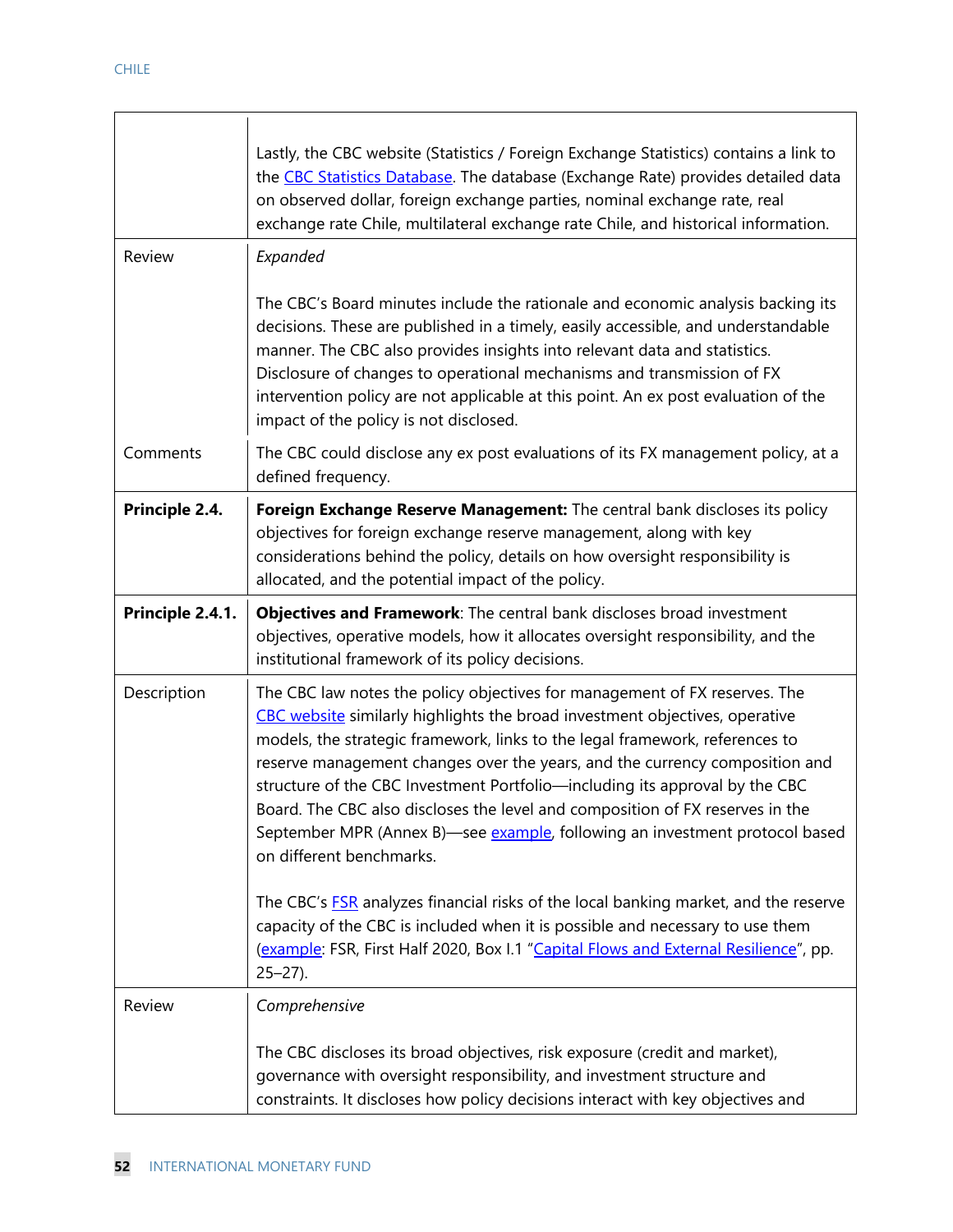|                  | other policies (in particular, FX management and FX administration). Regarding<br>specific policy decisions, the CBC does the same. The FX reserves accumulation<br>announced in January 2021(press release) is a good example. The CBC also<br>discloses details on investment benchmarks and constraints.                                                                                                                                                                                   |
|------------------|-----------------------------------------------------------------------------------------------------------------------------------------------------------------------------------------------------------------------------------------------------------------------------------------------------------------------------------------------------------------------------------------------------------------------------------------------------------------------------------------------|
| Comments         | The CBC could expand its transparency by including details on investment<br>benchmarks and investment constraints.                                                                                                                                                                                                                                                                                                                                                                            |
| Principle 2.4.2. | Policy Decisions: The central bank discloses key elements of policy formulation,<br>related risk exposures, instruments, decision-making hierarchy, and the oversight<br>allocation process.                                                                                                                                                                                                                                                                                                  |
| Description      | The CBC website notes that the roles and responsibilities of the CBC Board to<br>establish the strategic framework and the Investment Policy, as well as the<br>periodic review of the Policy. It also includes a referential overview of the<br>currencies included in the investment portfolio.                                                                                                                                                                                             |
|                  | FX reserves decisions and aspects of the risk involved, are described in the<br>document "Chile's Monetary Policy within an Inflation-Targeting Framework,"<br>Chapter 3 "Monetary Policy Framework," as well as in the document " <i>Financial</i><br>Policy of the Central Bank of Chile," Chapter 3 "Institutional Framework for<br>Financial Policy in Chile." The level and composition of the FX reserves; portfolio<br>are disclosed in the MPR for each September (example: Annex B). |
|                  | Note that FX reserves' investment committee discussions are not published due<br>to their strategic content, and the possible risk of markets reacting in such a<br>manner that it would undermine or seriously deter the scope of the final CBC<br>policy decision.                                                                                                                                                                                                                          |
| Review           | Expanded                                                                                                                                                                                                                                                                                                                                                                                                                                                                                      |
|                  | The CBC discloses its decision-making structure, key assumptions, authority and<br>methods to reach its investment and risk decisions, and allocation of oversight<br>responsibility in its Monetary Policy Framework, Financial Policy Framework, and<br>MPR, all of which clear and easily accessible on the CBC's website. However, the<br>CBC does not disclose ex post investment committee deliberations.                                                                               |
| Comments         | With due consideration for market sensitivities, the CBC could consider publishing<br>investment committee discussions with a certain lag (as opposed to not<br>publishing them at all). This would likely take its transparency practices to<br>"comprehensive."                                                                                                                                                                                                                             |
| Principle 2.4.3. | Supporting Analysis: The central bank discloses the key assumptions and<br>assessment process related to its policy decisions.                                                                                                                                                                                                                                                                                                                                                                |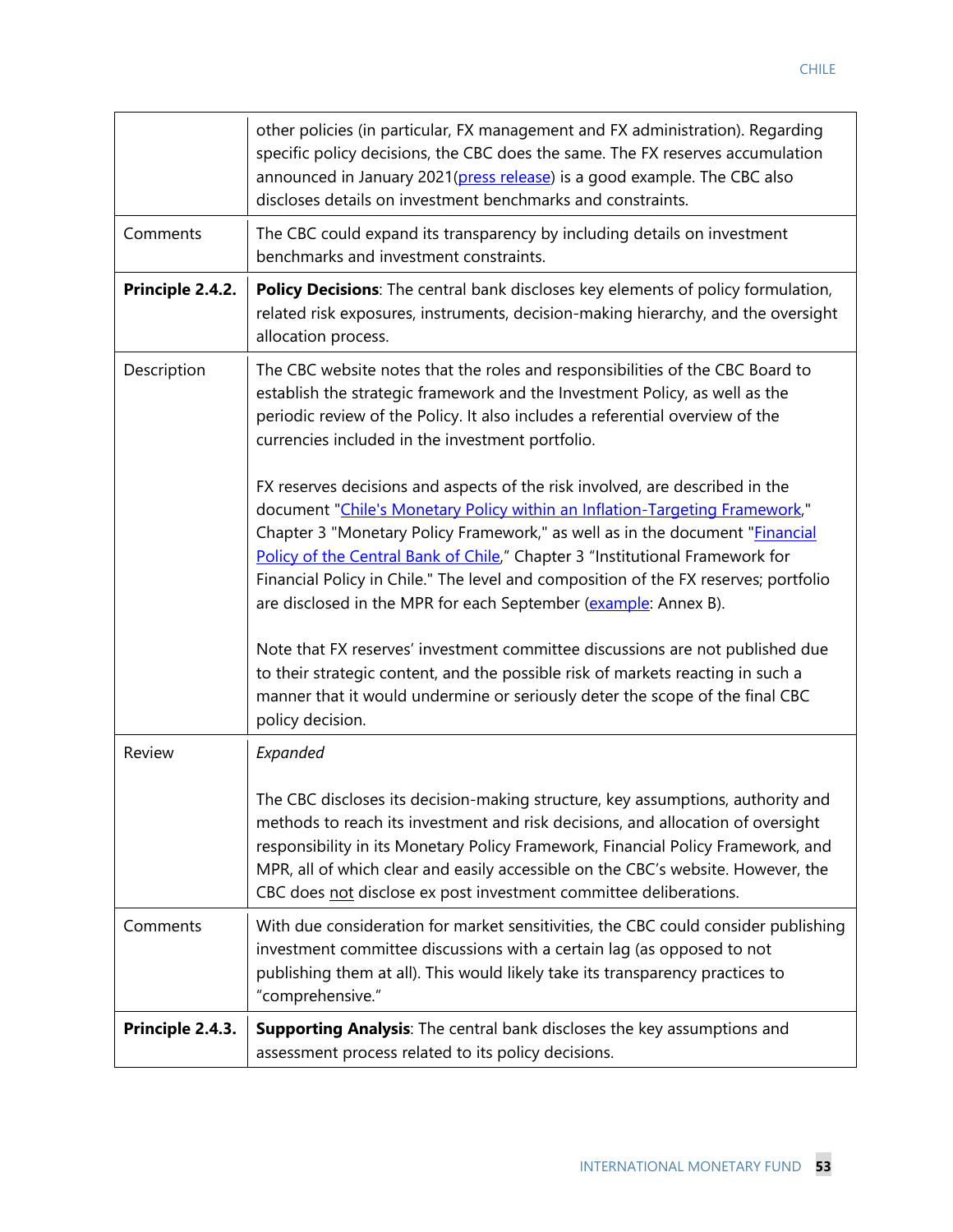| Description      | The central bank website (Statistics/Foreign Exchange Statistics) contains a link to<br>the CBC Statistics Database. The database (Exchange Rate) provides detailed data<br>on observed dollar, foreign exchange parties, nominal exchange rate, real<br>exchange rate Chile, multilateral exchange rate Chile, and historical information.<br>The central bank website links to the IMF's Guidelines Foreign Exchange Reserve<br>Management, including the annex with country case studies that serve as<br>background information for the policy choices of the CBC. The CBC also discloses<br>the rationale and economic analysis of CBC strategic FX investments in the<br>September MPR (Annex B)-see example. |
|------------------|---------------------------------------------------------------------------------------------------------------------------------------------------------------------------------------------------------------------------------------------------------------------------------------------------------------------------------------------------------------------------------------------------------------------------------------------------------------------------------------------------------------------------------------------------------------------------------------------------------------------------------------------------------------------------------------------------------------------|
| Review           | Expanded                                                                                                                                                                                                                                                                                                                                                                                                                                                                                                                                                                                                                                                                                                            |
|                  | The CBC discloses the rational and economic analysis backing its strategic<br>investment and risk decisions/risk policy, and any changes to operational<br>mechanisms. It does so in the September MPR and provides relevant statistics and<br>data on its website. The analysis and relevant data are easily accessible, and<br>published in clear and time manner. However, the CBC does not publish ex-post<br>evaluations of impact of investment and risk assessment at a defined frequency.                                                                                                                                                                                                                   |
| Comments         | The CBC could consider setting up a systemic, ex post evaluation of investment<br>impact and risk assessments. This would take the CBC from "expanded" to<br>"comprehensive."                                                                                                                                                                                                                                                                                                                                                                                                                                                                                                                                       |
|                  |                                                                                                                                                                                                                                                                                                                                                                                                                                                                                                                                                                                                                                                                                                                     |
| Principle 2.5.   | Macroprudential: The objectives, decision-making process, and instruments of<br>macroprudential policy are clearly communicated to the public. Indicators and<br>supporting analysis to assess the need for macroprudential measures are<br>disclosed alongside policy decisions.                                                                                                                                                                                                                                                                                                                                                                                                                                   |
| Principle 2.5.1. | Objectives and Framework: The central bank discloses its macroprudential<br>policy framework, including its objectives, instruments, and strategy for achieving<br>its objectives.                                                                                                                                                                                                                                                                                                                                                                                                                                                                                                                                  |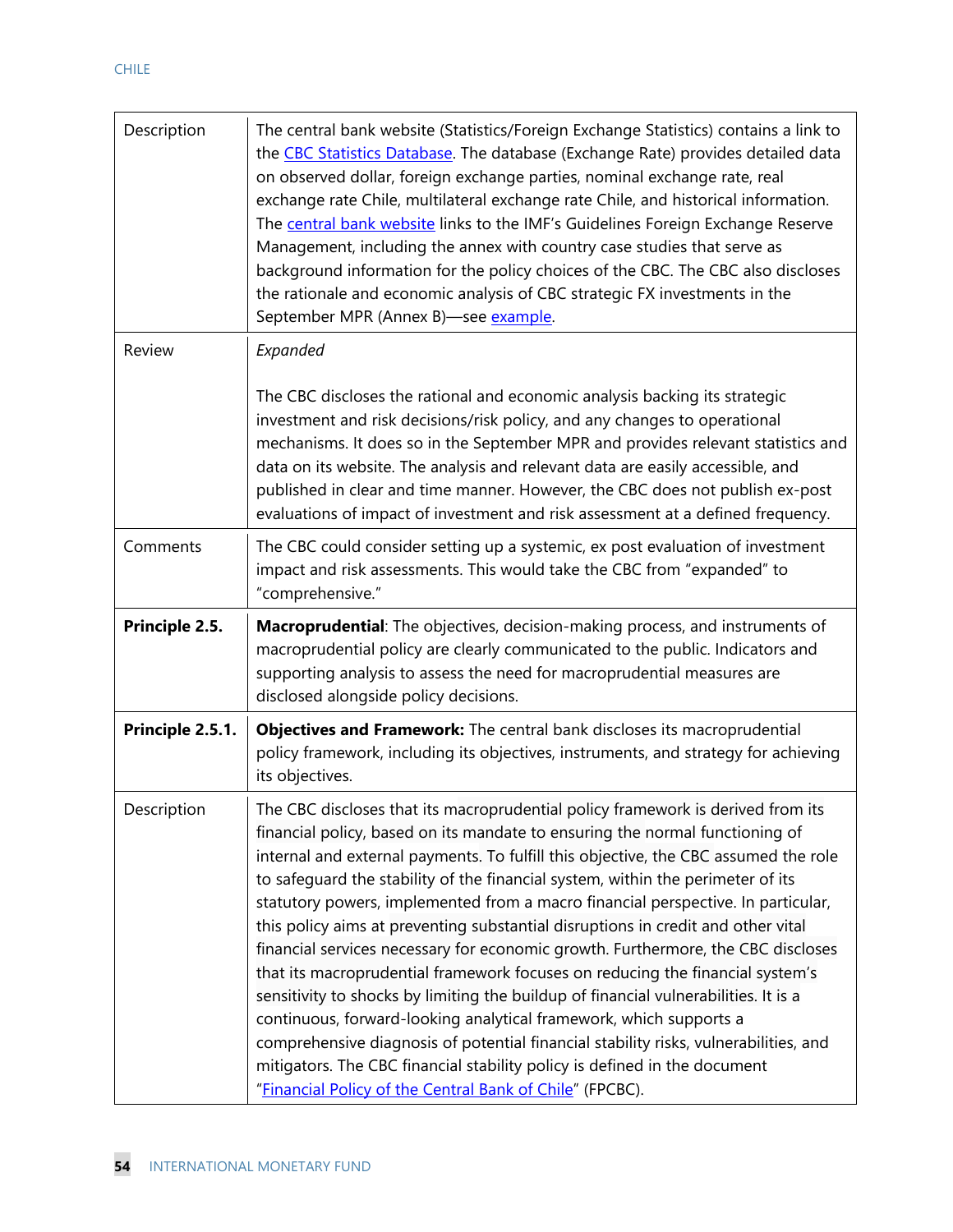The formulation and implementation of macroprudential policy in Chile is a shared responsibility among the CBC and several governmental agencies, including the MoF, the FMC, the Superintendent of Pensions, and the Financial Stability Board (FSB). This policy is coordinated and decided within the FSB, which is chaired by the Minister of Finance and made up of the President of the FMC, the Superintendent of Pensions, and the Governor of the CBC in his/her capacity as a permanent advisor to the FSB. See here for more info.

On its website, the FSB discloses three main objectives: (1) to facilitate the oversight of systemic risks; (2) to discuss and propose supervisory, regulatory, or legal changes to address any accumulation of risk; and (3) to organize the response to episodes of financial stress.

The FMC discloses that it has a broad macroprudential mandate, which is to safeguard the proper functioning, development, and stability of the financial market, thereby, facilitating the participation of market agents and promoting the conservation of the public trust.

The CBC communicates that the introduction of a specific macroprudential measure is a coordinated action between the CBC and the FMC. For example, when the countercyclical capital buffers were introduced, the CBC was responsible for activating the timing of the countercyclical buffer and the calculation of the level of additional capital, following an approval by the CMF. The FMC issues the regulation defining the operational procedures for calculation, implementation, and supervision of banks' compliance. This measure is carried out in accordance with section 66 of the General Banking Act. Under the same procedure, the CBC determines the deactivation of the counter-cyclical buffer and the timeframe to carry out this procedure. This procedure is publicly disclosed on the CBC website.

The CBC communicates its macroprudential policy (i.e., financial policy) to various market agents, including the supervisory authorities, financial sector participants, and the general public through various channels. The main tool of transparency disclosure used by the CBC, in the context of financial policy, is the **FSR**, published semi-annually. This report is disseminated through various channels, including presentations to the Senate Finance Committee, government authorities, other specialist groups, and the general public, as well as publication on the CBC website and diffusion in print media and social networks.

Furthermore, the CBC employs several additional tools to communicate its financial policy through explanatory notes and research papers, the publication and issuance of regulations, regulatory manuals and compendiums, and external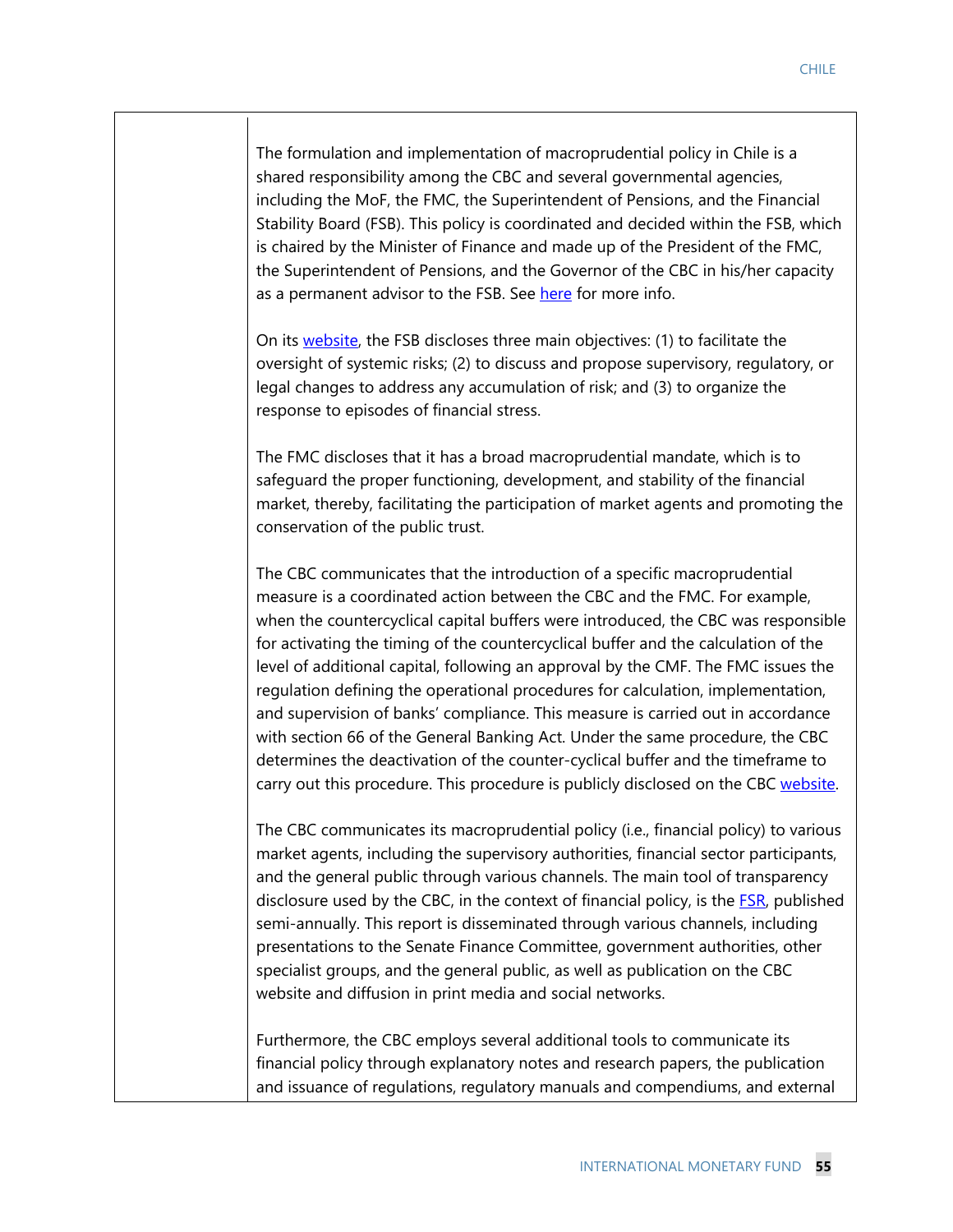|                  | presentations by the CBC Board members and senior management to various<br>stakeholder groups. The documents are available on the CBC website.                                                                                                                                                                                                                                                                                                                                                                                                                                                                                           |
|------------------|------------------------------------------------------------------------------------------------------------------------------------------------------------------------------------------------------------------------------------------------------------------------------------------------------------------------------------------------------------------------------------------------------------------------------------------------------------------------------------------------------------------------------------------------------------------------------------------------------------------------------------------|
| Review           | Comprehensive                                                                                                                                                                                                                                                                                                                                                                                                                                                                                                                                                                                                                            |
|                  | The CBC discloses its macroprudential policy framework, including its objectives,<br>instruments, and strategy for achieving its objectives. It discloses the conceptual<br>framework underpinning its macroprudential policy function. In the FSR, the CBC<br>publishes on a regular basis the underlying analysis and assessment that help to<br>formulate its macroprudential policy strategy, linking its macroprudential policy<br>tools to its macroprudential policy objectives. In particular, the CBC discloses the<br>tools such as early warning indicators and stress test results to arrive to<br>macroprudential decision. |
| Comments         | The CBC may consider further enhancement of its transparency on<br>macroprudential policy framework, by providing more information on its<br>objectives, strategy and instruments in a plain language directly posted on its<br>website.                                                                                                                                                                                                                                                                                                                                                                                                 |
|                  | Furthermore, the CBC may consider, within the co-responsibility scheme, clarify its<br>roles and responsibilities in relation to those of other governmental authorities,<br>including its roles and responsibilities in the FSB. This information should be easily<br>accessible on the CBC website.                                                                                                                                                                                                                                                                                                                                    |
| Principle 2.5.2. | Policy Decisions: The central bank publicly announces its macroprudential policy<br>decisions in a timely manner, and discloses the decision-making process leading<br>up to macroprudential action.                                                                                                                                                                                                                                                                                                                                                                                                                                     |
| Description      | Macroprudential policy decisions that are within the remit of the CBC are<br>communicated in a timely manner to the public through reports, press releases<br>and statements. The disclosure of the decision-making process of<br>macroprudential policy that is co-shared with other authorities is mainly absent<br>on the CBC.                                                                                                                                                                                                                                                                                                        |
|                  | The legal framework establishes formal mechanisms for ensuring the necessary<br>level of coordination or joint action among the relevant authorities. Under these<br>mechanisms, which are called prior assessment reports, an agency that is<br>empowered to issue regulations is first required to solicit the prior opinion or<br>assessment of another agency, in specific legally defined cases. This requirement<br>underlies a tradition of collaboration and articulation between the CBC and the<br>supervisors, where one of the guiding criteria is the adaptation of international<br>best practices to the local reality    |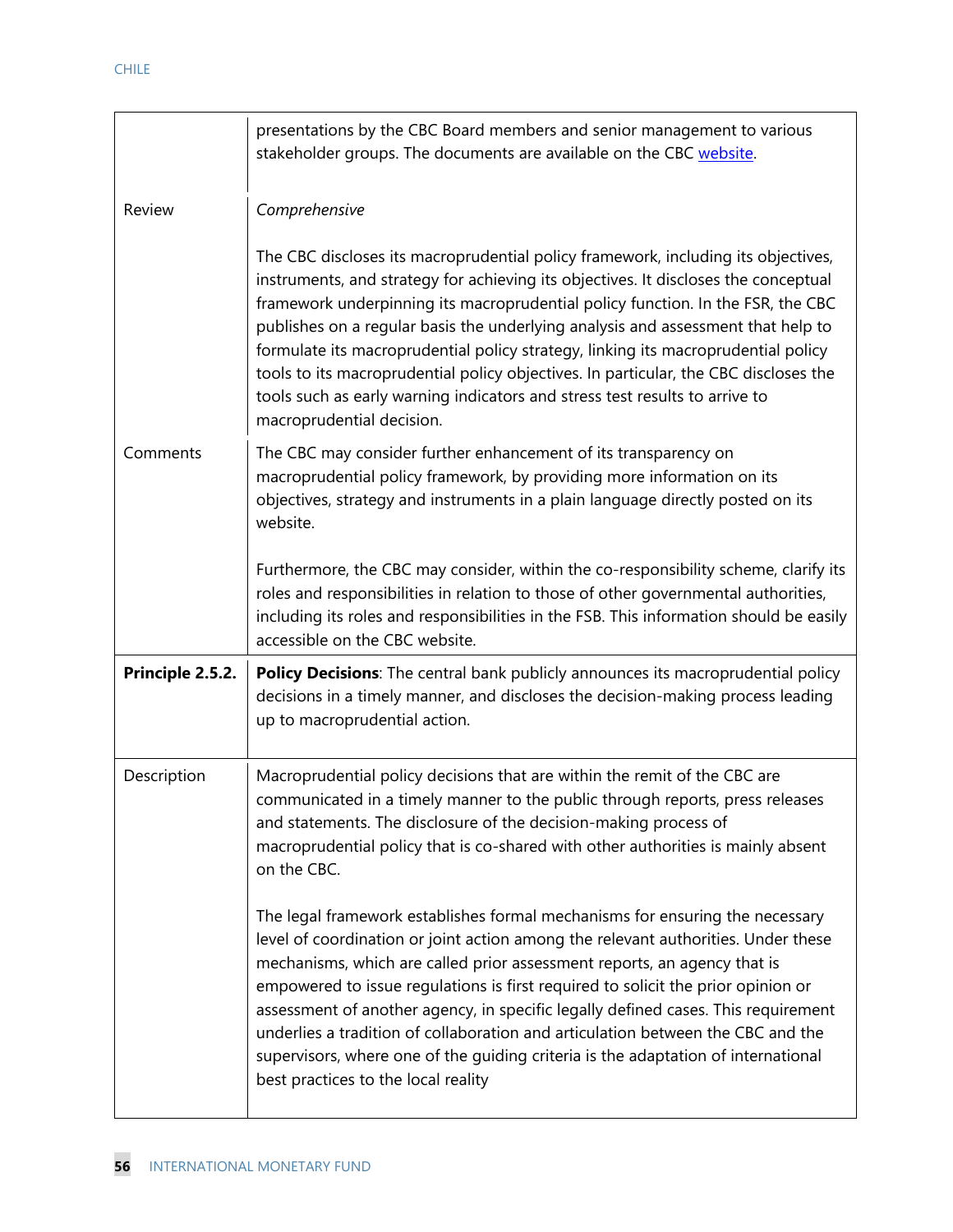|                 | The coordination between the CBC and other authorities that are members of the<br>FSB takes place during the regular meetings of the FSB. However, at the<br>operational level, coordination takes place between the CBC and FMC staff. The<br>decisions of the FSB are communicated in public communiqués or press releases<br>the same day each decision is made. Also, the minutes of each meeting are<br>published the same day of the meeting on the website of the MoF.<br>https://www.hacienda.cl/areas-de-trabajo/mercado-de-capitales/consejo-de-<br>estabilidad-financiera/comunicados-del-consejo |
|-----------------|--------------------------------------------------------------------------------------------------------------------------------------------------------------------------------------------------------------------------------------------------------------------------------------------------------------------------------------------------------------------------------------------------------------------------------------------------------------------------------------------------------------------------------------------------------------------------------------------------------------|
| Review          | Expanded                                                                                                                                                                                                                                                                                                                                                                                                                                                                                                                                                                                                     |
|                 | Introduction of new and amendment to existing macroprudential tools that are<br>withing the remit of the CBC are publicly announced in a timely manner with due<br>consideration given to frontloading issues.                                                                                                                                                                                                                                                                                                                                                                                               |
|                 | For areas that are subject to a co-responsibility, frameworks with the respective<br>other authorities are, to a large extent, not disclosed on the website of the CBC.                                                                                                                                                                                                                                                                                                                                                                                                                                      |
|                 | The decisions to introduce some specific instruments do not ALWAYS seem clear<br>to stakeholders whether they aim at achieving monetary policy or<br>macroprudential policy objectives.                                                                                                                                                                                                                                                                                                                                                                                                                      |
| Comments        | The CBC may consider disclosing more information on macroprudential policy<br>decision-making process and how it leads up to macroprudential action.<br>Furthermore, the CBC should disclose more information on the decision-making<br>process that are taken in cooperation with other governmental agents such as the<br>FMC and FSB. This information should be timely and easily accessible on the CBC<br>website.                                                                                                                                                                                      |
| Principle 2.5.3 | <b>Supporting Analysis:</b> The central bank discloses the key indicators and analyses<br>used to assess the need for macroprudential measures. It explains the rationale<br>and the expected transmission channels of policy instruments in achieving their<br>objectives.                                                                                                                                                                                                                                                                                                                                  |
| Description     | The CBC discloses that the development of financial policy requires a continuous,<br>forward-looking analytical framework, which supports a comprehensive diagnosis<br>of potential financial stability risks, vulnerabilities, and mitigators. The goal of this<br>diagnosis is to contribute to the decision-making of both financial sector<br>participants and regulatory and supervisory authorities.                                                                                                                                                                                                   |
|                 | Furthermore, the CBC states that as part of its macro financial competences, the<br>CBC is responsible for preparing the analysis that are needed to formulate a                                                                                                                                                                                                                                                                                                                                                                                                                                             |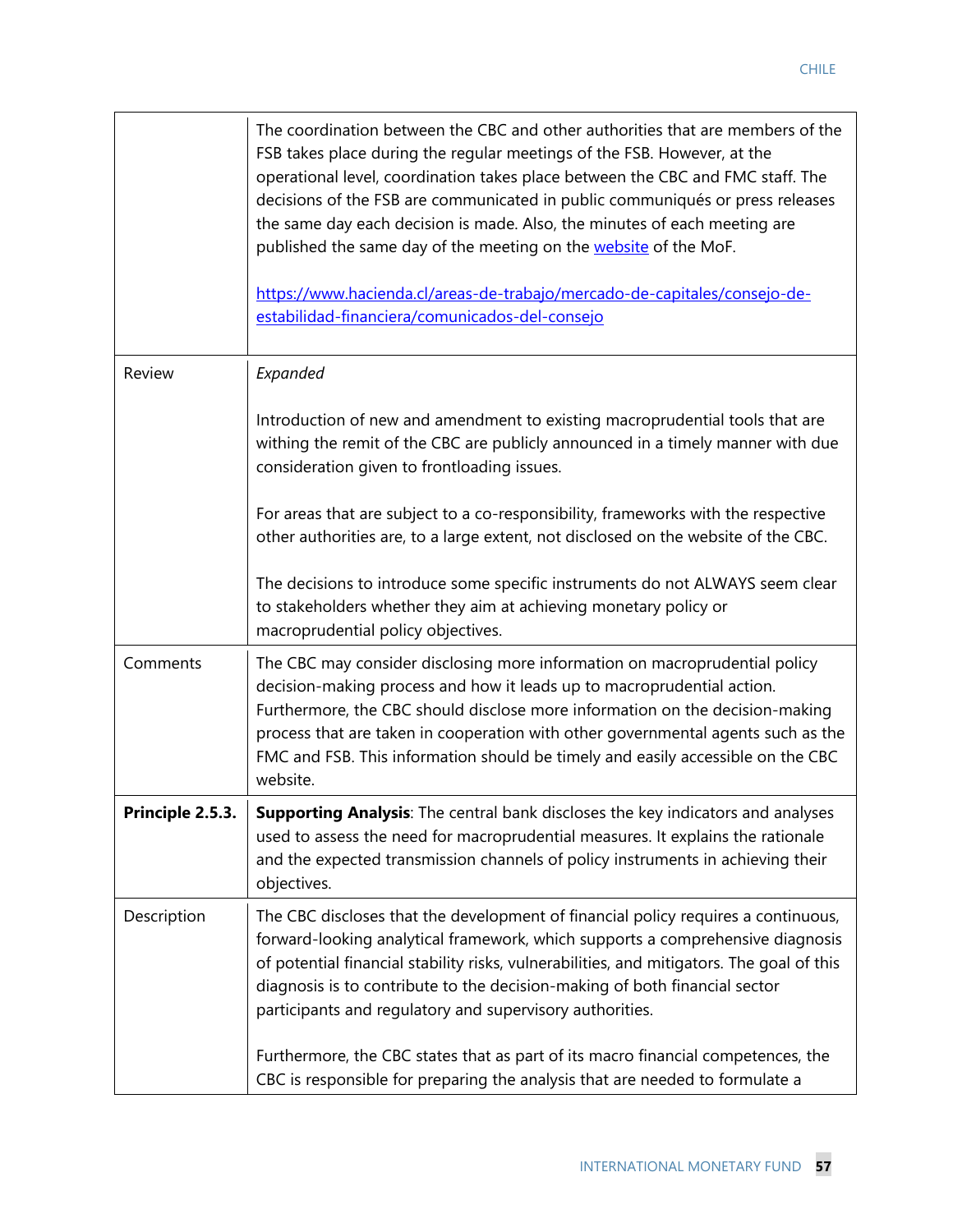|        | macroprudential policy relying on accessible data, research, analytical tools, a<br>continuous review of international experience and best practices.                                                                                                                                                                                                                                                                                                                                                                                               |
|--------|-----------------------------------------------------------------------------------------------------------------------------------------------------------------------------------------------------------------------------------------------------------------------------------------------------------------------------------------------------------------------------------------------------------------------------------------------------------------------------------------------------------------------------------------------------|
|        | In general terms, the CBC monitors and assesses the financial situation and<br>decisions of financial sector agents (households, firms, and government) and<br>components (intermediaries, markets, and infrastructures), as well as the<br>interconnections between the two.                                                                                                                                                                                                                                                                       |
|        | The monitoring of the key indicators of the local financial system is reported in<br>the <b>FSR</b> , which is published twice a year (June and December).                                                                                                                                                                                                                                                                                                                                                                                          |
|        | Several aspects of the assessment are disclosed to the general public. For<br>instance, the CBC communicates the results of the stress tests in an aggregate<br>manner in the FSR. The early warning exercises are also communicated, although<br>safeguarding the identifiability of affected institutions. The CBC publishes ex post<br>evaluations of policy actions that examine whether tools had the intended effects.<br>However, there are no systematic evaluations of the different possible outcomes<br>of alternative policy decisions. |
|        | Based on supporting analysis, the CBC formulated its policy for different<br>segments of the financial markets. For instance, based on detailed assessment,<br>the CBC implemented measures to mitigate increases in volatility in the markets,<br>which could be generated as a result of relevant changes in the portfolios of<br>investment funds pensions.                                                                                                                                                                                      |
|        | The CBC has occasionally carried out qualitative and quantitative evaluation of the<br>impact of the regulatory changes on different segments of the economy such as<br>the impact on the loan-to-value ratio as a result of FSR's warnings on real-estate<br>sector developments.                                                                                                                                                                                                                                                                  |
|        | The CBC has published a working paper working assessing the impact of the FSR<br>message on loan to value ration. https://www.bcentral.cl/contenido/-<br>/detalle/documento-de-trabajo-n-798                                                                                                                                                                                                                                                                                                                                                        |
| Review | Expanded                                                                                                                                                                                                                                                                                                                                                                                                                                                                                                                                            |
|        | The CBC periodically publishes indicators (such as early warning indicators and<br>stress test results) and explains how they relate to the need for macroprudential<br>policy action. The CBC publishes statements analyzing financial stability issues and<br>discloses how macroprudential tools are expected to mitigate specific risk.                                                                                                                                                                                                         |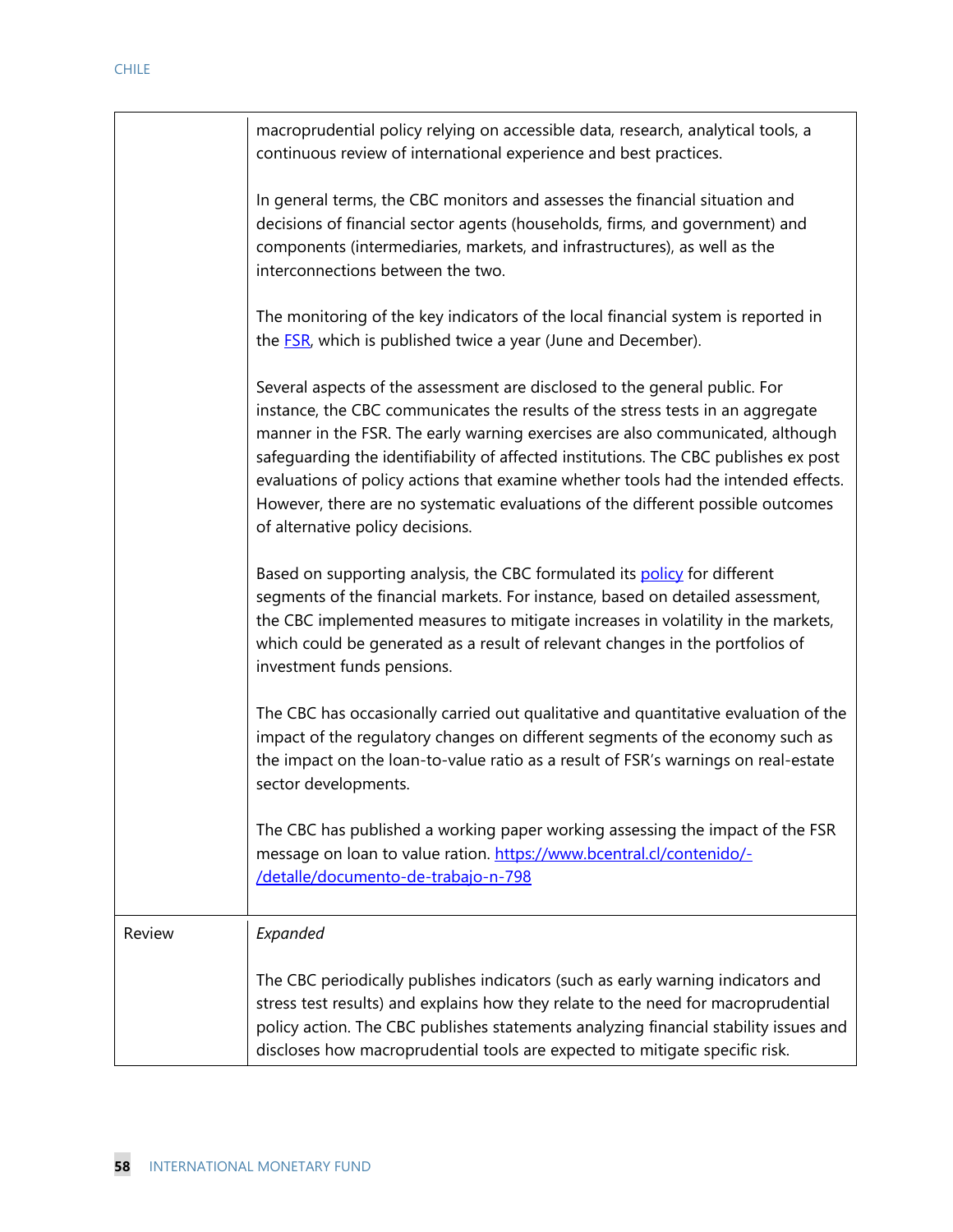| Comments       | The CBC may further enhance its disclosure of macroprudential supporting<br>analysis by regularly publishing ex post evaluations of various policy actions that<br>examine whether tools had the intended effects, more easily in the website.                                                                                                                                                                                                                                                                                                                                                                                                                                                                                                   |
|----------------|--------------------------------------------------------------------------------------------------------------------------------------------------------------------------------------------------------------------------------------------------------------------------------------------------------------------------------------------------------------------------------------------------------------------------------------------------------------------------------------------------------------------------------------------------------------------------------------------------------------------------------------------------------------------------------------------------------------------------------------------------|
| Principle 2.6. | Microprudential Supervision: Selected principles from BCP, ICP, and IOSCO.                                                                                                                                                                                                                                                                                                                                                                                                                                                                                                                                                                                                                                                                       |
| Description    | Not Applicable                                                                                                                                                                                                                                                                                                                                                                                                                                                                                                                                                                                                                                                                                                                                   |
| Review         | Not Applicable                                                                                                                                                                                                                                                                                                                                                                                                                                                                                                                                                                                                                                                                                                                                   |
| Comments       | Not Applicable                                                                                                                                                                                                                                                                                                                                                                                                                                                                                                                                                                                                                                                                                                                                   |
| Principle 2.7. | <b>Emergency Liquidity Assistance:</b> The central bank discloses the scope and<br>objectives of emergency liquidity assistance, while maintaining the necessary<br>confidentiality, to preserve financial stability and in support of monetary policy<br>and its implementation.                                                                                                                                                                                                                                                                                                                                                                                                                                                                |
| Description    | The CBC discloses its role as provider of ELA through rigorous processes and<br>measures within its areas of competence. The CBC acts as lender of last resort<br>(LOLR) for commercial banks and implements other liquidity management tools,<br>in both normal and crisis situations.                                                                                                                                                                                                                                                                                                                                                                                                                                                          |
|                | The CBC discloses information on its unconventional measures to provide market-<br>wide liquidity support in the context of the pandemic aimed at keeping the credit<br>flow to the economy through the channel of the whole banking system. This<br>information covers the level of interest rate, the duration and level of credit<br>amount. The CBC also provides information on the medium to long-term asset<br>purchases. For instance, the CBC introduced an FCIC. This is a special financial line<br>for banking companies, with resources and incentives for them to continue<br>financing and refinancing loans to homes and companies. However, these<br>measures could also be considered as unconventional monetary policy tools. |
|                | In the FPCBC, the CBC also discloses its role to provide liquidity facilities to banks<br>aimed at preserving the well-functioning of payments and containing the<br>development of systemic risks. This support is provided to solvent banks while<br>experiencing a temporary liquidity shortage, provided that the action is justified<br>by the bank's financial situation, and to avoid significant losses for the general<br>population. This type of credit can be extended for up to 90 days, at which point a<br>further extension requires a prior assessment by the FMC and a unanimous<br>decision by the CBC Board.                                                                                                                 |
| Review         | Expanded                                                                                                                                                                                                                                                                                                                                                                                                                                                                                                                                                                                                                                                                                                                                         |
|                | The CBC discloses the basic features of its systemic liquidity provision market-<br>wide emergency liquidity support to the financial system. However, the CBC does                                                                                                                                                                                                                                                                                                                                                                                                                                                                                                                                                                              |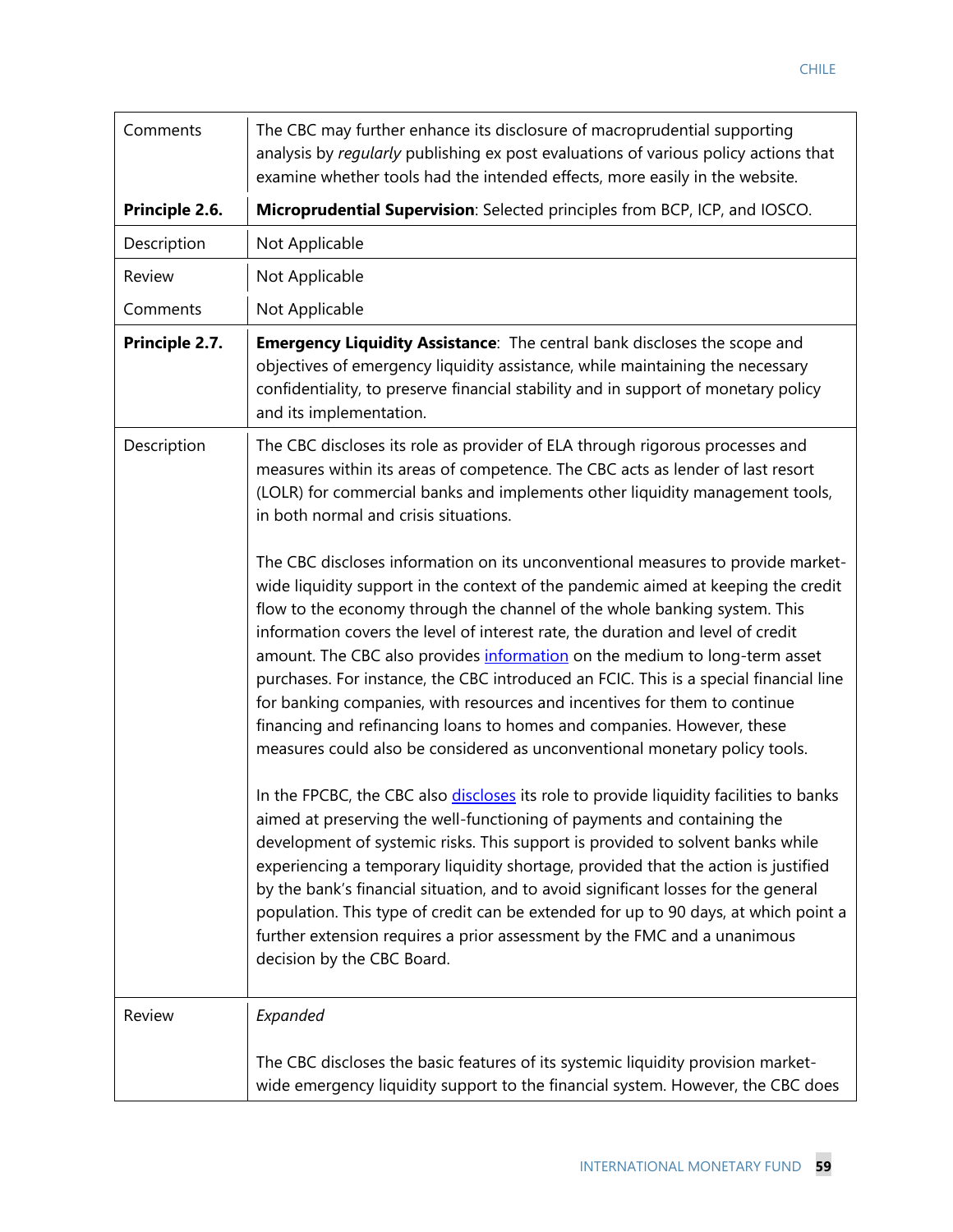|                 | not disclose any information on the scope and objectives, the rules and<br>procedures of ELA that could be provided bilaterally to solvent financial<br>institutions that are facing temporary liquidity problems. Of course, the very<br>nature of ELA implies that central banks provide limited public information for<br>fear that news of liquidity problems could rapidly transfigure into solvency issues.<br>However, some procedural requirement and principles could be disclosed.                           |
|-----------------|------------------------------------------------------------------------------------------------------------------------------------------------------------------------------------------------------------------------------------------------------------------------------------------------------------------------------------------------------------------------------------------------------------------------------------------------------------------------------------------------------------------------|
| Comments        | The CBC may consider increasing its transparency on ELA by further clarifying<br>whether the market-wide introduced measures are taken from a monetary policy<br>or financial stability perspective.                                                                                                                                                                                                                                                                                                                   |
|                 | Without diminishing the CBC discretion to provide ELA on a case-by-case basis,<br>the CBC should provide information on ELA that covers the precondition and the<br>eligibility of the institution to receive liquidity support such as ELA solvency<br>criterion for credit institutions, conditionality such as monitoring and collecting<br>information, the level of the penalty interest rate charged by the CBC, the type of<br>collateral, maturity, currency, risk management procedures such as haircut, etc. |
| Principle 2.8.  | <b>Resolution:</b> Selected principles from KA                                                                                                                                                                                                                                                                                                                                                                                                                                                                         |
| Description     | Not Applicable                                                                                                                                                                                                                                                                                                                                                                                                                                                                                                         |
| Review          | Not Applicable                                                                                                                                                                                                                                                                                                                                                                                                                                                                                                         |
| Comments        | Not Applicable                                                                                                                                                                                                                                                                                                                                                                                                                                                                                                         |
| Principle 2.9.  | Financial Market Infrastructures: Selected principles from PFMI                                                                                                                                                                                                                                                                                                                                                                                                                                                        |
| Description     | Not Applicable                                                                                                                                                                                                                                                                                                                                                                                                                                                                                                         |
| Review          | Not Applicable                                                                                                                                                                                                                                                                                                                                                                                                                                                                                                         |
| Comments        | Not Applicable                                                                                                                                                                                                                                                                                                                                                                                                                                                                                                         |
| Principle 2.10. |                                                                                                                                                                                                                                                                                                                                                                                                                                                                                                                        |
|                 | Financial Integrity: The central bank discloses its policies and powers for Anti-<br>Money Laundering/Countering the Financing of Terrorism supervision, and a<br>description of its internal control framework relating to the activities or services<br>that may give rise to Money Laundering/Terrorist Financing risk.                                                                                                                                                                                             |
| Description     | (a) The CBC is not engaged in AML/CFT supervision; as such, the first section of<br>this principle is not applicable.<br>(b) The CBC does not disclose a description of its internal control framework<br>relating to the activities or services that may give rise to ML/TF risk.                                                                                                                                                                                                                                     |
| Review          | (a) Not Applicable<br>(b) Not Implemented                                                                                                                                                                                                                                                                                                                                                                                                                                                                              |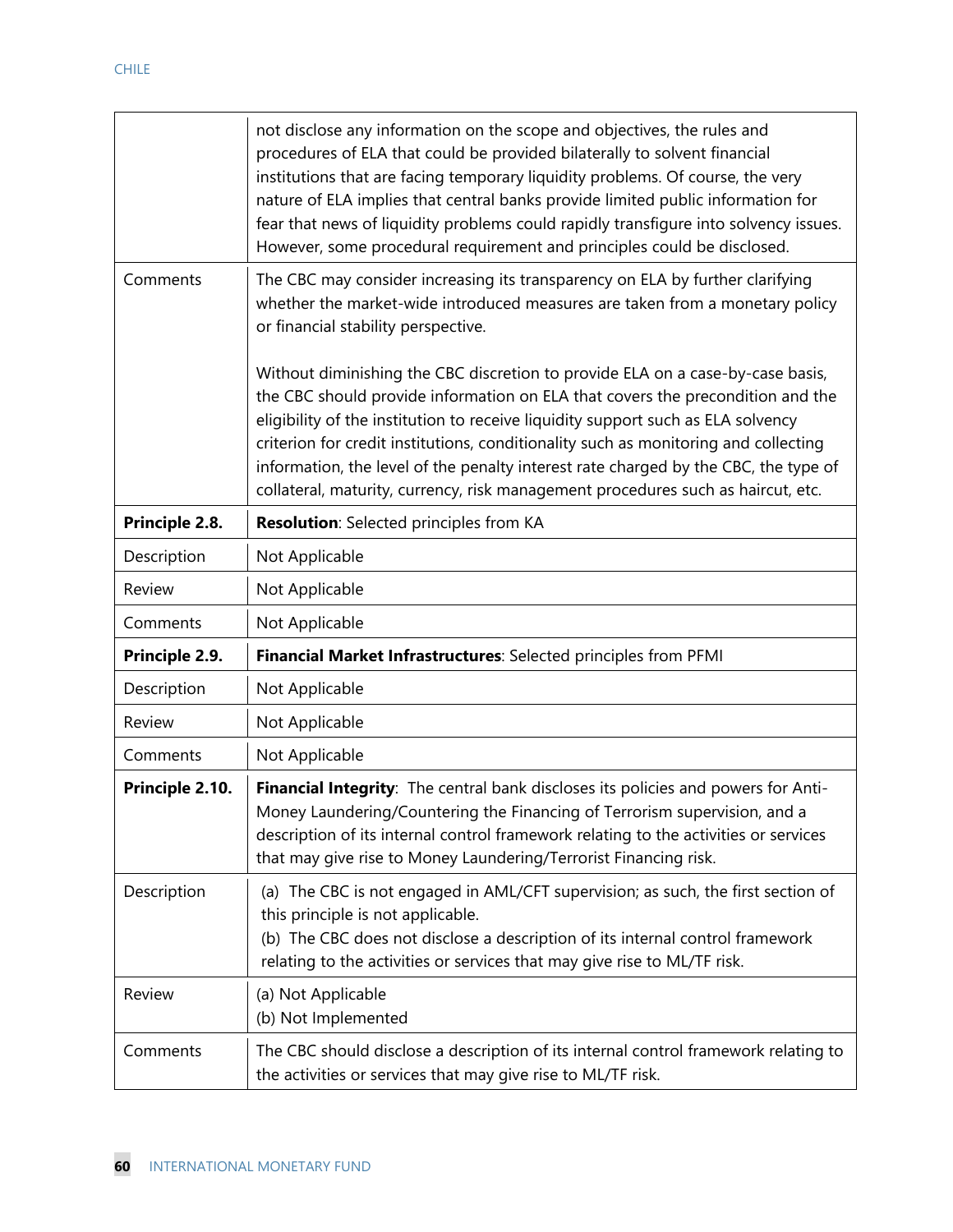| Principle 2.11.  | <b>Consumer Protection:</b> The central bank discloses its policies relating to<br>consumer protection, conducted solely or jointly with other agencies.                                                                                                                                                                                                                                                                                                                                                                                                                                                                                                                                                                                                                                      |
|------------------|-----------------------------------------------------------------------------------------------------------------------------------------------------------------------------------------------------------------------------------------------------------------------------------------------------------------------------------------------------------------------------------------------------------------------------------------------------------------------------------------------------------------------------------------------------------------------------------------------------------------------------------------------------------------------------------------------------------------------------------------------------------------------------------------------|
| Description      | Not Applicable                                                                                                                                                                                                                                                                                                                                                                                                                                                                                                                                                                                                                                                                                                                                                                                |
| Review           | Not Applicable                                                                                                                                                                                                                                                                                                                                                                                                                                                                                                                                                                                                                                                                                                                                                                                |
| Comments         | Not Applicable                                                                                                                                                                                                                                                                                                                                                                                                                                                                                                                                                                                                                                                                                                                                                                                |
|                  | <b>Pillar III-Central Bank Operations</b>                                                                                                                                                                                                                                                                                                                                                                                                                                                                                                                                                                                                                                                                                                                                                     |
| Principle 3.1.   | Monetary Policy: The central bank discloses its operational framework with a<br>well-defined operational target, objectives, instruments, collateral, and access<br>criteria.                                                                                                                                                                                                                                                                                                                                                                                                                                                                                                                                                                                                                 |
| Principle 3.1.1. | <b>Instruments:</b> The central bank discloses its monetary policy instruments.                                                                                                                                                                                                                                                                                                                                                                                                                                                                                                                                                                                                                                                                                                               |
| Description      | The CBC discloses its monetary policy operational framework in the Compendium<br>of Monetary and Financial Regulation (CMFR), which compiles the regulations<br>issued by the CBC. This framework is implemented by using various instruments<br>to ensure that the two-year inflation forecast is 3 percent, independently of the<br>current inflation level. The CBC identifies various scenarios of macroeconomic<br>development and the monetary policy trajectory. Based on the recent economic<br>environment in Chile and the world since the previous monetary policy decision,<br>the CBC analyzes the impact on inflation projections, and evaluate policy<br>alternatives, then, decides the course of policy action and the instruments to be<br>used. See more information here. |
|                  | The features and the use of various monetary policy instruments are described in<br>the document "Chile's Monetary Policy: Within an Inflation-Targeting Framework".                                                                                                                                                                                                                                                                                                                                                                                                                                                                                                                                                                                                                          |
|                  | The CBC carries out its monetary policy by influencing the daily interbank interest<br>rate, which is determined by the equilibrium between the supply and demand for<br>funds or liquidity. The CBC conducts monetary policy by controlling the supply of<br>liquidity and monetary base, so that the resulting interest rate is close to the<br>monetary policy rate. As another tool, the CBC can use the reserve requirement<br>that banks must deposit in the CBC. Moreover, the supply of liquidity is affected<br>by maturing CBC issued bonds and discount promissory notes, and by issuing<br>new debt instruments.                                                                                                                                                                  |
|                  | The CBC has access to a range of instruments to swiftly accommodate liquidity, to<br>keep the observed interbank interest rate near target. The main tools or "facilities"<br>are the liquidity credit line and the liquidity deposit. Both allow market players to<br>perform a stabilizing role, keeping the interest rate around the Central Bank's<br>target. See more information here.                                                                                                                                                                                                                                                                                                                                                                                                  |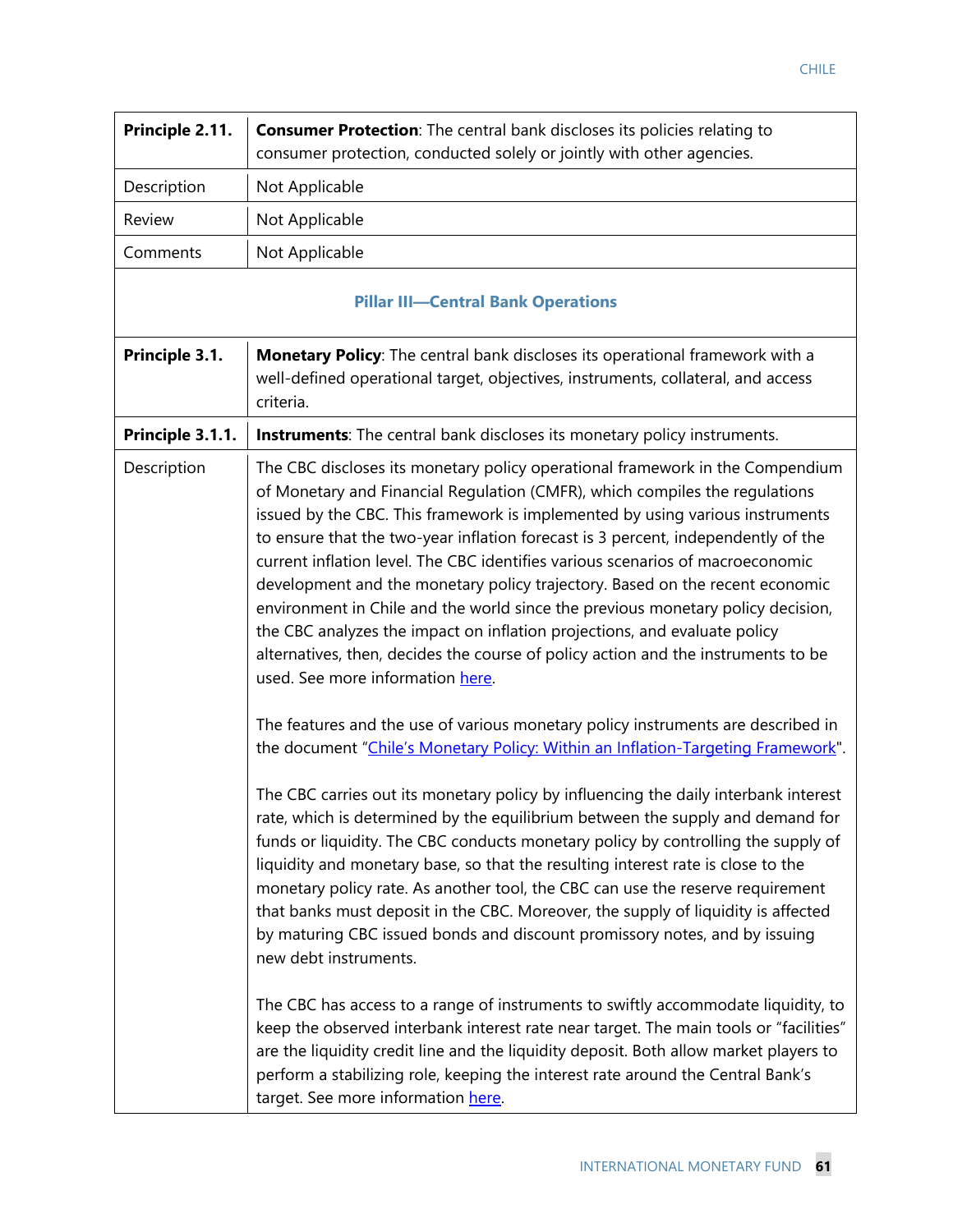|                  | The CBC uses auctioned procedure for discount promissory notes and peso-<br>denominated bonds (BCP) with various maturities. An annual calendar establishes<br>the issues falling due in more than one year.<br>The link between the monetary policy framework, objectives and various<br>instruments are discussed in the document on "An Overview of Inflation-<br>Targeting Frameworks: Institutional Arrangements, Decision-making, and the<br>Communication of Monetary Policy". It aims at contributing to the public<br>understanding of the inflation targeting (IT) framework. |
|------------------|-----------------------------------------------------------------------------------------------------------------------------------------------------------------------------------------------------------------------------------------------------------------------------------------------------------------------------------------------------------------------------------------------------------------------------------------------------------------------------------------------------------------------------------------------------------------------------------------|
| Review           | Comprehensive                                                                                                                                                                                                                                                                                                                                                                                                                                                                                                                                                                           |
|                  | The CBC discloses its operational framework and the set of monetary policy<br>instruments using various instruments. Furthermore, the operational target is<br>clearly defined in various documentation, including the policy rate. Moreover, the<br>link between the operational framework and monetary policy objectives is<br>disclosed. The role of reserve requirements is disclosed.                                                                                                                                                                                              |
| Comments         | The CBC may consider updating the document "Chile's Monetary Policy: Within an<br>Inflation-Targeting Framework" to cover the recently introduced unconventional<br>monetary policy instruments.                                                                                                                                                                                                                                                                                                                                                                                        |
| Principle 3.1.2. | <b>Coverage:</b> The central bank discloses: (i) the type of instrument (open market<br>operations, standing facilities, other facilities, reserve requirements, and direct<br>instruments of monetary control); (ii) the characteristics of each instrument; and<br>(iii) the collateral framework.                                                                                                                                                                                                                                                                                    |
| Description      | The central bank discloses in the CMFR the type of monetary policy instruments,<br>including open market operations, standing facilities, other facilities, reserve<br>requirements, liquidity credit lines with collateral guarantee and currency swap<br>contracts.<br>The CBC publishes the rules, procedure, terms and conditions of the reserve                                                                                                                                                                                                                                    |
|                  | requirement, where it specifies the type of institutions, the calculation of the<br>obligations in national and foreign currency, remuneration, etc.                                                                                                                                                                                                                                                                                                                                                                                                                                    |
|                  | Any changes to the regulation of the reserve requirements are immediately<br>communicated via circulars and press release published on the website detailing<br>the modification and the reasons for the change. See more info here and here                                                                                                                                                                                                                                                                                                                                            |
|                  | The CBC also publishes the financial conditions and the features of the operations<br>(maturity, interest rate, auction method, guarantees and haircuts, etc.), as well as<br>the results of operations regularly on its website.                                                                                                                                                                                                                                                                                                                                                       |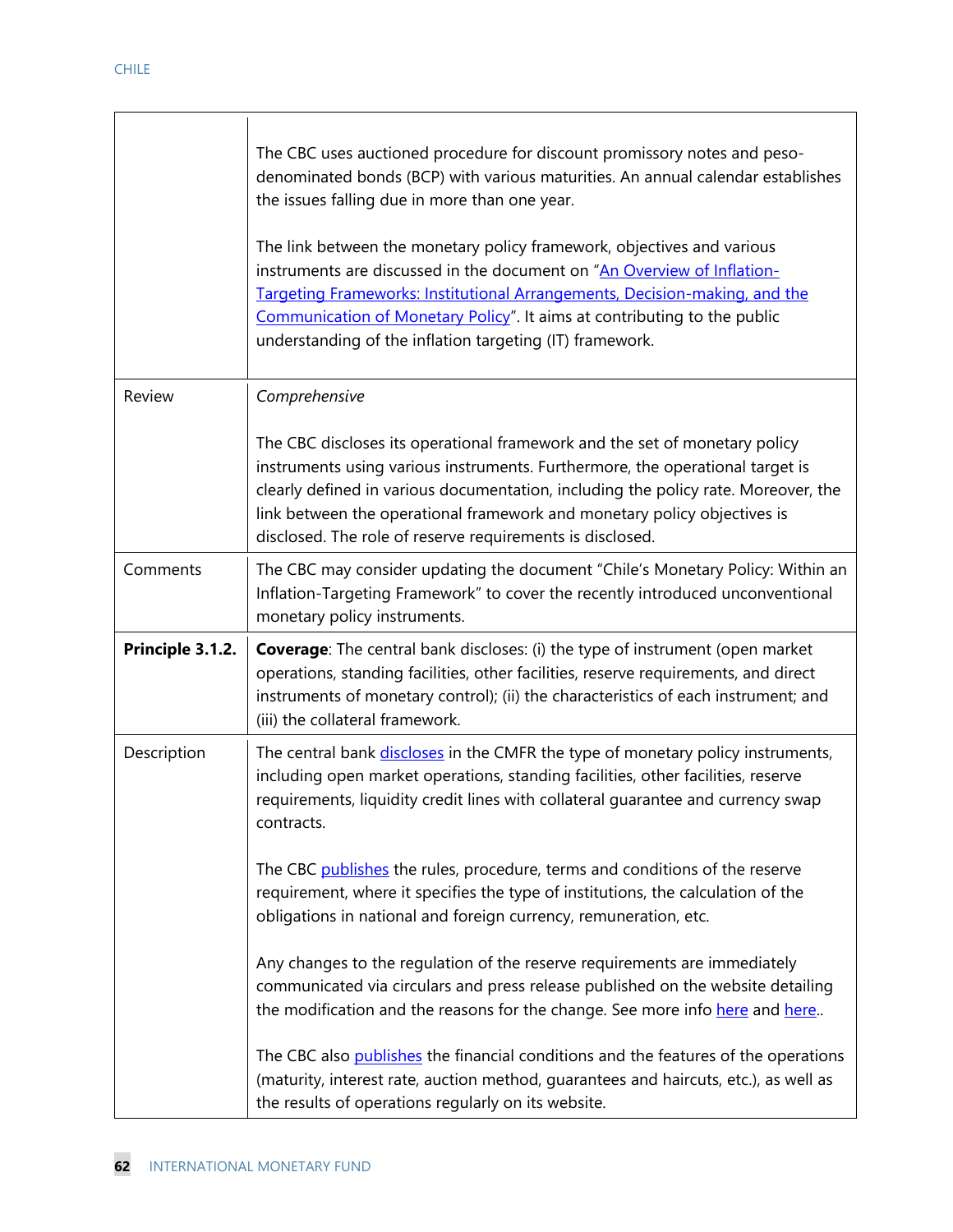|                  | The CBC announces the outcomes of the auctions daily, including the financial<br>conditions of each operation: amounts, rates, allowed collateral, cost of<br>operations and other characteristics. The result of these operations is also<br>disclosed in the previous.<br>The CBC also publishes an MPR four times a year, which includes an explanation<br>of the expected movement of several macroeconomic variables and also of what<br>the Board expects to be the trajectory of the monetary policy rate.                                                                   |
|------------------|-------------------------------------------------------------------------------------------------------------------------------------------------------------------------------------------------------------------------------------------------------------------------------------------------------------------------------------------------------------------------------------------------------------------------------------------------------------------------------------------------------------------------------------------------------------------------------------|
| Review           | Comprehensive                                                                                                                                                                                                                                                                                                                                                                                                                                                                                                                                                                       |
|                  | The CBC discloses detailed regulations on monetary operation tools. These are<br>published on the central bank website and regularly and timely updated. The<br>regulations clarify how open market operations are calibrated. The detailed<br>characteristics (maturity, interest rate, auctioning method, collateral, and haircuts,<br>etc.) of each instrument are published and regularly updated. The role of the<br>reserve requirements and details on the framework and parameters of reserve<br>requirements are disclosed. The use of forward guidance is also disclosed. |
| Comments         |                                                                                                                                                                                                                                                                                                                                                                                                                                                                                                                                                                                     |
| Principle 3.1.3. | Access: The central bank discloses the monetary policy counterparties'<br>framework.                                                                                                                                                                                                                                                                                                                                                                                                                                                                                                |
| Description      | The criteria and general conditions applicable to authorize financial institutions<br>and other agents to operate as monetary policy counterparties are published in<br>the document on rules applicable to transactions in CBC debt instruments, which<br>is published on the CBC website.                                                                                                                                                                                                                                                                                         |
|                  | These institutions are banking companies, financial institutions, and agents<br>authorized to operate in the primary market that comply with the financial and<br>operational conditions. Furthermore, they have to satisfy the minimum technical<br>requirements specifications defined by the CBC.                                                                                                                                                                                                                                                                                |
|                  | Annex 1 of the CMFR also contains the list of institutions and agents that can<br>operate in this primary market, and thereby monetary policy counterparts. These<br>are banking companies, pension fund administrators, Unemployment Fund<br>Administrator, insurance companies, mutual funds, securities brokers/dealers.                                                                                                                                                                                                                                                         |
| Review           | Comprehensive                                                                                                                                                                                                                                                                                                                                                                                                                                                                                                                                                                       |
|                  | The categories of monetary policy counterparties and of primary market<br>participants are disclosed in a single list, as well as their respective access rights<br>are clearly defined and disclosed. The CBC discloses the eligibility criteria of                                                                                                                                                                                                                                                                                                                                |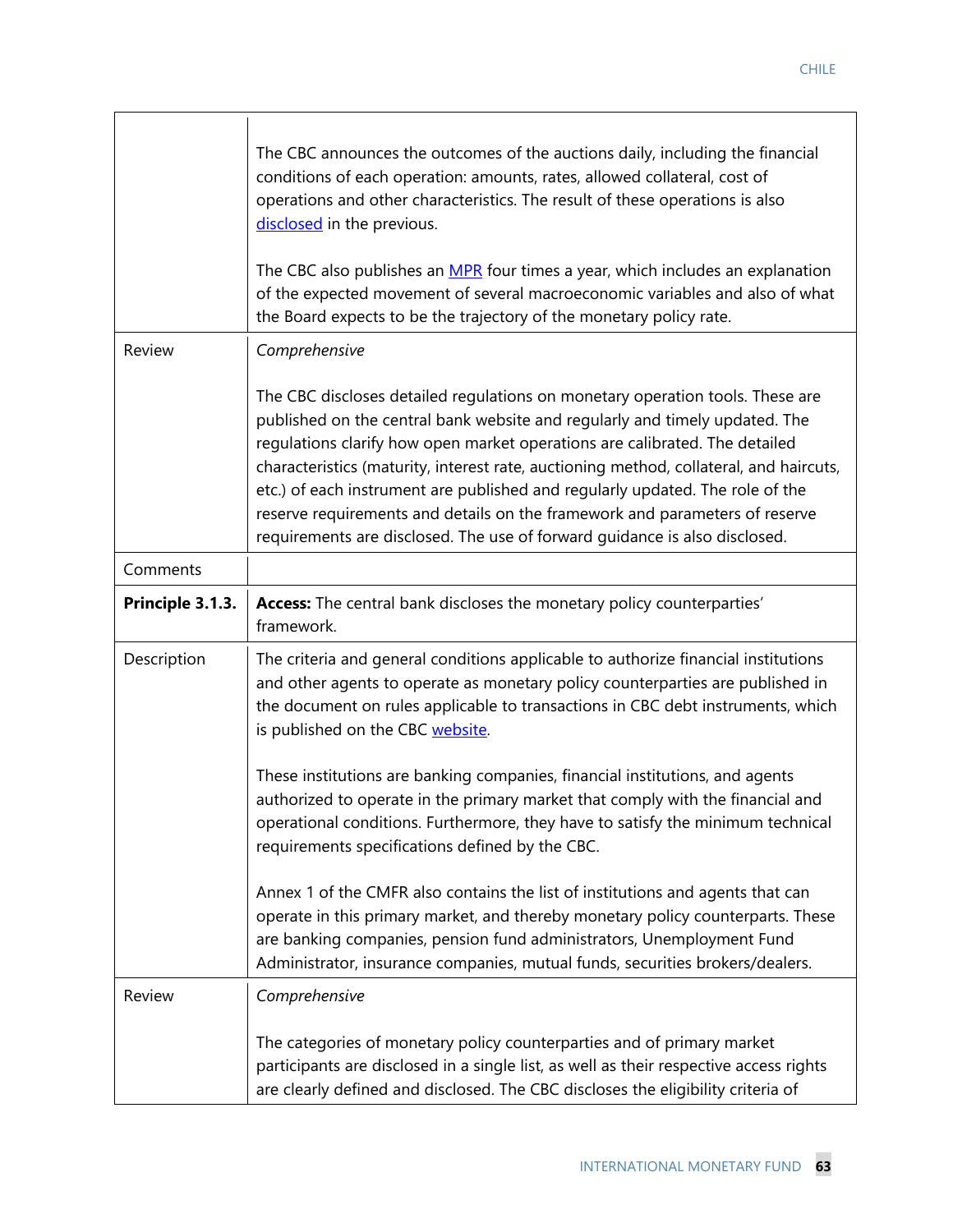|                  | monetary policy counterparties, as well as the terms and conditions for<br>participating. Moreover, the list of eligible institutions, counterparties of monetary<br>operations, and their respective access rights is published and regularly updated.                                                                                                                                                                                                                                                                                                                                                                                                                                                                                                                                                                                                                                                                                                                                                                                                                                                                                                                                                                                                                                                                                                                                                                                                                                                                                                                         |
|------------------|---------------------------------------------------------------------------------------------------------------------------------------------------------------------------------------------------------------------------------------------------------------------------------------------------------------------------------------------------------------------------------------------------------------------------------------------------------------------------------------------------------------------------------------------------------------------------------------------------------------------------------------------------------------------------------------------------------------------------------------------------------------------------------------------------------------------------------------------------------------------------------------------------------------------------------------------------------------------------------------------------------------------------------------------------------------------------------------------------------------------------------------------------------------------------------------------------------------------------------------------------------------------------------------------------------------------------------------------------------------------------------------------------------------------------------------------------------------------------------------------------------------------------------------------------------------------------------|
| Comments         | The CBC may wish to disclose information on monetary policy counterparties<br>segregated form the list of primary market participants.                                                                                                                                                                                                                                                                                                                                                                                                                                                                                                                                                                                                                                                                                                                                                                                                                                                                                                                                                                                                                                                                                                                                                                                                                                                                                                                                                                                                                                          |
| Principle 3.2.   | Cross-Border Financial Flows and Foreign Exchange Administration: The<br>central bank discloses how it implements this policy in terms of the instruments<br>and the scope of its operations and actions.                                                                                                                                                                                                                                                                                                                                                                                                                                                                                                                                                                                                                                                                                                                                                                                                                                                                                                                                                                                                                                                                                                                                                                                                                                                                                                                                                                       |
| Principle 3.2.1. | <b>Instruments:</b> The central bank's instruments for implementing the policy and the<br>circumstances in which they can be used are clearly defined and disclosed.                                                                                                                                                                                                                                                                                                                                                                                                                                                                                                                                                                                                                                                                                                                                                                                                                                                                                                                                                                                                                                                                                                                                                                                                                                                                                                                                                                                                            |
| Description      | The CBC law (Subtitle 8, sections 39 to 52), which is referred to on the CBC<br>website, outlines the CBC's responsibilities regarding FX operations. The website<br>clarifies how the CBC may establish exchange limitations and restrictions, even<br>though Chile has a free-floating exchange rate regime. The CBC's regulations on<br>this matter are contained in the "Compendium of Foreign Exchange Regulations<br>and its Manual of Procedures and Information Forms," which determine the<br>requirements, general provisions, and instructions to operate in the Chilean<br>exchange market. The Compendium comprises the general rules applicable to<br>foreign exchange that must be observed by entities that are part of the formal<br>exchange market (FEM) including the requirements applicable to those that are<br>not banking companies, together with the establishment of exchange limitations<br>applicable to the main international exchange operations that make up Chile's<br>balance of payments and capital account, consisting in the requirement that the<br>performance of certain operations be reported in writing to the CBC and/or<br>carried out exclusively in the FEM (section 3 and Eighth Paragraph of Title III of<br>the CBC Law). The Compendium also includes brief descriptions of each<br>regulatory instrument. The Annual Report 2019 (English version, p. 66) notes that<br>the regulations were modernized and simplified in 2019, as part of the CBC's<br>Strategic Plan 2018-22, and after a public consultation process. |
| Review           | Comprehensive                                                                                                                                                                                                                                                                                                                                                                                                                                                                                                                                                                                                                                                                                                                                                                                                                                                                                                                                                                                                                                                                                                                                                                                                                                                                                                                                                                                                                                                                                                                                                                   |
|                  | The CBC discloses the clearly defined set of instruments, as well as the regulatory<br>framework and explanations on types and hierarchy of regulatory instruments in a<br>clear and easily accessible manner on its website (in particular, in the separate<br>section on FX regulations, and the published Compendium, Manual of<br>Procedures, and relevant Information Forms). This includes details on types of<br>licenses/approvals, type of reports to be submitted to the CBC, types of<br>monitoring and enforcement instruments, types of FX operations, and the<br>circumstances in which the instruments can be used. Each instrument is outlined                                                                                                                                                                                                                                                                                                                                                                                                                                                                                                                                                                                                                                                                                                                                                                                                                                                                                                                  |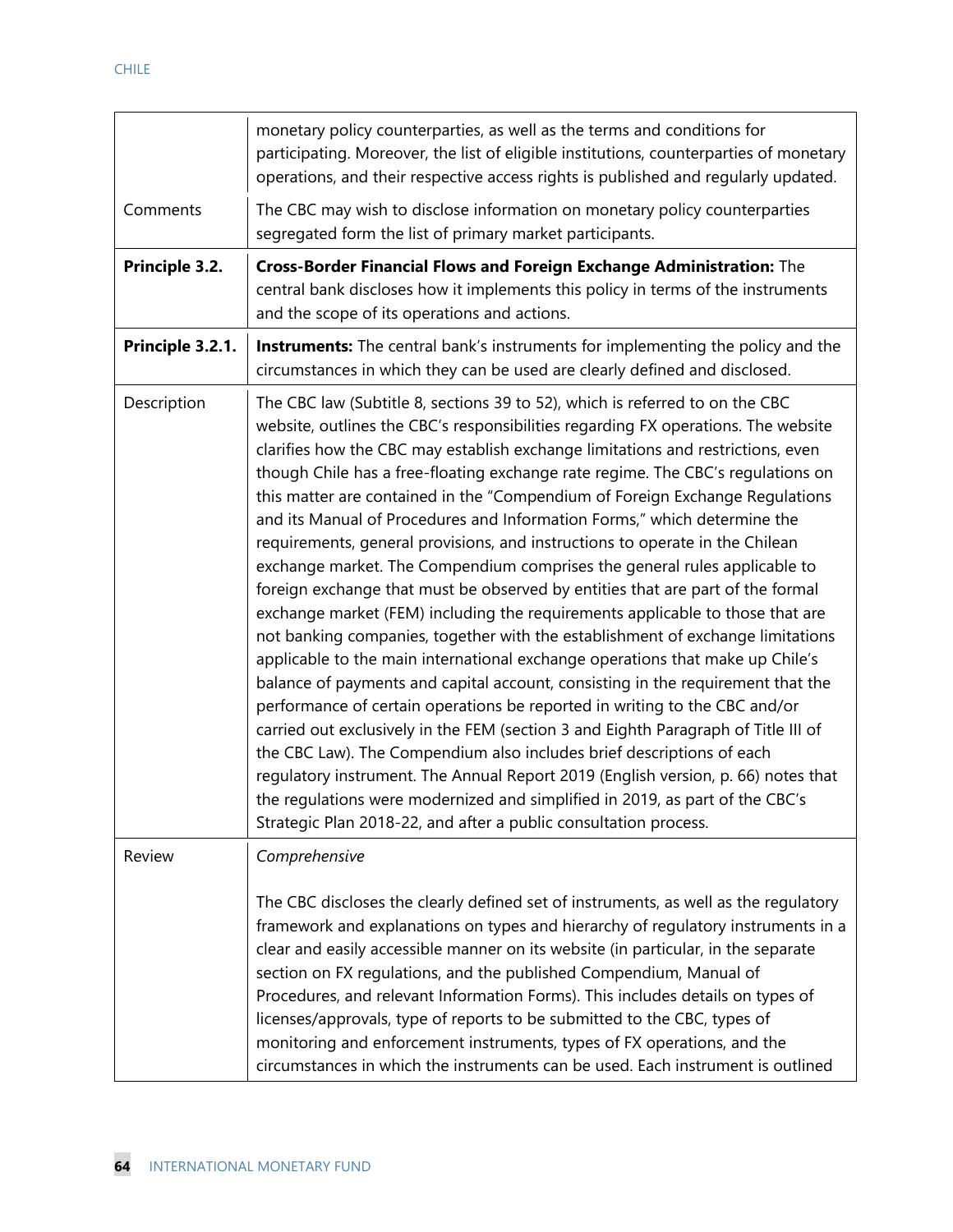|                  | in a brief description, and the CBC discloses in a time manner the most recent<br>consolidated version of each regulatory instrument.                                                                                                                                                                                                                                                                                                                                                                                                                                                                                                                                                                                                                                                                                                                                                                                                                                                                                                                                                         |
|------------------|-----------------------------------------------------------------------------------------------------------------------------------------------------------------------------------------------------------------------------------------------------------------------------------------------------------------------------------------------------------------------------------------------------------------------------------------------------------------------------------------------------------------------------------------------------------------------------------------------------------------------------------------------------------------------------------------------------------------------------------------------------------------------------------------------------------------------------------------------------------------------------------------------------------------------------------------------------------------------------------------------------------------------------------------------------------------------------------------------|
| Comments         |                                                                                                                                                                                                                                                                                                                                                                                                                                                                                                                                                                                                                                                                                                                                                                                                                                                                                                                                                                                                                                                                                               |
| Principle 3.2.2. | <b>Coverage:</b> The central bank discloses information about the persons (entities and<br>individuals), transactions, and other aspects of the foreign exchange system that it<br>can and does regulate; persons, transactions, and activities that it can license,<br>approve, monitor, and sanction; and foreign exchange transactions that it can<br>perform.                                                                                                                                                                                                                                                                                                                                                                                                                                                                                                                                                                                                                                                                                                                             |
| Description      | The document Compendium of Foreign Exchange Regulations and its Manual<br>contain the regulatory framework. The CBC website has a separate section on FX<br>operations, which also contains an <b>FAQ</b> —the purpose of which is described as "to<br>provide general guidance to the public on the various matters that are regulated<br>by exchange regulations issued by the CBC."                                                                                                                                                                                                                                                                                                                                                                                                                                                                                                                                                                                                                                                                                                        |
| Review           | Expanded                                                                                                                                                                                                                                                                                                                                                                                                                                                                                                                                                                                                                                                                                                                                                                                                                                                                                                                                                                                                                                                                                      |
|                  | The CBC discloses in its Compendium, the Manual, and the relevant forms, the<br>regulatory framework, including the types of activities, persons, and transactions;<br>the rules and conditions for carrying out transactions; detailed licensing/approval<br>requirements; considerations underlying the CBC's decisions; the procedure for<br>granting licenses/approvals, as well as the role and responsibilities of the Board;<br>reporting requirements; relevant forms; types of entities, individuals and<br>transactions that are subject to monitoring; types, scope, extent of, and procedure<br>for non-compliance sanctions; types of entities/individuals having access to FX<br>operations. The CBC also publishes on its website an easily accessible FAQ on<br>aspects relating to the granting of licenses/approvals and use of/access to other<br>policy instruments. However, the CBC does not disclose whether there is a<br>timeframe within which a decision must made and communicated to the persons<br>affected by a rejection of a request for a license/approval. |
| Comments         | The CBC could disclose whether it has a (legally or otherwise defined) timeframe<br>for communication the rejection of a request for a license/approval to the<br>affected persons.                                                                                                                                                                                                                                                                                                                                                                                                                                                                                                                                                                                                                                                                                                                                                                                                                                                                                                           |
| Principle 3.3.   | Foreign Exchange Management: The central bank discloses how it implements<br>its foreign exchange policies framework in terms of instruments, markets, size,<br>and mode of access.                                                                                                                                                                                                                                                                                                                                                                                                                                                                                                                                                                                                                                                                                                                                                                                                                                                                                                           |
| Principle 3.3.1. | Instruments: The central bank discloses the set of instruments used for foreign<br>exchange management policy, key considerations under which these instruments<br>are chosen, and eligibility criteria of counterparties and mode of access.                                                                                                                                                                                                                                                                                                                                                                                                                                                                                                                                                                                                                                                                                                                                                                                                                                                 |
| Description      | Even though Chile has a free-floating exchange rate regime, the CBC has the legal<br>power to intervene in the exchange rate market in exceptional circumstances via                                                                                                                                                                                                                                                                                                                                                                                                                                                                                                                                                                                                                                                                                                                                                                                                                                                                                                                          |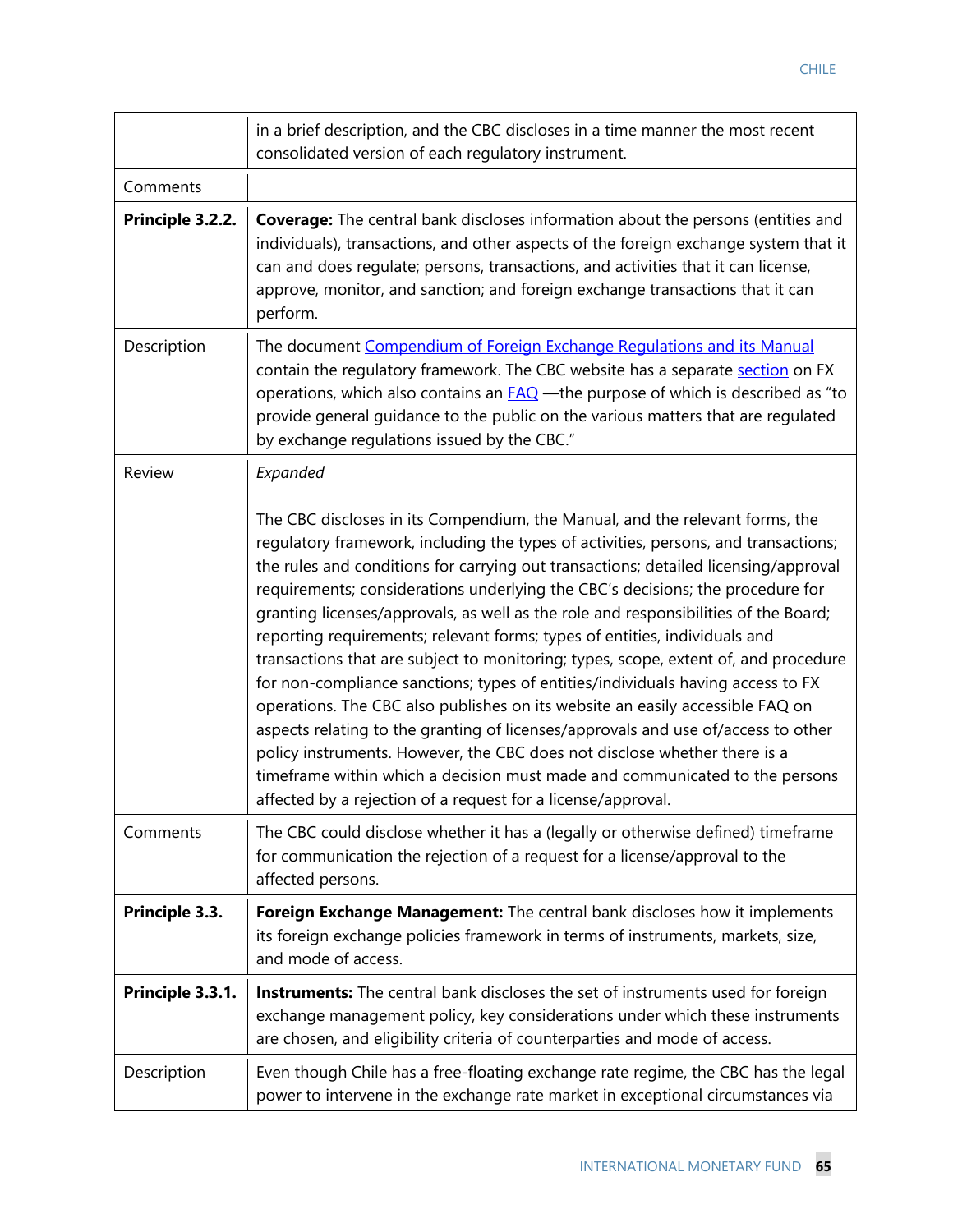|                  | foreign exchange operations and/or supplying derivative instruments. The CBC's<br>website (Financial Policy) contains an overview of the types of interventions.<br>Chapter 2.4 of the Compendium of Monetary and Financial Regulation discloses<br>the choice of instruments, modalities, characteristics, and so on. Operating<br>Regulations for Bids and Counter Operations for the purchase or sale of FX swaps<br>are also disclosed on the CBC's website here.<br>The CBC's Financial Markets division also discloses general information on<br>instruments as "lessons from the latest foreign exchange intervention" on the<br>CBC's website here.<br>The Annual Report 2019 (p. 45, English version) notes the rationale for the<br>intervention (up to 20 billion USD) announced in November 2019, as the events of<br>October 2019 "associated with diverse social demands and public order<br>disturbances" and "to mitigate the problems in the markets, ensuring liquidity and |
|------------------|-----------------------------------------------------------------------------------------------------------------------------------------------------------------------------------------------------------------------------------------------------------------------------------------------------------------------------------------------------------------------------------------------------------------------------------------------------------------------------------------------------------------------------------------------------------------------------------------------------------------------------------------------------------------------------------------------------------------------------------------------------------------------------------------------------------------------------------------------------------------------------------------------------------------------------------------------------------------------------------------------|
|                  | reducing volatility" (p. 62). This intervention was approved by the Board on<br>November 28, 2019, and ran from December 2, 2019, till May 29, 2020 (p. 209).                                                                                                                                                                                                                                                                                                                                                                                                                                                                                                                                                                                                                                                                                                                                                                                                                                 |
|                  | However, when the CBC felt the need to announce an intervention after social<br>unrest in Chile in October 2019, its disclosure of the rationale for the measures<br>was not fully clear, and the decision was somewhat unexpected. It is noted that<br>the CBC did, after announcing the intervention, provide additional information to<br>the general public, including in the form of a press release, press conferences,<br>presentations by Board members (example), and interviews in the newspapers. In<br>due time, the CBC published additional analytical explanations on its website.                                                                                                                                                                                                                                                                                                                                                                                             |
| Review           | Comprehensive                                                                                                                                                                                                                                                                                                                                                                                                                                                                                                                                                                                                                                                                                                                                                                                                                                                                                                                                                                                 |
|                  | The CBC discloses the main FX management instruments, modalities, as well as<br>the counterparties, eligibility criteria, and access to the CBC's operations. It also<br>publishes a regulation governing the conduct of counterparties, sanction rules,<br>and mode of access-which are clearly stated in regulation (the CMFR) and<br>published in an easily accessible manner on the CBC website. The rationale for the<br>instruments, including the link to the CBC's policy objectives, is provided in<br>Informative Minutes, other forms of outreach, and in the Annual Report. However,<br>this is not done in an unequivocally clear and understandable manner.                                                                                                                                                                                                                                                                                                                     |
| Comments         | The CBC could examine how to disclose its intended objectives of specific FX<br>interventions more clearly.                                                                                                                                                                                                                                                                                                                                                                                                                                                                                                                                                                                                                                                                                                                                                                                                                                                                                   |
| Principle 3.3.2. | <b>Coverage:</b> The central bank discloses the markets and agents who are targeted<br>by the FX management policy.                                                                                                                                                                                                                                                                                                                                                                                                                                                                                                                                                                                                                                                                                                                                                                                                                                                                           |
| Description      | Chapter 2.4 of the document CMFR, on the CBC website, discloses the choice of<br>instruments, the modalities and characteristic. Operating Regulations for Bids and                                                                                                                                                                                                                                                                                                                                                                                                                                                                                                                                                                                                                                                                                                                                                                                                                           |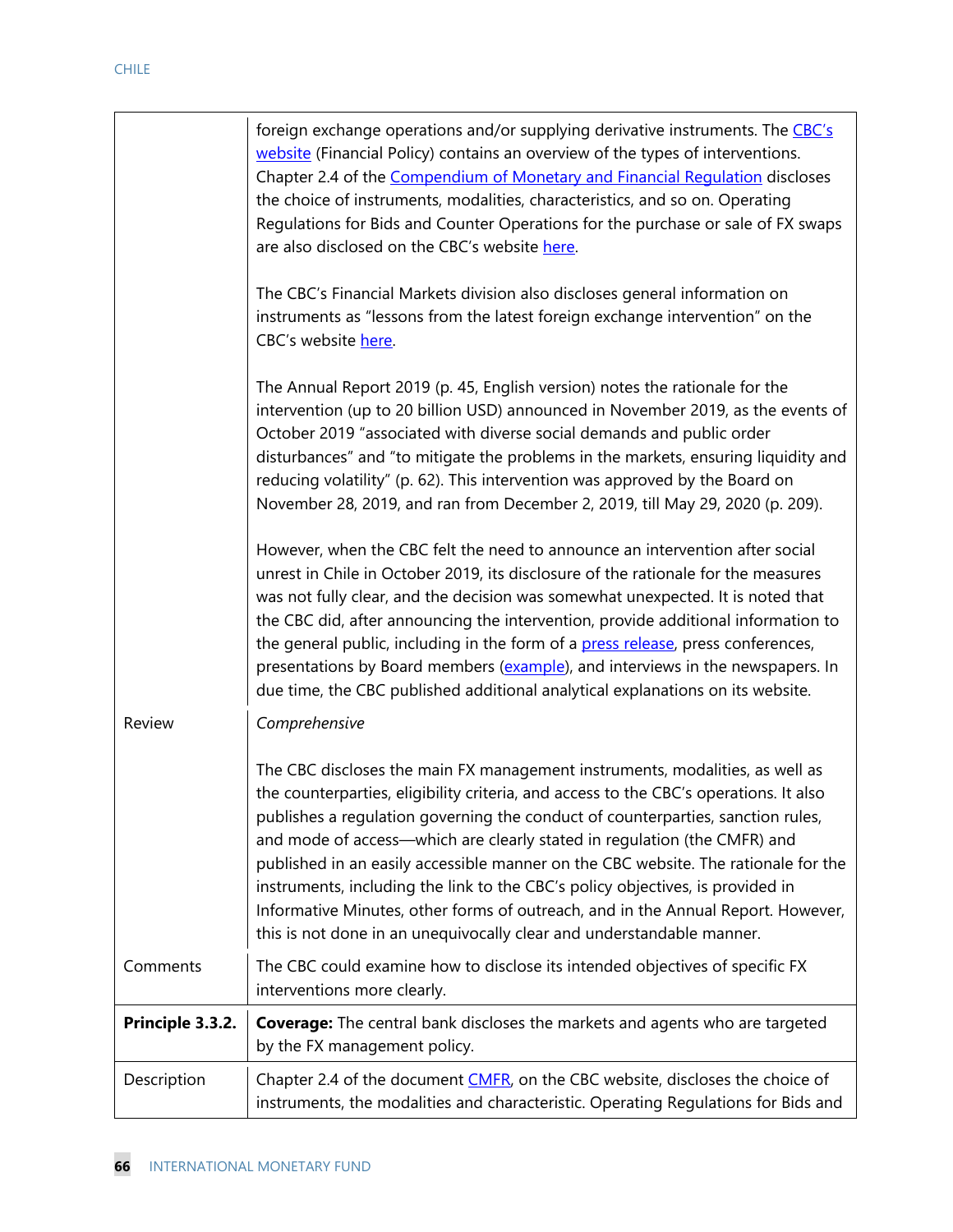|                  | Counter Operations for the purchase or sale of FX swaps are listed on the CBC<br>website as well.                                                                                                                                                                                                                                                                                                                                                                                                                                                                                                                                                                                                                                                                                                                                                                                                                                                                                                                                                                                                                                                                                                                                                                                                                                                                                                                                                                                                         |
|------------------|-----------------------------------------------------------------------------------------------------------------------------------------------------------------------------------------------------------------------------------------------------------------------------------------------------------------------------------------------------------------------------------------------------------------------------------------------------------------------------------------------------------------------------------------------------------------------------------------------------------------------------------------------------------------------------------------------------------------------------------------------------------------------------------------------------------------------------------------------------------------------------------------------------------------------------------------------------------------------------------------------------------------------------------------------------------------------------------------------------------------------------------------------------------------------------------------------------------------------------------------------------------------------------------------------------------------------------------------------------------------------------------------------------------------------------------------------------------------------------------------------------------|
|                  | The CBC, on its website, publishes the operations that the central bank is bidding<br>on daily. Financial conditions of each operation, including amounts, rates, allowed<br>collateral, cost of operations and other characteristics, are disclosed.                                                                                                                                                                                                                                                                                                                                                                                                                                                                                                                                                                                                                                                                                                                                                                                                                                                                                                                                                                                                                                                                                                                                                                                                                                                     |
| Review           | Comprehensive                                                                                                                                                                                                                                                                                                                                                                                                                                                                                                                                                                                                                                                                                                                                                                                                                                                                                                                                                                                                                                                                                                                                                                                                                                                                                                                                                                                                                                                                                             |
|                  | The CBC discloses the framework of its FX management operations and the<br>governing modes of these operations, the markets in which it operates, the<br>framework for choosing institutions, the eligibility criteria for counterparties,<br>including a regulation governing their conduct, sanction rules, and mode of<br>access. These are clearly defined in the CMFR, which is easily accessible on the<br>CBC website.                                                                                                                                                                                                                                                                                                                                                                                                                                                                                                                                                                                                                                                                                                                                                                                                                                                                                                                                                                                                                                                                             |
| Comments         |                                                                                                                                                                                                                                                                                                                                                                                                                                                                                                                                                                                                                                                                                                                                                                                                                                                                                                                                                                                                                                                                                                                                                                                                                                                                                                                                                                                                                                                                                                           |
| Principle 3.4.   | Foreign Exchange Reserve Management: The central bank discloses the general<br>principles governing its foreign exchange reserve management operations,<br>including relationships with counterparties and service providers.                                                                                                                                                                                                                                                                                                                                                                                                                                                                                                                                                                                                                                                                                                                                                                                                                                                                                                                                                                                                                                                                                                                                                                                                                                                                             |
| Principle 3.4.1. | Instruments: The central bank discloses the broad selection criteria for eligible<br>asset classes, composition of instruments, investment horizon and constraints.                                                                                                                                                                                                                                                                                                                                                                                                                                                                                                                                                                                                                                                                                                                                                                                                                                                                                                                                                                                                                                                                                                                                                                                                                                                                                                                                       |
| Description      | The CBC Law establishes the legal requirements to be met by the CBC in terms of<br>its organization, functions and duties, and generically regulates its powers with<br>regard to the management of foreign reserves. The CBC Board establishes the<br>strategic framework employed in the reserve management process through the<br>approval of an Investment Policy, which is periodically reviewed. The CBC website<br>discloses a Summary of the International Liquidity Spreadsheet of June 2020. The<br>spreadsheet specifies the details of official reserve assets and other foreign<br>currency assets. The website also notes that the management of the international<br>reserves is conducted by external administrators and the approximate size of the<br>portfolio. The document "Management of International Reserves of the Central<br>Bank of Chile 2019" includes information on the institutional framework, the<br>management objectives, details on investment policies, composition of managed<br>portfolios, eligible assets and instruments, external portfolio management (in<br>addition to the general reference to external administrators noted above), and<br>asset loans. The same document also provides information on risk management<br>(including risk disclosures by asset class) and profitability. This information is<br>disclosed at a defined frequency and with a time lag.<br>The FX reserves purchases announced in January 2021 (press release) are a good |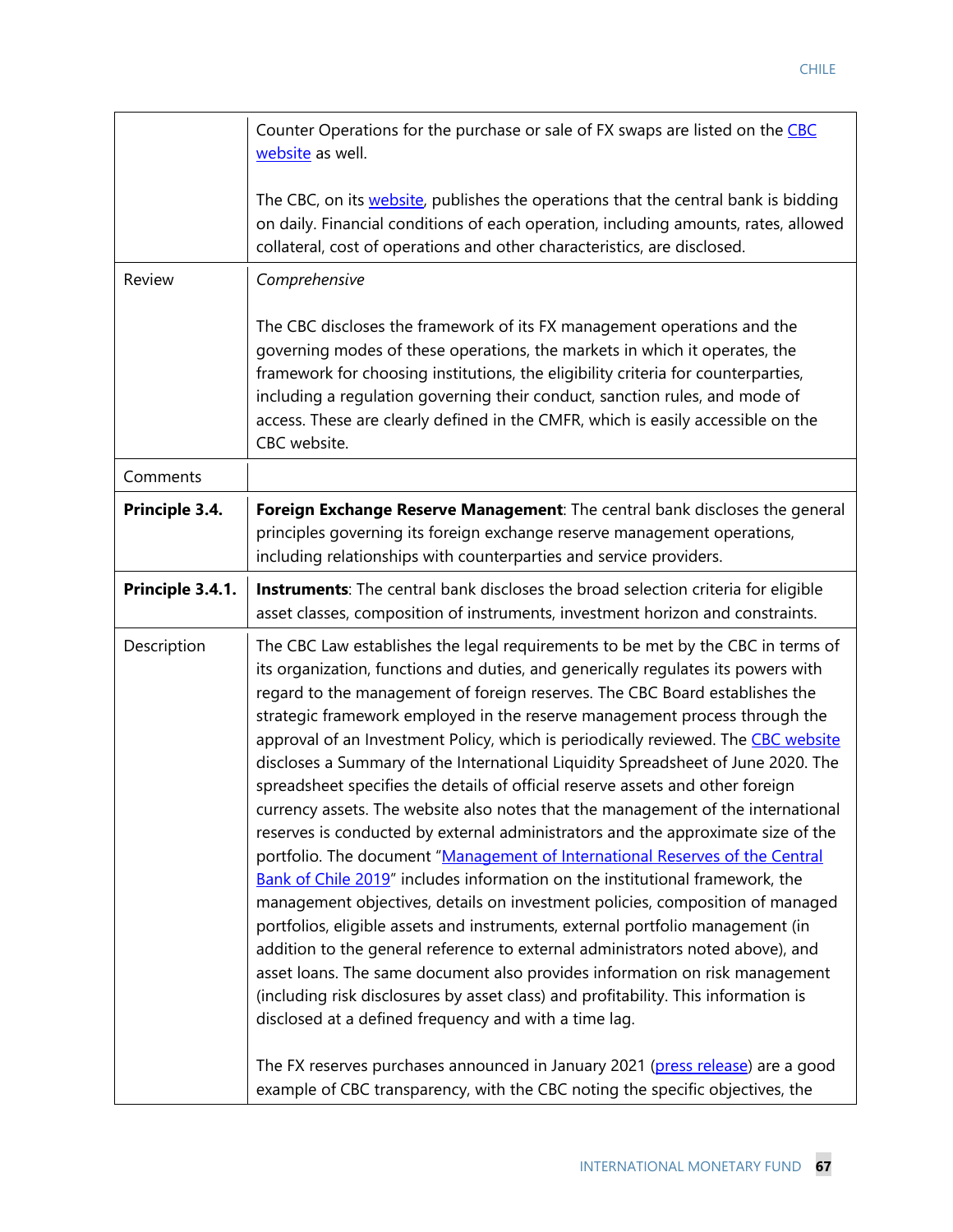|                  | operation window, timelines, and so on, and linking this to its overall policy on FX<br>reserve management.                                                                                                                                                                                                                                                                                                                                                                                                                                                                                                                                                                                                                                                                                                                                                                                                                                                                                                                                                                                                         |
|------------------|---------------------------------------------------------------------------------------------------------------------------------------------------------------------------------------------------------------------------------------------------------------------------------------------------------------------------------------------------------------------------------------------------------------------------------------------------------------------------------------------------------------------------------------------------------------------------------------------------------------------------------------------------------------------------------------------------------------------------------------------------------------------------------------------------------------------------------------------------------------------------------------------------------------------------------------------------------------------------------------------------------------------------------------------------------------------------------------------------------------------|
| Review           | Comprehensive                                                                                                                                                                                                                                                                                                                                                                                                                                                                                                                                                                                                                                                                                                                                                                                                                                                                                                                                                                                                                                                                                                       |
|                  | The CBC, in its document "Management of International Reserves of the Central<br>Bank of Chile 2019," which is published on the CBC website, discloses broad<br>criteria on selection and composition of eligible reserve assets and instruments,<br>and risk disclosures by asset class, group, and instruments, at a defined frequency<br>and time lag.                                                                                                                                                                                                                                                                                                                                                                                                                                                                                                                                                                                                                                                                                                                                                           |
| Comments         |                                                                                                                                                                                                                                                                                                                                                                                                                                                                                                                                                                                                                                                                                                                                                                                                                                                                                                                                                                                                                                                                                                                     |
| Principle 3.4.2. | <b>Coverage:</b> The central bank discloses the criteria to select eligible market<br>counterparties and service providers and eligible markets to conduct its<br>operations.                                                                                                                                                                                                                                                                                                                                                                                                                                                                                                                                                                                                                                                                                                                                                                                                                                                                                                                                       |
| Description      | The CBC's website contains the document "Management of International Reserves<br>of the Central Bank of Chile 2019." Section 5 contains the criteria for contracting<br>third-party services, for the correct operation and management of international<br>reserves, where it is noted that it is necessary to have services provided by third<br>parties. The general requirements and criteria established by the Investment<br>Policy are presented for contracting the main services that are required by the<br>CBC (custody of securities, securities lending, Futures Commission Merchant<br>(FCM), and external administrators). The 2019 Annual Report contains the<br>portfolio performance. In its Risk Management section, the composition of<br>international reserves is listed by credit risk, eligible banks, and permissible limits,<br>as well as the list of intermediaries used. However, the CBC does not disclose the<br>rules and procedures related to counterparties, custodians, and service providers,<br>nor does it disclose aggregated exposures at a defined frequency and time lag. |
| <b>Review</b>    | Core<br>The CBC discloses broad criteria to select eligible counterparties and service<br>providers in its document Management of International Reserves of the Central<br>Bank of Chile 2019, which is published on the CBC website and easily accessible.<br>The CBC does not disclose rules and procedures for the selection counterparties,<br>custodians, and service providers, nor does it disclose aggregated exposures at a<br>defined frequency and time lag.                                                                                                                                                                                                                                                                                                                                                                                                                                                                                                                                                                                                                                             |
| Comments         | The CBC could disclose the rules and procedures related to selection of markets,<br>counterparties, custodians, and service providers. It could also disclose<br>aggregated exposures, and at a defined frequency and time lag. This would likely<br>bring its transparency practices to "expanded" or "comprehensive."                                                                                                                                                                                                                                                                                                                                                                                                                                                                                                                                                                                                                                                                                                                                                                                             |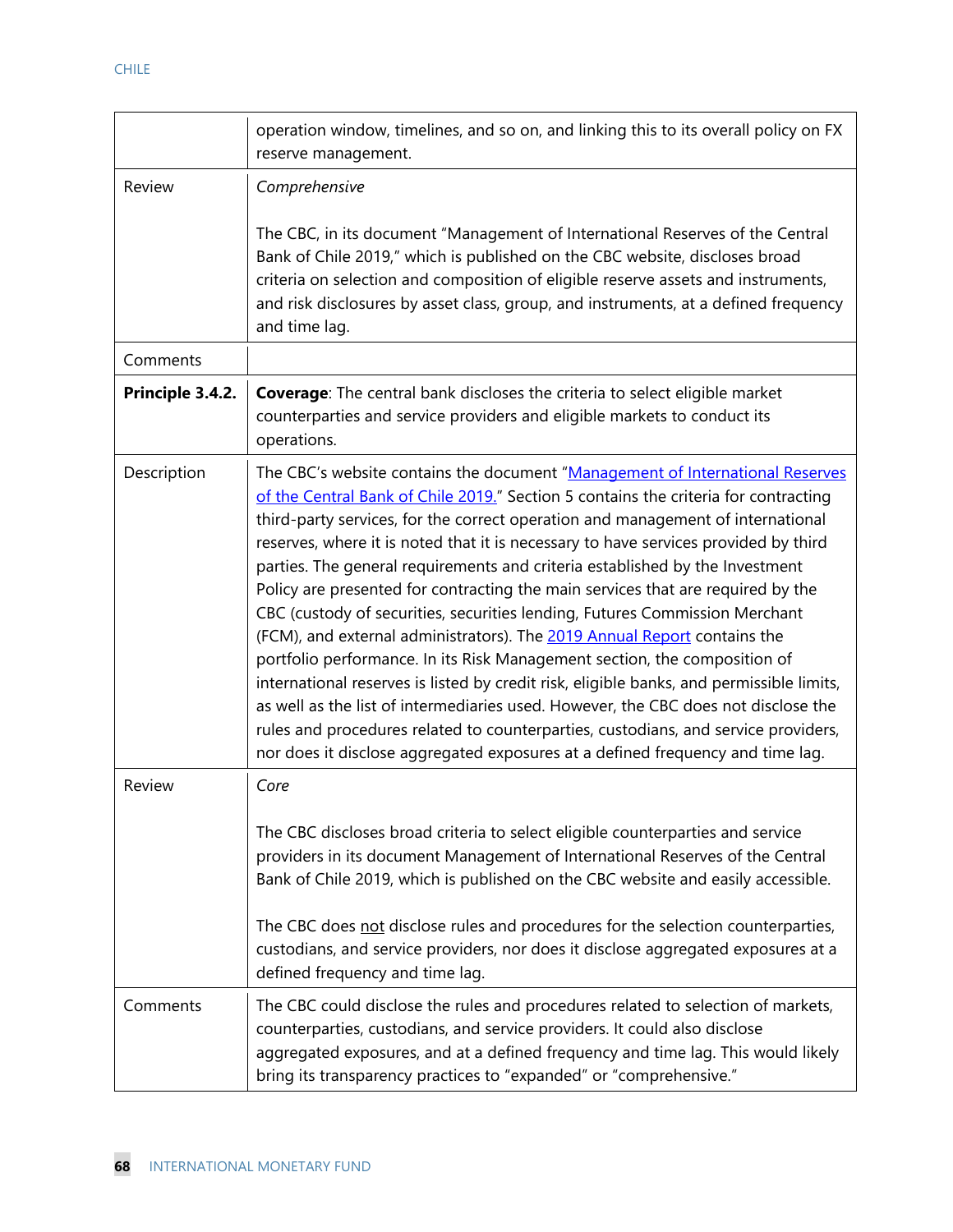| Principle 3.4.3. | Assessment: The central bank discloses criteria to assess adequacy and liquidity<br>parameters and discloses such analysis regularly, at predetermined times.                                                                                                                                                                                                                                                                                                                                                                                                                                                                                                                                                                                                   |
|------------------|-----------------------------------------------------------------------------------------------------------------------------------------------------------------------------------------------------------------------------------------------------------------------------------------------------------------------------------------------------------------------------------------------------------------------------------------------------------------------------------------------------------------------------------------------------------------------------------------------------------------------------------------------------------------------------------------------------------------------------------------------------------------|
| Description      | The CBC's 2019 Annual Report (Appendix), as published on the CBC website,<br>contains information on reserve management, with details on the investment<br>portfolio policy, the benchmark structure, portfolio performance, risk<br>management, returns, external portfolio management, and the security lending<br>program. The Annual Report also contains an assessment of reserve adequacy,<br>liquidity, and risk exposure and statement. A peer review on foreign reserve<br>management was conducted by the Bank for International Settlements (BIS), with<br>more information published here (pages 36 and 37) and here (page 135, second<br>paragraph). The CBC performs annual liquidity stress tests and publishes reserve<br>adequacy assessments. |
| Review           | Comprehensive                                                                                                                                                                                                                                                                                                                                                                                                                                                                                                                                                                                                                                                                                                                                                   |
|                  | The CBC's Annual Report contains a general discussion and assessment of reserve<br>adequacy, liquidity, and risk exposure arising from its investment activities. The<br>CBC conducts annual liquidity stress tests, and publishes information on reserve<br>adequacy assessments in its document "Management of International Reserves of<br>the Central Bank of Chile 2019," which is published on the CBC website.<br>Additional information can be found here, here, and here.                                                                                                                                                                                                                                                                              |
| Comments         | The CBC could consider disclosing information on (whether it performs) annual<br>liquidity stress tests.                                                                                                                                                                                                                                                                                                                                                                                                                                                                                                                                                                                                                                                        |
| Principle 3.5.   | Financial Stability Assessments and Stress Testing: The central bank<br>periodically discloses its assessment of domestic financial stability to the public<br>and is transparent about the methods used for such assessments, including its<br>framework for stress testing.                                                                                                                                                                                                                                                                                                                                                                                                                                                                                   |
| Principle 3.5.1. | Financial Stability Assessments: The central bank periodically provides to the<br>public its assessment of risk to financial stability, including new and emerging<br>sources of vulnerability.                                                                                                                                                                                                                                                                                                                                                                                                                                                                                                                                                                 |
| Description      | The CBC conducts its financial policy so as to contribute to the stability of the<br>financial system, within its area of competence. In this context, it carries out an<br>assessment of the financial system aimed at identifying risks and vulnerabilities.<br>This assessment is disclosed periodically to the public through various reports and<br>other documentation on its website.                                                                                                                                                                                                                                                                                                                                                                    |
|                  | In particular, the CBC monitors and addresses risks, which are regularly<br>communicated to the public on a semiannual basis, via the publicly available FSR.<br>Furthermore, it issues and discloses prudential and exchange regulations, which<br>are consulted with the relevant stakeholders such as financial entities and relevant                                                                                                                                                                                                                                                                                                                                                                                                                        |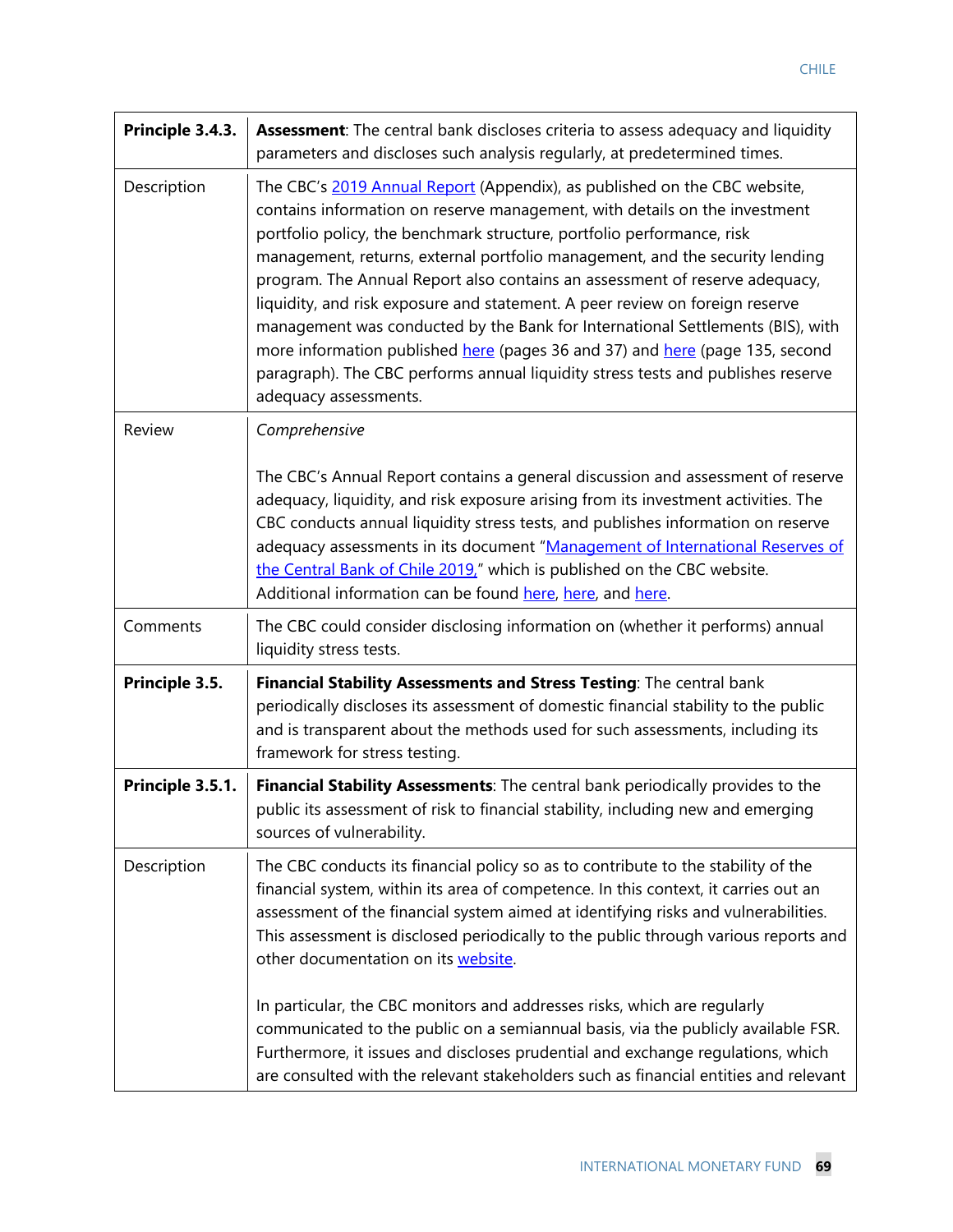|                  | governmental agencies. Moreover, the President of the CBC, as an advisor in the<br>FSB meeting, shares the CBC assessment of the financial system.                                                                                                                                                                                                                                                                                                                                                                                                                                                                                                        |
|------------------|-----------------------------------------------------------------------------------------------------------------------------------------------------------------------------------------------------------------------------------------------------------------------------------------------------------------------------------------------------------------------------------------------------------------------------------------------------------------------------------------------------------------------------------------------------------------------------------------------------------------------------------------------------------|
|                  | The purpose of the FSR is to provide information concerning recent<br>macroeconomic and financial events that may affect the stability of the financial<br>system, such as the evolution of indebtedness of the main credit users, the<br>performance of the capital market, and the capacity of the financial system and of<br>the international financial position to adapt adequately to adverse economic<br>situations. In addition, the FSR presents the policies and measures that contribute<br>to the normal functioning of the financial system, in order to promote public<br>knowledge and debate concerning these issues. See more info here. |
|                  | The CBC also discloses the methods and scenarios used in the assessment of the<br>financial sector, including the data at an aggregate level can be found in the<br>section statistical databases. The CBC does not disclose disaggregated data of<br>individual institutions due to data protection regulations.                                                                                                                                                                                                                                                                                                                                         |
| Review           | Comprehensive                                                                                                                                                                                                                                                                                                                                                                                                                                                                                                                                                                                                                                             |
|                  | The CBC publishes, on a regular basis, information on its assessments of the<br>vulnerabilities of the financial system and is transparent on the methods<br>underpinning such assessments. Furthermore, the CBC regularly publishes a<br>comprehensive assessment of the main risks to financial stability, including new<br>and emerging vulnerabilities. Moreover, the CBC discloses the methods and<br>underlying data used for such assessments, to the extent such disclosure is<br>compatible with data protection rules.                                                                                                                          |
| Comments         |                                                                                                                                                                                                                                                                                                                                                                                                                                                                                                                                                                                                                                                           |
| Principle 3.5.2. | Macroprudential Stress Testing Methods: The central bank discloses the<br>methods and key assumptions of the stress testing framework.                                                                                                                                                                                                                                                                                                                                                                                                                                                                                                                    |
| Description      | The CBC discloses the parameters of stress testing in the FPCBC. For the banking<br>sector, the stress tests examine the effects that adverse changes in economic<br>activity, interest rates, and the exchange rate can have on the banks' profitability<br>and capital strength and, therefore, on the system's resilience. These tests<br>examine the potential risks to which the local banking system is exposed.                                                                                                                                                                                                                                    |
|                  | The CBC discloses the analysis framework that allows identifying potential shocks,<br>vulnerabilities that could amplify them and mitigators that would limit their scope<br>thus, evaluating the potential impact. This process allows to elaborate a diagnosis<br>on the state of the financial system. The CBC discloses the design of the<br>macroeconomic stress scenario and the risks covered, along with underlying<br>assumptions. The results of the stress tests are published semi-annually in the<br>FSR.                                                                                                                                    |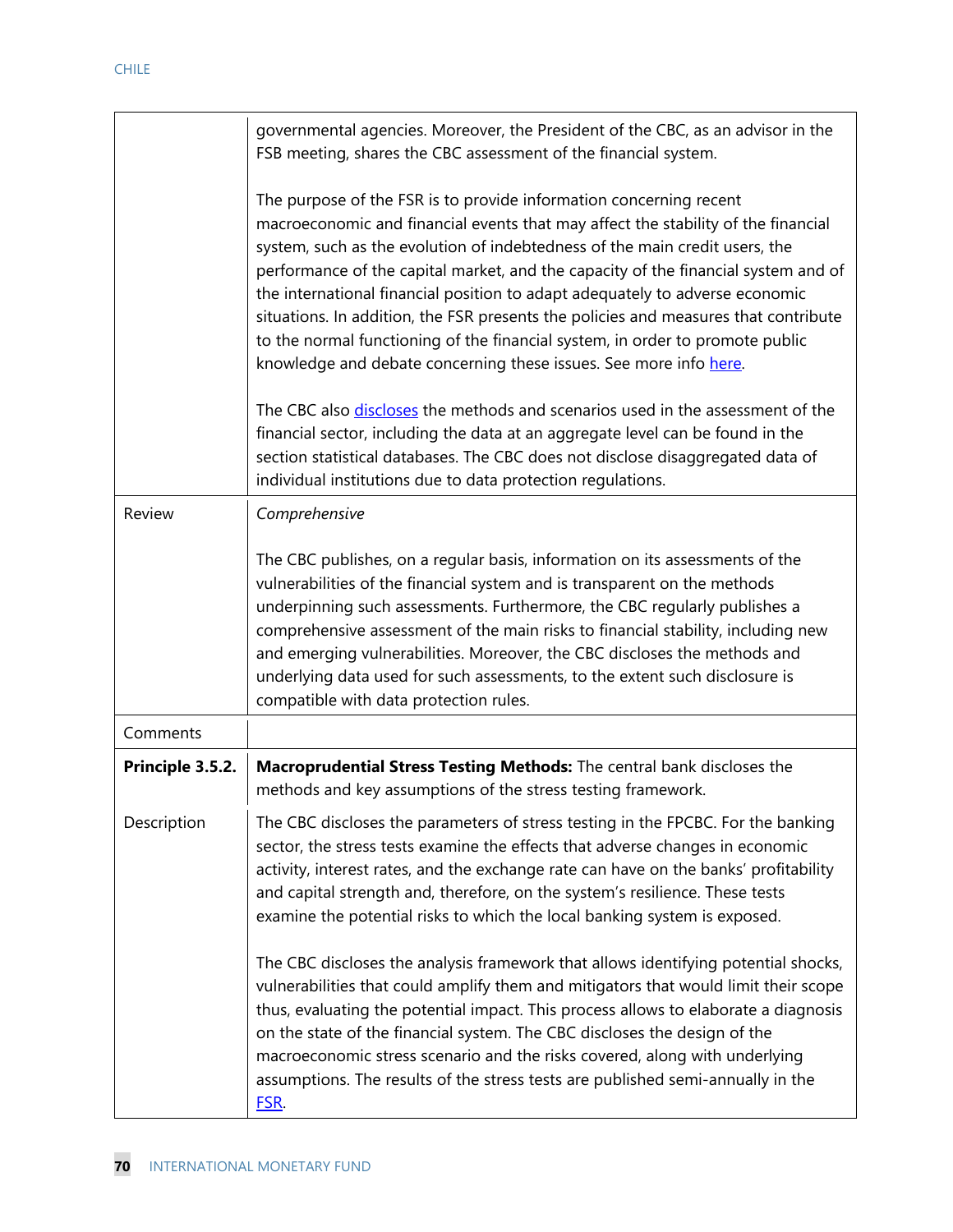Ι

|                  | The stress testing methodology is disclosed in various <b>FSR</b> . Based on various<br>stress scenarios combining large shocks and key macroeconomic variables, it<br>assesses the impact on the banks' balance sheet of several risks, including credit<br>and liquidity risks, foreign exchange risk.<br>Furthermore, the stress testing methodology for banks are described in more<br>details in the Working Paper number 610 on "Stress Test for Banking Sector: A<br>Technical Note, February 2011.<br>The CBC also carries out on ad-hoc basis stress testing targeting specific sectors<br>of the economy such as households and firms, aimed at analyzing the impact of<br>different shocks on the vulnerability of corporations, taking into account liquidity<br>position in the face of a drop in revenue, reduction in profitability under a<br>scenario that replicates crisis periods, etc. As another example, the CBC uses stress<br>tests to analyze the financial situation of the households. The CBC applied several<br>macroeconomic scenarios. The methodologies and results are published in the<br>FSR.<br>The CBC provide relatively granular information on the parameters of stress test,<br>including the models used, bottom up, top-down, full set of assumptions, details<br>on its estimation, plausibility, etc. This information is presented in the FSR of 2013. |
|------------------|-------------------------------------------------------------------------------------------------------------------------------------------------------------------------------------------------------------------------------------------------------------------------------------------------------------------------------------------------------------------------------------------------------------------------------------------------------------------------------------------------------------------------------------------------------------------------------------------------------------------------------------------------------------------------------------------------------------------------------------------------------------------------------------------------------------------------------------------------------------------------------------------------------------------------------------------------------------------------------------------------------------------------------------------------------------------------------------------------------------------------------------------------------------------------------------------------------------------------------------------------------------------------------------------------------------------------------------------------------------------------------------------------------|
| Review           | Comprehensive                                                                                                                                                                                                                                                                                                                                                                                                                                                                                                                                                                                                                                                                                                                                                                                                                                                                                                                                                                                                                                                                                                                                                                                                                                                                                                                                                                                         |
|                  | The CBC discloses the methods and assumptions of stress testing analysis on an<br>aggregated basis in various academic and technical publication such working<br>papers. In particular, the CBC discloses (i) information on the type of exercise<br>(bottom-up, top-down, or a combination of both); (ii) the design of the<br>macroeconomic stress scenario, including details on its estimation, plausibility,<br>and time horizon; (iii) the risks covered and detail information on the models<br>used; (iv) evolution of financial statements over the stress test horizon; (v) the full<br>set of assumptions; and (vi) the regulatory framework considered.                                                                                                                                                                                                                                                                                                                                                                                                                                                                                                                                                                                                                                                                                                                                   |
| Comments         | The CBC may enhance the transparency of the stress testing methods by<br>providing more detailed technical information in a box or a table in each FSR.                                                                                                                                                                                                                                                                                                                                                                                                                                                                                                                                                                                                                                                                                                                                                                                                                                                                                                                                                                                                                                                                                                                                                                                                                                               |
| Principle 3.5.3. | <b>Stress Testing Coverage:</b> The central bank discloses the coverage of the stress<br>testing exercise.                                                                                                                                                                                                                                                                                                                                                                                                                                                                                                                                                                                                                                                                                                                                                                                                                                                                                                                                                                                                                                                                                                                                                                                                                                                                                            |
| Description      | In the FSR, the CBC discloses the type of agents covered in the stress testing,<br>including banks, pension funds, insurance companies, households, firms, etc.<br>Furthermore, the CBC publishes information on the stress tests carried out on<br>firms, and households.                                                                                                                                                                                                                                                                                                                                                                                                                                                                                                                                                                                                                                                                                                                                                                                                                                                                                                                                                                                                                                                                                                                            |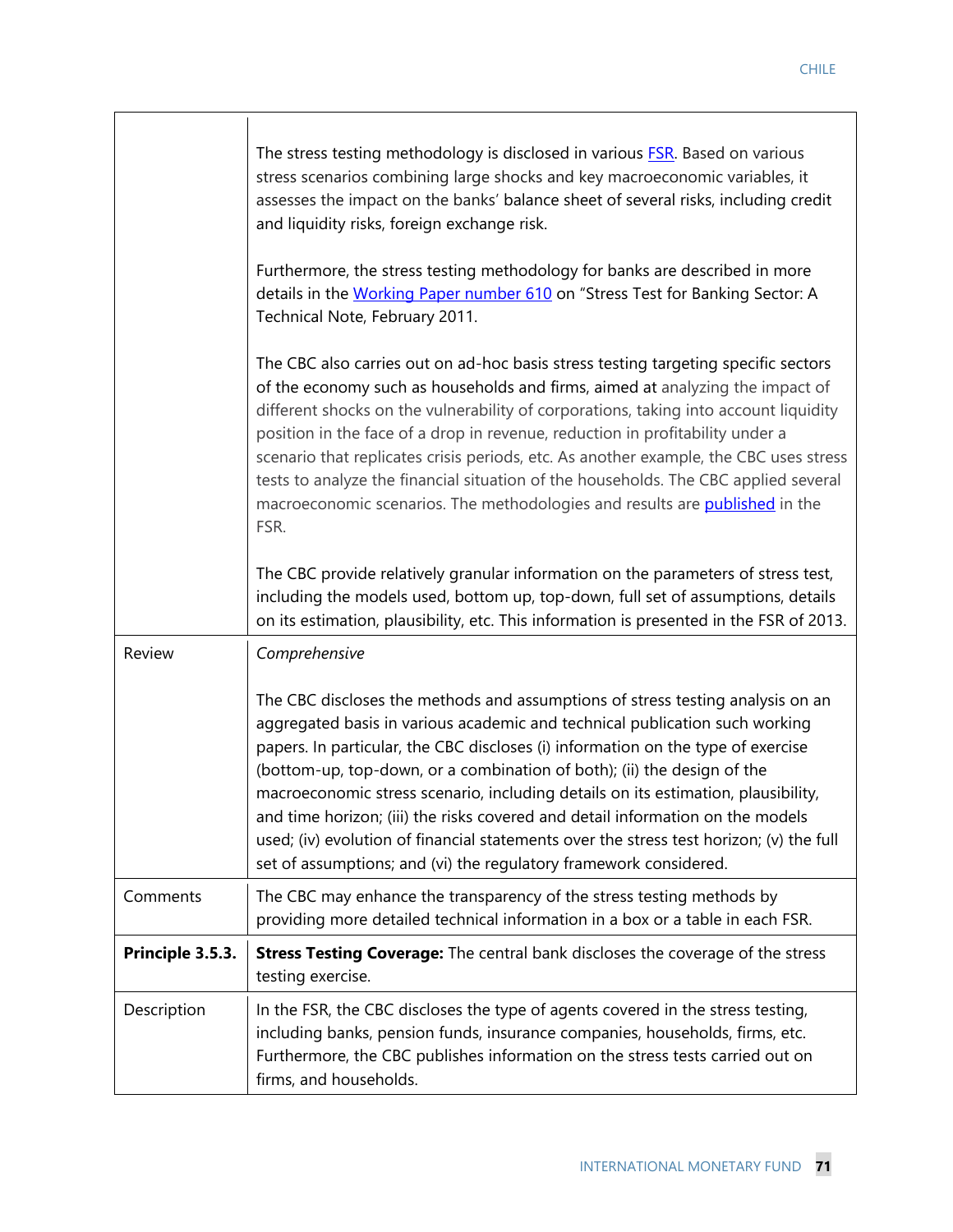| Review           | Comprehensive                                                                                                                                                                                                                                                                                                                                                                                                                                                                                                                   |
|------------------|---------------------------------------------------------------------------------------------------------------------------------------------------------------------------------------------------------------------------------------------------------------------------------------------------------------------------------------------------------------------------------------------------------------------------------------------------------------------------------------------------------------------------------|
|                  | The CBC discloses the type of institutions covered in the stress testing, but it does<br>not disclose the names of the participating institutions due to confidentiality.                                                                                                                                                                                                                                                                                                                                                       |
| Comments         | The CBC my wish to disclose more information on the name of the institutions<br>that are covered, without disclosing the outcomes at the individual level.                                                                                                                                                                                                                                                                                                                                                                      |
| Principle 3.5.4. | Central Bank Use of Stress Test Results: There is clarity about the ways the<br>central bank uses the stress test results.                                                                                                                                                                                                                                                                                                                                                                                                      |
| Description      | The CBC discloses in the FSR some possible policy decisions (e.g. actions,<br>measures, recommendations) as a consequence of the outcomes of the aggregate<br>stress testing. In particular, Box 2 in FSR describes the general use of the stress<br>test results for the banking system but also for other agents in the economy such<br>as firms, households, insurance companies. For instance, it alerts any potential<br>risks and impact on banks profitability and capital. See more information here and<br>here.       |
| Review           | Comprehensive                                                                                                                                                                                                                                                                                                                                                                                                                                                                                                                   |
|                  | The CBC discloses how aggregate stress testing results may affect policy<br>decisions, including the impact on financial institutions. However, the discussions<br>are carried out at a very high level without any concrete follow-up actions.                                                                                                                                                                                                                                                                                 |
| Comments         | The CBC may consider disclosing more concrete and detailed information on how<br>the stress testing results will be used to formulate new financial policy measures.                                                                                                                                                                                                                                                                                                                                                            |
| Principle 3.6.   | Macroprudential Policy Implementation: The central bank discloses how it<br>implements macroprudential policies, including the design of policy instruments<br>and enforcement arrangements.                                                                                                                                                                                                                                                                                                                                    |
| Principle 3.6.1. | Instruments: The central bank discloses the precise design and objectives of its<br>macroprudential instruments, including the scope of entities and financial<br>instruments subject to macroprudential constraints.                                                                                                                                                                                                                                                                                                           |
| Description      | The CBC discloses macroprudential instruments in the <b>FPCBC</b> , defines the<br>macroprudential framework, as well as the tools used by the CBC to implement its<br>policy.                                                                                                                                                                                                                                                                                                                                                  |
|                  | The CBC responsibility for macroprudential policy is co-shared with other<br>governmental agencies, such as the FMC and the FSB. In addition to<br>macroprudential policy, the General Banking Law (GBL) grants additional powers<br>to the CBC, including the regulations of bank reserves, derivative operations,<br>countercyclical capital buffers, banks' overseas investment. However, the CBC has<br>to seek the CMF's approval before finalizing the regulation. These regulations are<br>published on the CBC website. |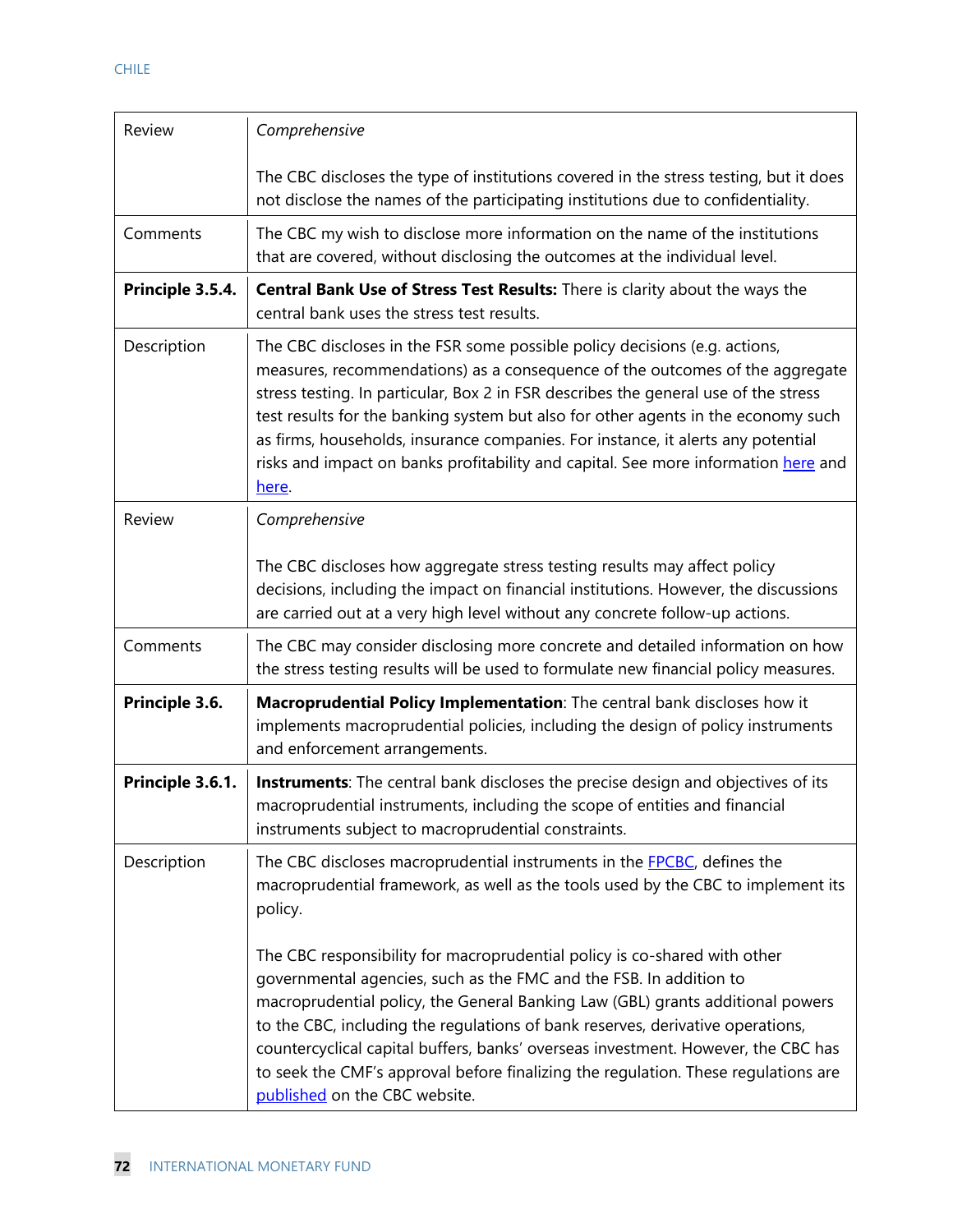|                  | When issuing macroprudential instrument and tools under its remit, the CBC has<br>established procedures for public consultation to receive comments and<br>suggestions from citizens, market agents, academics, experts, and others<br>interested parties regarding regulation matters. This process allows the CBC to<br>strengthen and improve the analysis and design prior to the adoption of<br>regulations, as well as to disseminate their content and increase the levels of<br>transparency and participation. The received comments are summarized in a note<br>attached to the final text of the regulation. Public consultation has a procedure<br>that is established in the introduction to the Compendium of Financial<br>Regulations (CFR), an area in which these processes may be used on a more<br>recurrent basis. |
|------------------|-----------------------------------------------------------------------------------------------------------------------------------------------------------------------------------------------------------------------------------------------------------------------------------------------------------------------------------------------------------------------------------------------------------------------------------------------------------------------------------------------------------------------------------------------------------------------------------------------------------------------------------------------------------------------------------------------------------------------------------------------------------------------------------------------------------------------------------------|
|                  | The CBC discloses the design and rationale to introduce new macroprudential<br>instrument. For instance, the CBC communicates the constitutional and legal<br>reform, introduced by the government, that empowered the CBC to inject<br>liquidity through buying and selling debt instruments issued by the Treasury in<br>the open secondary market, aimed at preserving of the well-functioning of<br>internal and external payments.                                                                                                                                                                                                                                                                                                                                                                                                 |
| Review           | Comprehensive                                                                                                                                                                                                                                                                                                                                                                                                                                                                                                                                                                                                                                                                                                                                                                                                                           |
|                  | The CBC discloses the design and scope of application of macroprudential tools,<br>including the types of financial institutions (e.g., banks and non-bank lenders) and<br>financial instruments (e.g., mortgage loans, other) subject to macroprudential<br>constraints.                                                                                                                                                                                                                                                                                                                                                                                                                                                                                                                                                               |
|                  | In addition to official documents, the CBC discloses the key design features of its<br>tools and how they may affect various market participants. The CBC consults the<br>public before enacting major changes to the design of macroprudential tools.                                                                                                                                                                                                                                                                                                                                                                                                                                                                                                                                                                                  |
| Comments         |                                                                                                                                                                                                                                                                                                                                                                                                                                                                                                                                                                                                                                                                                                                                                                                                                                         |
| Principle 3.6.2. | <b>Enforcement:</b> The central bank discloses enforcement mechanisms and<br>responsibilities for all entities and financial instruments subject to<br>macroprudential constraints.                                                                                                                                                                                                                                                                                                                                                                                                                                                                                                                                                                                                                                                     |
| Description      | Macroprudential enforcement mechanism is the responsibilities of the CBC and<br>several governmental agencies, in accordance with their respective roles,<br>functions, and legal powers. Effective coordination among these authorities is<br>achieved through various channels, including the FSB. As for the CBC, the CFR<br>details the regulations and its enforcement for financial entities, market<br>operations and relevant financial market agents.                                                                                                                                                                                                                                                                                                                                                                          |

 $\sqrt{ }$ 

 $\mathbf{I}$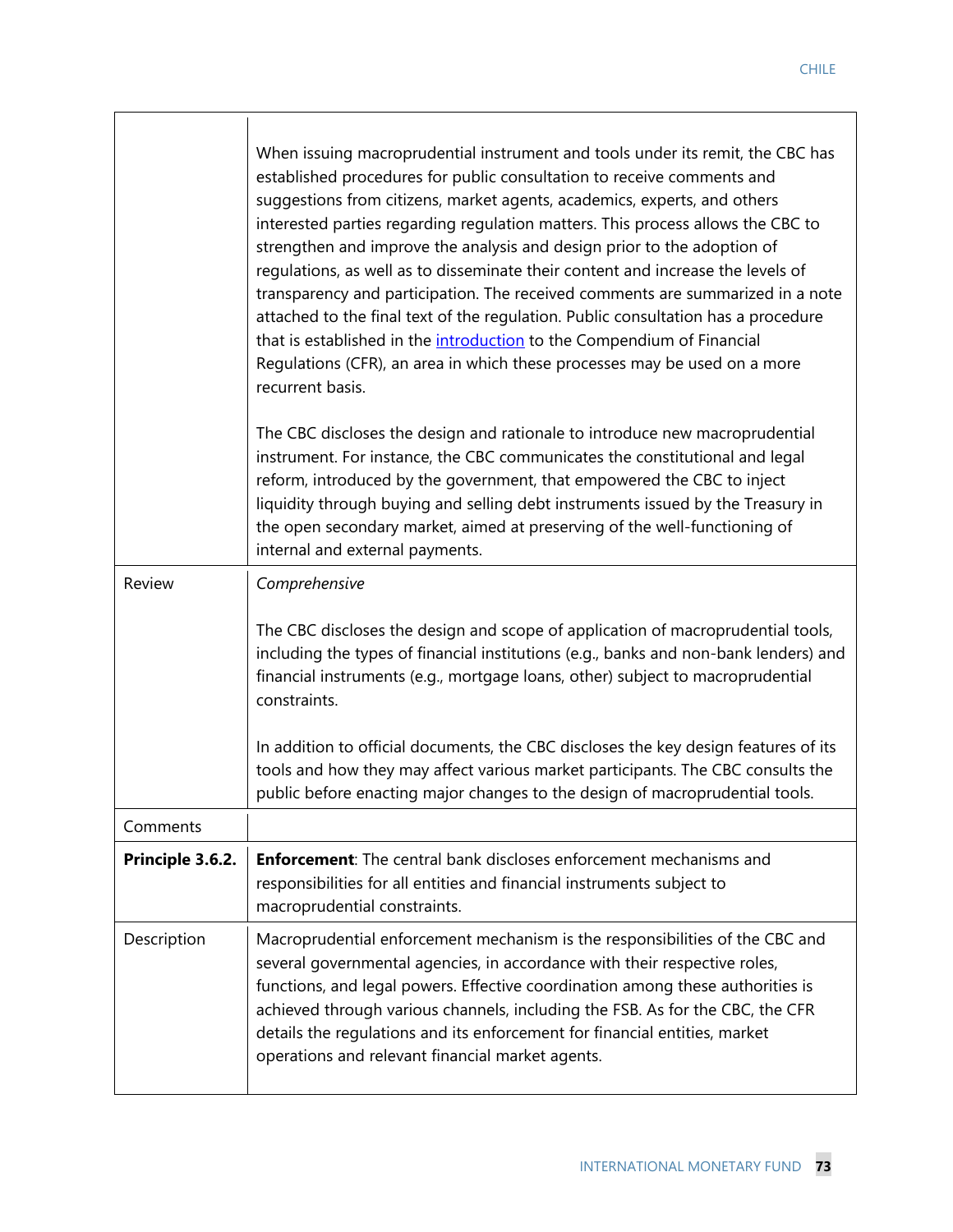|                | Within its legal authority, the CBC can implement new regulation or amending<br>existing ones. In general terms, the regulatory formulation and modification<br>undertaken by the CBC addresses issues like reserves, lending and deposit<br>constraints, conditions for derivative operations in national currency, and<br>requirements for the large-value and retail payment systems. See more<br>information here.                                                                                                                                                                                                                            |  |
|----------------|---------------------------------------------------------------------------------------------------------------------------------------------------------------------------------------------------------------------------------------------------------------------------------------------------------------------------------------------------------------------------------------------------------------------------------------------------------------------------------------------------------------------------------------------------------------------------------------------------------------------------------------------------|--|
|                | According to CBC Law, the regulations adopted by the CBC will be mandatory for<br>the public sector organizations that have the necessary regulatory powers to<br>implement them, which must issue the pertinent instructions in the terms<br>established for that purpose by the Bank's Board. The supervision of compliance<br>with the policies and regulations issued by the CBC will be exercised through the<br>corresponding oversight bodies, without prejudice to the fact that the latter may<br>exercise it directly in exchange matters. All of these regulations are contained in<br>the CFR, which is published on the CBC website. |  |
|                | The CBC Law, in sections 58 to 65, details the penalties for infractions that may be<br>incurred by banking companies or other entities authorized to operate in the<br>FEM.                                                                                                                                                                                                                                                                                                                                                                                                                                                                      |  |
| Review         | Comprehensive:                                                                                                                                                                                                                                                                                                                                                                                                                                                                                                                                                                                                                                    |  |
|                | According to its law, the CBC discloses the enforcement mechanisms and<br>responsibilities for all entities and financial instruments subject to<br>macroprudential constraints. Furthermore, it discloses which agencies enforce<br>macroprudential regulations and discloses both incentive mechanisms and<br>penalties.                                                                                                                                                                                                                                                                                                                        |  |
| Comments       | The CBC may consider further enhancing its disclosure framework by informing<br>about its limited power to enforce macroprudential tools that are considered to<br>be enforced by the CMF and other governmental agencies.                                                                                                                                                                                                                                                                                                                                                                                                                        |  |
| Principle 3.7. | Microprudential Supervision: Selected principles from BCP, ICP, and IOSCO.                                                                                                                                                                                                                                                                                                                                                                                                                                                                                                                                                                        |  |
| Description    | Not Applicable                                                                                                                                                                                                                                                                                                                                                                                                                                                                                                                                                                                                                                    |  |
| Review         | Not Applicable                                                                                                                                                                                                                                                                                                                                                                                                                                                                                                                                                                                                                                    |  |
| Comments       | Not Applicable                                                                                                                                                                                                                                                                                                                                                                                                                                                                                                                                                                                                                                    |  |
| Principle 3.8. | <b>Emergency Liquidity Assistance:</b> The central bank may disclose any ongoing<br>provision of emergency liquidity assistance (including bilateral and market-wide<br>support) and its conditions and parameters once the need for confidentiality has<br>ceased.                                                                                                                                                                                                                                                                                                                                                                               |  |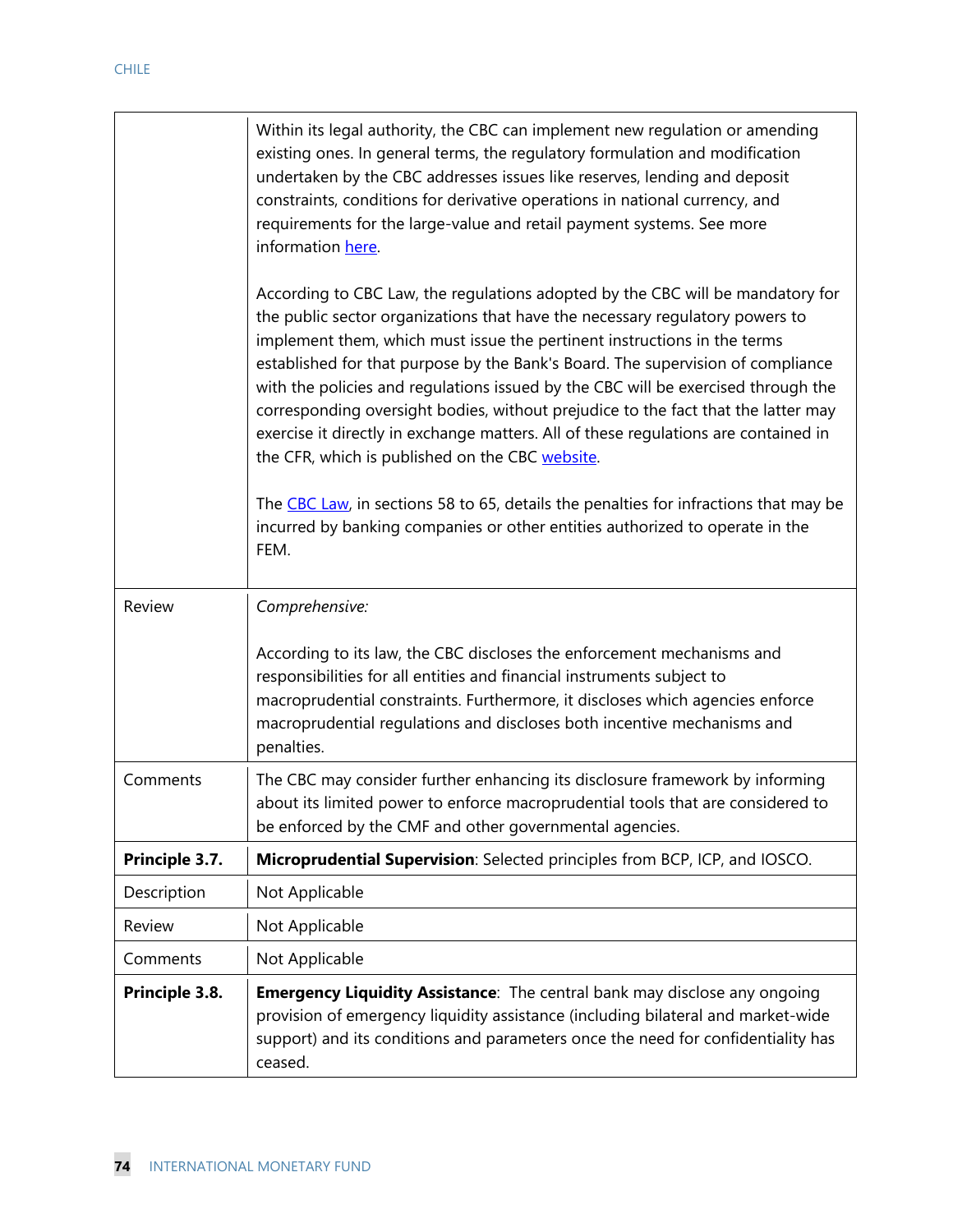| Description     | The CBC discloses market-wide adopted exceptional measures in response to the<br>events that occurred in the country due to the health emergency declared in<br>March 2020. These measures aim to address the impact of the internal and<br>external shocks on the Chilean economy.<br>The CBC summarized the adopted exceptional measures in easily accessible table.<br>it covers the types of instruments, terms and condition, eligibility, duration, etc.<br>The <b>FCIC</b> , which is a medium-term liquidity measure at low cost provided to<br>banks, constitutes the quantitatively largest component of the unconventional<br>instruments. |  |
|-----------------|-------------------------------------------------------------------------------------------------------------------------------------------------------------------------------------------------------------------------------------------------------------------------------------------------------------------------------------------------------------------------------------------------------------------------------------------------------------------------------------------------------------------------------------------------------------------------------------------------------------------------------------------------------|--|
| Review          | Expanded                                                                                                                                                                                                                                                                                                                                                                                                                                                                                                                                                                                                                                              |  |
|                 | The CBC discloses the forms of market-wide liquidity support and provides timely<br>information in support of the financial stability objective and the efficiency and<br>effectiveness of the liquidity support. In particular, the CBC explains how this<br>liquidity support deviates from standard operations, including information on<br>amounts, maturity, and financial parameters. It also explains the intention of the<br>liquidity support to contribute to maintaining financial stability or market<br>functioning.                                                                                                                     |  |
|                 | However, there is no information on bilateral liquidity support on case-by-case<br>basis for individual institutions.                                                                                                                                                                                                                                                                                                                                                                                                                                                                                                                                 |  |
| Comments        | The CBC may consider disclosing whether it has provided bilateral liquidity<br>support to specific financial entities. This could be done at the aggregate level<br>without disclosing the name of the receiving entities without violates<br>confidentiality requirements.                                                                                                                                                                                                                                                                                                                                                                           |  |
| Principle 3.9.  | <b>Resolution:</b> Selected principles from KA                                                                                                                                                                                                                                                                                                                                                                                                                                                                                                                                                                                                        |  |
| Description     | Not Applicable                                                                                                                                                                                                                                                                                                                                                                                                                                                                                                                                                                                                                                        |  |
| Review          | Not Applicable                                                                                                                                                                                                                                                                                                                                                                                                                                                                                                                                                                                                                                        |  |
| Comments        | Not Applicable                                                                                                                                                                                                                                                                                                                                                                                                                                                                                                                                                                                                                                        |  |
| Principle 3.10. | Financial Market Infrastructures: Selected principles from PFMI                                                                                                                                                                                                                                                                                                                                                                                                                                                                                                                                                                                       |  |
| Description     | Not Applicable                                                                                                                                                                                                                                                                                                                                                                                                                                                                                                                                                                                                                                        |  |
| Review          | Not Applicable                                                                                                                                                                                                                                                                                                                                                                                                                                                                                                                                                                                                                                        |  |
| Comments        | Not Applicable                                                                                                                                                                                                                                                                                                                                                                                                                                                                                                                                                                                                                                        |  |
| Principle 3.11. | Financial Integrity: The central bank discloses its AML/CFT supervisory processes<br>as well as details about resources allocated to its internal AML/CFT controls.                                                                                                                                                                                                                                                                                                                                                                                                                                                                                   |  |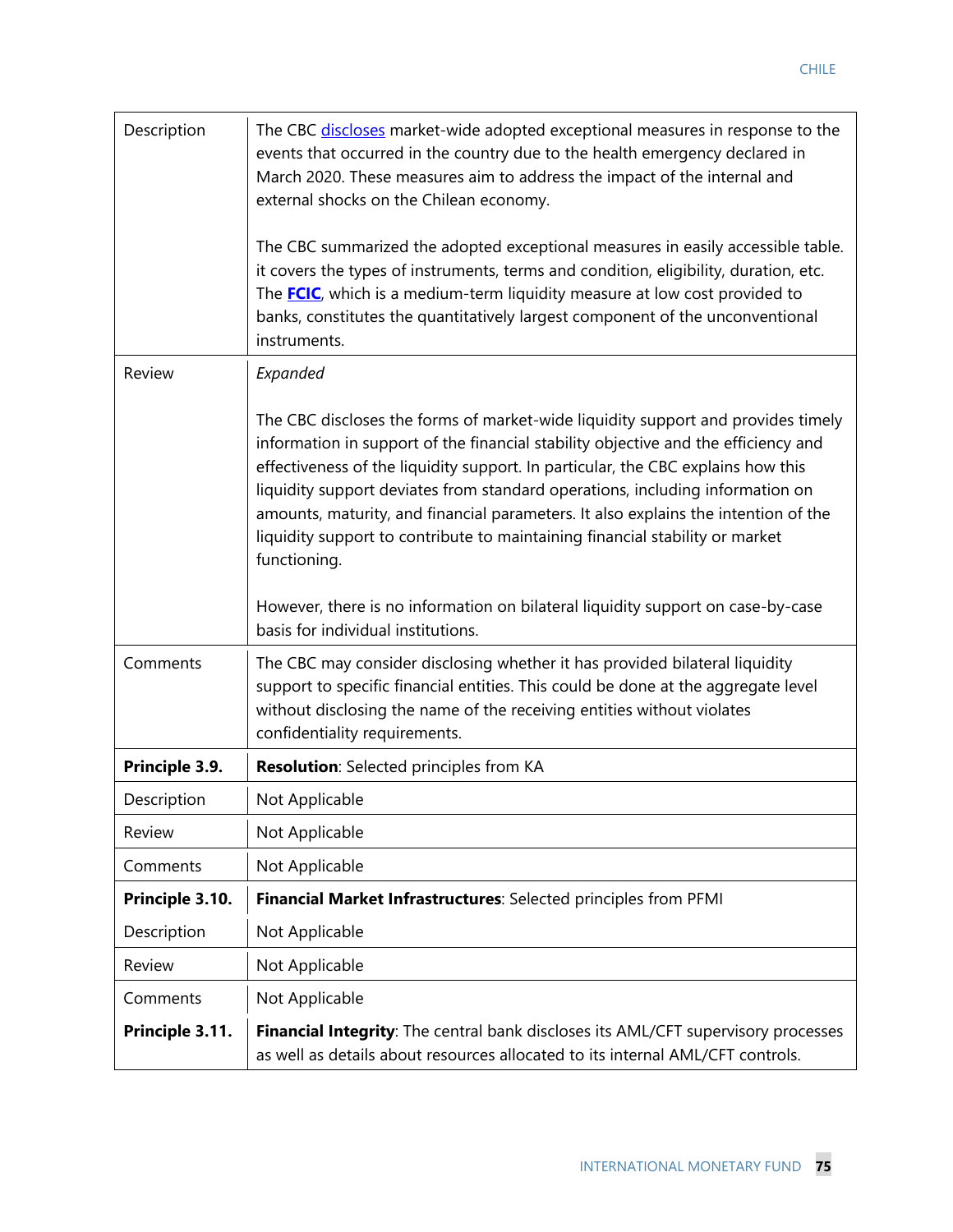| Description      | (a) The CBC is not engaged in AML/CFT supervision, as such, the first section of<br>this principle is not applicable.<br>(b) The CBC does not disclose details about resources allocated to its internal<br>AML/CFT controls.                                                                                                                                                                                                                                                                                                                                                                                                                      |  |
|------------------|----------------------------------------------------------------------------------------------------------------------------------------------------------------------------------------------------------------------------------------------------------------------------------------------------------------------------------------------------------------------------------------------------------------------------------------------------------------------------------------------------------------------------------------------------------------------------------------------------------------------------------------------------|--|
| Review           | (a) Not Applicable<br>(b) Not Implemented                                                                                                                                                                                                                                                                                                                                                                                                                                                                                                                                                                                                          |  |
| Comments         | The CBC should disclose details about resources allocated to its internal AMI/CFT<br>controls.                                                                                                                                                                                                                                                                                                                                                                                                                                                                                                                                                     |  |
| Principle 3.12.  | <b>Consumer Protection:</b> The central bank discloses its operations relating to<br>consumer protection conducted solely or jointly with other agencies.                                                                                                                                                                                                                                                                                                                                                                                                                                                                                          |  |
| Description      | Not Applicable                                                                                                                                                                                                                                                                                                                                                                                                                                                                                                                                                                                                                                     |  |
| Review           | Not Applicable                                                                                                                                                                                                                                                                                                                                                                                                                                                                                                                                                                                                                                     |  |
| Comments         | Not Applicable                                                                                                                                                                                                                                                                                                                                                                                                                                                                                                                                                                                                                                     |  |
|                  | <b>Pillar IV-Central Bank Outcome</b>                                                                                                                                                                                                                                                                                                                                                                                                                                                                                                                                                                                                              |  |
| Principle 4.1.   | <b>Monetary Policy:</b> The central bank is transparent about the outcome of its<br>monetary policy conduct.                                                                                                                                                                                                                                                                                                                                                                                                                                                                                                                                       |  |
|                  |                                                                                                                                                                                                                                                                                                                                                                                                                                                                                                                                                                                                                                                    |  |
| Principle 4.1.1. | Governance Actions: The accountability of the central bank on monetary policy<br>is clear as to whom accountability is owed and how it is discharged.                                                                                                                                                                                                                                                                                                                                                                                                                                                                                              |  |
| Description      | In September of each year, the CBC's Board submits the MPR to the MoF and to<br>the Senate of the Republic. This report has the following main purposes: (i) to<br>inform and explain to the Senate, the Government and the general public the<br>vision of the CBC on recent and expected evolution of inflation and its<br>consequences for the conduct of monetary policy; (ii) publicly expose the<br>medium-term analysis framework used by the CBC Board in formulating monetary<br>policy; and (iii) provide useful information for the formulation of the expectations<br>of the economic agents about the future trajectory of inflation. |  |
|                  | In addition, the CBC delivers three other MPRs -in March, June, and December-to<br>the MoF and the Senate Finance Committee, disseminated in conferences<br>organized in the main CBC building and different regions of the country.                                                                                                                                                                                                                                                                                                                                                                                                               |  |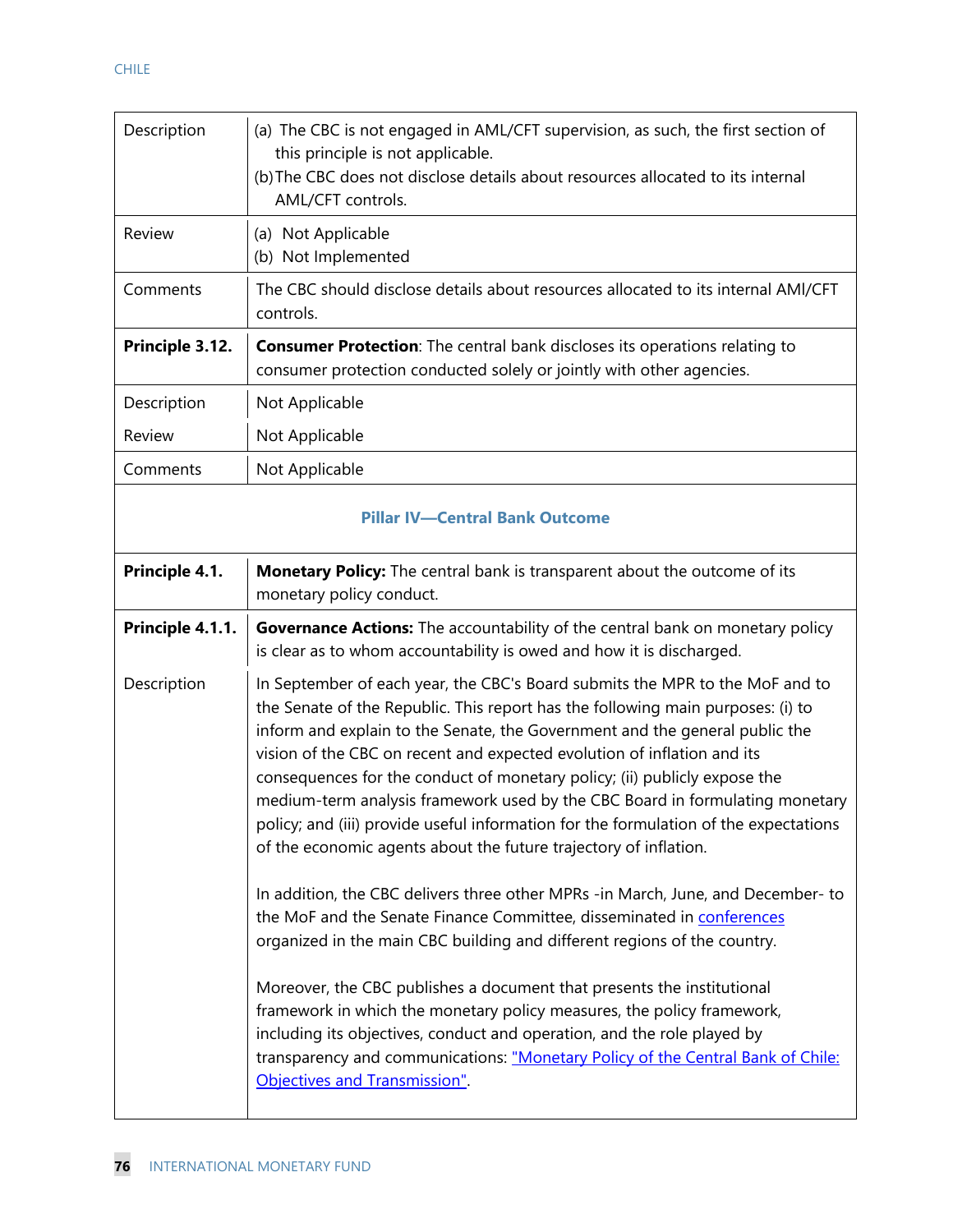|                                                                                                              |                                                                                                   | role, responsibilities, and accountability. Several channels are used to provide                                                                                                                                                                      |
|--------------------------------------------------------------------------------------------------------------|---------------------------------------------------------------------------------------------------|-------------------------------------------------------------------------------------------------------------------------------------------------------------------------------------------------------------------------------------------------------|
|                                                                                                              |                                                                                                   |                                                                                                                                                                                                                                                       |
|                                                                                                              |                                                                                                   | <b>Studies</b>                                                                                                                                                                                                                                        |
|                                                                                                              |                                                                                                   | Daily report                                                                                                                                                                                                                                          |
| <b>Official Board</b><br>communiqué<br>Minutes of the<br>monetary policy<br>meeting<br>Background<br>minutes |                                                                                                   | Statistical preview<br>Monthly Bulletin                                                                                                                                                                                                               |
|                                                                                                              |                                                                                                   | Foreign trade<br>indicators                                                                                                                                                                                                                           |
| <b>Monetary Policy</b><br>Report (IPOM)                                                                      |                                                                                                   | Journal Economía<br>Chilena                                                                                                                                                                                                                           |
| <b>Financial Stability</b><br>Report (IEF)                                                                   |                                                                                                   |                                                                                                                                                                                                                                                       |
| Annual Report of<br>the<br>Central Bank of<br>Chile                                                          | Book series on<br>Central Banking,<br>Analysis, and<br><b>Economic Policies</b>                   | National<br>Accounts<br><b>Balance of</b><br>Payments<br><b>External Debt</b><br>Monetary and<br><b>Financial Synthesis</b>                                                                                                                           |
| Macroeconomic<br>and projection<br>models<br>Central Bank of<br><b>Chile Monetary</b><br>Policy<br>Document  | Economic Policy<br>Papers<br><b>Working Papers</b><br>Studies in<br>Economic<br><b>Statistics</b> | Various. See:<br>www.bcentral.cl/es<br>p/publ/                                                                                                                                                                                                        |
|                                                                                                              |                                                                                                   | information on the rationale behind policy decisions, including an evaluation of<br>the current state of the economy and possible future trends.<br>The table below summarizes the CBC communication tools and its frequency.<br><b>Bank policies</b> |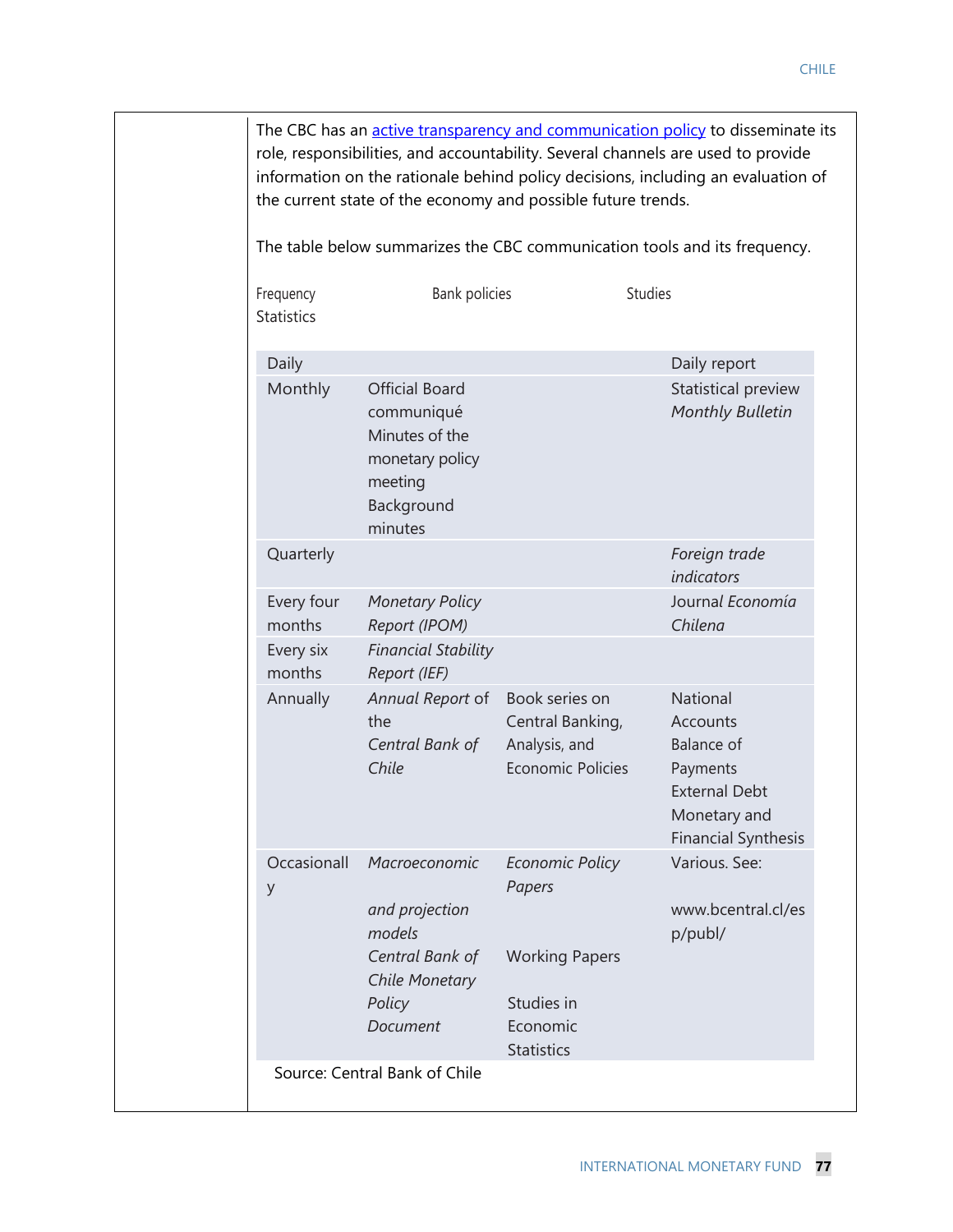| Review           | Comprehensive                                                                                                                                                                                                                                                                                                                                                                                                                                                                                                                                                                                                                                                                                                                                                                                                                                                                                                                                                                                                                                                                                                                                                                                                                                                                                                                                                                                                                                                                                           |
|------------------|---------------------------------------------------------------------------------------------------------------------------------------------------------------------------------------------------------------------------------------------------------------------------------------------------------------------------------------------------------------------------------------------------------------------------------------------------------------------------------------------------------------------------------------------------------------------------------------------------------------------------------------------------------------------------------------------------------------------------------------------------------------------------------------------------------------------------------------------------------------------------------------------------------------------------------------------------------------------------------------------------------------------------------------------------------------------------------------------------------------------------------------------------------------------------------------------------------------------------------------------------------------------------------------------------------------------------------------------------------------------------------------------------------------------------------------------------------------------------------------------------------|
|                  | The CBC discloses the responsibilities of its governing bodies to (i) report on the<br>conduct of monetary policy to designated public authorities; (ii) describe their<br>performance in achieving their objective(s), and, where appropriate; and (iii)<br>exchange views on the state of the economy with designated public authorities.<br>Furthermore, the CBC periodically communicates to the designated public<br>authority and general public the actions taken in order to achieve its monetary<br>policy objectives. The central bank is transparent about its interactions with<br>designated public authority on monetary policy.                                                                                                                                                                                                                                                                                                                                                                                                                                                                                                                                                                                                                                                                                                                                                                                                                                                          |
| Comments         |                                                                                                                                                                                                                                                                                                                                                                                                                                                                                                                                                                                                                                                                                                                                                                                                                                                                                                                                                                                                                                                                                                                                                                                                                                                                                                                                                                                                                                                                                                         |
| Principle 4.1.2. | <b>Policies:</b> The central bank discloses progress toward achieving its monetary policy<br>objective(s) as well as prospects for achieving them.                                                                                                                                                                                                                                                                                                                                                                                                                                                                                                                                                                                                                                                                                                                                                                                                                                                                                                                                                                                                                                                                                                                                                                                                                                                                                                                                                      |
| Description      | The CBC communicates its monetary regime, which aims for 3 percent annual<br>inflation in a horizon of two years and that should fluctuate within a 2 percent to<br>4 percentage. In the minutes of the MPM. The CBC discloses the discussion on<br>whether it achieve its monetary objective. At the end of each MPM, the CBC<br>issues a press statement on its website its view on the current situation and the<br>decision adopted and the main aspects that motivated it, both in the external and<br>internal scenario, also including possible future courses of action. As of 2018, the<br>vote of each Board member in the MPM is also communicated.<br>In the MPRs, the CBC discloses progress toward achieving its monetary policy<br>objective. In particular, the CBC announces if there is a need recalibrate its<br>monetary policy when the economic outcome deviates from what was expected.<br>For instance, in the MPR of September 2019, the CBC Board indicated that it may<br>be necessary to increase the monetary stimulus further, which will be evaluated at<br>future meetings in light of the evolution of the macroeconomic scenario.<br>The CBC recently carried out a study reviewing the monetary and financial policy<br>response to the COVID-19 crisis in Chile. It detailed some of the specific policy<br>measures implemented in Chile. It also demonstrates the pandemic's impact on<br>the balance sheet of the CBC, as well as other macroprudential metrics. |
| Review           | Expanded<br>The CBC discloses progress toward achieving its monetary policy objective. It also                                                                                                                                                                                                                                                                                                                                                                                                                                                                                                                                                                                                                                                                                                                                                                                                                                                                                                                                                                                                                                                                                                                                                                                                                                                                                                                                                                                                          |
|                  | publishes the indicators relating to its monetary policy objective.                                                                                                                                                                                                                                                                                                                                                                                                                                                                                                                                                                                                                                                                                                                                                                                                                                                                                                                                                                                                                                                                                                                                                                                                                                                                                                                                                                                                                                     |
| Comments         | The CBC may consider publishing the methods, techniques, and data underlying<br>dedicated monetary policy evaluations. It is important to ensure consistency when<br>communicating inflation targeting of monetary policy.                                                                                                                                                                                                                                                                                                                                                                                                                                                                                                                                                                                                                                                                                                                                                                                                                                                                                                                                                                                                                                                                                                                                                                                                                                                                              |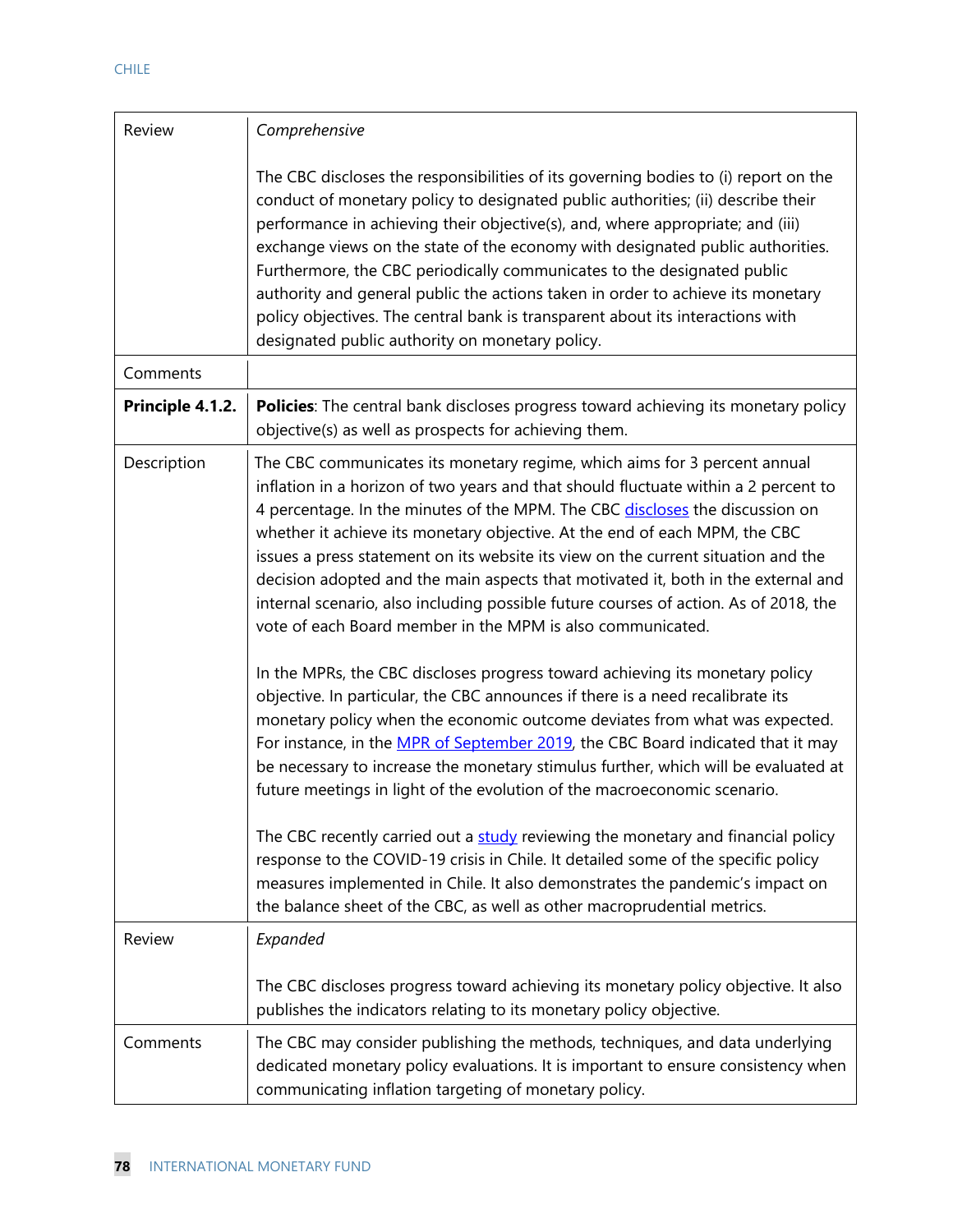| Principle 4.1.3. | <b>Operations:</b> The central bank discloses the volumes and interest rates of the<br>operations, as well as the level of the operational target achieved.                                                                                                                                                                                                                                                                                                                                                                                                                                                                                                                                                             |
|------------------|-------------------------------------------------------------------------------------------------------------------------------------------------------------------------------------------------------------------------------------------------------------------------------------------------------------------------------------------------------------------------------------------------------------------------------------------------------------------------------------------------------------------------------------------------------------------------------------------------------------------------------------------------------------------------------------------------------------------------|
| Description      | The CBC implements its monetary policy through the definition of a target for the<br>daily interbank interest rate, which is the interest rate at which banks grant credit<br>to each other on a business day and without collateral. Open Market Operations<br>(OMO) are the monetary policy implementation tools to inject to or extract<br>liquidity from the banking system in the short and medium terms. This<br>information is available on the CBC website.                                                                                                                                                                                                                                                     |
|                  | The CBC also discloses the results of its operations and informs about<br>discretionary operations and those that are not announced in the Bank's bidding<br>calendar in the market. The CBC also disclose the Exceptional Measures Adopted.                                                                                                                                                                                                                                                                                                                                                                                                                                                                            |
|                  | The Annual Report contains reports on the management of international reserves<br>and currency liabilities at the end of the previous year. Financial statements are<br>published monthly in a national newspaper. See more information here.                                                                                                                                                                                                                                                                                                                                                                                                                                                                           |
|                  | The CBC announces the level of the operational target daily to the public.                                                                                                                                                                                                                                                                                                                                                                                                                                                                                                                                                                                                                                              |
| Review           | Comprehensive                                                                                                                                                                                                                                                                                                                                                                                                                                                                                                                                                                                                                                                                                                           |
|                  | The CBC discloses in a timely manner the volumes and interest rates of monetary<br>policy instruments, as well as the level of the operational target achieved. In<br>particular, it publishes he level of the operational target; the outstanding volumes<br>and interest rates of each instrument; the aggregated banks reserves; and the<br>auction results.                                                                                                                                                                                                                                                                                                                                                         |
| Comments         |                                                                                                                                                                                                                                                                                                                                                                                                                                                                                                                                                                                                                                                                                                                         |
| Principle 4.2.   | Cross-Border Financial Flows and Foreign Exchange Administration: The<br>central bank discloses the outcome of its policy implementation.                                                                                                                                                                                                                                                                                                                                                                                                                                                                                                                                                                               |
| Principle 4.2.1. | <b>Governance Actions:</b> The central bank discloses information about to whom its<br>accountability on the policy is owed and how it is discharged.                                                                                                                                                                                                                                                                                                                                                                                                                                                                                                                                                                   |
| Description      | The CBC's Exchange Regulations, as published on the CBC website, establish that<br>certain transactions must be channeled through the FEM and need to be reported<br>to the CBC. The Compendium of International Exchange Regulations, published<br>on the CBC website, is the compilation of regulations enacted by the CBC. The<br>Compendium includes general rules applicable in exchange matters that must be<br>followed by entities that are part of the FEM, including the requirements<br>applicable to those that do not correspond with banks, together with the<br>exchange limitations applicable to the main foreign exchange operations that<br>make up Chile's balance of payments and capital account. |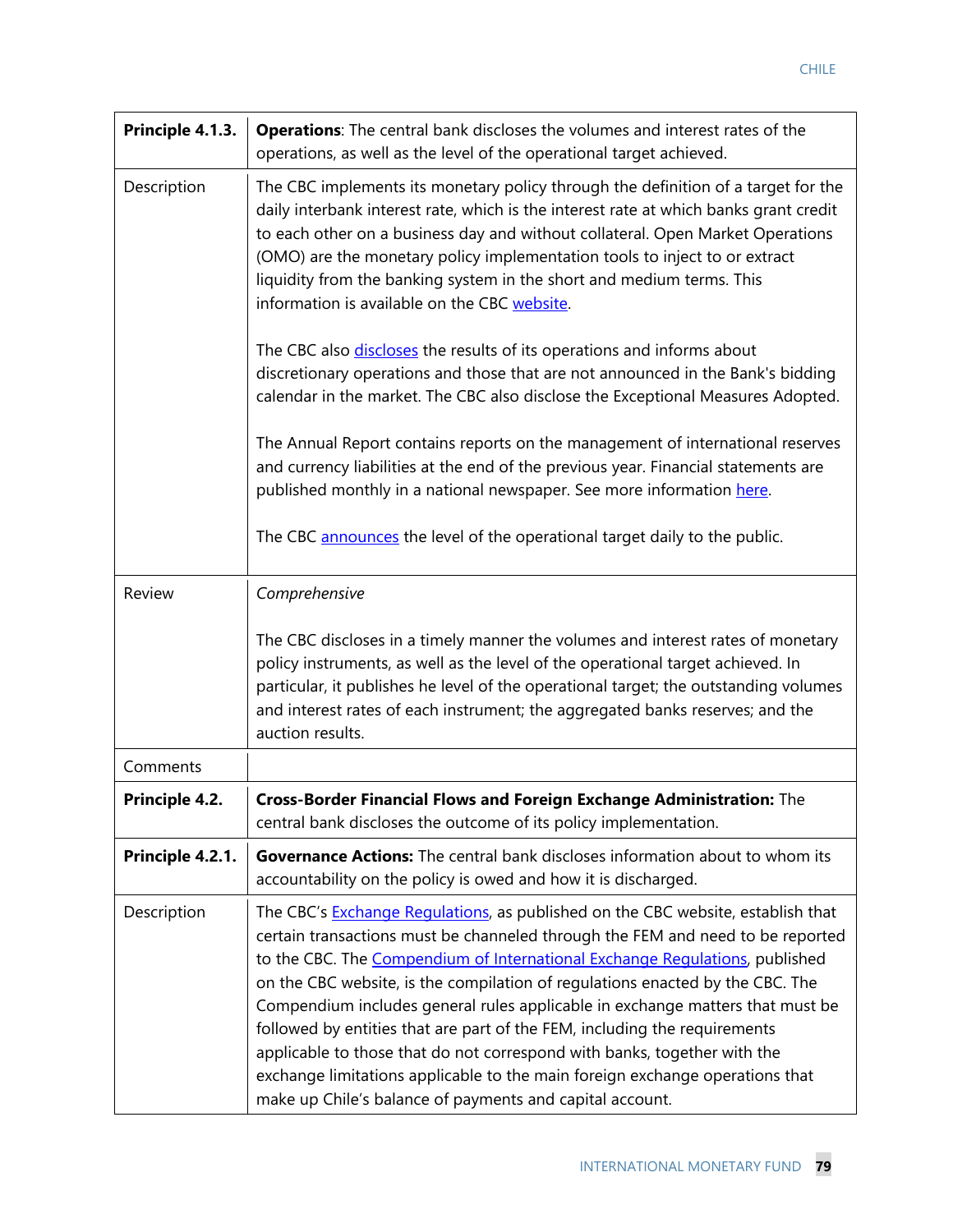|                  | The CBC Law (Subtitle 8-Powers of the Bank regarding foreign exchange<br>transactions), which is referred to on the <b>CBC</b> website, establishes the legal<br>requirements regarding the CBC's organization, functions, and obligations, and<br>regulates the CBC's powers related to FX management. The CBC Board establishes<br>a strategic framework for the management of FX reserves in the document<br>"General Guidelines for the Management of International Reserves of the Central<br>Bank of Chile" (see this report). This includes general guidelines on corporate<br>governance, level of reserves, investment policy, investment process and<br>accountability, investment policy, investment process and accountability. The CBC<br>Board establishes the strategic framework used in the reserve management<br>process through the approval of the Investment Policy, which is reviewed<br>periodically. General information on foreign reserve management is published in<br>the document Management of International Reserves, published on the CBC<br>website.<br>The <b>FSR</b> serves to communicate different diagnostics about the state of the<br>financial system. The framework of analysis of the FSR consists on monitoring and<br>studying the agents of the financial system households, companies, credit<br>providers, its components, intermediaries, markets, infrastructures, and the<br>interconnections among them. |
|------------------|--------------------------------------------------------------------------------------------------------------------------------------------------------------------------------------------------------------------------------------------------------------------------------------------------------------------------------------------------------------------------------------------------------------------------------------------------------------------------------------------------------------------------------------------------------------------------------------------------------------------------------------------------------------------------------------------------------------------------------------------------------------------------------------------------------------------------------------------------------------------------------------------------------------------------------------------------------------------------------------------------------------------------------------------------------------------------------------------------------------------------------------------------------------------------------------------------------------------------------------------------------------------------------------------------------------------------------------------------------------------------------------------------------------------------------------------------------------|
| Review           | Comprehensive<br>The CBC discloses, through the reference to the CBC Law, the general<br>accountability of the CBC to the public, the Minister of Finance, and the Senate<br>(through the publication of its Annual Report) for its policy, as well as the<br>frequency and the manner of reporting. The CBC discloses information on the<br>Board and its role and responsibilities on policy implementation. It does not<br>explicitly specify if implementing policy decisions is delegated to other entities.                                                                                                                                                                                                                                                                                                                                                                                                                                                                                                                                                                                                                                                                                                                                                                                                                                                                                                                                            |
| Comments         |                                                                                                                                                                                                                                                                                                                                                                                                                                                                                                                                                                                                                                                                                                                                                                                                                                                                                                                                                                                                                                                                                                                                                                                                                                                                                                                                                                                                                                                              |
| Principle 4.2.2. | Policies: The central bank discloses on a regular basis information about the<br>results in achieving the policy objectives.                                                                                                                                                                                                                                                                                                                                                                                                                                                                                                                                                                                                                                                                                                                                                                                                                                                                                                                                                                                                                                                                                                                                                                                                                                                                                                                                 |
| Description      | The CBC Board established, as part of its institutional policies, the disclosure of<br>information on the FX administration to the Chilean President, Senate, and<br>general public, through the publication of the <b>FSR</b> and the <b>Annual Report</b> , as well<br>as on the CBC website. The CBC oversees the normal functioning of payments by<br>acting as regulator of <b>Payment systems</b> and as operator of the RTGS. The CBC<br>discloses the <b>Exchange Regulations</b> and this information is easily accessible<br>through a Q&A, published on the CBC website. An additional Q&A, dealing with<br>the foreign reserves' accumulation announced in January 2021, is listed here.                                                                                                                                                                                                                                                                                                                                                                                                                                                                                                                                                                                                                                                                                                                                                         |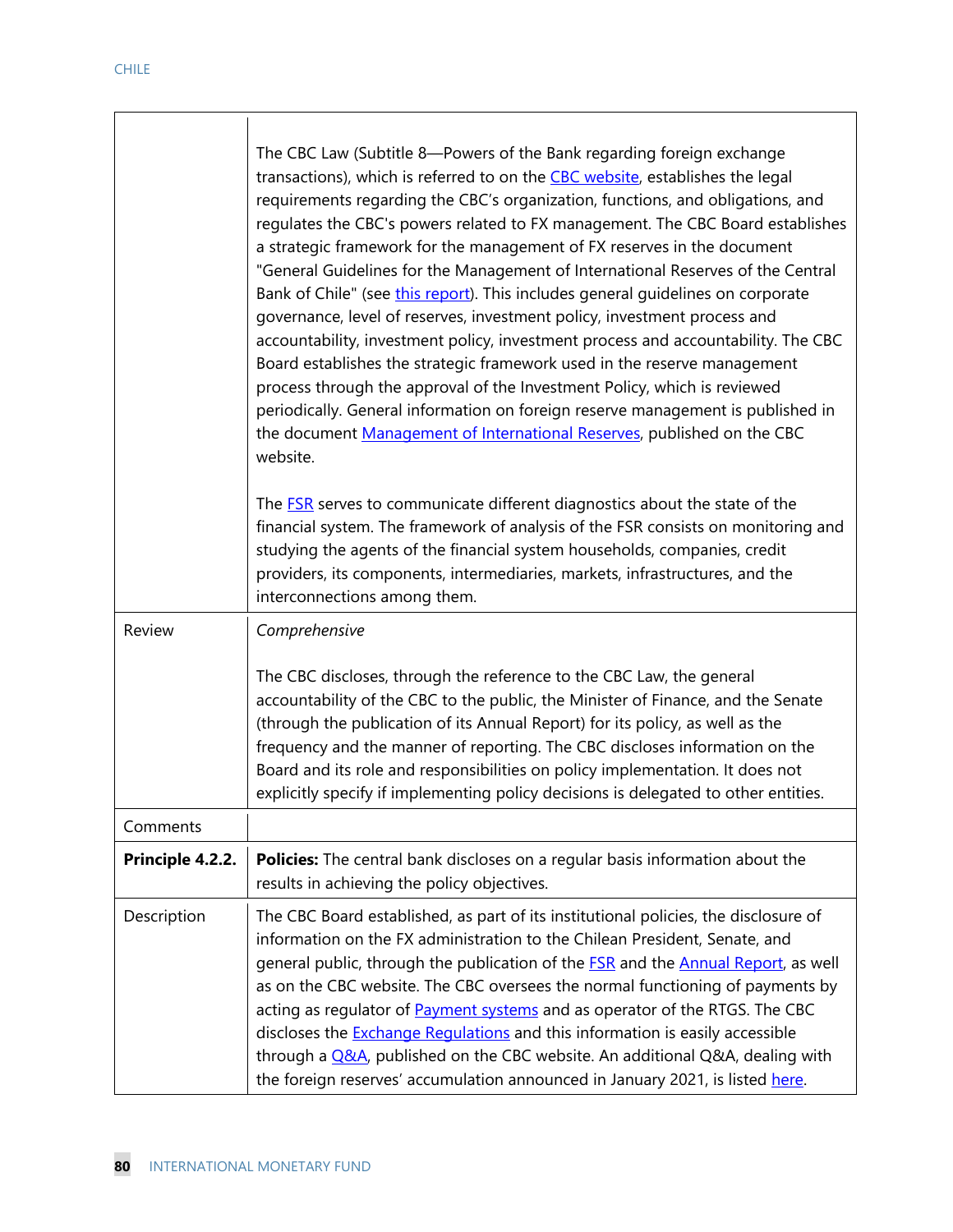| Review           | Comprehensive                                                                                                                                                                                                                                                                                                                                                                                                                                                                                                                                                                                                                                                                                                                                                                                                                                                                                                                                                               |  |
|------------------|-----------------------------------------------------------------------------------------------------------------------------------------------------------------------------------------------------------------------------------------------------------------------------------------------------------------------------------------------------------------------------------------------------------------------------------------------------------------------------------------------------------------------------------------------------------------------------------------------------------------------------------------------------------------------------------------------------------------------------------------------------------------------------------------------------------------------------------------------------------------------------------------------------------------------------------------------------------------------------|--|
|                  | The CBC discloses in its FSR and Annual Report, which are easily accessible on its<br>website, whether the policy objectives have been achieved, detailed information<br>on the actions taken (and their results), possible reasons for not achieving the<br>objectives, and developments that influenced the policy implementation. In<br>specific, the FSR provides information on the modernization of FX regulations (see<br><b>FSR, Box V.1, and the new regulatory proposal). Additionally, the CBC publishes an</b><br>easily accessible and understandable Q&A addressing these issues. The CBC also<br>discloses a description of the FX regime, and existing FX restrictions (i.e., those<br>that need to be carried out exclusively in the FEM and/or that are reported to the<br>CBC through the systems and forms provide for in the regulations listed on the<br>CBC website and based on the CBC Law (which is referenced in the Q&A on the<br>CBC website). |  |
| Comments         |                                                                                                                                                                                                                                                                                                                                                                                                                                                                                                                                                                                                                                                                                                                                                                                                                                                                                                                                                                             |  |
| Principle 4.2.3. | Implementation: The central bank discloses on a regular basis information about<br>the results of the policy implementation.                                                                                                                                                                                                                                                                                                                                                                                                                                                                                                                                                                                                                                                                                                                                                                                                                                                |  |
| Description      | The CBC's <b>Exchange Regulations</b> , as listed on the CBC website, establish that<br>certain transactions must be channeled through the FEM and reported to the<br>CBC. The Compendium of International Exchange Regulations contains<br>regulations enacted by the CBC, with rules for exchange matters that must be<br>complied with by entities that are part of the FEM. This includes requirements<br>applicable to those that do not correspond with banks, together with the<br>exchange limitations applicable to the main foreign exchange operations that<br>make up the Chile's balance of payments and capital account. The results of the<br>policy implementations can be viewed at:<br>Statistics exchange market,<br>Some foreign exchange market studies and methodologies<br>Daily report of domestic financial transactions<br><b>Results of operations</b>                                                                                           |  |
| Review           | Comprehensive<br>The CBC discloses through its Exchange Regulations and the Compendium, which<br>are easily and clearly accessible on its website, on a regular basis information<br>about the regulatory framework and possible changes, the types and number of<br>granted licenses/approvals, the types and number of conducted inspections, the<br>types and number of sanctions, the types of FX operations performed, the types<br>and volume of cross border financial flows and FX transactions within the country.<br>The CBC publishes a detailed list of entities/individuals licensed to perform                                                                                                                                                                                                                                                                                                                                                                |  |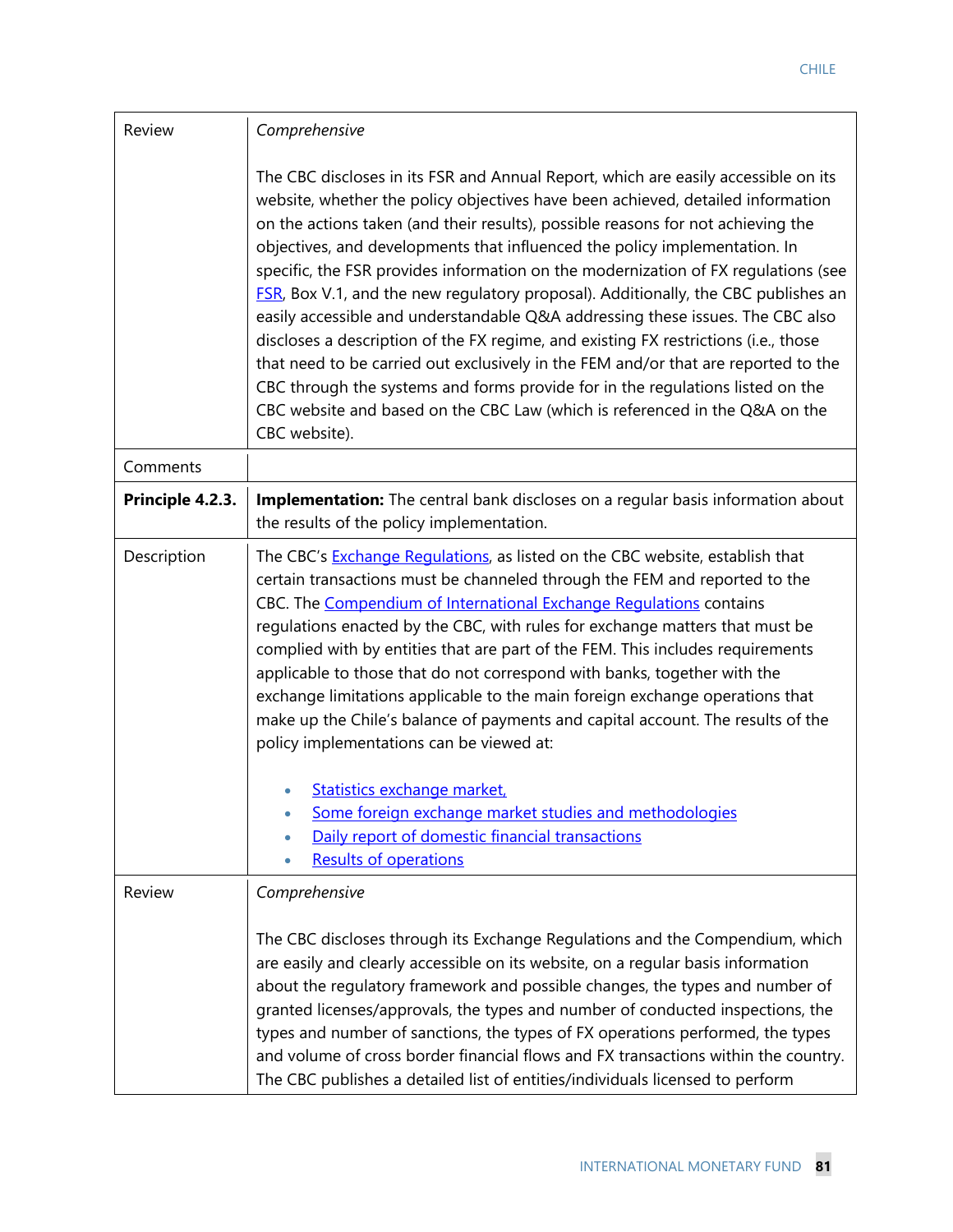|                  | various FX activities, and discloses on a regular basis the aggregated results of<br>relevant operations.                                                                                                                                                                                                                                                                                                                                                                                                                                                                                                                                                                                                                                                                                                                                                                                                                                                                                                                                                                                                                                                                                                                                                                                                                                                                                                                                                                                        |
|------------------|--------------------------------------------------------------------------------------------------------------------------------------------------------------------------------------------------------------------------------------------------------------------------------------------------------------------------------------------------------------------------------------------------------------------------------------------------------------------------------------------------------------------------------------------------------------------------------------------------------------------------------------------------------------------------------------------------------------------------------------------------------------------------------------------------------------------------------------------------------------------------------------------------------------------------------------------------------------------------------------------------------------------------------------------------------------------------------------------------------------------------------------------------------------------------------------------------------------------------------------------------------------------------------------------------------------------------------------------------------------------------------------------------------------------------------------------------------------------------------------------------|
| Comments         |                                                                                                                                                                                                                                                                                                                                                                                                                                                                                                                                                                                                                                                                                                                                                                                                                                                                                                                                                                                                                                                                                                                                                                                                                                                                                                                                                                                                                                                                                                  |
| Principle 4.3.   | Foreign Exchange Management: The central bank discloses how its governing<br>committee is accountable for undertaking and reporting on foreign exchange<br>interventions.                                                                                                                                                                                                                                                                                                                                                                                                                                                                                                                                                                                                                                                                                                                                                                                                                                                                                                                                                                                                                                                                                                                                                                                                                                                                                                                        |
| Principle 4.3.1. | Governance Actions: The central bank discloses its decision-making structure<br>and how it is accountable for Foreign Exchange Management.                                                                                                                                                                                                                                                                                                                                                                                                                                                                                                                                                                                                                                                                                                                                                                                                                                                                                                                                                                                                                                                                                                                                                                                                                                                                                                                                                       |
| Description      | In the CBC's Exchange Regulations, published on the CBC website, the CBC<br>establishes that certain transactions must be channeled through the FEM and<br>reported to the CBC. The Compendium of International Exchange Regulations<br>contains regulations enacted by the CBC, with rules for exchange matters that<br>must be complied with by entities that are part of the FEM. This includes<br>requirements applicable to those that do not correspond with banks, together<br>with the exchange limitations applicable to the main foreign exchange operations<br>that make up the Chile's balance of payments and capital account.<br>The CBC Law, as referred to on the CBC website, establishes the legal<br>requirements regarding the CBC's organization, functions, and obligations. It also<br>regulates the CBC's powers relating to the Management of International Reserves.<br>The CBC Board establishes a strategic framework for the management of foreign<br>reserves through the document called "General Guidelines for the Management<br>of International Reserves of the Central Bank of Chile." The Guidelines contain the<br>relevant standards for corporate governance, the level of reserves, the investment<br>policy, the investment process, and accountability. The CBC Board established the<br>strategic framework used in the FX reserve management process through the<br>approval of the Investment Policy, which is reviewed periodically by the Board. |
| Review           | Comprehensive<br>The CBC discloses its governance structure and the responsibilities of the Board<br>regarding FX management, by referring to the CBC Law, which is easily accessible<br>through the CBC website. The CBC also discloses the taxonomy of the FX<br>management framework in the General Guidelines for the Management of<br>International Reserves of the Central Bank of Chile, which is easily accessible on<br>the CBC website. Lastly, the CBC periodically evaluates its policy actions through<br>the MPR, FSR, and Annual Report, which are easily accessible on the CBC website.                                                                                                                                                                                                                                                                                                                                                                                                                                                                                                                                                                                                                                                                                                                                                                                                                                                                                          |
| Comments         |                                                                                                                                                                                                                                                                                                                                                                                                                                                                                                                                                                                                                                                                                                                                                                                                                                                                                                                                                                                                                                                                                                                                                                                                                                                                                                                                                                                                                                                                                                  |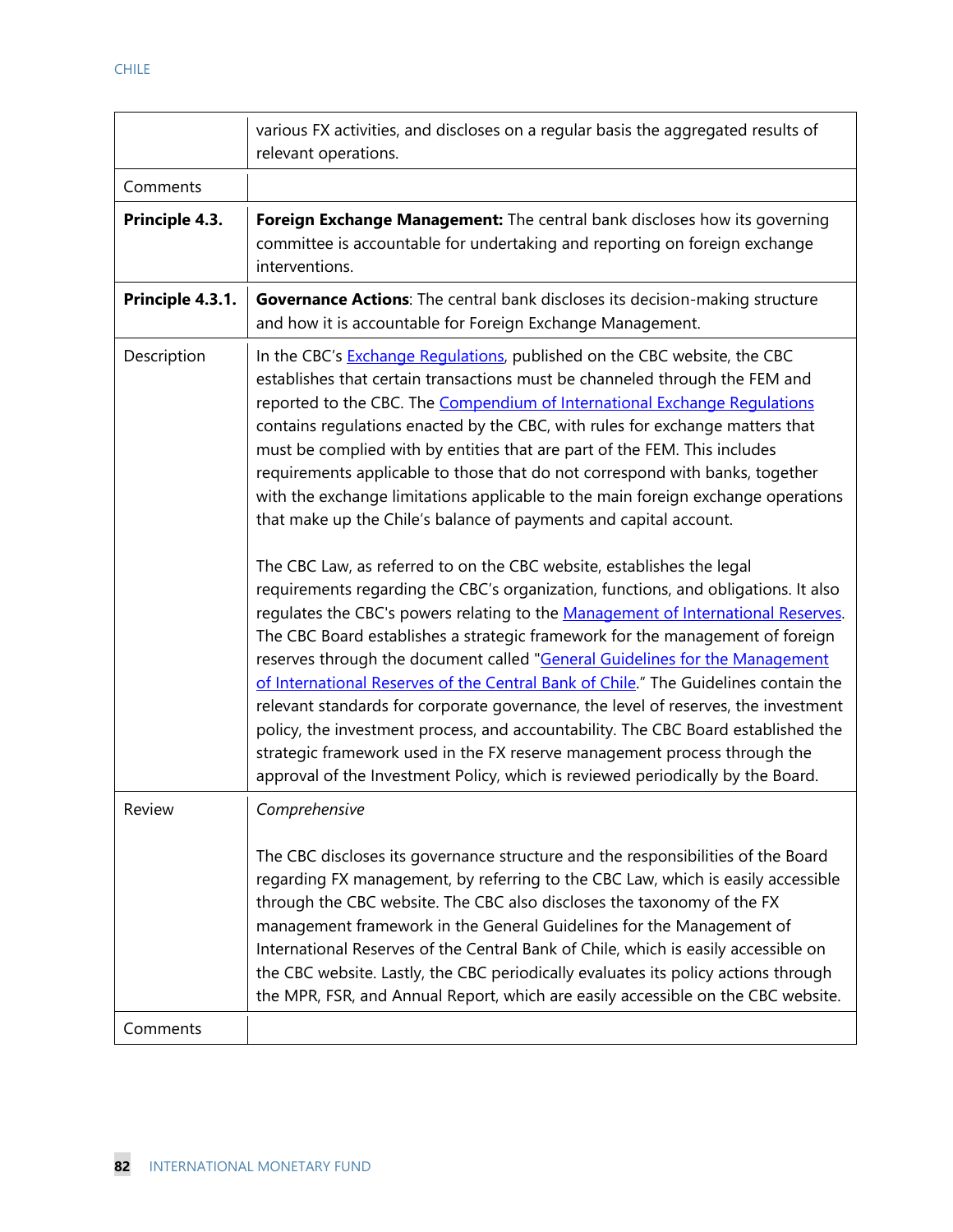| Principle 4.3.2. | <b>Policies:</b> The central bank discloses the role of Foreign Exchange Management<br>toward achieving its policy objective(s) as well as its interaction with broader<br>monetary policy objectives.                                                                                                                                                                                                                                                                                                                                                                             |
|------------------|------------------------------------------------------------------------------------------------------------------------------------------------------------------------------------------------------------------------------------------------------------------------------------------------------------------------------------------------------------------------------------------------------------------------------------------------------------------------------------------------------------------------------------------------------------------------------------|
| Description      | The CBC reports the analysis and reasons for intervening in the market, which are<br>disclosed via press releases, which include the underlying rationale are explained<br>(see this <b>Q&amp;A</b> ).                                                                                                                                                                                                                                                                                                                                                                             |
|                  | The CBC's <b>Annual Report</b> , as well as other reports that are periodically published<br>(MPR and FSR), provide outcomes and impacts on both monetary policy and<br>financial stability. All changes in operational mechanisms are documented in the<br>Compendium of International Exchange Regulations and the Compendium of<br>Monetary and Financial Standards. Additional background information is included<br>in:<br><b>Exchange Market Statistics</b><br>٠<br><b>Frequently Asked Questions</b><br>Lessons from the last foreign exchange intervention (November 2019) |
| Review           | Comprehensive                                                                                                                                                                                                                                                                                                                                                                                                                                                                                                                                                                      |
|                  | The CBC discloses policy decisions, modes, instruments, outcomes, supporting<br>analysis, and changes to operational mechanisms through its MPR, FSR, and<br>Annual Report, which are easily accessible on the CBC website. Changes to<br>operational mechanisms are also noted in the relevant Compendiums, which are<br>similarly easily accessible on the CBC website.                                                                                                                                                                                                          |
| Comments         |                                                                                                                                                                                                                                                                                                                                                                                                                                                                                                                                                                                    |
| Principle 4.3.3. | Operations: The central bank discloses the results of its market operations, the<br>volume of activity, and the direction of interventions on its website at a<br>predefined time lag.                                                                                                                                                                                                                                                                                                                                                                                             |
| Description      | The CBC discloses the results of operations on a daily basis (see Announcements<br>and Results of Operations). The CBC discloses the main results in the MPR, FSR.<br>and its <b>Annual Report</b> . It also communicates the results of its interventions<br>through various presentations, seminars and lectures.<br>Additional background information can be found here:                                                                                                                                                                                                        |
|                  | <b>Exchange Market Statistics</b><br>$\bullet$<br><b>Frequently asked questions</b><br>Lessons from the last foreign exchange intervention                                                                                                                                                                                                                                                                                                                                                                                                                                         |
| Review           | Comprehensive                                                                                                                                                                                                                                                                                                                                                                                                                                                                                                                                                                      |
|                  | The CBC publishes (daily) information on its FX management operations and<br>volume of activity on its website and in its Annual Report, as well as aggregated                                                                                                                                                                                                                                                                                                                                                                                                                     |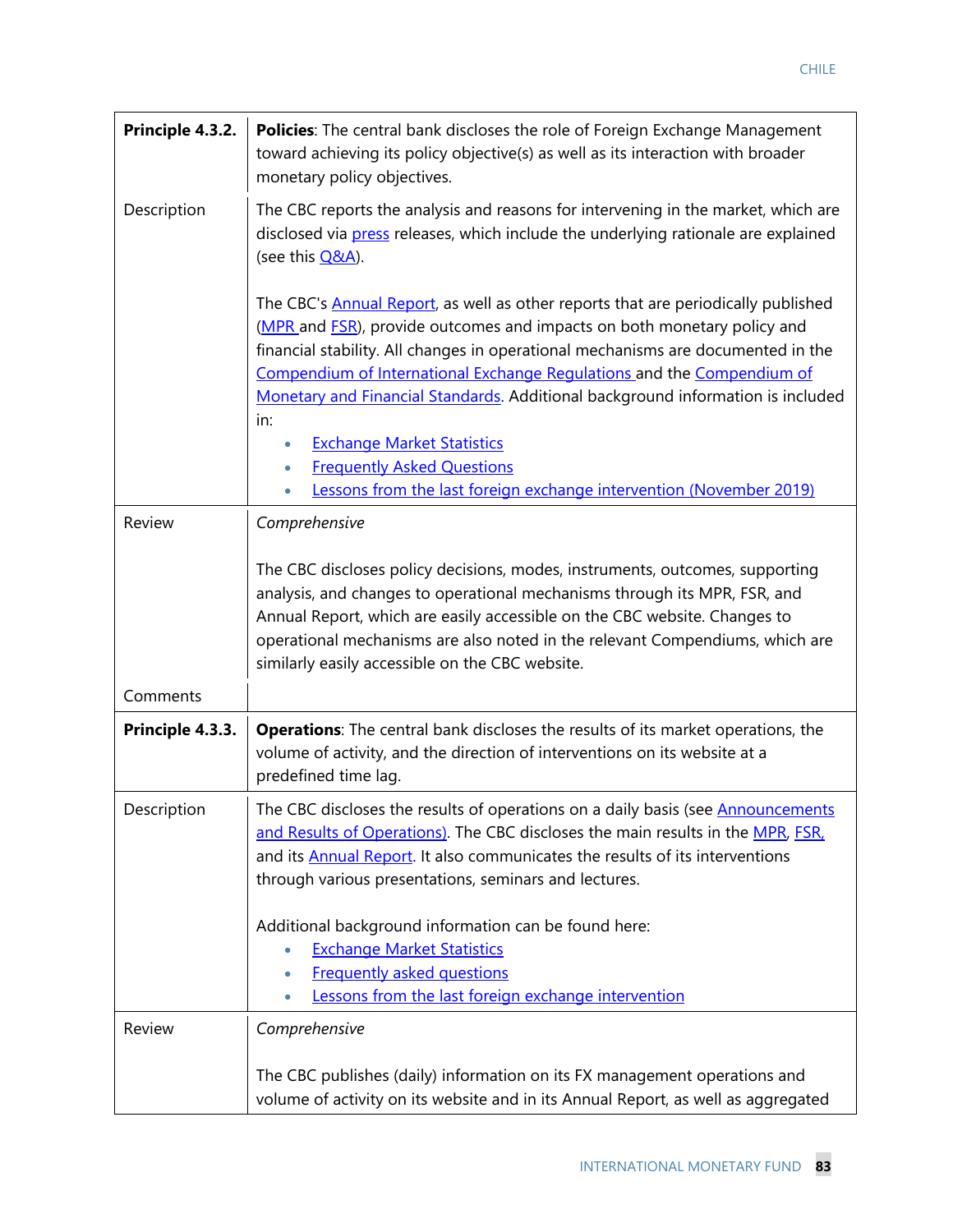|                  | data on a monthly basis, in line with the IMF Special Data Dissemination Standard<br>(SDDS) prescription.                                                                                                                                                                                                                                                                                                                                                                                                                                                                     |
|------------------|-------------------------------------------------------------------------------------------------------------------------------------------------------------------------------------------------------------------------------------------------------------------------------------------------------------------------------------------------------------------------------------------------------------------------------------------------------------------------------------------------------------------------------------------------------------------------------|
| Comments         |                                                                                                                                                                                                                                                                                                                                                                                                                                                                                                                                                                               |
| Principle 4.4.   | Foreign Exchange Reserve Management: The central bank discloses any<br>changes to the general principles of internal governance and provides clarity on<br>the outcomes of its policy decisions about foreign exchange reserve<br>management.                                                                                                                                                                                                                                                                                                                                 |
| Principle 4.4.1. | <b>Governance Actions:</b> The central bank publicly discloses the general principles of<br>internal governance to ensure the integrity of its policy formulation and<br>operations.                                                                                                                                                                                                                                                                                                                                                                                          |
| Description      | The CBC Board establishes the strategic framework used in the Management of<br>International Reserves process by approving the Investment Policy, which is<br>reviewed periodically. The Reserve Management Report (2019) explains the<br>institutional and organizational framework, the Investment Policy, results and the<br>evolution of reserves, among other topics.                                                                                                                                                                                                    |
| Review           | Comprehensive                                                                                                                                                                                                                                                                                                                                                                                                                                                                                                                                                                 |
|                  | The CBC discloses its institutional obligations, objectives, responsibilities of the<br>Board, the general principles of its policy framework and operations, and<br>evaluations of its policy actions. It does so in the section "Management of<br>International Reserves" on its website, and in the Reserve Management Report<br>(2019)—which is also easily accessible on the CBC website.                                                                                                                                                                                |
| Comments         |                                                                                                                                                                                                                                                                                                                                                                                                                                                                                                                                                                               |
| Principle 4.4.2. | Reporting on Implementation: The central bank discloses data relating to the<br>level and composition of reserve assets, short-term liabilities, and drains that can<br>lead to demand on reserves at a predefined frequency.                                                                                                                                                                                                                                                                                                                                                 |
| Description      | The CBC reports all results of operations that are not announced in the weekly<br>bidding calendar of the CBC. The CBC discloses information on announcements,<br>results and associated documentation and a daily report of domestic financial<br>transactions on its website. Additionally, the CBC publishes, on its website,<br>monthly financial statements containing assets and liabilities. The CBC also has a<br>special webpage section with recent market operations conducted in the context<br>of COVID-19, as well as the social unrest events of October 2019. |
| Review           | Comprehensive                                                                                                                                                                                                                                                                                                                                                                                                                                                                                                                                                                 |
|                  | The CBC publishes information about the level of FX reserve assets, liabilities,<br>short-term drains, commitments by the monetary authorities, on a monthly basis.<br>Outcomes are published as per the SDDS (noted on a special page on the CBC                                                                                                                                                                                                                                                                                                                             |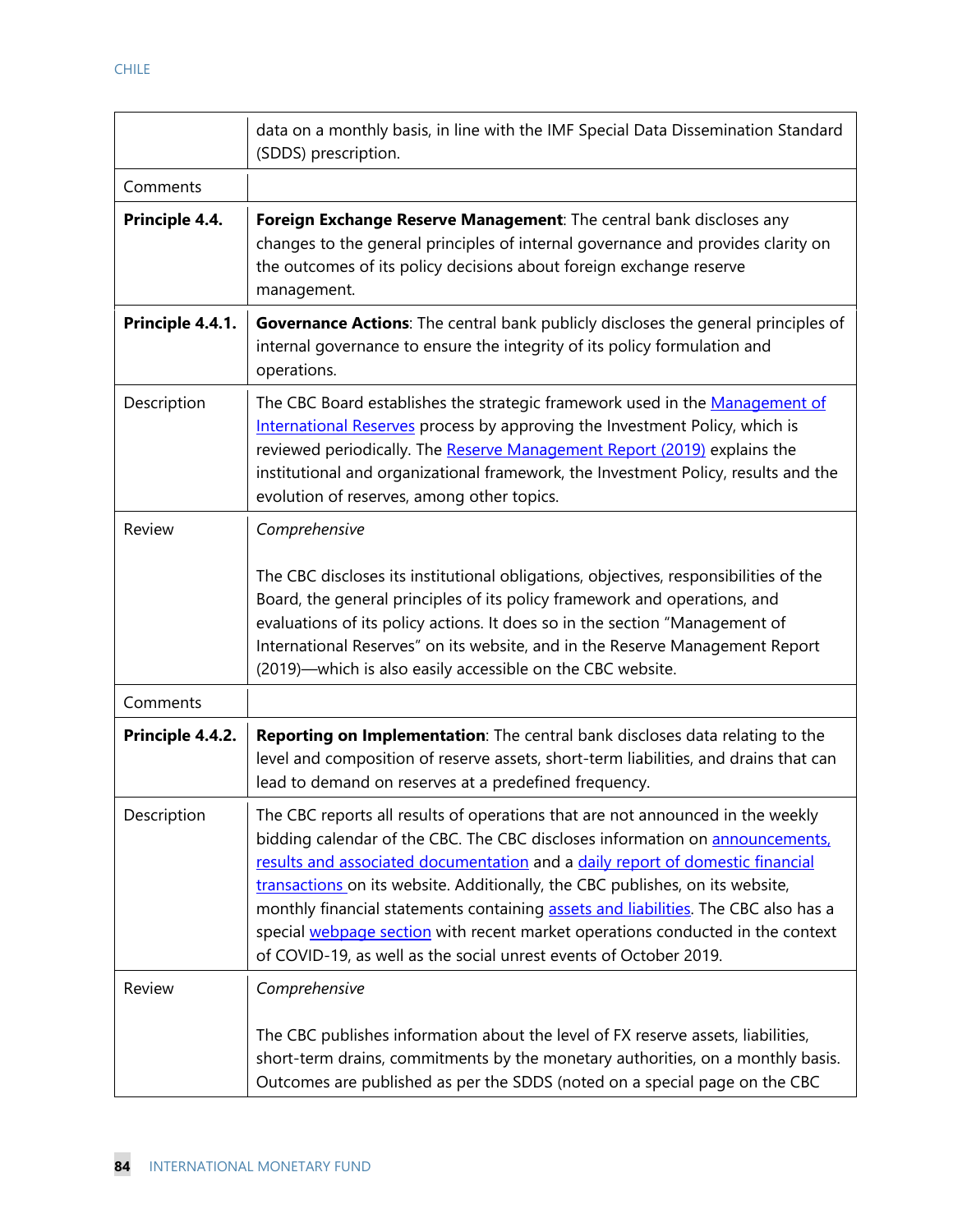|                  | website here), which includes the official reserves and other foreign currency<br>assets, predetermined short-term drains on reserve assets, and continent short-<br>term net drains on reserve assets, on a monthly basis. This information is<br>disclosed, and easily accessible on the CBC website.                                                                                |
|------------------|----------------------------------------------------------------------------------------------------------------------------------------------------------------------------------------------------------------------------------------------------------------------------------------------------------------------------------------------------------------------------------------|
| Comments         |                                                                                                                                                                                                                                                                                                                                                                                        |
| Principle 4.4.3. | Financial Results: There is clarity in audited financial statements on the amount,<br>composition, profit/loss, and risks arising from foreign exchange reserves.                                                                                                                                                                                                                      |
| Description      | The 2019 audited financial statements (mostly Note 5-Financial instrument risks<br>and risk management) provide information on the amount, composition,<br>profit/loss, and risks arising from foreign exchange reserves.                                                                                                                                                              |
|                  | In addition, the 2019 Annual Report (6.1 Appendix 1: International Reserves)<br>includes information on benchmark structure of the cash and investment<br>portfolios, portfolio performance, composition of international reserves, eligible<br>banks and permissible limits, securities lending program.                                                                              |
| Review           | Comprehensive<br>The CBC clearly discloses information on the amount, composition, profit/loss,<br>and risks arising from its international reserves. In particular, the 2019 financial<br>statements (Note 5-Financial instrument risks and risk management) include<br>comprehensive disclosures on financial risks, including market, credit, liquidity<br>risks.                   |
| Comments         |                                                                                                                                                                                                                                                                                                                                                                                        |
| Principle 4.5.   | Macroprudential Policy: The central bank discloses outcomes and evaluations of<br>its macroprudential policy actions and its accountability for such actions.                                                                                                                                                                                                                          |
| Principle 4.5.1. | Governance Actions: The accountability of the central bank on macroprudential<br>policies is clear as to whom accountability is owed and how it is discharged.                                                                                                                                                                                                                         |
| Description      | The macroprudential policy objectives are joint responsibilities and coordinated<br>action between the CBC, MoF, CMF, the Superintendence of Pensions (SP), and<br>other financial sector authorities. This coordination takes place within the FSB. The<br>Chilean legislation establishes the responsibilities and accountability of each<br>cross-agency including that of the CBC. |
|                  | Within its competence area, the CBC discloses its accountability on<br>macroprudential policies and how it is discharged via its regulatory framework. It<br>also prepares assessment reports that are required by other regulators prior to                                                                                                                                           |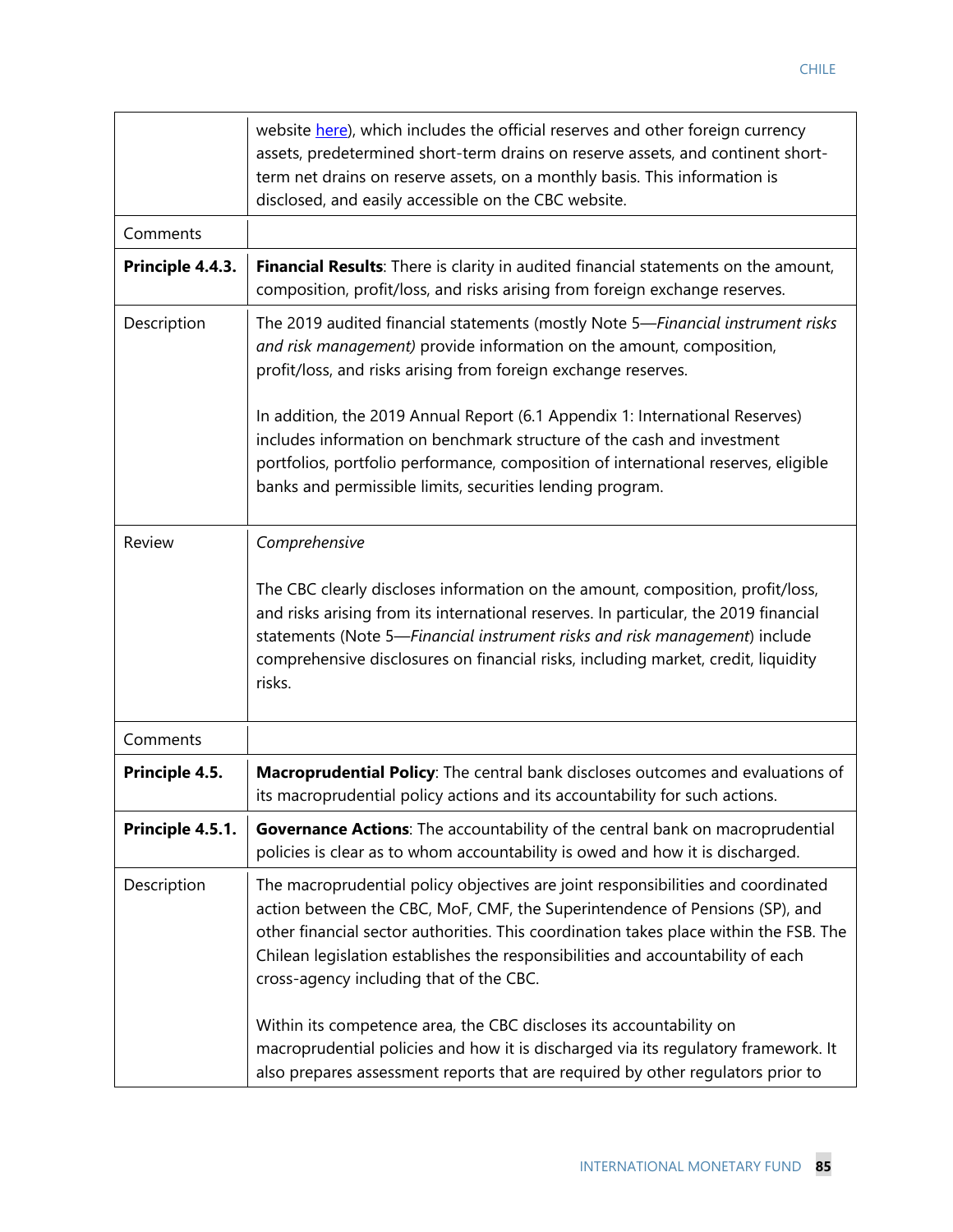|                  | finalizing certain decisions. Furthermore, it issues opinions on the impact of<br>potential legal or regulatory changes.                                                                                                                                                                                                                                                                            |
|------------------|-----------------------------------------------------------------------------------------------------------------------------------------------------------------------------------------------------------------------------------------------------------------------------------------------------------------------------------------------------------------------------------------------------|
|                  | In addition to the above, the CBC, as LOLR for commercial banks, is responsible<br>and accountable to develop and implement liquidity management tools, in both<br>normal and crisis situations.                                                                                                                                                                                                    |
| Review           | Expanded                                                                                                                                                                                                                                                                                                                                                                                            |
|                  | The accountability of the CBC on macroprudential policies is disclosed for areas<br>that fall within its remit including to whom accountability is owed and how it is<br>discharged. The financial regulation specifies the CBC's macroprudential policy<br>responsibilities.                                                                                                                       |
|                  | However, the disclosure of the allocation of roles and responsibilities with other<br>governmental agencies is not entirely clear. For instance, there is no publicly<br>available information on the CBC website on any agreements or Memorandums<br>of Understanding specifying its macroprudential policy role and responsibilities in<br>relation to other authorities such as the FMC and FSB. |
| Comments         | The CBC may consider disclosing the key interaction areas between the CBC and<br>designated public authorities on issues of financial stability, including with the<br>CMF and FSB. In particular, information on the CBC roles within the FSB would<br>clarify the accountability of the CBC on macroprudential issues.                                                                            |
| Principle 4.5.2. | Policies: The central bank discloses ex post evaluations of its macroprudential<br>policies.                                                                                                                                                                                                                                                                                                        |
| Description      | The diagnostic reports, prepared by the CBC, are forward-looking, providing the<br>basis for communicating potential vulnerabilities and risks to the supervisory<br>authorities, financial sector participants, and the general public.                                                                                                                                                            |
|                  | Likewise, the CBC provides ample of statistical information forward and backward-<br>looking on the health of the financial sector, available on its website.                                                                                                                                                                                                                                       |
|                  | The CBC carried out a study in March 2021, reviewing the monetary and financial<br>policy response to the COVID-19 crisis in Chile. It detailed some of the specific<br>policy measures implemented in Chile. It also shows the pandemic's impact on<br>the balance sheet of the CBC as well as other macroprudential metrics.                                                                      |
|                  | Furthermore, an ex post evaluation of policies based on quantitative assessment<br>of the warnings of the FSR was conducted in a working paper, authorized by the<br>CBC's Director of Monetary Policy. It has also been discussed by the CBC Board.                                                                                                                                                |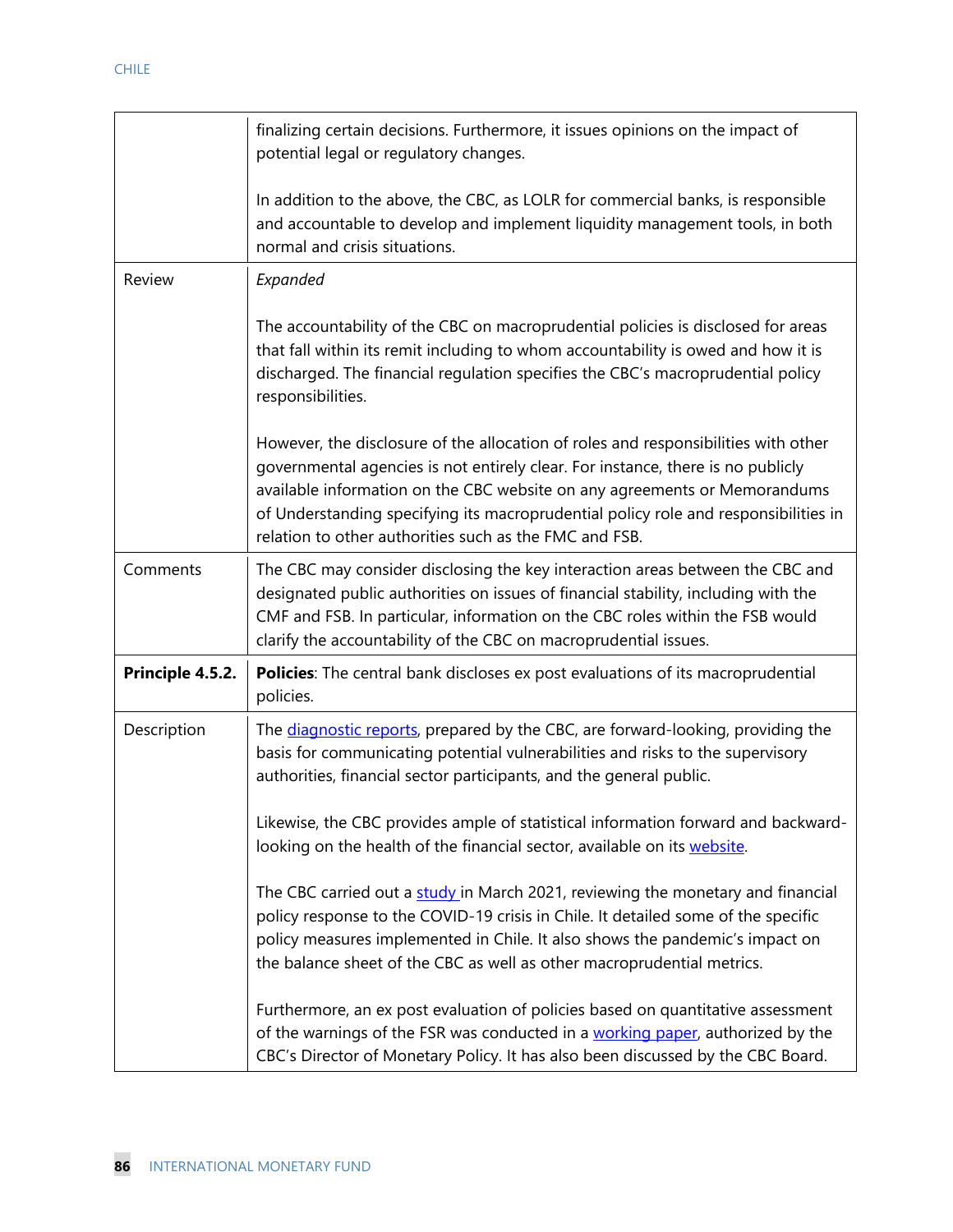| Review         | Comprehensive                                                                                                                                                                                                                                                                                                                                                                                                                                                                                                                                                                                                                                                                                                         |
|----------------|-----------------------------------------------------------------------------------------------------------------------------------------------------------------------------------------------------------------------------------------------------------------------------------------------------------------------------------------------------------------------------------------------------------------------------------------------------------------------------------------------------------------------------------------------------------------------------------------------------------------------------------------------------------------------------------------------------------------------|
|                | The CBC discloses on an ad-hoc basis, through working papers and other<br>documents, ex post evaluations of its macroprudential policies, including<br>dedicated evaluations methods, techniques, etc.                                                                                                                                                                                                                                                                                                                                                                                                                                                                                                                |
| Comments       | The CBC may consider publishing on a regular basis a dedicated policy evaluation<br>of its specific macroprudential tools, including methods, techniques, and<br>underlying data.                                                                                                                                                                                                                                                                                                                                                                                                                                                                                                                                     |
| Principle 4.6. | Microprudential Supervision: Selected principles from BCP, ICP, and IOSCO.                                                                                                                                                                                                                                                                                                                                                                                                                                                                                                                                                                                                                                            |
| Description    | Not Applicable                                                                                                                                                                                                                                                                                                                                                                                                                                                                                                                                                                                                                                                                                                        |
| Review         | Not Applicable                                                                                                                                                                                                                                                                                                                                                                                                                                                                                                                                                                                                                                                                                                        |
| Comments       | Not Applicable                                                                                                                                                                                                                                                                                                                                                                                                                                                                                                                                                                                                                                                                                                        |
| Principle 4.7. | <b>Emergency Liquidity Assistance:</b> The ELA framework allows for appropriate<br>disclosure of the provision of liquidity support, terms and conditions, and<br>amounts provided, while maintaining confidentiality as long as required.                                                                                                                                                                                                                                                                                                                                                                                                                                                                            |
| Description    | For market-wide exceptional liquidity support measures, the CBC discloses the<br>terms and conditions, amount and types of entities that received liquidity support.<br>They are reported on an aggregate basis.                                                                                                                                                                                                                                                                                                                                                                                                                                                                                                      |
|                | In a study prepared in March 2021, the CBC analyzed the impacts of its<br>unexceptional liquidity support. It shows that the shocks, facing Chilean<br>businesses, were very large and heterogeneous across sectors, with significant<br>decrease of economic activities. The preliminary assessment shows that the<br>unexceptional liquidity supports, such as credit provision, guarantees, and other<br>measures by the government, had positive impact in reviving the economy. For<br>instance, during the second quarter of 2020, the commercial portfolio recorded<br>strong growth despite the economic contraction, favored by the support<br>measures implemented by the CBC and governmental authorities. |
| Review         | Core                                                                                                                                                                                                                                                                                                                                                                                                                                                                                                                                                                                                                                                                                                                  |
|                | The CBC discloses the announcement and results of market-wide liquidity support<br>at the aggregate level. The CBC discloses on ad hoc basis the results of its<br>assessment of the impact of its market-wide liquidity support on maintaining<br>market functioning and restoring economic growth.<br>The CBC does not regularly provide information on how and to what extent the<br>liquidity support measure contributed to restoring/maintaining financial stability<br>or market functioning. In addition, it does not provide information on the central<br>bank's risk taking in connection with the support.                                                                                                |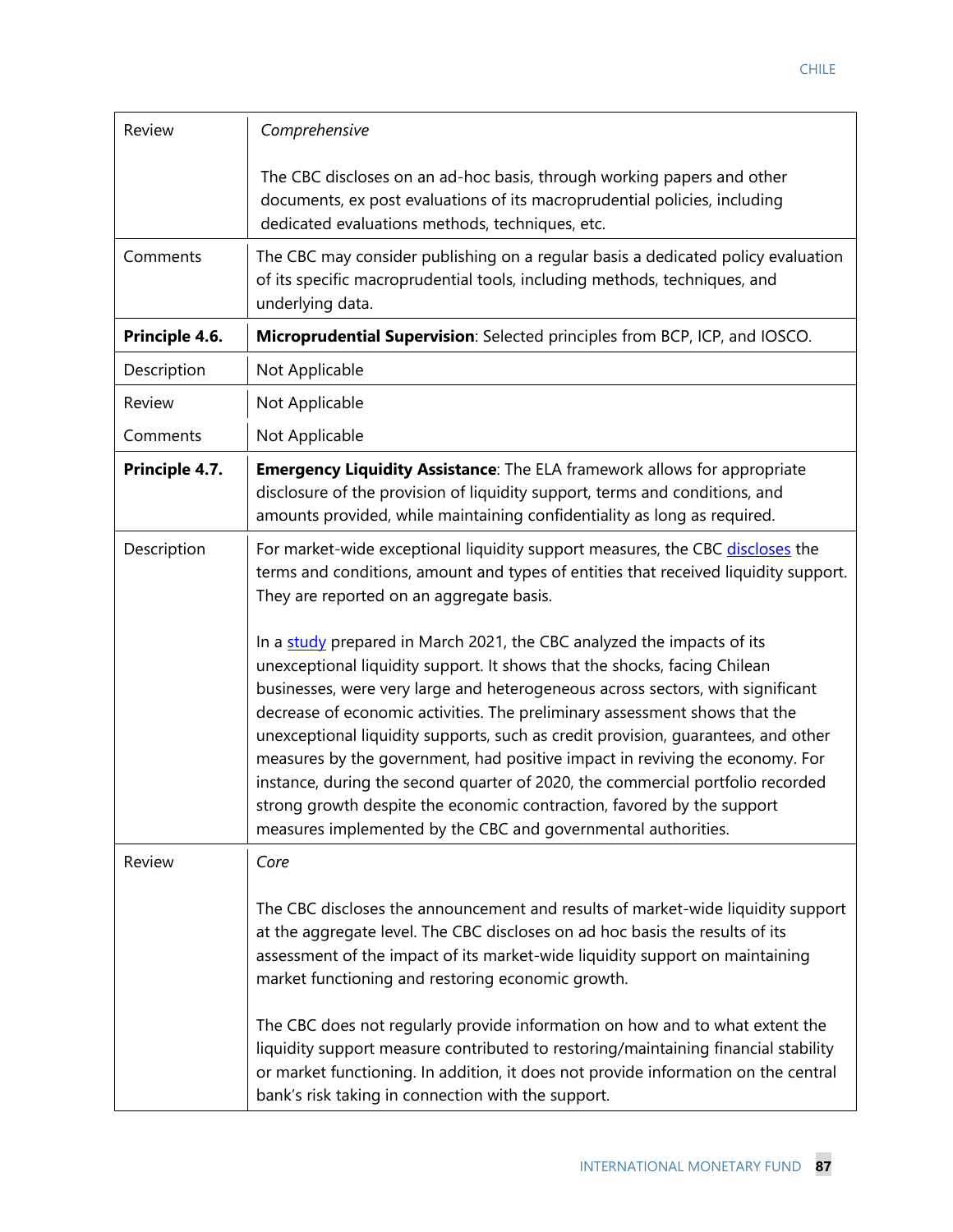| Comments        | The CBC may consider putting in place a framework that provides information on<br>how and to what extent the exceptional liquidity support measures contributed to<br>restoring maintaining financial stability or market functioning. The framework<br>discloses how the liquidity support measures impact other parts of the financial<br>system and the economy more broadly. |
|-----------------|----------------------------------------------------------------------------------------------------------------------------------------------------------------------------------------------------------------------------------------------------------------------------------------------------------------------------------------------------------------------------------|
|                 | Furthermore, the CBC may disclose information on the rationale, principles, and<br>conditions to provide bilateral support, and the magnitude of the support after<br>the financial stability risk has passed, and no longer violates confidentiality<br>requirements agreed on prior to entering the support agreement with the<br>requesting institution.                      |
| Principle 4.8.  | Resolution: Selected principles from KA.                                                                                                                                                                                                                                                                                                                                         |
| Description     | Not Applicable                                                                                                                                                                                                                                                                                                                                                                   |
| Review          | Not Applicable                                                                                                                                                                                                                                                                                                                                                                   |
| Comments        | Not Applicable                                                                                                                                                                                                                                                                                                                                                                   |
| Principle 4.9.  | Financial Market Infrastructures: Selected principles from PFMI.                                                                                                                                                                                                                                                                                                                 |
| Description     | Not Applicable                                                                                                                                                                                                                                                                                                                                                                   |
| Review          | Not Applicable                                                                                                                                                                                                                                                                                                                                                                   |
| Comments        | Not Applicable                                                                                                                                                                                                                                                                                                                                                                   |
| Principle 4.10. | Financial Integrity: The central bank discloses the outcome of its Anti-Money<br>Laundering/Countering the Financing of Terrorism supervisory actions as well as<br>details about the oversight of its internal Anti-Money Laundering/Countering the<br>Financing of Terrorism controls.                                                                                         |
| Description     | (a) The CBC is not engaged in AML/CFT supervision, as such, the first section of<br>this principle is not applicable.<br>(b) The CBC does not disclose details relating to the oversight of its internal<br>AML/CFT controls.                                                                                                                                                    |
| Review          | (a) Not Applicable<br>(b) Not implemented                                                                                                                                                                                                                                                                                                                                        |
| Comments        | The CBC should disclose details relating to the oversight of its internal AML/CFT<br>controls                                                                                                                                                                                                                                                                                    |
| Principle 4.11. | <b>Consumer Protection:</b> There is clarity about the results and implications of<br>consumer protection policies and operations conducted solely or jointly with<br>other agencies.                                                                                                                                                                                            |
| Description     | Not Applicable                                                                                                                                                                                                                                                                                                                                                                   |
| Review          | Not Applicable                                                                                                                                                                                                                                                                                                                                                                   |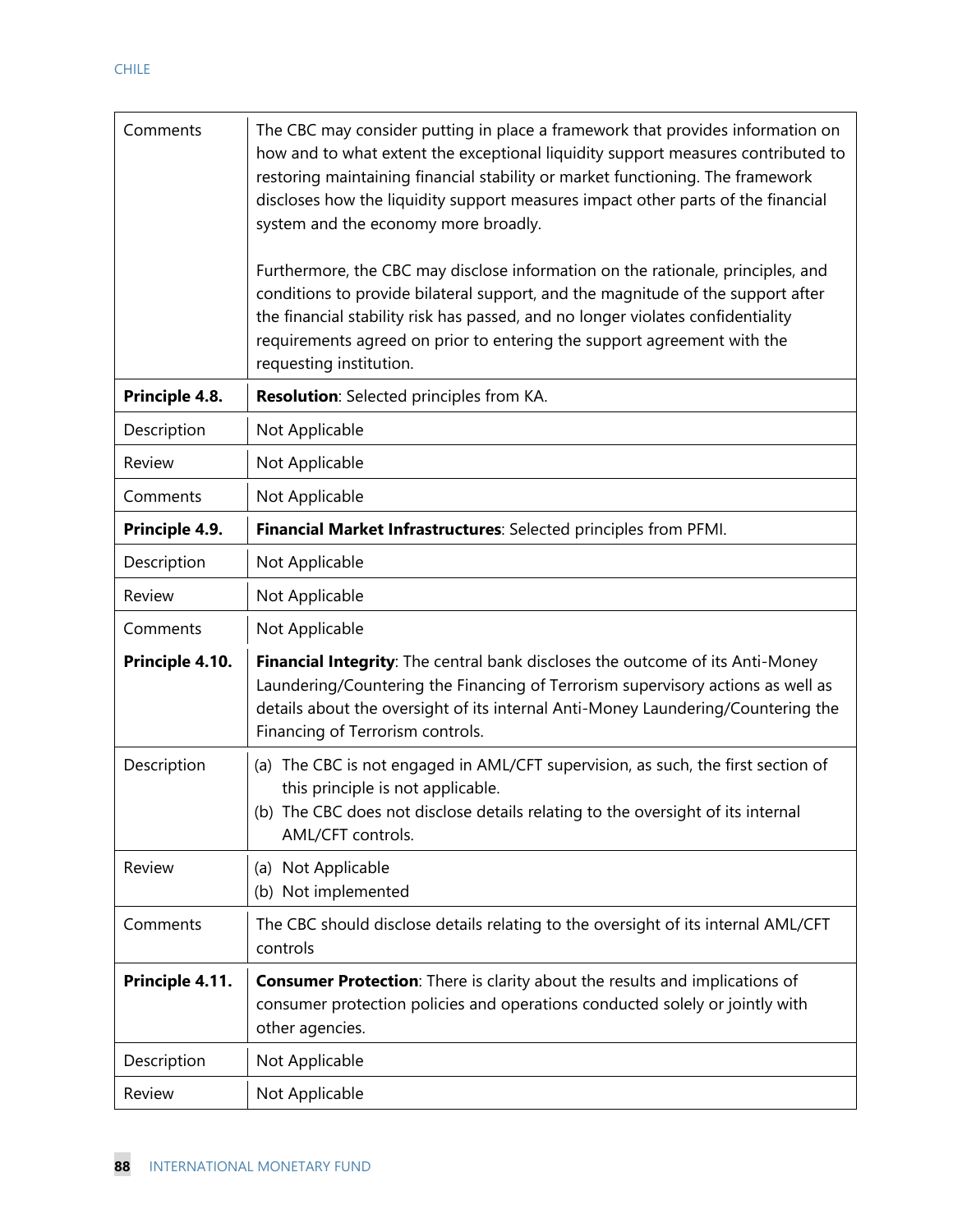| Comments         | Not Applicable                                                                                                                                                                                                                                                                                                                                                                                                                                                                                                                                                                                                                                                                                                                                                                                                                                                                                                                                                                                                                                                                                                                                                                                                                                                                                                                                                                                                                                                                                                                                                                                             |  |
|------------------|------------------------------------------------------------------------------------------------------------------------------------------------------------------------------------------------------------------------------------------------------------------------------------------------------------------------------------------------------------------------------------------------------------------------------------------------------------------------------------------------------------------------------------------------------------------------------------------------------------------------------------------------------------------------------------------------------------------------------------------------------------------------------------------------------------------------------------------------------------------------------------------------------------------------------------------------------------------------------------------------------------------------------------------------------------------------------------------------------------------------------------------------------------------------------------------------------------------------------------------------------------------------------------------------------------------------------------------------------------------------------------------------------------------------------------------------------------------------------------------------------------------------------------------------------------------------------------------------------------|--|
|                  | <b>Pillar V-Central Bank Official Relations</b>                                                                                                                                                                                                                                                                                                                                                                                                                                                                                                                                                                                                                                                                                                                                                                                                                                                                                                                                                                                                                                                                                                                                                                                                                                                                                                                                                                                                                                                                                                                                                            |  |
| Principle 5.1.   | <b>Government:</b> The central bank discloses its relationship with the government.<br>This includes the exchange of information, the coordination of policies, and<br>financial aspects such as rules on profit distribution, clearly distinguishing the<br>different roles and modalities this can take.                                                                                                                                                                                                                                                                                                                                                                                                                                                                                                                                                                                                                                                                                                                                                                                                                                                                                                                                                                                                                                                                                                                                                                                                                                                                                                 |  |
| Principle 5.1.1. | The institutional relationship between the central bank and the government/its<br>agencies is clearly defined and publicly disclosed.                                                                                                                                                                                                                                                                                                                                                                                                                                                                                                                                                                                                                                                                                                                                                                                                                                                                                                                                                                                                                                                                                                                                                                                                                                                                                                                                                                                                                                                                      |  |
| Description      | Institutional relationship between the CBC and the government                                                                                                                                                                                                                                                                                                                                                                                                                                                                                                                                                                                                                                                                                                                                                                                                                                                                                                                                                                                                                                                                                                                                                                                                                                                                                                                                                                                                                                                                                                                                              |  |
|                  | The CBC relation with the government is disclosed in the CBC Law, which is<br>accessible in the CBC website. There are two major roles described in the law: (i)<br>as advisor; and (ii) the need to coordinate policies. In terms of advisor, section 4<br>of the CBC Law states the function of the CBC as advisor to the President of the<br>Republic. Section 19 of the CBC Law gives the right to the Minister of Finance to<br>attend CBC Board meetings. Section 6 states that the CBC should have<br>consideration for the general orientation of the Government's economic policies,<br>while passing Board's resolutions.<br>The role of the CBC as advisor is also established in Law 20.789, which establishes<br>the (FSC) in section 1, gives the role of permanent advisor to the CBC while<br>interacting with the FSC, and arranges for the CBC to attend FSC meetings as<br>non-voting member/observer. The FSC is headed by the Minister of Finance; the<br>other members are the Chair of the FMC and the Chair of the SP. Information on<br>the participation of the Governor in FSC meetings is available on the MOF<br>website.<br>Besides legal provisions disclosed on the CBC website (i.e., sections 19, 27, and 50<br>of the CBC Law), the Regulation on the Functioning of the CBC Board describes in<br>detail the role of the Minister of Finance at the MPMs. References are also made<br>in CBC Annual Reports. See more information here<br>After each MPM, a summary of the minutes is made available to the media and<br>the public.<br><b>Exchange of Information</b> |  |
|                  | Regarding the exchange of information between the CBC and the governmental<br>agencies and other relevant authorities the CBC Act establishes the responsibility<br>of the Governor to inform the President of the Republic and the Senate on<br>policies and regulations of general applicability issued by the CBC. The law also<br>describes the responsibility of the CBC to compile and publish macroeconomic                                                                                                                                                                                                                                                                                                                                                                                                                                                                                                                                                                                                                                                                                                                                                                                                                                                                                                                                                                                                                                                                                                                                                                                         |  |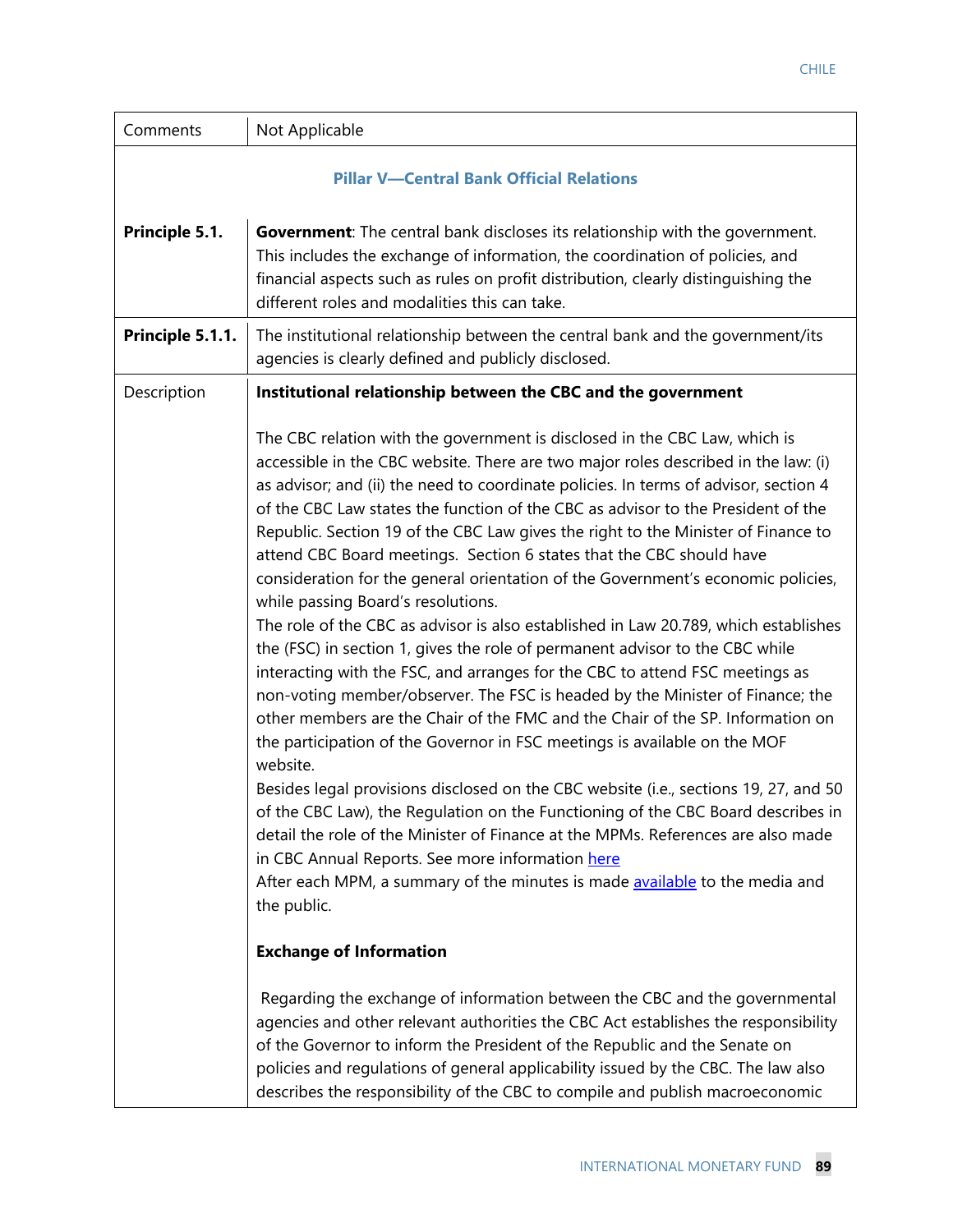|                  | statistics in a timely manner and the power of the Bank to request information<br>from governmental entities. These obligations are disclosed by the CBC mainly<br>through the MPR and the FSR                                                                                                                                                                                                                                                                                                                                                                                                                                                                                                                                                                                                                                                                                                                                      |
|------------------|-------------------------------------------------------------------------------------------------------------------------------------------------------------------------------------------------------------------------------------------------------------------------------------------------------------------------------------------------------------------------------------------------------------------------------------------------------------------------------------------------------------------------------------------------------------------------------------------------------------------------------------------------------------------------------------------------------------------------------------------------------------------------------------------------------------------------------------------------------------------------------------------------------------------------------------|
|                  | There are several MOUs between the CBC and other public institutions (Internal<br>Revenue Service, Treasury, Financial Intelligence Unit (FIU), SP, etc.). Furthermore,<br>there is a comprehensive MOU now under preparation with the FMC, to further<br>strengthen the coordination between the CBC and the CMF. The full texts of these<br>MOUs are not published, nonetheless, in some cases the signatory institutions<br>issue a press release on the MOU.                                                                                                                                                                                                                                                                                                                                                                                                                                                                    |
| Review           | Core                                                                                                                                                                                                                                                                                                                                                                                                                                                                                                                                                                                                                                                                                                                                                                                                                                                                                                                                |
|                  | The CBC functions with respect to the government and its cooperation, and<br>interactions with the MOF are disclosed in the law and regulations, which are<br>easily accessible on the CBC website. Disclosure of the Minister of Finance's<br>interaction with the CBC Board are disclosed in the minutes of the MPC, which are<br>easily accessible on the CBC website as well.<br>However, the advisory role of the CBC within the FSC is not disclosed by the CBC,<br>but by the MOF, and recorded in minutes of the FSC meetings.<br>The MOU's or other arrangements that establish coordination of policies and<br>exchange of information, and possible shared responsibilities in the financial<br>sector with the government or other governmental agencies are not fully<br>disclosed on the CBC website. Nonetheless the CBC has a regular practice to<br>inform the public of such interactions through press releases. |
| Comments         | The CBC could publish (or reference through a weblink) all public information<br>disclosed by the MOF or the FSC on the nature of their relationships with the CBC.<br>This could at the very basic level, include the mirroring of information shared by<br>the MOF on its website (details on the FSC and the CBC's role and FSC minutes.<br>Furthermore, the CBC advisory role in the FSC must be disclosed by the CBC and<br>explained in understandable language and in an easily accessible manner for the<br>general public.<br>The CBC could disclose the MOUs or other agreements that the CBC has signed<br>with other public institutions, or include clear links with websites of other<br>respective agencies unless direct publication is not possible (for instance, if the<br>information would be considered "reserved" under section 66 of the CBC Law).                                                          |
| Principle 5.1.2. | The central bank publicly discloses its policies and terms and conditions<br>governing financial transactions with the government, including its fiscal agent<br>role, the management of the current account, deposit taking, advances,<br>guarantees, loans and credit arrangements to the public sector, as well as agency<br>services performed on behalf of the government.                                                                                                                                                                                                                                                                                                                                                                                                                                                                                                                                                     |
| Description      | <b>Financial Transactions with the Government</b>                                                                                                                                                                                                                                                                                                                                                                                                                                                                                                                                                                                                                                                                                                                                                                                                                                                                                   |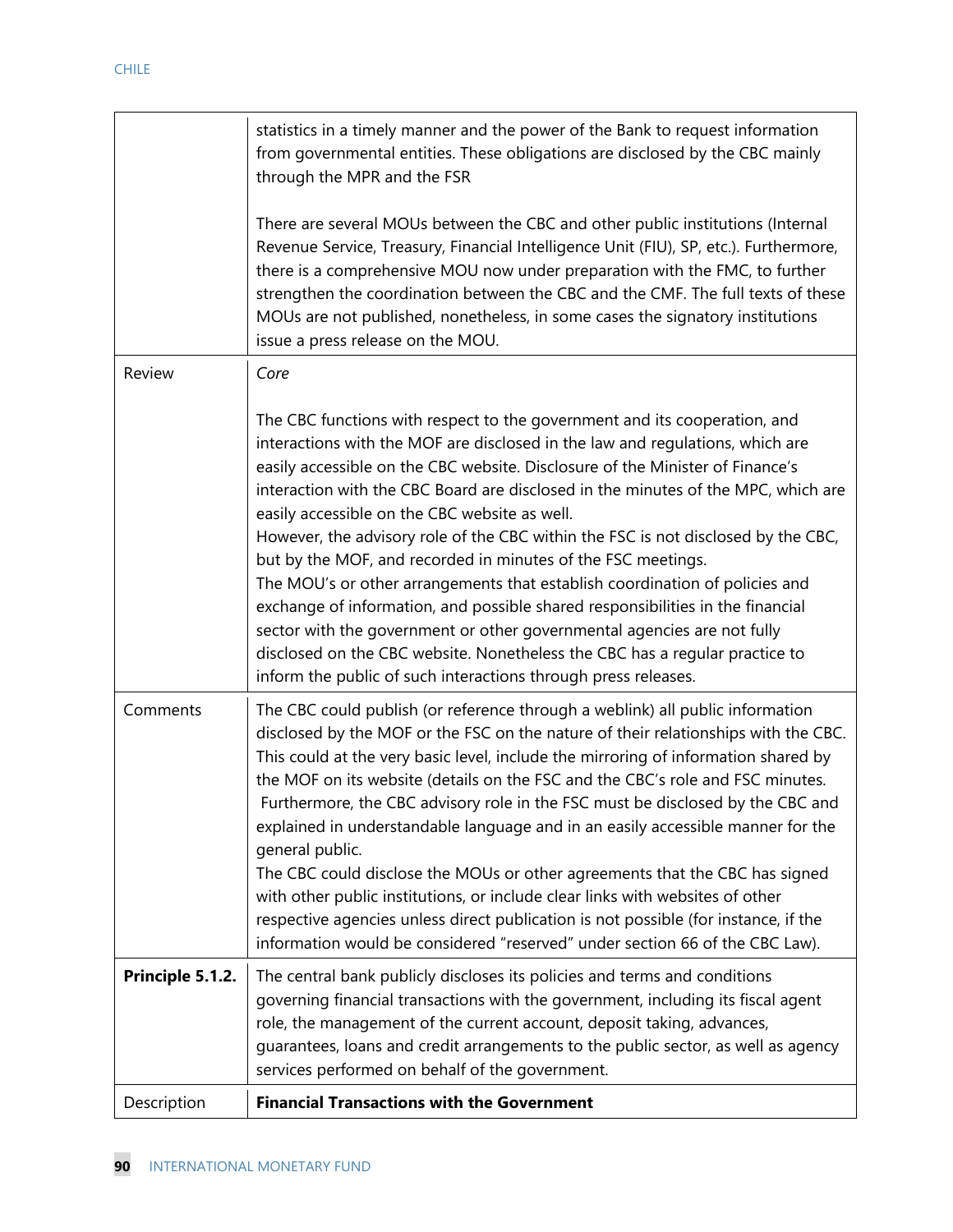The CBC Law in section 37, describes the role of the CBC as "state representative" in reference to foreign transactions. This specific function requires executive decrees for its implementation. For the conversion and renegotiation of foreign debt the approval of the President of the Republic is required; granted also by an

executive decree. Section 38 of the CBC Law expands this "state representative function" to international transactions as well. This function as state representative and performing banking transactions with

the government falls into the category of "reserved" information under section 66 of the CBC Law. "The bank shall reserve all information regarding any of its money credit transactions or investments made according to sections…37, 38, 55, and 56… Notwithstanding the foregoing the Bank shall provide general information as to transactions on a non-personalized basis but only for statistical and public information purposes."

# **Fiscal Agency Role**

In reference to the fiscal agency role, there is published information on the CBC website, such as the "agency decree" containing relevant information. These are also published in the Official Gazette, when issued.

Regarding the CBC's role as Fiscal Agent, general information is included in the CBC's Annual Reports. See more information here and here.

The CBC also *discloses* general information regarding financial operations as Fiscal Agency in the domestic market:

There is public disclosure of the CBC fiscal agency role on the MOF's website. For example, terms and conditions, for each of the Government's funds the CBC manages, are described in the "Agency Decrees" issued by the MOF in each case. These are available on the MOF's website:

# **Other financial transactions with the Government**

The CBC Law in section 55 allows the CBC to open checking accounts to the Treasury and other state entities or enterprises, whenever is necessary for the performance of their transactions. Section 56 notes that "the Bank has the authority to request guaranties in the transactions it performs, and to receive securities or goods in custody…".

### **Loans and credit arrangements with the Government**

These are governed by section 27 of CBC Law, which establishes that in exceptional circumstances, and transitory situations, the CBC can purchase debt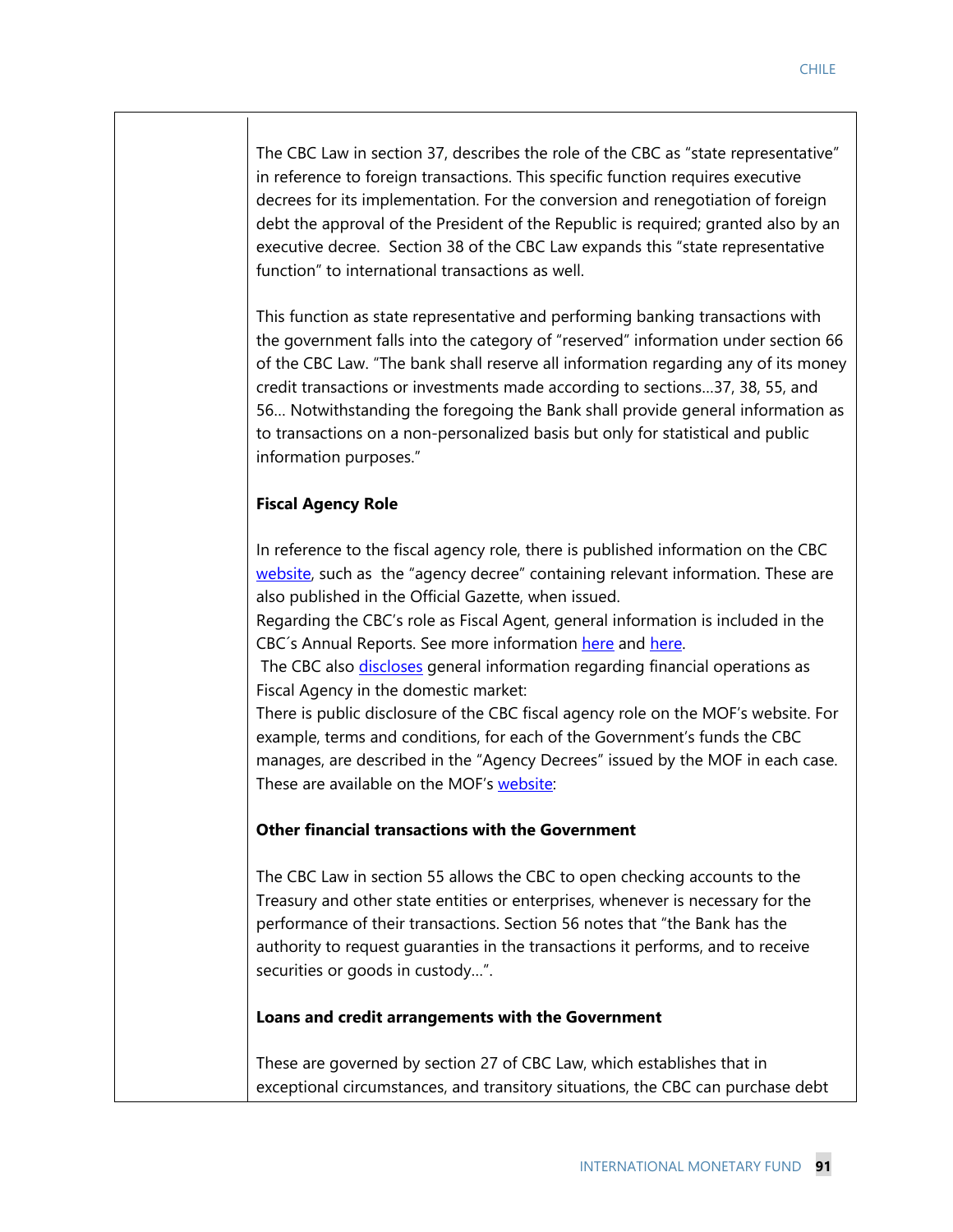|                  | instruments issued by the Treasury, for a specific period, in the secondary market,<br>and for purposes of liquidity provisions. The Minister of Finance will be specially<br>summoned to the respective session that deals with this issue. Those special<br>circumstances are regulated by section 19 of the CBC Law: "in the event of foreign<br>war or threat of it, the CBC, by means of secret resolution, may obtain, confer, or<br>finance credit to the state and its public or private entities".                                                                                                                                                                                                                                    |
|------------------|------------------------------------------------------------------------------------------------------------------------------------------------------------------------------------------------------------------------------------------------------------------------------------------------------------------------------------------------------------------------------------------------------------------------------------------------------------------------------------------------------------------------------------------------------------------------------------------------------------------------------------------------------------------------------------------------------------------------------------------------|
| Review           | Core                                                                                                                                                                                                                                                                                                                                                                                                                                                                                                                                                                                                                                                                                                                                           |
|                  | The CBC functions and cooperation with respect to the government are disclosed<br>through the CBC legal framework. The role of the CBC and its interaction with the<br>government is clearly disclosed in the CBC Law.                                                                                                                                                                                                                                                                                                                                                                                                                                                                                                                         |
|                  | However, the CBC does not disclose to the public, on a regular basis policies,<br>terms and conditions governing financial transactions with the government.<br>Terms and conditions developed in secondary legislation, like government<br>decrees or MOU should be publicly disclosed by the CBC.                                                                                                                                                                                                                                                                                                                                                                                                                                            |
|                  | The fiscal agency role is disclosed in the Annual Report, but the MOF discloses<br>this information in a more regular basis. Here too, the CBC could consider<br>mirroring this information on its own website.                                                                                                                                                                                                                                                                                                                                                                                                                                                                                                                                |
| Comments         | The CBC could consider disclosing Information on financial transactions with the<br>government, as made public by the Minister of Finance. This would include the<br>disclosure of agreements or any other information published in the official<br>gazette regarding terms and conditions of financial transactions with the<br>government and arrangements made public by the MOF on its website or<br>disclosed by any other means.                                                                                                                                                                                                                                                                                                         |
| Principle 5.1.3. | The instruments used in interaction (including the financial transactions) between<br>the central bank and the government/its agencies are clearly defined and publicly<br>disclosed.                                                                                                                                                                                                                                                                                                                                                                                                                                                                                                                                                          |
| Description      | Instruments used in the interaction, including financial transactions between the<br>CBC and government or its agencies are of reserved nature, under section 66 of<br>the CBC Law. This includes information sharing and cooperation with the National<br>Customs Service, Income Revenue Service or the General Treasury (MOF,) and the<br>Financial Analysis Unit of the Public Prosecution.<br>Disclosure of the administration of the funds is done through "agency decrees"<br>which clearly define the types and characteristics of instruments and its<br>characteristics in which the CBC can invest the funds. These are published by the<br>MOF. More information is available here.<br>The CBC does not disclose this information. |
| Review           | Core                                                                                                                                                                                                                                                                                                                                                                                                                                                                                                                                                                                                                                                                                                                                           |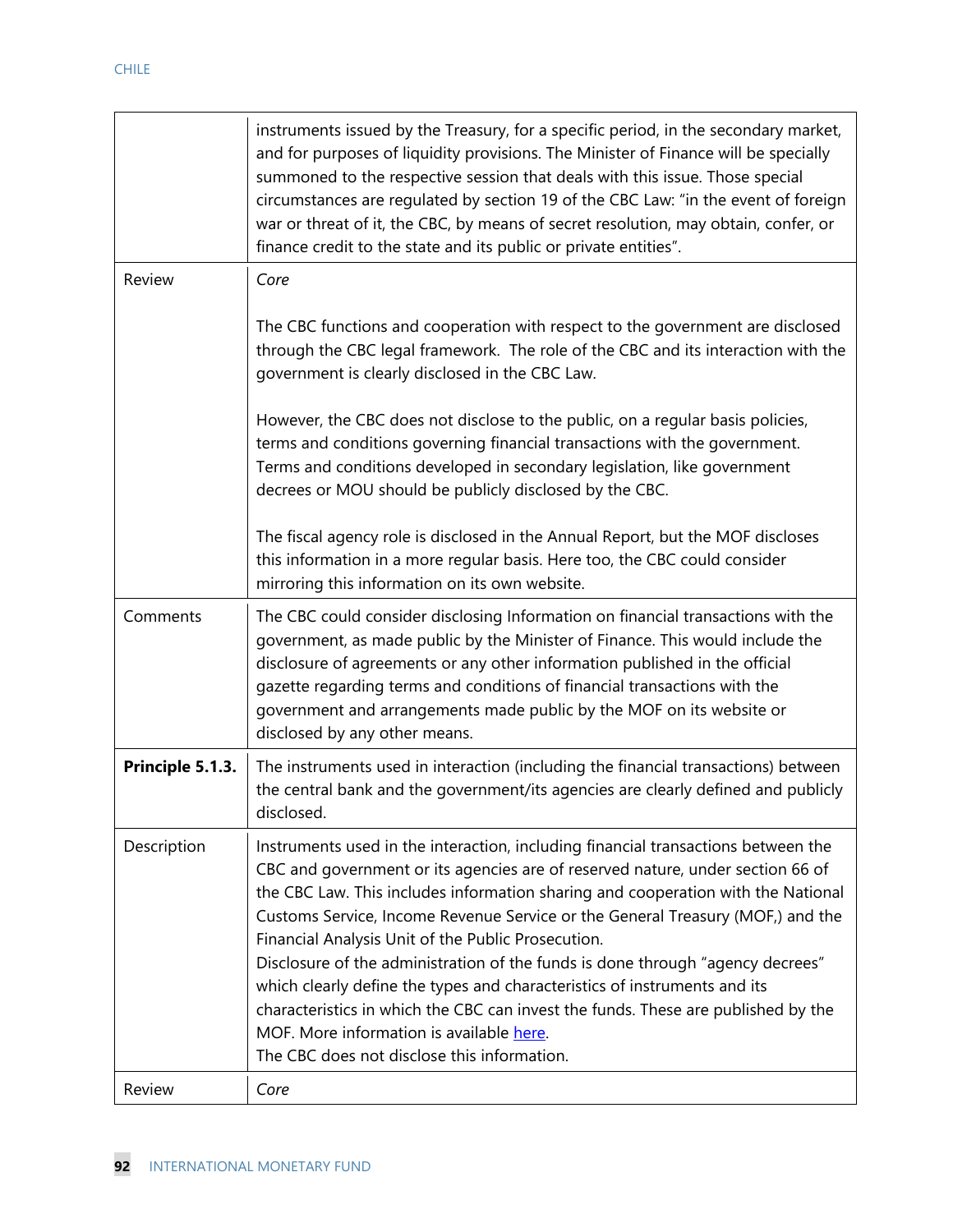|                  | The instruments used for financial transactions with the government are disclosed<br>in decrees that are published on a regular basis by the Ministry of Finance.<br>MOU's with government agencies are usually disclosed to the public by press<br>releases. The entire MoU are not disclosed, because it could relate to sensitive<br>issues and covered under "reserved" information matters.<br>The CBC should disclose, on a regular basis and in an easily accessible manner,<br>policies and instruments used in interactions (including financial transactions)<br>between the CBC and the government, and the outcomes of such interactions.<br>This holds in particular regarding information already disclosed by the MoF. |
|------------------|---------------------------------------------------------------------------------------------------------------------------------------------------------------------------------------------------------------------------------------------------------------------------------------------------------------------------------------------------------------------------------------------------------------------------------------------------------------------------------------------------------------------------------------------------------------------------------------------------------------------------------------------------------------------------------------------------------------------------------------|
| Comments         | The central bank should disclose to the public, on a regular basis, policies,<br>instruments used in interactions (including financial transactions) between the<br>central bank and the government, and the outcomes of such interactions. Most of<br>this information is already published and disclosed by the MOF.                                                                                                                                                                                                                                                                                                                                                                                                                |
| Principle 5.1.4. | The central bank discloses publicly on a regular basis the outcome of its<br>interaction (including operations) with the government/its agencies.                                                                                                                                                                                                                                                                                                                                                                                                                                                                                                                                                                                     |
| Description      | According to section 66 of the CBC Law, the outcome of the operations with<br>government funds is reserved information. The CBC is allowed by the CBC Law<br>only to publish some aggregated information in its Annual Report.<br>The CBC discloses results of financial transactions with the government, in general<br>terms and in the area of statistics and via various data bases and other platforms.<br>The CBC Annual Report also gives information on the outcome of financial<br>transactions done by the CBC in its role of fiscal agent.<br>The CBC does not disclose the outcome of its interactions (including operations)<br>with government agencies on a regular basis.                                             |
| Review           | Core<br>The CBC discloses on a regular basis the outcome of its interactions with the<br>government in reference to its role as fiscal agent and other financial transactions.<br>Relevant statistical data is disclosed via various platforms.<br>The MOF discloses more information to the public regarding to the management<br>of sovereign funds and financial transactions in general as conducted by the CBC<br>on the government behalf.<br>The outcome of the interaction with other governmental agencies is disclosed<br>through press releases published in the CBC website.                                                                                                                                              |
| Comments         | Where legal allowed, the CBC should disclose on a regular basis information<br>about its interactions, cooperation and information-sharing frameworks with<br>governmental agencies (e.g., with customs authorities in the context of<br>information sharing) and the outcomes of such interactions.                                                                                                                                                                                                                                                                                                                                                                                                                                  |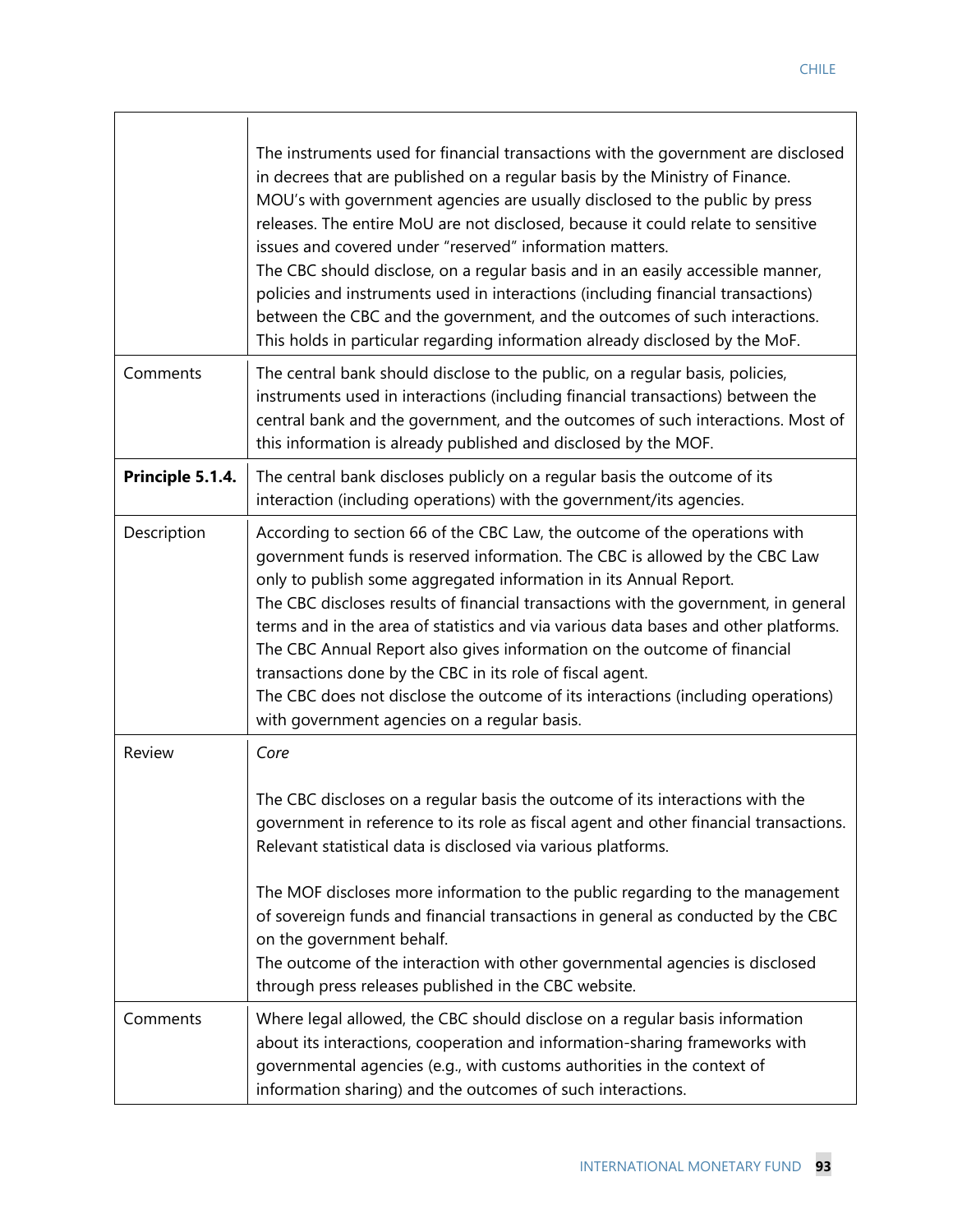| Principle 5.2.   | <b>Domestic Financial Agencies:</b> The central bank discloses its relationships with<br>domestic financial agencies as relevant to the pursuit of its mandate and the<br>execution of its functions.                                                                                                                                                                                                                                                                                                                                                                                                                                                                                                                                                                                                                                                                                                                                                                                                                                                                                                                                                                                                                                                                                                                                                                                                                                                                                                                                                                                                                                                                                                                                                                                                                                                                                                                                                                                                      |
|------------------|------------------------------------------------------------------------------------------------------------------------------------------------------------------------------------------------------------------------------------------------------------------------------------------------------------------------------------------------------------------------------------------------------------------------------------------------------------------------------------------------------------------------------------------------------------------------------------------------------------------------------------------------------------------------------------------------------------------------------------------------------------------------------------------------------------------------------------------------------------------------------------------------------------------------------------------------------------------------------------------------------------------------------------------------------------------------------------------------------------------------------------------------------------------------------------------------------------------------------------------------------------------------------------------------------------------------------------------------------------------------------------------------------------------------------------------------------------------------------------------------------------------------------------------------------------------------------------------------------------------------------------------------------------------------------------------------------------------------------------------------------------------------------------------------------------------------------------------------------------------------------------------------------------------------------------------------------------------------------------------------------------|
| Principle 5.2.1. | The relationship between the central bank and relevant domestic financial<br>agencies is clearly defined and publicly disclosed, including cooperation and (co-)<br>decision-making modalities and arrangements for the formal/informal sharing of<br>information.                                                                                                                                                                                                                                                                                                                                                                                                                                                                                                                                                                                                                                                                                                                                                                                                                                                                                                                                                                                                                                                                                                                                                                                                                                                                                                                                                                                                                                                                                                                                                                                                                                                                                                                                         |
| Description      | Relationship between the CBC and domestic financial agencies<br>According to the CBC Law, the GBL, the Insurance Law, and the law on issuance<br>and operation of payments systems by non-banking entities, there are a number<br>of interactions between the CBC and the FMC under the terms and procedures<br>established in each case. Information-sharing and general cooperation take<br>place regularly. An MOU between the CBC and CMF is presently under discussion<br>(as the FMC is a relatively new institution), with the purpose of further regulating<br>these interactions.<br>Relations between the CBC and other public institutions and authorities fall within<br>the scope of the CBC regular functions and are not public information, according<br>to Transparency Law. However, the CBC and other authorities usually issue press<br>releases of important meetings between authorities. An example of this are the<br>interactions of the CBC within the FSC, whose meetings' minutes are disclosed<br>here.<br><b>CBC Cooperation with other financial agencies</b><br>The CBC Law defines the relation between the CBC and FMC in the conduct of<br>financial supervision and compliance with financial policies, which should be done<br>through the appropriate supervisory authorities, while keeping the CBC informed<br>of any violation made to the regulations issued by the CBC.<br>Similarly, the Pensions Law establishes interactions between the CBC and the SP<br>requiring the decision or the favorable prior opinion of the CBC for the adoption<br>of certain regulations. See Decree Law No 3,500, section 45.<br>Notwithstanding the legal provisions, the CBC's MOUs with other public financial<br>institutions are not disclosed to the public, as they contain information on<br>procedures between the institutions that can be critical in crisis scenarios or relate<br>to internal procedures outside of the scope of the Public Information Act, Law |
| Review           | 20.285. However, in some cases the signatory institutions issue a relevant press<br>release. See, for instance, here.<br>Core                                                                                                                                                                                                                                                                                                                                                                                                                                                                                                                                                                                                                                                                                                                                                                                                                                                                                                                                                                                                                                                                                                                                                                                                                                                                                                                                                                                                                                                                                                                                                                                                                                                                                                                                                                                                                                                                              |
|                  |                                                                                                                                                                                                                                                                                                                                                                                                                                                                                                                                                                                                                                                                                                                                                                                                                                                                                                                                                                                                                                                                                                                                                                                                                                                                                                                                                                                                                                                                                                                                                                                                                                                                                                                                                                                                                                                                                                                                                                                                            |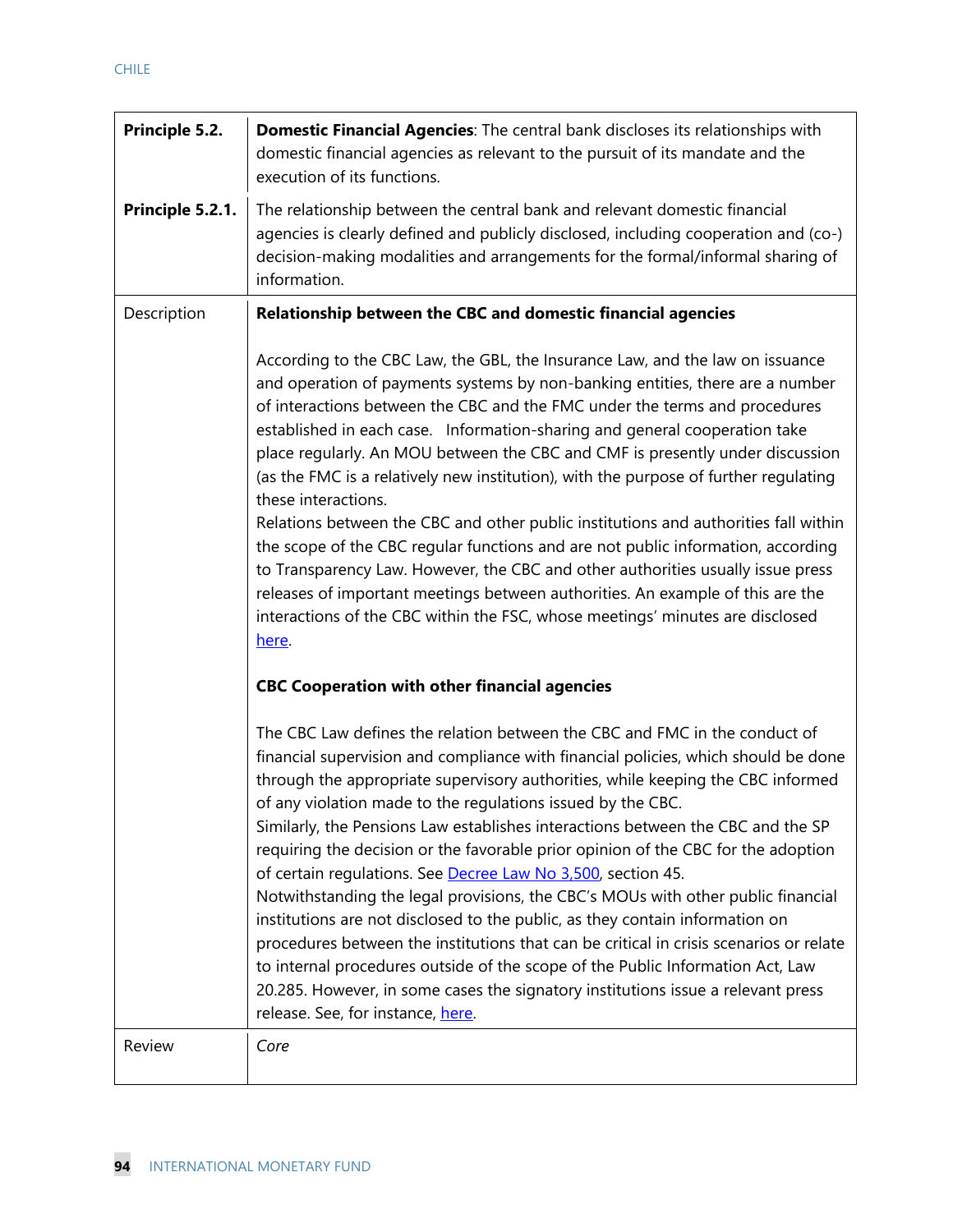| The relationship with other public financial agencies is determined under section<br>82 of the CBC Law. This provision allows and prescribe the right of the CBC to be<br>informed, allowing information sharing with relevant public financial agencies vis-<br>a-vis the CBC, but MOUs that regulate the interaction with other financial agents<br>are not disclosed. On relevant occasions, a press release is published in reference<br>to the cooperation or information sharing agreement. However, this is not a<br>policy, and such a decision is made on a case-by-case basis.                                                                                                                                                                                                                                                            |
|-----------------------------------------------------------------------------------------------------------------------------------------------------------------------------------------------------------------------------------------------------------------------------------------------------------------------------------------------------------------------------------------------------------------------------------------------------------------------------------------------------------------------------------------------------------------------------------------------------------------------------------------------------------------------------------------------------------------------------------------------------------------------------------------------------------------------------------------------------|
| The relationship between the CBC and relevant domestic financial agencies is<br>clearly defined and publicly disclosed in the legal framework. Improvement is<br>necessary to disclose bilateral process of cooperation and information sharing.<br>The FMC is a relevant counterpart for the CBC for its functions in the area of<br>financial stability and monetary policy. The relationship between the two<br>institutions (including possible overlaps in mandates) should be transparent in<br>terms of procedures for information-sharing, cooperation, and rulemaking<br>beyond the publication of relevant press releases.                                                                                                                                                                                                                |
| The policies and instruments used in the interaction of the central bank with<br>domestic financial agencies, and the outcome of the interaction are transparent.                                                                                                                                                                                                                                                                                                                                                                                                                                                                                                                                                                                                                                                                                   |
| According to the CBC Law, the GBL, the Insurance Law, and the law on issuance<br>and operation of payments systems by non-banking entities, there are a number<br>of interactions between the CBC and the FMC under the terms and procedures<br>established in each case. Therefore, those interactions are regulated in financial<br>legislation; including some policies like for example the rulemaking process.<br>Policies and Instruments used in the interaction of the CBC with domestic<br>financial agencies are established in MOUs, which are not disclosed to the public.<br>Press releases disclosed in general terms policies and instruments that could be<br>implemented between the CBC and domestic financial agencies. (See above<br>references to press releases done by or in conjunction with public financial<br>agencies). |
| Core                                                                                                                                                                                                                                                                                                                                                                                                                                                                                                                                                                                                                                                                                                                                                                                                                                                |
| The legal framework contains provisions establishing cooperation between the<br>CBC and domestic financial regulatory and supervisory authorities, as well as basic<br>terms and conditions in terms of coordination of activities.<br>The FSC, of which the CBC attends as a permanent advisor, discloses the outcome<br>of its meetings, but the CBC does not disclose information on such interaction<br>and its outcome.                                                                                                                                                                                                                                                                                                                                                                                                                        |
|                                                                                                                                                                                                                                                                                                                                                                                                                                                                                                                                                                                                                                                                                                                                                                                                                                                     |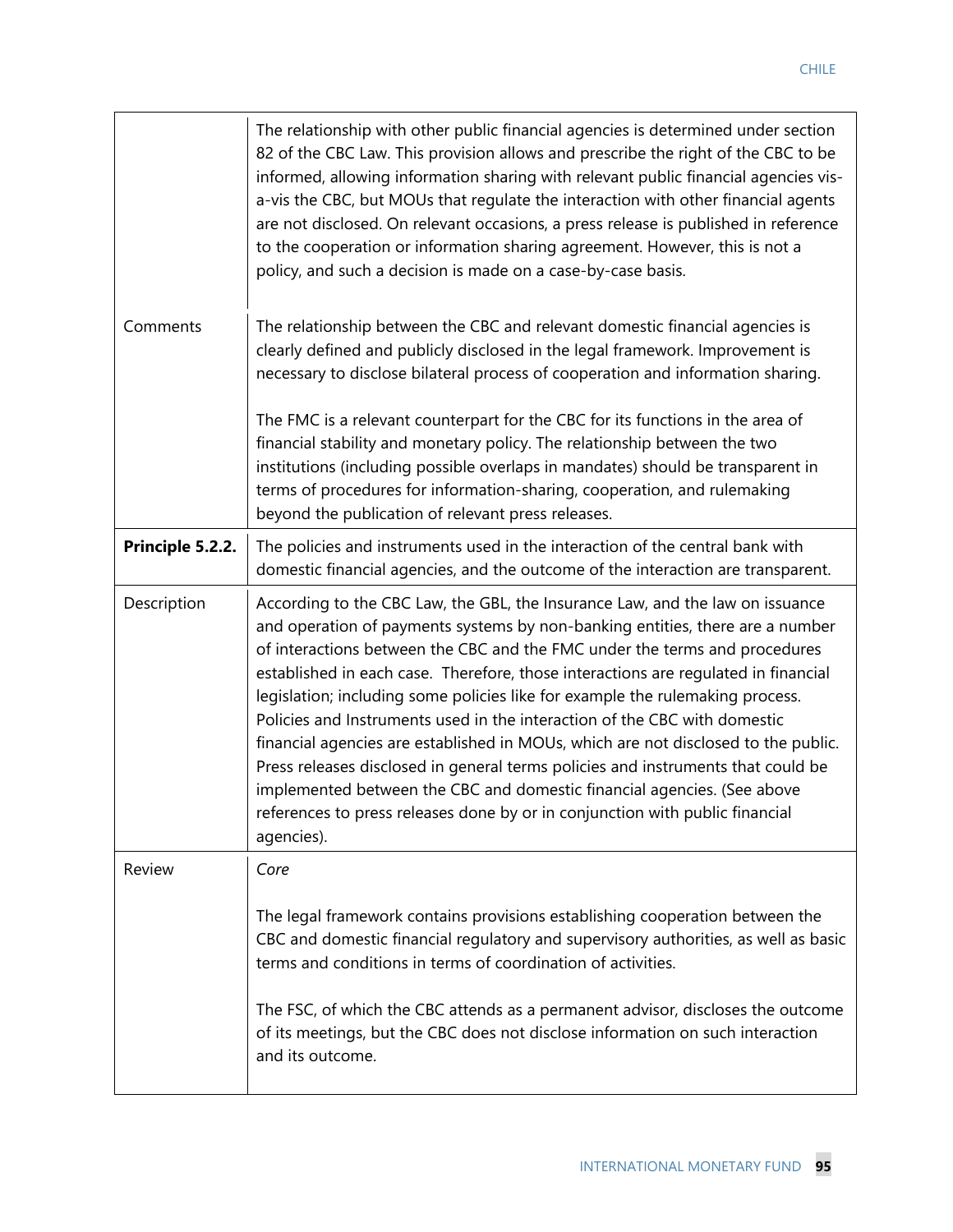|                 | The CBC should explain and disclose further the regulatory process that is made<br>in conjunction (check and balances mechanism) with the FMC. As it is stablished<br>in legislation, the GBL. The explanation of this process should be accessible to the<br>general public in the CBC website, that is how this task established by the GBL is<br>implemented in practice.                                                                                                                                                                                                                                                                                                                                                                                                                                                                                                                                                                                                                                                                                                                                                                                                                                                                                                                                                                   |
|-----------------|------------------------------------------------------------------------------------------------------------------------------------------------------------------------------------------------------------------------------------------------------------------------------------------------------------------------------------------------------------------------------------------------------------------------------------------------------------------------------------------------------------------------------------------------------------------------------------------------------------------------------------------------------------------------------------------------------------------------------------------------------------------------------------------------------------------------------------------------------------------------------------------------------------------------------------------------------------------------------------------------------------------------------------------------------------------------------------------------------------------------------------------------------------------------------------------------------------------------------------------------------------------------------------------------------------------------------------------------|
| Comments        | Policies and rulemaking used in the interaction of the CBC with domestic financial<br>agencies should be part of a periodic and systematic system of disclosure. The<br>mechanism for information sharing and cooperation arrangements should be<br>disclosed further and not only in press releases. This will facilitate the<br>understanding of the allocation of responsibilities between entities,                                                                                                                                                                                                                                                                                                                                                                                                                                                                                                                                                                                                                                                                                                                                                                                                                                                                                                                                        |
| Principle 5.2.3 | With respect to macroprudential policy, the central bank discloses its role,<br>responsibly, and actions—and those of any other authority it collaborates with.<br>The central bank also discloses any advice it receives.                                                                                                                                                                                                                                                                                                                                                                                                                                                                                                                                                                                                                                                                                                                                                                                                                                                                                                                                                                                                                                                                                                                     |
| Description     | The CBC has in its website a "Compendium of Macroprudential regulations and<br>policies". The Financial Stability Report (issued every 6 months), and Chile's<br>Monetary Policy within an Inflation Targeting Framework also discloses CBC role<br>and responsibilities in this area.<br>On the other hand, Section 66 ter of the General Banking Law authorizes the CBC<br>for the activation of the Counter-Cyclical Capital Buffer (CCyB). Notwithstanding<br>this activation is a sole decision of the CBC, for fixing the rate of the CCyB, the<br>same legal provision requires the favorable prior opinion of the CMF.<br>The CBC Legal Department has explained in reference to macroprudential issues<br>that "In general, the CBC does not share responsibility regarding its mandate, its<br>powers are exclusive. However, in those exceptional situations where the law<br>requires the conformity of another authority to adopt a certain decision (i.e., the<br>FMC providing a positive opinion for the adoption of certain regulations or for<br>fixing the rate of the CCyB) responsibilities and roles are clearly allocated by the<br>law.<br>"When the CBC receives information from another agency, it must maintain that<br>information under reserve, in most of the cases, so it is not disclosed to the<br>public." |
| Review          | Core<br>There is a legal framework, CBC Act and GBL, for CBC with respect to<br>macroprudential policy that clearly allocate responsibilities to the CBC. This<br>legislation also establishes measures on macroprudential policy making that<br>might be taken in coordination with the FMC.                                                                                                                                                                                                                                                                                                                                                                                                                                                                                                                                                                                                                                                                                                                                                                                                                                                                                                                                                                                                                                                  |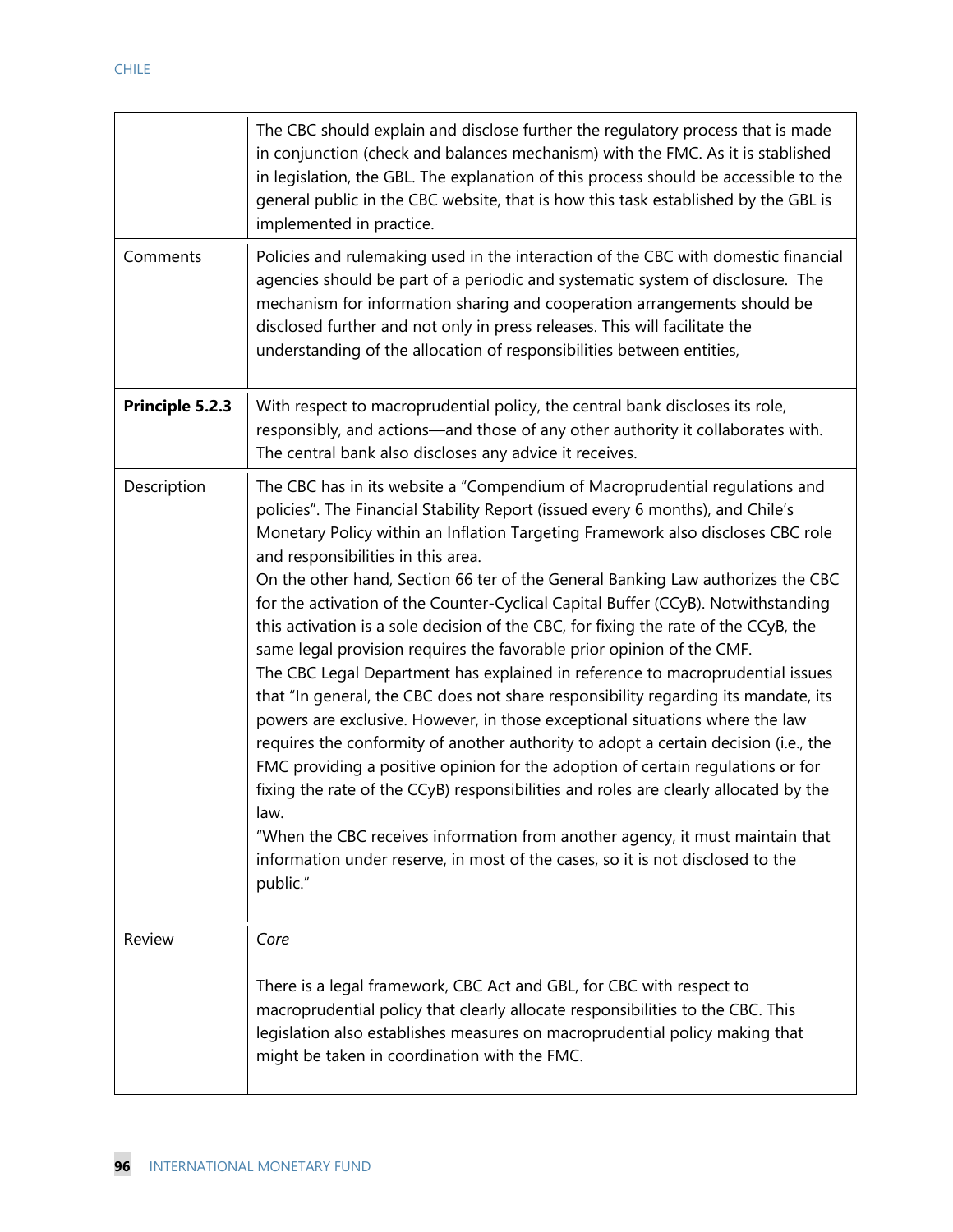|                  | The Central discloses information in reference to macroprudential measures taken<br>by the CBC and in conjunction (or with the participation) of the FMC. The<br>disclosure is done in the FSR and the Compendium on Macroprudential<br>Regulation.                                                                                                                                                                                                                                                                                                                                                                                                                                                                                                                                                                                                                                                                                                                                                                                                                                                                                                                                                     |
|------------------|---------------------------------------------------------------------------------------------------------------------------------------------------------------------------------------------------------------------------------------------------------------------------------------------------------------------------------------------------------------------------------------------------------------------------------------------------------------------------------------------------------------------------------------------------------------------------------------------------------------------------------------------------------------------------------------------------------------------------------------------------------------------------------------------------------------------------------------------------------------------------------------------------------------------------------------------------------------------------------------------------------------------------------------------------------------------------------------------------------------------------------------------------------------------------------------------------------|
| Comments         |                                                                                                                                                                                                                                                                                                                                                                                                                                                                                                                                                                                                                                                                                                                                                                                                                                                                                                                                                                                                                                                                                                                                                                                                         |
| Principle 5.2.4. | With respect to financial stability, all arrangements to restore or maintain financial<br>stability are clearly disclosed, including arrangements on data sharing, liquidity<br>support, and who is responsible for which type of decision or action at what<br>stage.                                                                                                                                                                                                                                                                                                                                                                                                                                                                                                                                                                                                                                                                                                                                                                                                                                                                                                                                  |
| Description      | Financial stability arrangements where the decision making is coordinated among<br>relevant authorities including the CBC, falls within the FSC. Furthermore, the CBC<br>has shared responsibility for developing and implementing rules and regulations<br>for financial stability. The introduction of new rules and amending existing ones<br>are discussed and, in some cases, approved by the CMF before implementing<br>them. Furthermore, some regulation introduced by the CBC are to be enforced<br>exclusively by the CMF such as prudential rules on banks. This information is<br>disclosed by the CBC.<br>https://www.bcentral.cl/documents/33528/133277/PoliticaFinacieraBCCh2020.pdf<br>/38565a87-f41f-660f-1757-b86ab757f9bd?t=1582645822180<br>There is less published information by the CBC on the ongoing cooperation and<br>coordination of macroprudential policy issues with other governmental agencies<br>particularly the FSC. For instance, the CBC provides very rarely information about<br>ongoing cooperation between the CBC and CMF. As an example, the introduction<br>of the capital buffer was disclosed by a press release by the CMF, published on its<br>website |
| <b>Review</b>    | Core                                                                                                                                                                                                                                                                                                                                                                                                                                                                                                                                                                                                                                                                                                                                                                                                                                                                                                                                                                                                                                                                                                                                                                                                    |
|                  | In reference to financial stability there is a legal framework, CBC Act and GBL, that<br>clearly allocate responsibilities to the CBC, but also in relation to measures that<br>could be taken in coordination with the CMF. The framework established in the<br>FSC law also establishes a forum to coordinate and articulate arrangements to<br>restore or maintain financial stability.<br>Disclosure of those arrangements are made through press releases, sometimes<br>made in conjunction between the FSC and CBC. On a regular basis the disclosure<br>of information is made by the FSC, as illustrates the description.                                                                                                                                                                                                                                                                                                                                                                                                                                                                                                                                                                       |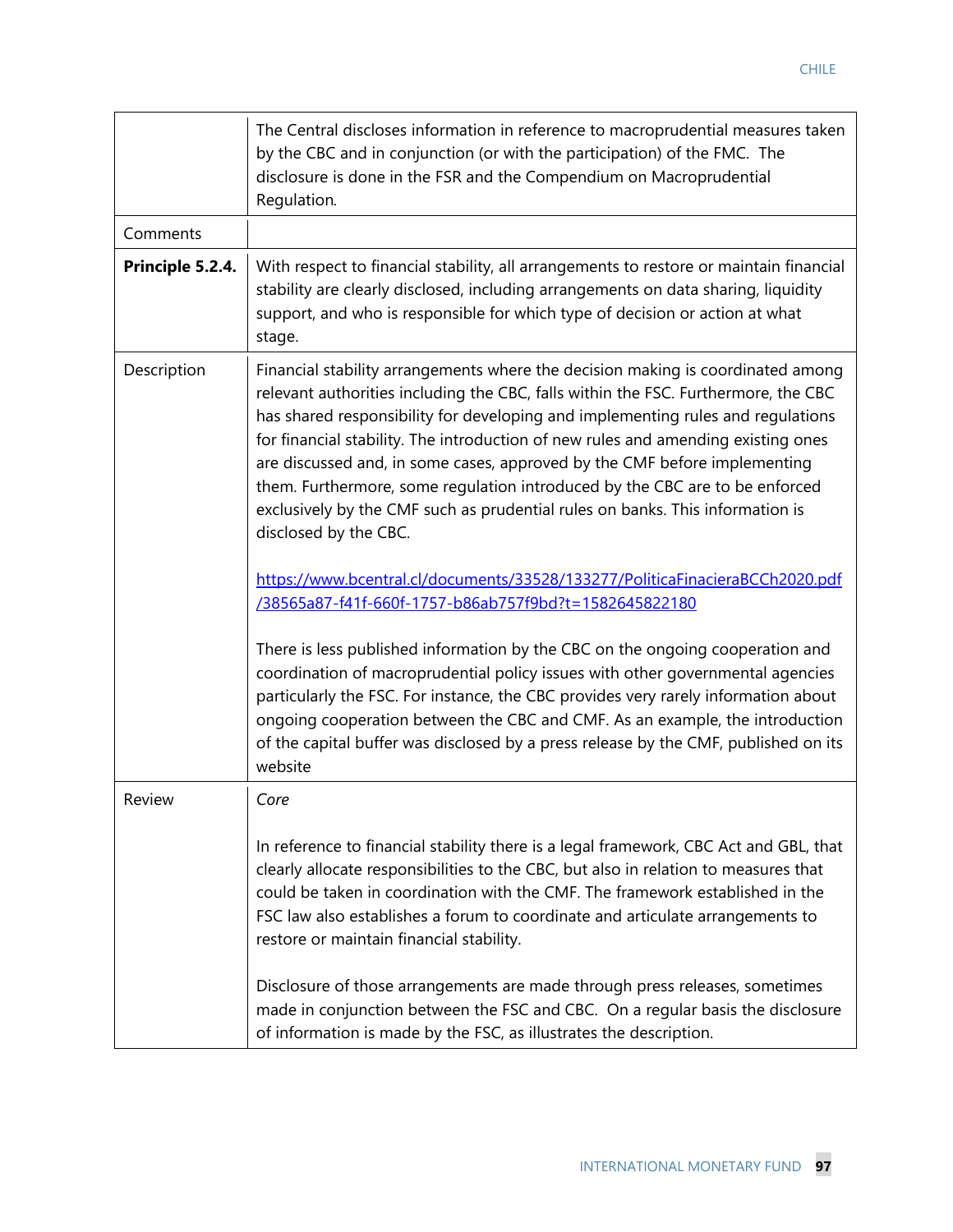| Comments       | We encourage publication, dissemination and disclosure of financial stability<br>arrangements and outcomes in the CBC website, also those that has been made<br>public by other financial entities in coordinated settings.                                                                                                                                                                                                                                                                                                                                                                                                                                                                                                                                                                                                                                                                                                                                                                                                                                                                                                                                                                                                                                                             |  |
|----------------|-----------------------------------------------------------------------------------------------------------------------------------------------------------------------------------------------------------------------------------------------------------------------------------------------------------------------------------------------------------------------------------------------------------------------------------------------------------------------------------------------------------------------------------------------------------------------------------------------------------------------------------------------------------------------------------------------------------------------------------------------------------------------------------------------------------------------------------------------------------------------------------------------------------------------------------------------------------------------------------------------------------------------------------------------------------------------------------------------------------------------------------------------------------------------------------------------------------------------------------------------------------------------------------------|--|
| Principle 5.3. | Foreign Agencies: The central bank discloses its dealings with international<br>organizations foreign governments, other central banks, and other relevant<br>foreign agencies, including the nature of the involvement or interactions, and any<br>obligations and commitments that may arise from these relationships.                                                                                                                                                                                                                                                                                                                                                                                                                                                                                                                                                                                                                                                                                                                                                                                                                                                                                                                                                                |  |
| Description    | CBC interaction with international organizations.                                                                                                                                                                                                                                                                                                                                                                                                                                                                                                                                                                                                                                                                                                                                                                                                                                                                                                                                                                                                                                                                                                                                                                                                                                       |  |
|                | Section 22 of the CBC Law determines the task of the CBC with international<br>organizations and other foreign financial institutions. Section 38 (which is of<br>"reserved nature" according to section 66) determines the CBC tasks in<br>international transactions in general. In reference to international agreements,<br>those are disclosed if they become legislation, (as legislation is public in nature).<br>The CBC does not disclose the texts of Cooperation agreements, MOUs, or other<br>arrangements between the CBC and foreign agencies, and some of them may fall<br>under legal reserve, according to section 66 of the CBC Law (for instance, those<br>related with security measures for avoiding banknotes counterfeiting). However,<br>in some cases, with the authorization of the other signatory institution, the CBC<br>issues a press release informing its subscription. See information here and here.<br>lin the case of assessments by an independent panel of experts or<br>recommendations made by international organizations that—under their explicit<br>authorization—are publicly disclosed (for instance, IMF reports), those can be<br>found on the CBC's website or referred therein by means of a press release or<br>other announcement. |  |
|                | The CBC publishes on its website general guidelines that regulate the interaction<br>between the CBC and foreign institutions: 'Normas aplicables a Institutions<br>Extranjeras".                                                                                                                                                                                                                                                                                                                                                                                                                                                                                                                                                                                                                                                                                                                                                                                                                                                                                                                                                                                                                                                                                                       |  |
|                | Some other international agreements that have been ratified by Congress are<br>published as legislation; for example, Law No. 8403 of 29 Dec 1945 ratifies the<br>Agreement with the IMF. This Treaty is implemented by the CBC.<br>The agreement with the BIS is implemented under Board Resolution No. 1073-04-<br>030710.                                                                                                                                                                                                                                                                                                                                                                                                                                                                                                                                                                                                                                                                                                                                                                                                                                                                                                                                                            |  |
|                | In reference to the outcome of financial transactions with international entities the<br>CBC has a policy to publish such outcome. As it is reflected in the description<br>financial transactions are published on the website, annual reports, other major<br>reports and disclosed to the Senate, apart from press releases.                                                                                                                                                                                                                                                                                                                                                                                                                                                                                                                                                                                                                                                                                                                                                                                                                                                                                                                                                         |  |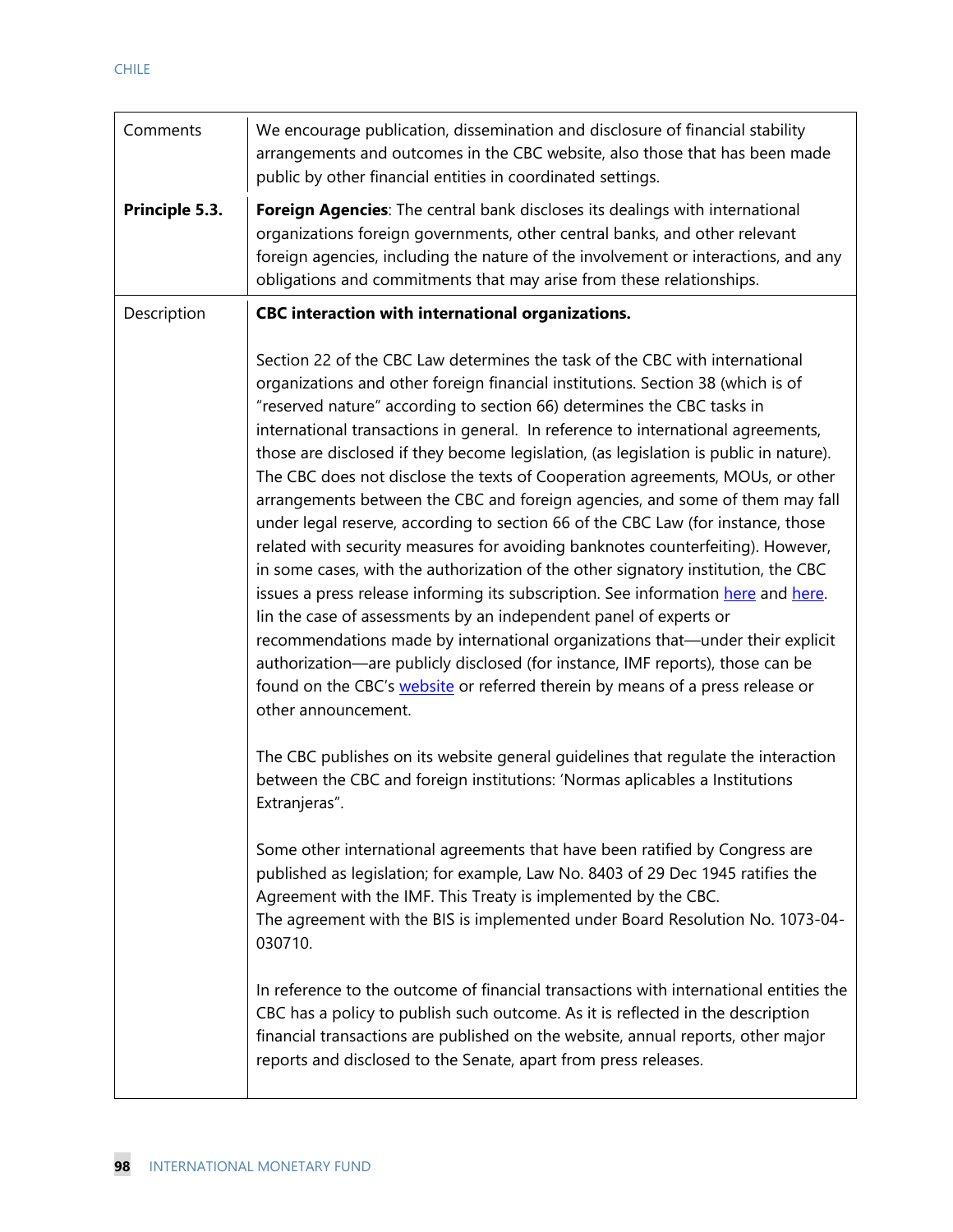|                | An example of that was the press release published by the CBC disclosing the<br>arrangements with the IMF for CBC access to the Flexible Credit Line, FCL.                                                                                                                                                                                                                                                                                                          |  |  |
|----------------|---------------------------------------------------------------------------------------------------------------------------------------------------------------------------------------------------------------------------------------------------------------------------------------------------------------------------------------------------------------------------------------------------------------------------------------------------------------------|--|--|
| Review         | Core                                                                                                                                                                                                                                                                                                                                                                                                                                                                |  |  |
|                | Frameworks of cooperation, co-decision making modality or arrangement for the<br>formal sharing of information with foreign agencies are disclosed as international<br>agreements. Those international agreements become legislation if approved by<br>Congress becoming then public information. The CBC Act also clearly establish<br>the tasks of the CBC in reference to international agents and the basic terms and<br>conditions of such interaction.        |  |  |
|                | The CBC website provides disclosure of policies, cooperation and information<br>sharing with international organizations mostly through press releases of such<br>activities, or interactions.                                                                                                                                                                                                                                                                      |  |  |
|                | Disclosure of information sharing with foreign agencies could be enhanced. For<br>instance, the CBC is a member of the International Operational Risk Working<br>Group (IORWG), and its membership is disclosed on the IORWG'S website.<br>However, the CBC does not disclose, in a clear and easily accessible manner, on its<br>website.                                                                                                                          |  |  |
|                | The CBC discloses regular reports on the interaction between the central bank<br>and foreign agencies.<br>In reference to the outcome of financial transactions with international entities the<br>CBC has a policy to publish such outcome. As it is reflected in the description<br>financial transactions are published on the website, annual reports, other major<br>reports and disclosed to the Senate, apart from press releases.                           |  |  |
| Comments       | Even though this is of "reserved" nature, under section 66 of the CBC Law, the<br>CBC has a discretionary system of disclosing relevant information; that includes<br>the nature of the involvement or interactions.                                                                                                                                                                                                                                                |  |  |
|                | The CBC could consider the disclosure of exchange of information and<br>coordination of actions with international agents: institutions, organizations, other<br>central banks, or any other international agent; when the counterpart allows it or<br>even wants to publish such interaction. The CBC could also disclose a list of<br>organizations of which it is a member, explaining to the public the importance of<br>that international relation/agreement. |  |  |
| Principle 5.4. | Other Relations: The central bank discloses its involvement with private or semi-<br>public institutions.                                                                                                                                                                                                                                                                                                                                                           |  |  |
| Description    | Not Applicable                                                                                                                                                                                                                                                                                                                                                                                                                                                      |  |  |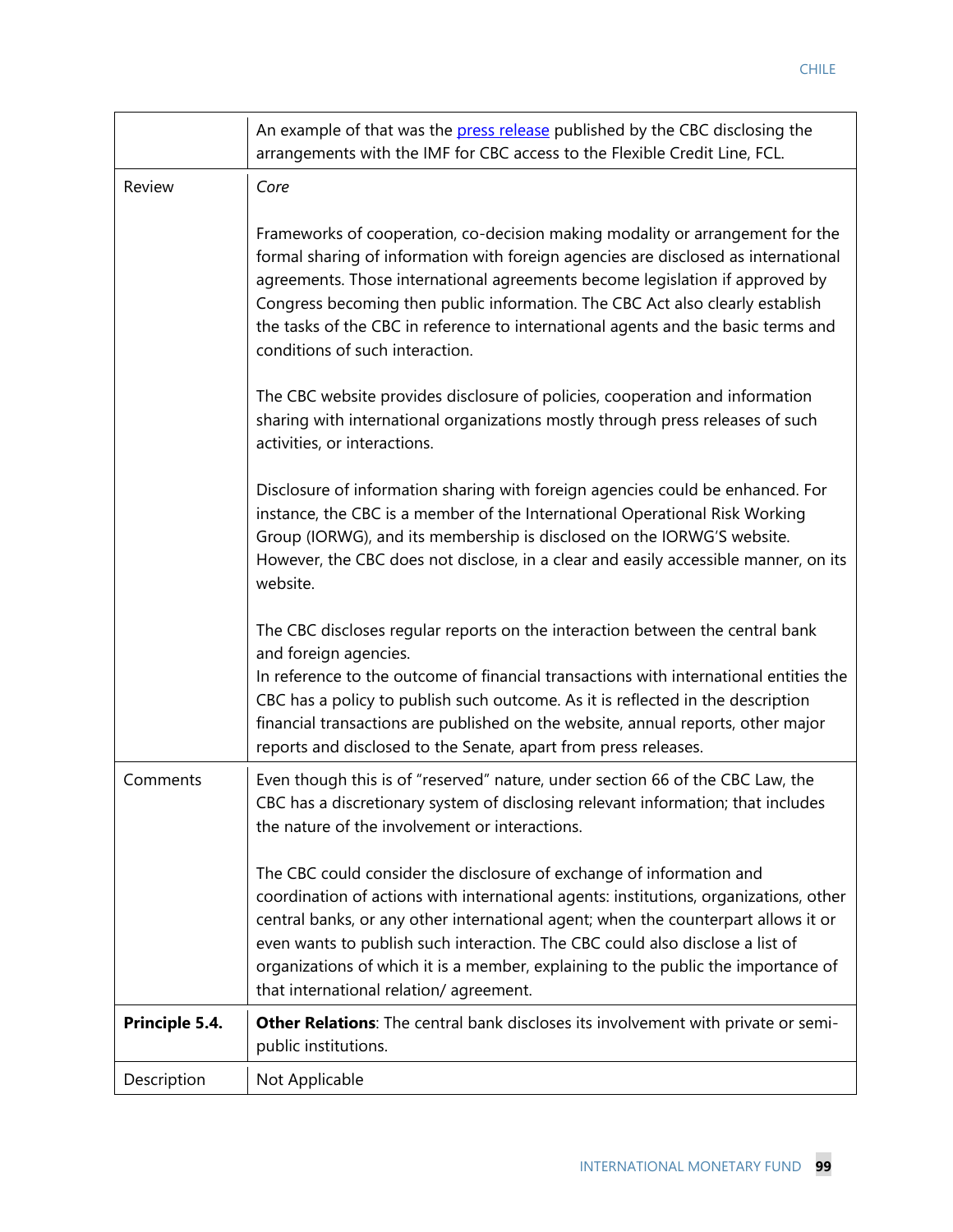| Review   | Not Applicable |
|----------|----------------|
| Comments | Not Applicable |

# **AUTHORITIES RESPONSE TO DETAILED REVIEW REPORT**

The Board of the Central Bank of Chile (CBC) thanks the International Monetary Fund (IMF) for the opportunity to implement the pilot review of the new *Central Bank Transparency Code* (CBTC). Similarly, the Board thanks the Mission that between March 3–18 met virtually with the Board, managers, and staff of the CBC as well as with key external stakeholders, whom we thank for their willingness to collaborate. Much of the benefit of this exercise is based on the background diversity, experience, judgment, and professionalism of the Mission. This review takes as a reference other central banks in the world, especially those that are a source of good practices. The CBTC review adds value to the transparency agenda that it has been developed at the CBC, encompassing new dimensions and alternatives, with a constructive, comprehensive, and realistic perspective.

The CBTC was approved in July 2020 by the IMF's Executive Board and corresponds to an update of the 1999 *Monetary and Financial Policies Transparency Code* and it is aligned with the recommendations made in 2017 by the *Joint Review of the Standards and Codes Initiative*. The CBTC consists of five pillars, focused on transparency in governance, policies, operations, outcome, and official relations. The CBC requested a review of all these pillars, in order to externally and independently evaluate the multiple advances made in the transparency agenda and outreach to society during the last decade, especially after the 2008-09 *Global Financial Crisis*.

Along with assessing the achievements of the CBC in terms of transparency, the Mission noted that "*the CBC has implemented broadly advanced transparency practices*." Regarding governance, it pointed out that "*the legal structure of the CBC, including its legal nature, mandate and autonomy, is well disclosed.*" On transparency in policies, operations and outcome, the Mission pointed out that "*the CBC provides a high level of transparency of its monetary policy framework*", "*clearly discloses issues regarding to cross-border financial flows and foreign exchange administration, with minor suggestions for improved disclosures*", "*discloses its macroprudential policy framework, including its objectives, instruments, and strategy*", and "*the CBC Act provides CBC with a solid confidentiality mechanism.*"

However, the Mission also identified areas for improvement that are aligned with and/or added to the strategic agenda on transparency of the CBC. In particular, the report noted that "*the CBC discloses its emergency liquidity assistance (ELA) framework, while some enhancement is warranted.*" Also, that "*the CBC implements a comprehensive structured policy on communications but conveying the CBC message to the general public may still present some challenges.*" Finally, regarding the official relations of the CBC, it stated that "*there is a room for improvement in the CBC's disclosure practices of its official relations with the government and domestic public financial agencies.*"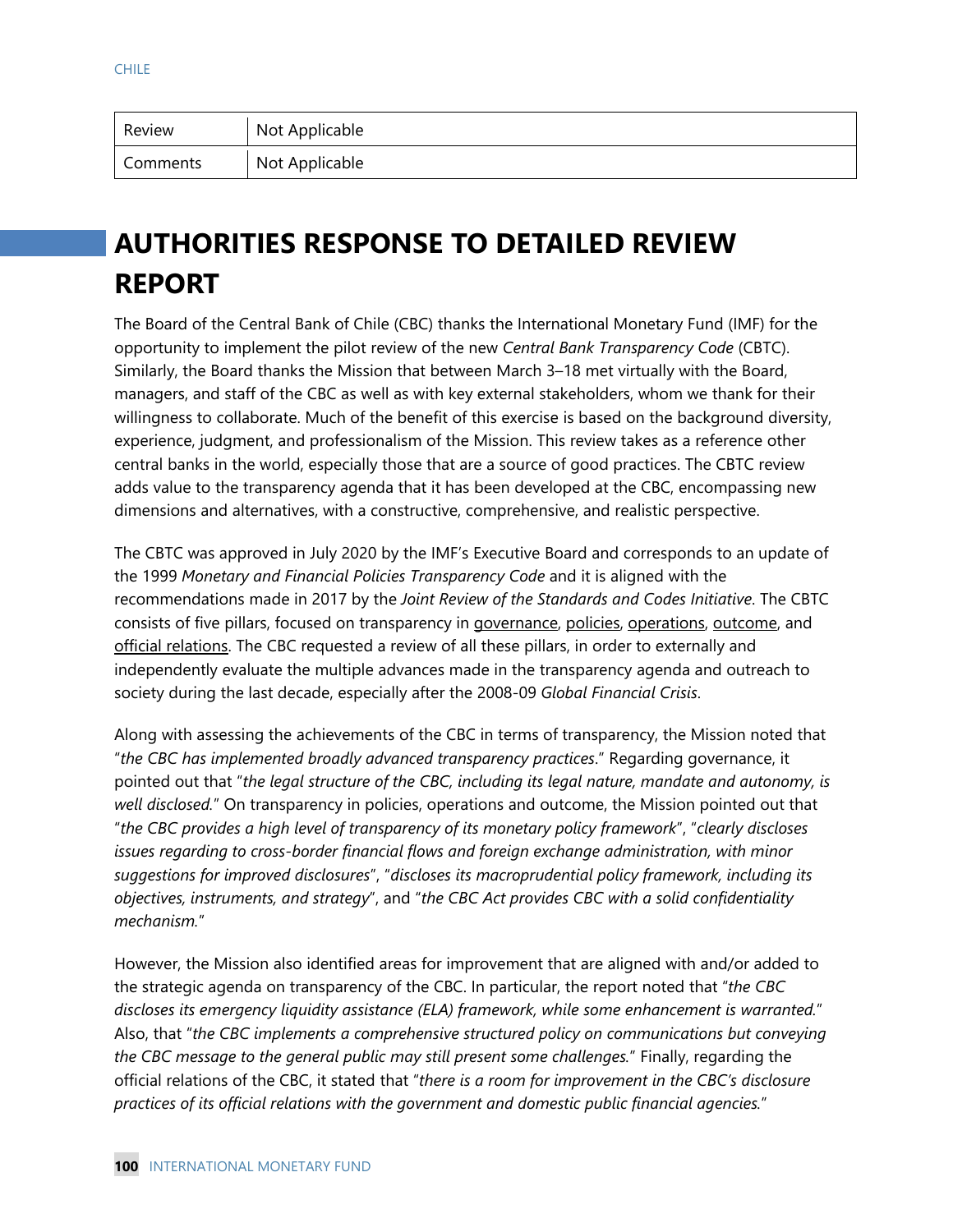The Mission's report also provided ten *Key Recommendations* on the five pillars of the CBTC. Most of these recommendations refer to the diffusion of information to be disseminated within the legal framework applicable to the CBC, although they are within the reach of our resources, professional capacity, and aligned with our strategic objectives. Thus, parts of the recommendations are included in an ongoing agenda at the CBC.

A roadmap proposed by the CBC for each of the offered recommendations is found in Annex A. These actions are classified under (i) "*Immediate implementation*"; and (ii) "*Implementation subject to further analysis*". In the first category, it corresponds to gathering and properly ordering existing information and including official documents and other publications of the CBC, to be published and disseminated through the website in the corresponding menu. In the second category, the recommendations will be analyzed in light of the strategic guidelines and judgment of each Division within the CBC, the legal framework applicable to each one, and when appropriate, with the approval of related external entities. In any case, the Board estimates that it will have a period equivalent to the course of this year for the implementation of all the recommendations.

| Recommentations                      |                                   |                                                      |  |
|--------------------------------------|-----------------------------------|------------------------------------------------------|--|
| <b>Recommendation</b>                | <b>Immediate implementation</b>   | <b>Implementation subject to</b><br>further analysis |  |
| Enhance the disclosure<br>1.         | As the recommendation             |                                                      |  |
| of information regarding the         | indicates, the work for the CBC   |                                                      |  |
| legal structure by assembling        | consists of gathering             |                                                      |  |
| relevant information in the          | information that already exists   |                                                      |  |
| webpage and by explaining the        | on the legal structure and        |                                                      |  |
| rationale behind the legal           | rationale behind the legal        |                                                      |  |
| framework, including, in             | framework, the role of the        |                                                      |  |
| particular, the role of the Minister | Minister of Finance, and the      |                                                      |  |
| of Finance on the CBC Board, the     | legal foundations of the          |                                                      |  |
| legal foundation of its financial    | financial stability mandate. This |                                                      |  |
| stability mandate and                | information is available in the   |                                                      |  |
| macroprudential policy and the       | Constitutional Organic Law of     |                                                      |  |
| rules on monetary financing.         | the CBC, the document             |                                                      |  |
|                                      | "Financial Policy of the Central  |                                                      |  |
|                                      | Bank of Chile", and in            |                                                      |  |
|                                      | documents related to public       |                                                      |  |
|                                      | consultations for the issuance of |                                                      |  |
|                                      | banking regulations., The         |                                                      |  |
|                                      | information contained in these    |                                                      |  |
|                                      | technical documents will be       |                                                      |  |
|                                      | summarized in a non-technical     |                                                      |  |
|                                      | language. The resulting output    |                                                      |  |

#### **Table 1. Central Bank of Chile: Proposed Actions to the CBT Review "Key Recommendations"**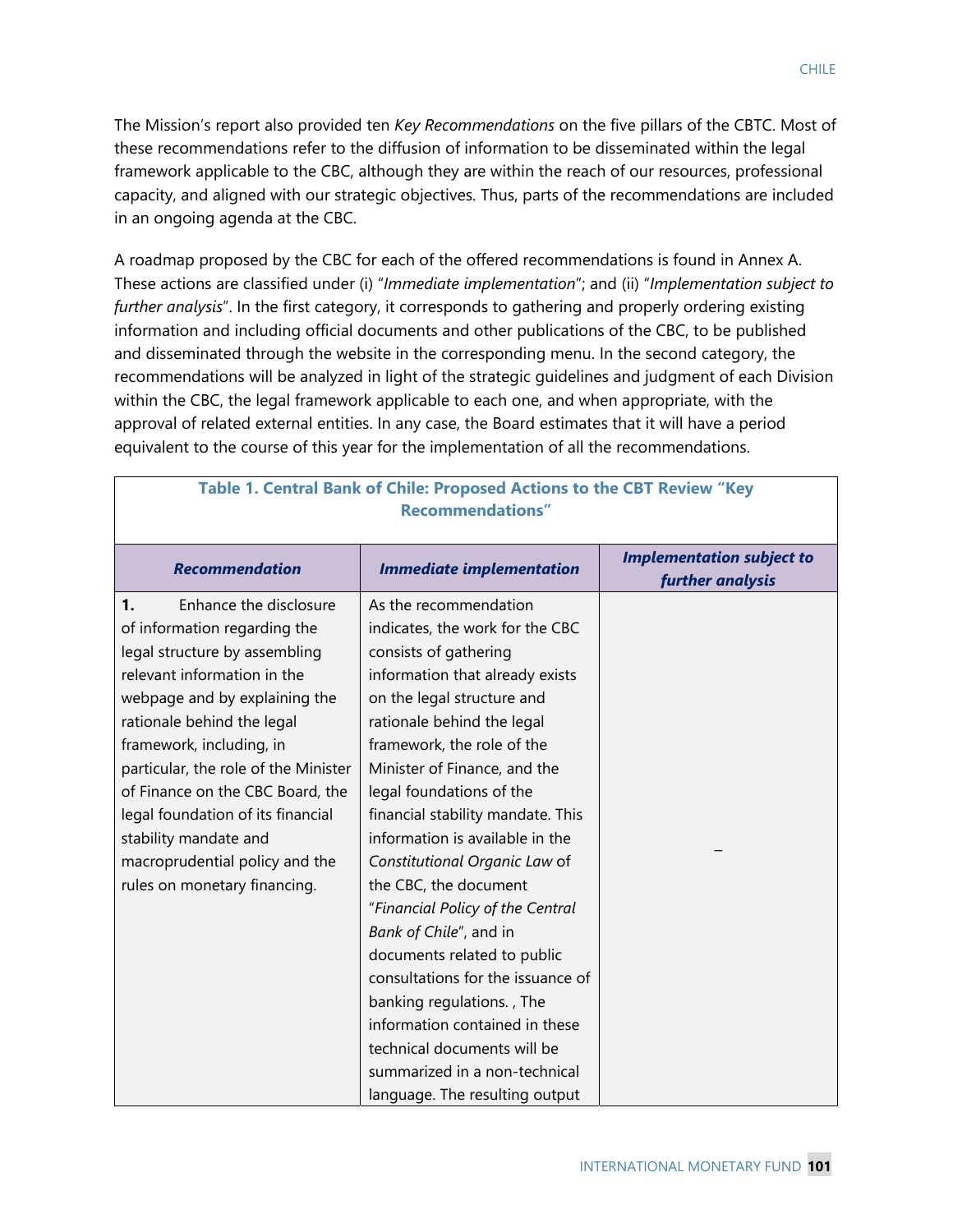|                                   | will be published in the          |  |
|-----------------------------------|-----------------------------------|--|
|                                   | webpage under the menu items      |  |
|                                   | "The Bank", "Corporate            |  |
|                                   | Governance" ("Functions of the    |  |
|                                   | Bank"), and "Areas", "Financial   |  |
|                                   | Policy".                          |  |
| 2.<br>Disclose more               | Given that the CBC does not       |  |
| comprehensive information         | have direct authority over        |  |
| relating to the applicability of  | AML/CFT activities, although it   |  |
| domestic anticorruption           | does have authority over          |  |
| legislation along with clarifying | domestic regulations that         |  |
| that these measures are           | govern all its personnel, the     |  |
| applicable to all member of the   | latter can be published on the    |  |
| CBC, including decision-makers,   | CBC's website, in the menu item   |  |
| staff, and agents of the CBC.     | "The Bank", "People", since it    |  |
|                                   | corresponds to the regulations    |  |
|                                   | that fall on people. On the other |  |
|                                   | hand, the clarification of the    |  |
|                                   | role of the CBC within the        |  |
|                                   | current legislation can be        |  |
|                                   | summarized in the "Central        |  |
|                                   | Contact" menu along with          |  |
|                                   | hyperlinks to the institutions in |  |
|                                   | charge of AML/CFT in the          |  |
|                                   | country.                          |  |
| 3.<br>Disclose a description of   | In line with the response to the  |  |
| the CBC internal control          | previous recommendation, the      |  |
| framework relating to the         | Central Bank can publish on its   |  |
| activities or services that may   | website, under the menu item      |  |
| give rise to Anti-Money           | "The Bank", "People", the         |  |
| Laundering/Countering the         | internal control framework on     |  |
| Financing of Terrorism risk.      | AML / CFT that governs people.    |  |
|                                   | For this, the CBC will also make  |  |
|                                   | public what type of actions       |  |
|                                   | classify as AML /CFT offenses.    |  |
| Strengthen the<br>4.              | Given that this is a relatively   |  |
| transparency of the risk          | new area within the CBC, it can   |  |
| management function by            | be incorporated into the          |  |
| publishing a risk statement that  | website under the "Areas"         |  |
| define what constitutes           | menu, in the same level as other  |  |
| acceptable risk taking, providing | areas such as monetary policy,    |  |
| high-level overview of key risks  | financial policy, financial       |  |
| clearly mapped to its mandate     | markets, statistics, regulations, |  |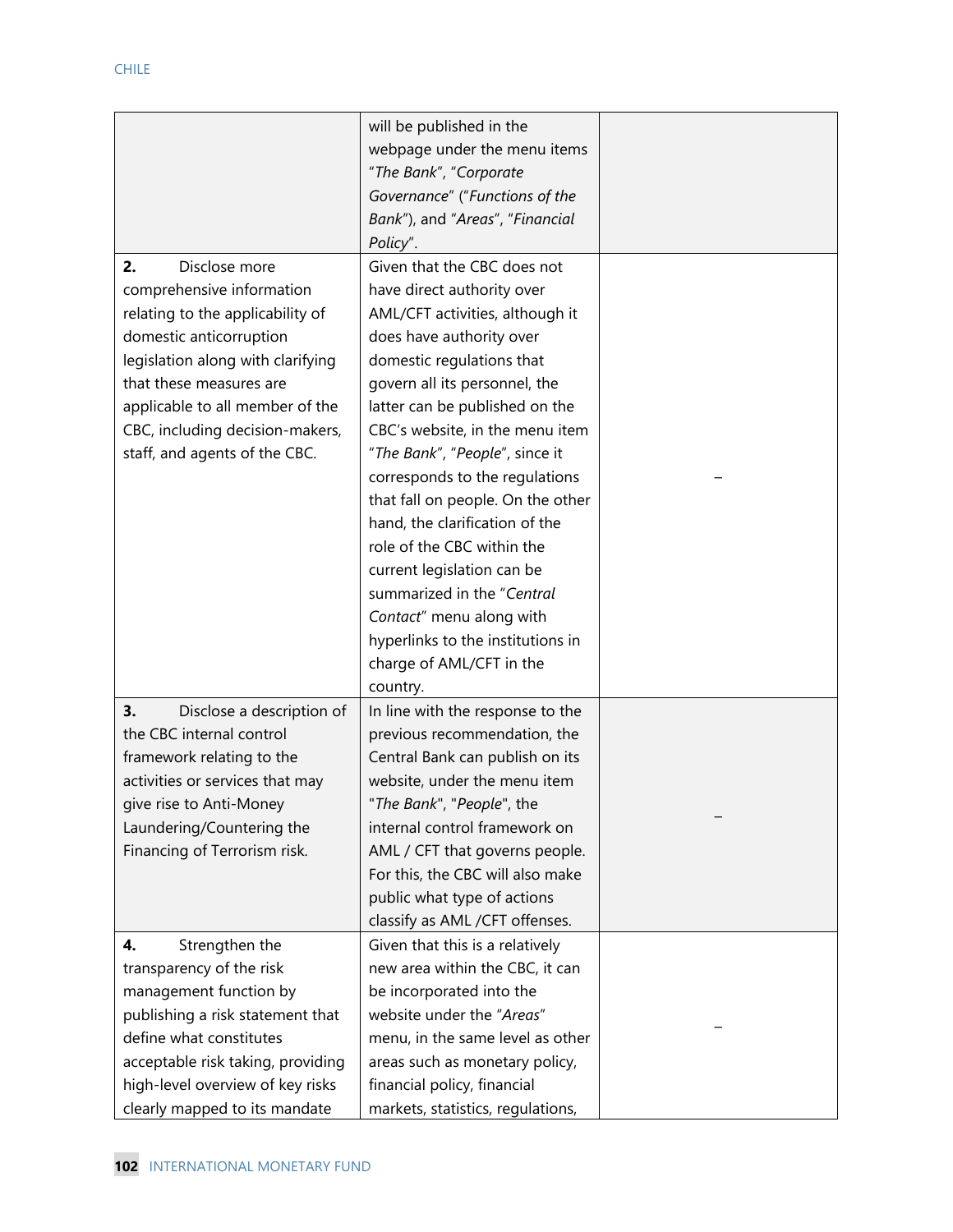| and disclosing the process of<br>continuous identification, | payment system, economic<br>surveys, research, Technological |                                                           |
|-------------------------------------------------------------|--------------------------------------------------------------|-----------------------------------------------------------|
| evaluation, and mitigation of                               | Observatory, and Banknotes and                               |                                                           |
| risks.                                                      | Coins. This page would detail<br>the new functions and       |                                                           |
|                                                             | objectives of the Risk                                       |                                                           |
|                                                             | Management Area, in line with                                |                                                           |
|                                                             | the risk lines that each of the                              |                                                           |
|                                                             | critical businesses of the CBC                               |                                                           |
|                                                             | has (e.g. monetary policy,                                   |                                                           |
|                                                             | financial markets). This section                             |                                                           |
|                                                             | will include also disclosing a                               |                                                           |
|                                                             | summary of the risk                                          |                                                           |
|                                                             | methodology that has been                                    |                                                           |
|                                                             | used in the CBC.                                             |                                                           |
| Publish the charters/by-<br>5.                              |                                                              | Each of the committees                                    |
| laws of the Audit and                                       |                                                              | mentioned in the                                          |
| Compliance Committee, the Risk                              |                                                              | recommendation, together with                             |
| Committee, and the Ethics                                   |                                                              | others that function internally in                        |
| Committee to transparently                                  |                                                              | the CBC (e.g., Investment                                 |
| inform the public stakeholders                              |                                                              | Committee) have their own by-                             |
| about the committees' roles,                                |                                                              | laws and operating standards,                             |
| responsibilities, reporting lines,                          |                                                              | including confidentiality                                 |
| and composition.                                            |                                                              | statements on some matters.<br>The CBC can review each of |
|                                                             |                                                              | these standards to determine                              |
|                                                             |                                                              | what can be made public, in                               |
|                                                             |                                                              | which case it would be reported                           |
|                                                             |                                                              | through the website in the                                |
|                                                             |                                                              | corresponding areas.                                      |
|                                                             |                                                              | Information related to external                           |
|                                                             |                                                              | committees will be made public                            |
|                                                             |                                                              | before the one that is related to                         |
|                                                             |                                                              | internal committees. The latter                           |
|                                                             |                                                              | will be made public after its                             |
|                                                             |                                                              | confidentiality is analyzed.                              |
|                                                             |                                                              | However, as committees that                               |
|                                                             |                                                              | advise the Board and senior                               |
|                                                             |                                                              | management of the CBC have a                              |
|                                                             |                                                              | strategic nature, only their                              |
|                                                             |                                                              | operations (and not their                                 |
|                                                             |                                                              | outcomes) are reported in the                             |
|                                                             |                                                              | <b>CBC's Annual Report.</b>                               |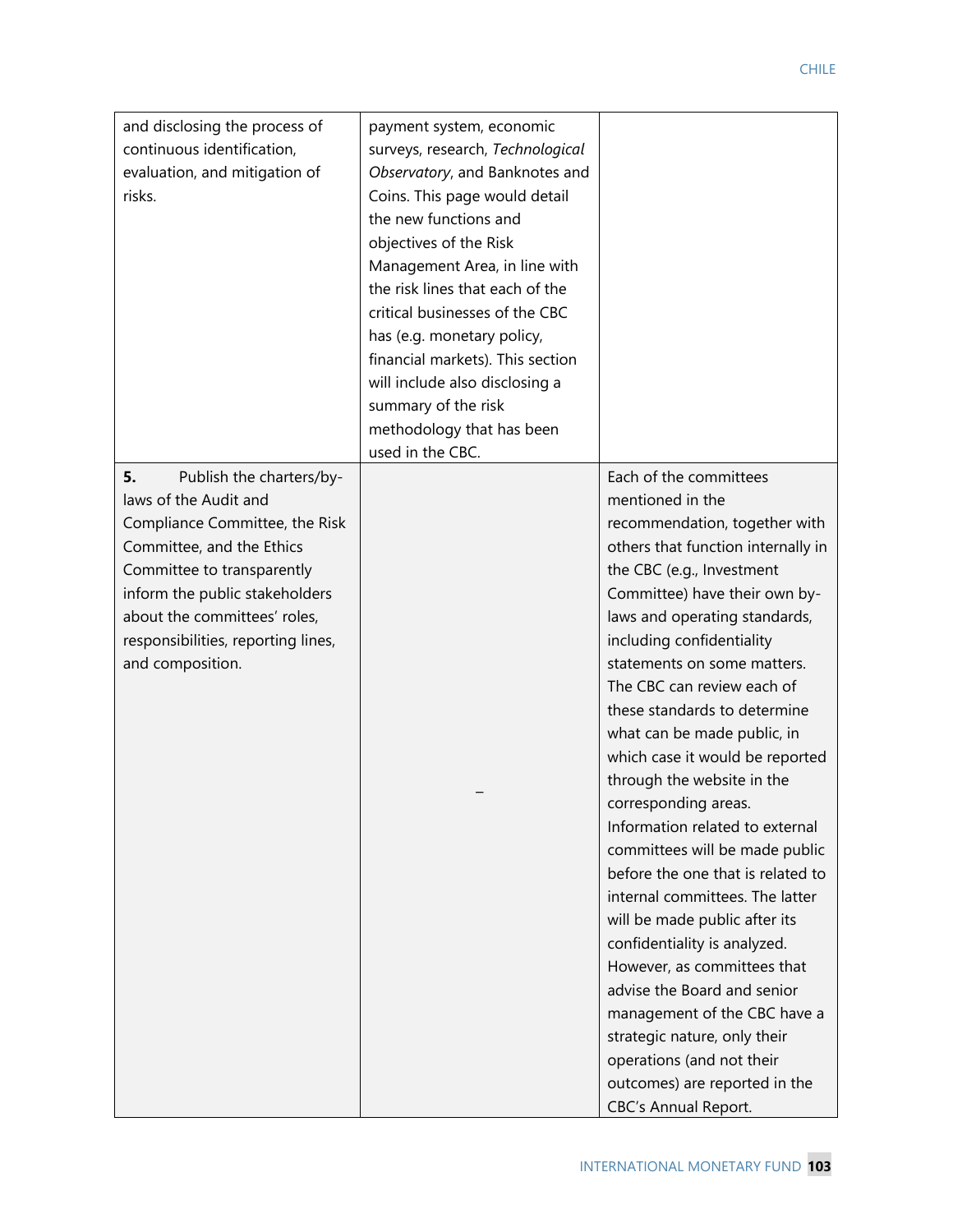| Disclose the methods,<br>6.        | In line with what is indicated in         |  |
|------------------------------------|-------------------------------------------|--|
| techniques, and data underlying    | the report, the monetary policy           |  |
| dedicated monetary policy          | communication strategy within             |  |
| evaluations.                       | the inflation targeting                   |  |
|                                    | framework has been a                      |  |
|                                    | distinctive strength of the CBC.          |  |
|                                    | Part of the success of this               |  |
|                                    | strategy has been based on                |  |
|                                    | outsider observers' opinions              |  |
|                                    | and on independent external               |  |
|                                    | evaluations voluntarily                   |  |
|                                    | contracted by the Board, which            |  |
|                                    | are publicly available in the             |  |
|                                    | website in the menu item "The             |  |
|                                    | Bank", "External Evaluations". As         |  |
|                                    | was done with the 2019                    |  |
|                                    | Independent Evaluation Panel,             |  |
|                                    | each milestone of progress is             |  |
|                                    | and will be communicated in a             |  |
|                                    | timely manner to the public, as           |  |
|                                    | well as the final reports and             |  |
|                                    | action plans made by the CBC.             |  |
| Enhance the disclosure<br>7.       | There are several evaluations of          |  |
| of macroprudential supporting      | macroprudential policy actions            |  |
| analysis by publishing ex post     | carried out by the CBC as well            |  |
| evaluations of policy actions that | as by external authors and                |  |
| examine whether tools had the      | institutions. Typically, these            |  |
| intended effects.                  | evaluations take the form of              |  |
|                                    | academic exercises, and                   |  |
|                                    | therefore, they are published in          |  |
|                                    | the corresponding CBC research            |  |
|                                    | series, or also as a special topic        |  |
|                                    | within the Financial Stability            |  |
|                                    | Report (e.g., <b>FSR 2020.I, Ch. 4)</b> . |  |
|                                    | Thus, the work of the CBC with            |  |
|                                    | this recommendation would                 |  |
|                                    | consist of gathering and                  |  |
|                                    | ordering this information in the          |  |
|                                    | webpage menu item "Areas",                |  |
|                                    | "Financial Policy". The                   |  |
|                                    | appropriateness of citing                 |  |
|                                    | academic studies published by             |  |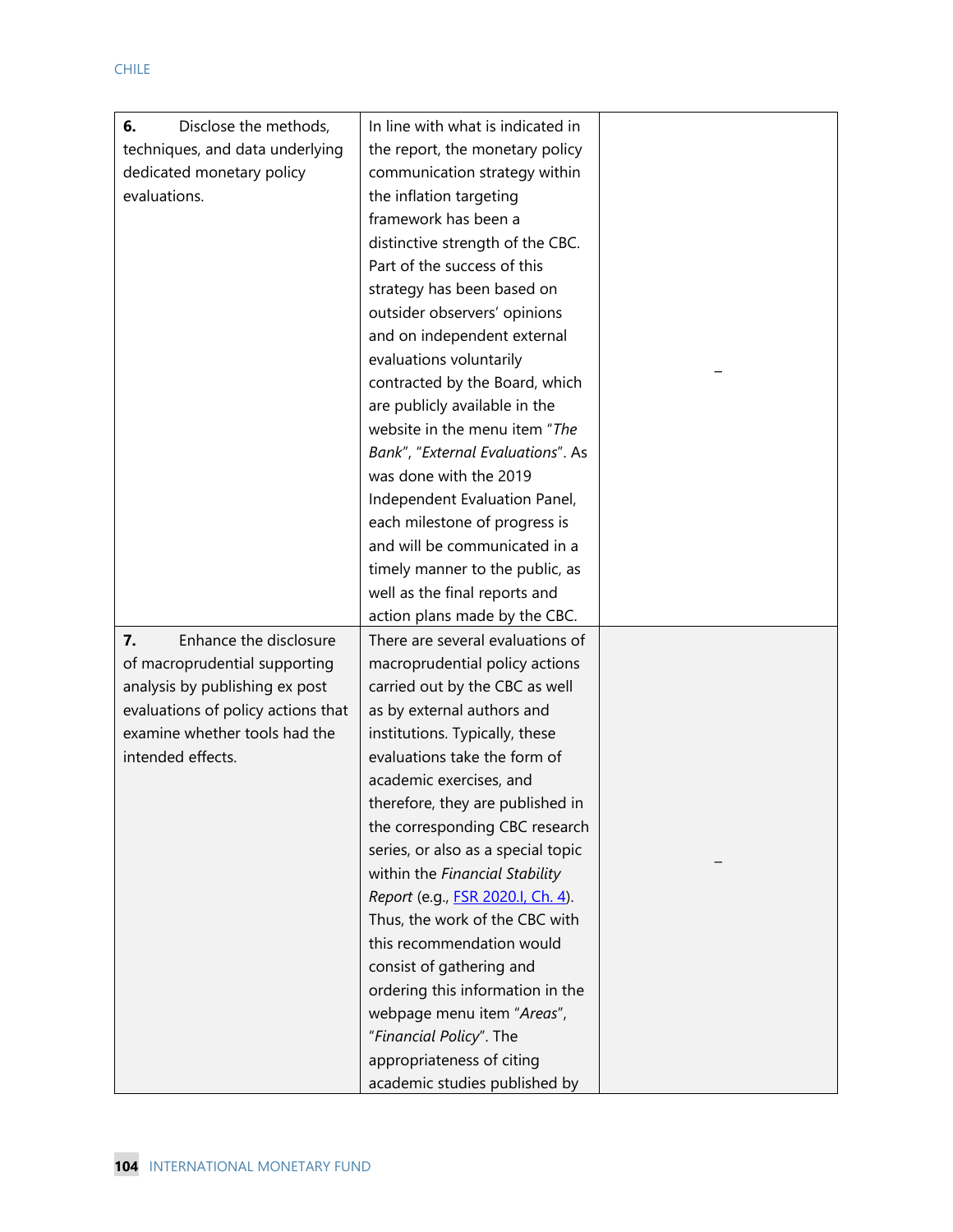|                                   | external authors will be also |                                   |
|-----------------------------------|-------------------------------|-----------------------------------|
|                                   | considered.                   |                                   |
| 8.<br>Consider disclosing         |                               | The implementation of this        |
| whether the CBC has provided      |                               | recommendation, which calls       |
| bilateral liquidity support to    |                               | for disclosure of liquidity       |
| specific financial entities. This |                               | support to specific entities, is  |
| could be done at the aggregate    |                               | constrained due to legal          |
| level without disclosing the      |                               | provisions of confidentiality and |
| name of the receiving entities    |                               | reserve established by Section    |
| without violates confidentiality  |                               | 66 of the CBC Law. Moreover, in   |
| requirements.                     |                               | this case, even the disclosure of |
|                                   |                               | aggregate or partial information  |
|                                   |                               | might violate such provisions,    |
|                                   |                               | as it could lead to an easy       |
|                                   |                               | deduction of the involved         |
|                                   |                               | entities, considering the size of |
|                                   |                               | the Chilean market and the        |
|                                   |                               | ripple effect this sensitive      |
|                                   |                               | information can cause on the      |
|                                   |                               | internal market. However, since   |
|                                   |                               | the CBC is committed to           |
|                                   |                               | transparency, in the MoU under    |
|                                   |                               | discussion with the CMF, there    |
|                                   |                               | is a provision under which the    |
|                                   |                               | CBC shall provide determined      |
|                                   |                               | information to the market         |
|                                   |                               | about these operations, after a   |
|                                   |                               | due time. To this end, each of    |
|                                   |                               | the ELA contracts to be           |
|                                   |                               | subscribed with the CBC should    |
|                                   |                               | include a waiver of               |
|                                   |                               | confidentiality clause by the     |
|                                   |                               | corresponding banking entity,     |
|                                   |                               | to be applied once said time      |
|                                   |                               | has elapsed. The CBC will also    |
|                                   |                               | consider explaining in more       |
|                                   |                               | detail the ELA mechanism that     |
|                                   |                               | has been taken in place           |
|                                   |                               | recently, summarizing different   |
|                                   |                               | press notes in a non-technical    |
|                                   |                               | language.                         |
| Examine how to (ex-<br>9.         |                               | Within the expected inflation     |
| ante) disclose its intended       |                               | target framework of 3 percent     |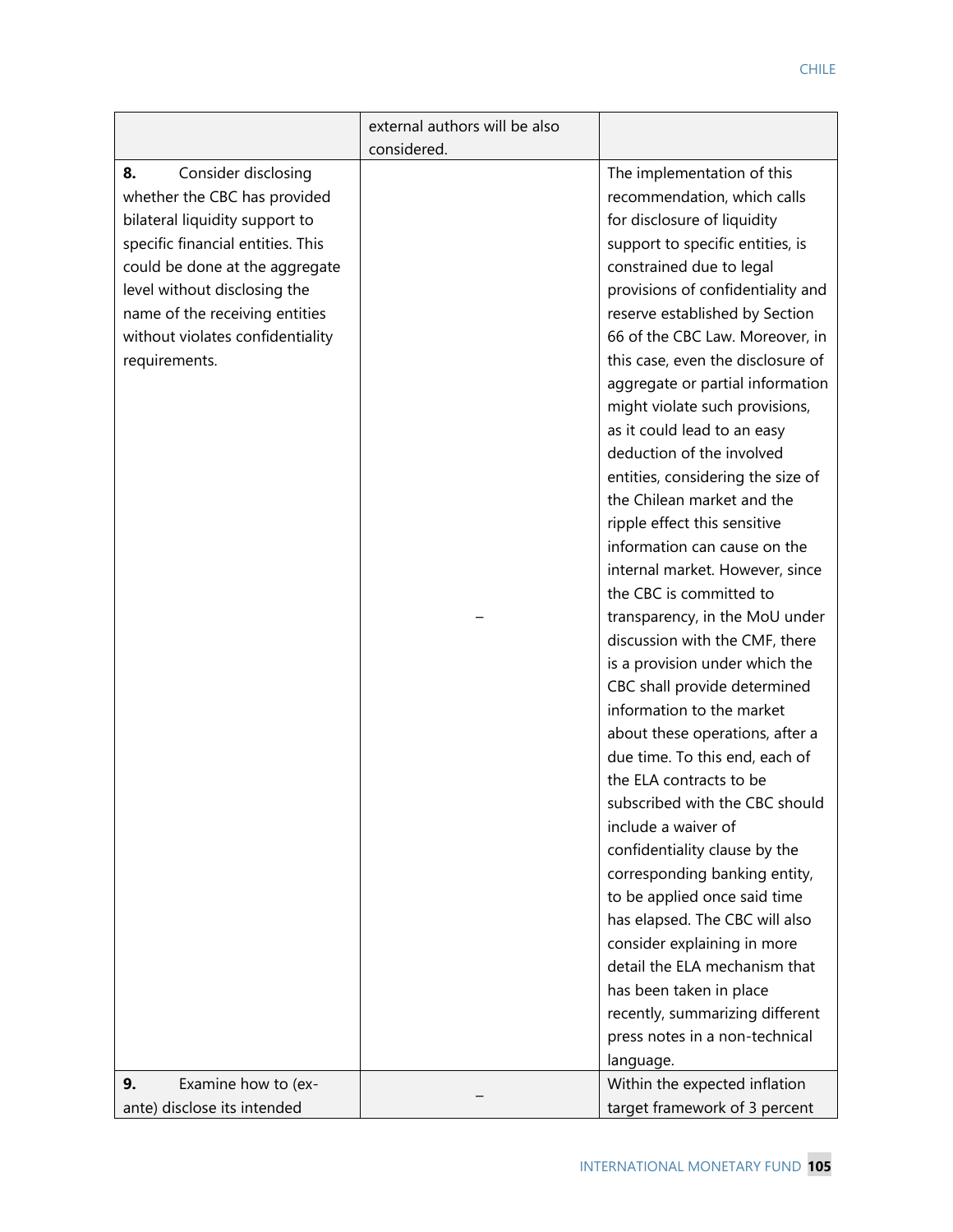| objective(s) of FX interventions | over a 24-month horizon, with      |
|----------------------------------|------------------------------------|
| more clearly, and ex post        | free capital mobility, and a free- |
| disclose evaluations of its FX   | floating exchange rate, which      |
| management policy.               | has allowed the agents'            |
|                                  | expectations to be anchored for    |
|                                  | more than 20 years, the reasons    |
|                                  | for the CBC to perform             |
|                                  | interventions in the FX market     |
|                                  | (5 in 20 years) are extremely      |
|                                  | specific and state-dependent.      |
|                                  | Thus, interventions in the FX      |
|                                  | market do not aim at a specific    |
|                                  | FX level, nor at the same          |
|                                  | objective each time. This implies  |
|                                  | the enormous challenge of          |
|                                  | characterizing an environment      |
|                                  | for conducting FX interventions    |
|                                  | that is flexible enough to         |
|                                  | accommodate different              |
|                                  | objectives, and in turn, not so    |
|                                  | general as to lose relevance.      |
|                                  | The general framework for FX       |
|                                  | interventions is communicated      |
|                                  | in the document "Chile's           |
|                                  | Monetary Policy Within an          |
|                                  | Inflation-Targeting Framework".    |
|                                  | Thus, there is a task for the CBC  |
|                                  | in light of this recommendation,   |
|                                  | which is to reinforce and clarify  |
|                                  | the objective of FX interventions  |
|                                  | at the time they occur, together   |
|                                  | with the rationale under the       |
|                                  | inflation targeting framework,     |
|                                  | along with considering             |
|                                  | disclosing material with ex post   |
|                                  | FX interventions evaluations.      |
|                                  | When an intervention occurs,       |
|                                  | both a press release and a         |
|                                  | related Q&A will be published      |
|                                  | on the web page. We will           |
|                                  | update our internal protocols to   |
|                                  | include in those press releases    |
|                                  | information about the              |